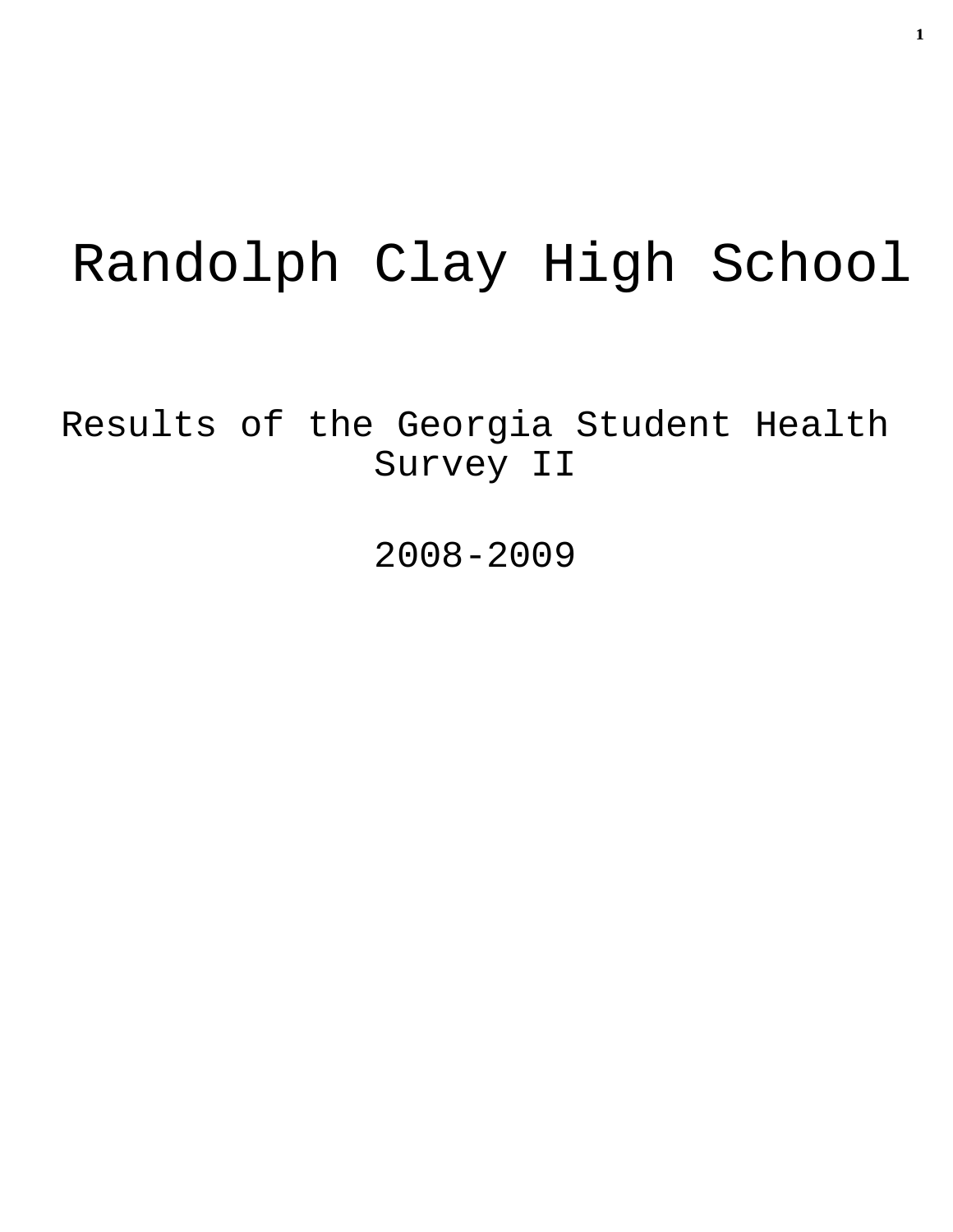# *Demographics* **2**

| Grade                    |     |  |  |  |
|--------------------------|-----|--|--|--|
| <b>Grade   Frequency</b> |     |  |  |  |
| 10                       | 141 |  |  |  |
| 12                       | 83  |  |  |  |

| Frequency      | <b>Table of Gender by Grade</b> |              |             |              |
|----------------|---------------------------------|--------------|-------------|--------------|
| <b>Col Pct</b> |                                 | Grade(Grade) |             |              |
|                | Gender(Gender)                  | 10           | 12          | <b>Total</b> |
|                | <b>Female</b>                   | 62<br>43.97  | 46<br>55.42 | 108          |
|                | <b>Male</b>                     | 79<br>56.03  | 37<br>44.58 | 116          |
|                | <b>Total</b>                    | 141          | 83          | 224          |

| <b>Frequency</b><br>Col Pct |
|-----------------------------|
|-----------------------------|

| <b>Table of Ethnicity by Grade</b> |              |             |              |  |  |  |
|------------------------------------|--------------|-------------|--------------|--|--|--|
|                                    | Grade(Grade) |             |              |  |  |  |
| <b>Ethnicity</b> (Ethnicity)       | 10           | 12          | <b>Total</b> |  |  |  |
| <b>Black</b>                       | 133<br>94.33 | 78<br>93.98 | 211          |  |  |  |
| <b>Hispanic</b>                    | 2<br>1.42    | 1.20        | 3            |  |  |  |
| <b>White</b>                       | 5<br>3.55    | 4<br>4.82   | 9            |  |  |  |
| <b>Asian</b>                       | 0.71         | 0<br>0.00   | 1            |  |  |  |
| <b>Total</b>                       | 141          | 83          | 224          |  |  |  |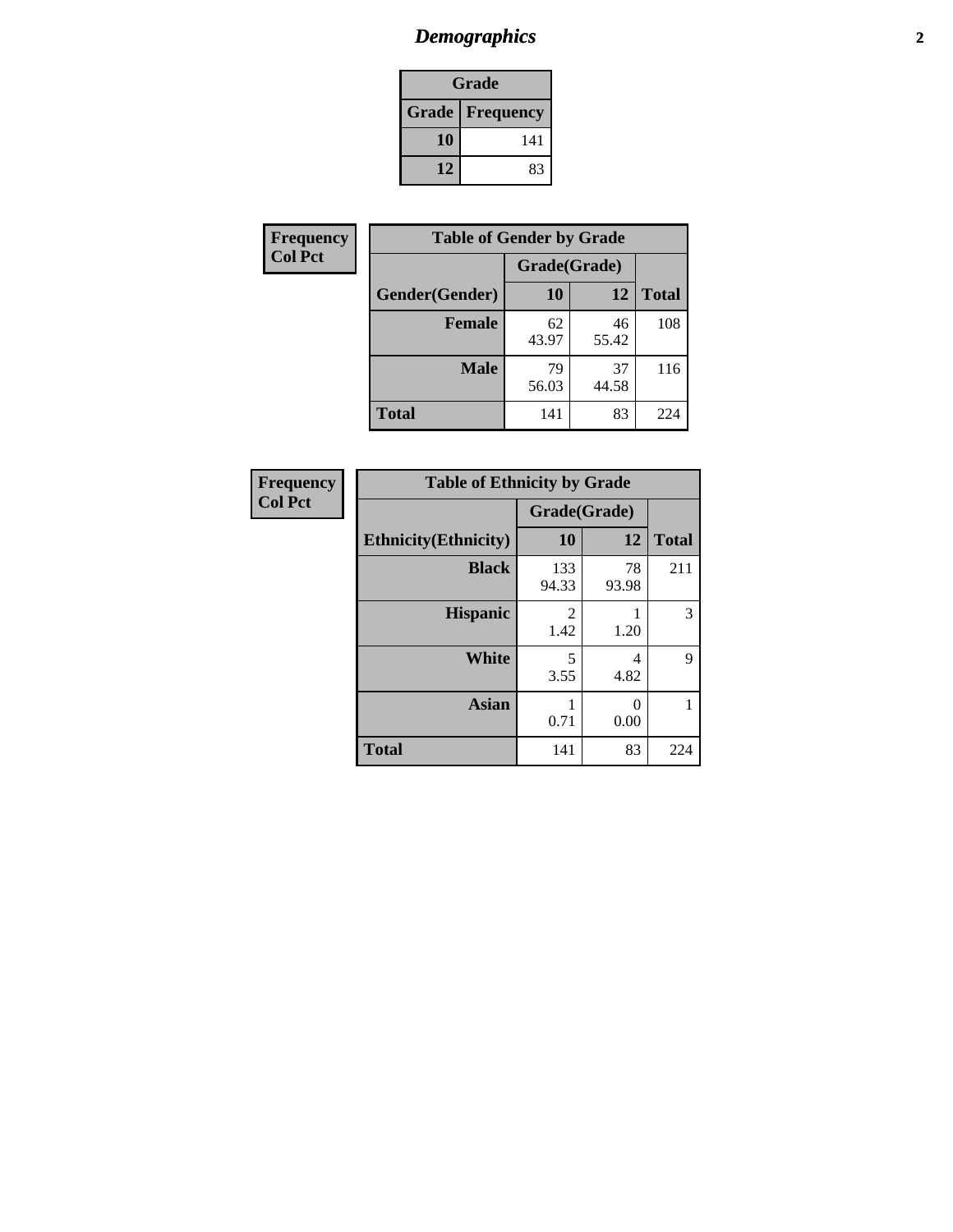#### *Title IV, Part A, Schedule A* **3** *Goal 1: Ensure that all schools are drug-free Baseline Data: Year 2008-2009 Prevalence of Drug Use*

| Frequency<br><b>Col Pct</b> | <b>Table of AlcoholAlt by Grade</b> |              |             |              |  |  |
|-----------------------------|-------------------------------------|--------------|-------------|--------------|--|--|
|                             | AlcoholAlt(Alcohol                  | Grade(Grade) |             |              |  |  |
|                             | use, past 30 days)                  | <b>10</b>    | 12          | <b>Total</b> |  |  |
|                             | Yes                                 | 36<br>25.53  | 25<br>30.12 | 61           |  |  |
|                             | N <sub>0</sub>                      | 105<br>74.47 | 58<br>69.88 | 163          |  |  |
|                             | Total                               | 141          | 83          | 224          |  |  |

| Frequency      | <b>Table of TobaccoAny by Grade</b> |              |             |              |  |  |
|----------------|-------------------------------------|--------------|-------------|--------------|--|--|
| <b>Col Pct</b> | <b>TobaccoAny(Tobacco</b>           | Grade(Grade) |             |              |  |  |
|                | use, past 30 days)                  | 10           | 12          | <b>Total</b> |  |  |
|                | Yes                                 | 18<br>12.77  | 14<br>16.87 | 32           |  |  |
|                | N <sub>0</sub>                      | 123<br>87.23 | 69<br>83.13 | 192          |  |  |
|                | Total                               | 141          | 83          | 224          |  |  |

| Frequency<br><b>Col Pct</b> | <b>Table of MarijuanaAlt by Grade</b> |              |             |              |  |
|-----------------------------|---------------------------------------|--------------|-------------|--------------|--|
|                             | MarijuanaAlt(Marijuana                | Grade(Grade) |             |              |  |
|                             | use, past 30 days)                    | 10           | 12          | <b>Total</b> |  |
|                             | Yes                                   | 19<br>13.48  | 18<br>21.69 | 37           |  |
|                             | N <sub>0</sub>                        | 122<br>86.52 | 65<br>78.31 | 187          |  |
|                             | <b>Total</b>                          | 141          | 83          | 224          |  |

| Frequency<br><b>Col Pct</b> | <b>Table of OtherDrugAny by Grade</b>  |              |             |              |  |  |
|-----------------------------|----------------------------------------|--------------|-------------|--------------|--|--|
|                             | <b>OtherDrugAny(Other</b><br>drug use, | Grade(Grade) |             |              |  |  |
|                             | past 30 days)                          | 10           | 12          | <b>Total</b> |  |  |
|                             | Yes                                    | 8<br>5.67    | 8<br>9.64   | 16           |  |  |
|                             | N <sub>0</sub>                         | 133<br>94.33 | 75<br>90.36 | 208          |  |  |
|                             | <b>Total</b>                           | 141          | 83          | 224          |  |  |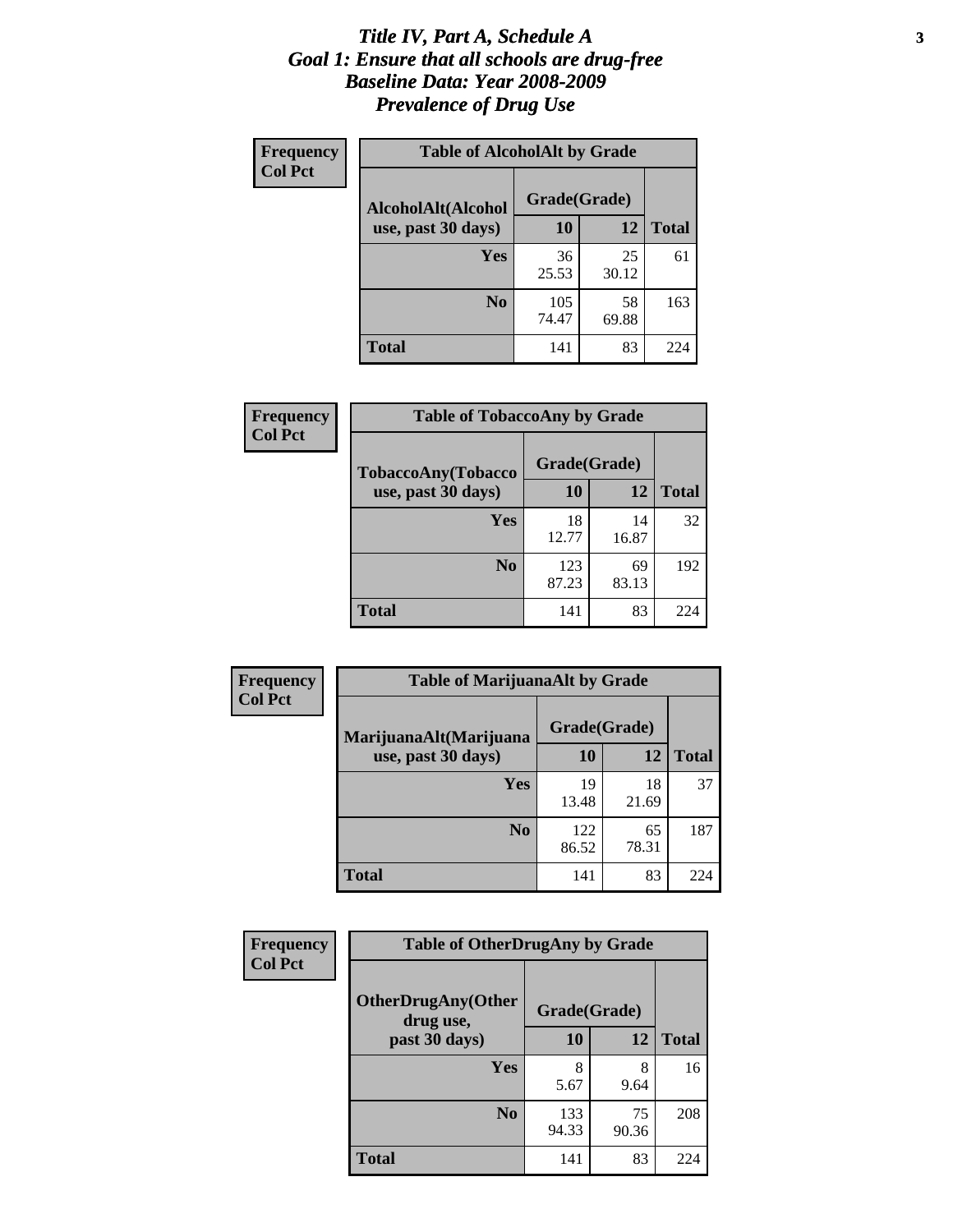#### *Average Age of Onset of Use* **4** *Results for "Average Age of Onset of Use" questions exclude students who said they did not use that substance*

| <b>Variable</b>    | Label                                                              | <b>Mean</b> |
|--------------------|--------------------------------------------------------------------|-------------|
| Alcoholinit2       | I started using alcohol when I was                                 | 13.92       |
| Cigarettesinit2    | I started smoking tobacco when I was                               | 14.36       |
| Smokelessinit2     | I started chewing tobacco when I was                               | 11.00       |
| Marijuanainit2     | I started using marijuana when I was                               | 14.75       |
| Cocaineinit2       | I started using cocaine when I was                                 | 8.00        |
| Inhalantsinit2     | I started using inhalants when I was                               | 13.00       |
| Steroidsinit2      | I started using steroids when I was                                | 14.50       |
| Ecstasyinit2       | I started using ecstasy when I was                                 | 16.91       |
| Methinit2          | I started using methamphetamines when I was                        | 17.00       |
| Hallucinogensinit2 | I started using hallucinogens when I was                           | 17.00       |
| Prescriptioninit2  | I started using prescription drugs not prescribed to me when I was | 13.71       |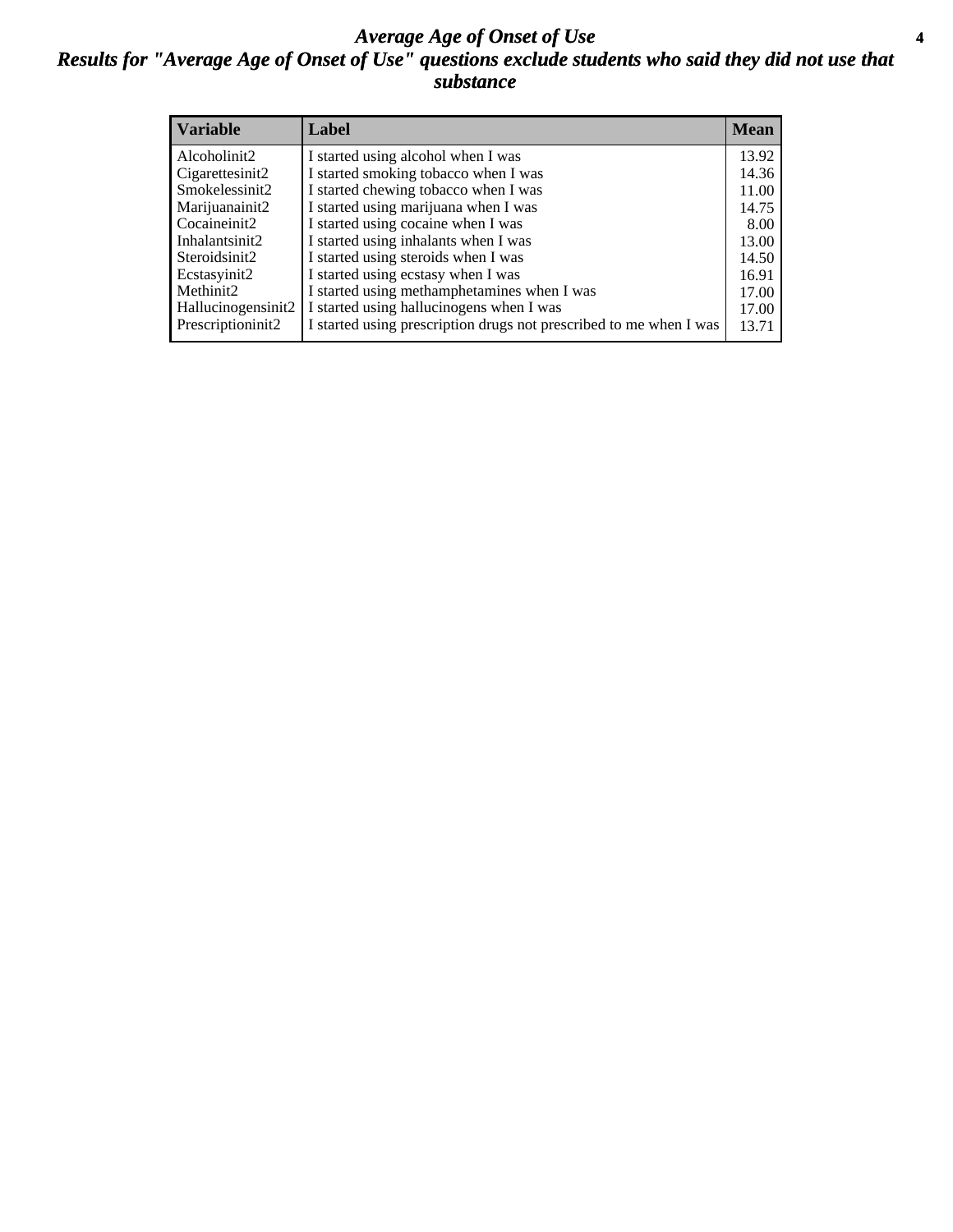# *Perception of Health Risk* **5**

| Frequency      | <b>Table of Alcoholharmdich by Grade</b> |              |             |              |  |
|----------------|------------------------------------------|--------------|-------------|--------------|--|
| <b>Col Pct</b> | Alcoholharmdich(I<br>think alcohol is    | Grade(Grade) |             |              |  |
|                | harmful)                                 | 10           | 12          | <b>Total</b> |  |
|                | <b>Yes</b>                               | 110<br>78.01 | 66<br>79.52 | 176          |  |
|                | N <sub>0</sub>                           | 31<br>21.99  | 17<br>20.48 | 48           |  |
|                | <b>Total</b>                             | 141          | 83          | 224          |  |

| Frequency      | <b>Table of Tobaccoharmdich by Grade</b> |              |             |              |  |
|----------------|------------------------------------------|--------------|-------------|--------------|--|
| <b>Col Pct</b> | Tobaccoharmdich(I<br>think tobacco is    | Grade(Grade) |             |              |  |
|                | harmful)                                 | 10           | 12          | <b>Total</b> |  |
|                | Yes                                      | 119<br>84.40 | 74<br>89.16 | 193          |  |
|                | N <sub>0</sub>                           | 22<br>15.60  | 9<br>10.84  | 31           |  |
|                | <b>Total</b>                             | 141          | 83          | 224          |  |

| Frequency      | <b>Table of Marijuanaharmdich by Grade</b> |              |             |              |  |  |
|----------------|--------------------------------------------|--------------|-------------|--------------|--|--|
| <b>Col Pct</b> | Marijuanaharmdich(I<br>think marijuana is  | Grade(Grade) |             |              |  |  |
|                | harmful)                                   | 10           | 12          | <b>Total</b> |  |  |
|                | Yes                                        | 107<br>75.89 | 61<br>73.49 | 168          |  |  |
|                | N <sub>0</sub>                             | 34<br>24.11  | 22<br>26.51 | 56           |  |  |
|                | <b>Total</b>                               | 141          | 83          | 224          |  |  |

| Frequency      | <b>Table of Otherdrugharmdich by Grade</b>                   |              |             |              |  |
|----------------|--------------------------------------------------------------|--------------|-------------|--------------|--|
| <b>Col Pct</b> | Otherdrugharmdich(I<br>Grade(Grade)<br>think other drugs are |              |             |              |  |
|                | harmful)                                                     | 10           | 12          | <b>Total</b> |  |
|                | Yes                                                          | 122<br>86.52 | 75<br>90.36 | 197          |  |
|                | N <sub>0</sub>                                               | 19<br>13.48  | 8<br>9.64   | 27           |  |
|                | <b>Total</b>                                                 | 141          | 83          | 224          |  |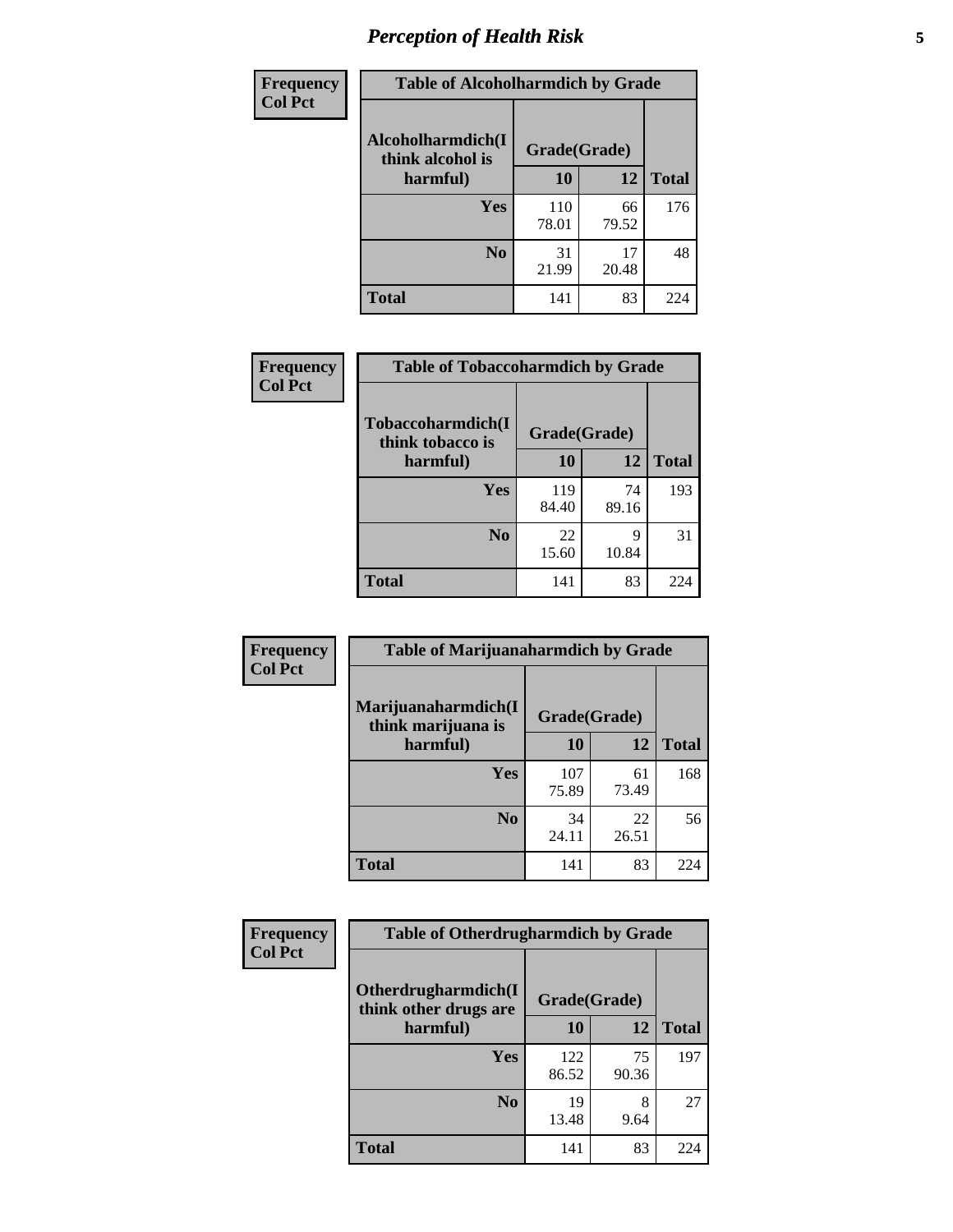# *Social Disapproval* **6**

| Frequency      | <b>Table of Alcoholpeerdich by Grade</b>                    |              |             |              |
|----------------|-------------------------------------------------------------|--------------|-------------|--------------|
| <b>Col Pct</b> | Alcoholpeerdich(My<br>friends would<br>disapprove if I used | Grade(Grade) |             |              |
|                | alcohol)                                                    | 10           | 12          | <b>Total</b> |
|                | <b>Yes</b>                                                  | 72<br>51.06  | 44<br>53.01 | 116          |
|                | N <sub>0</sub>                                              | 69<br>48.94  | 39<br>46.99 | 108          |
|                | <b>Total</b>                                                | 141          | 83          | 224          |

| <b>Frequency</b> |
|------------------|
| <b>Col Pct</b>   |

| <b>Table of Tobaccopeerdich by Grade</b>                    |              |             |              |  |  |
|-------------------------------------------------------------|--------------|-------------|--------------|--|--|
| Tobaccopeerdich(My<br>friends would<br>disapprove if I used | Grade(Grade) |             |              |  |  |
| tobacco)                                                    | 10           | 12          | <b>Total</b> |  |  |
| Yes                                                         | 87<br>61.70  | 53<br>63.86 | 140          |  |  |
| N <sub>0</sub>                                              | 54<br>38.30  | 30<br>36.14 | 84           |  |  |
| <b>Total</b>                                                | 141          | 83          | 224          |  |  |

| Frequency      | <b>Table of Marijuanapeerdich by Grade</b>                    |              |             |              |  |
|----------------|---------------------------------------------------------------|--------------|-------------|--------------|--|
| <b>Col Pct</b> | Marijuanapeerdich(My<br>friends would<br>disapprove if I used | Grade(Grade) |             |              |  |
|                | marijuana)                                                    | 10           | 12          | <b>Total</b> |  |
|                | <b>Yes</b>                                                    | 79<br>56.03  | 52<br>62.65 | 131          |  |
|                | N <sub>0</sub>                                                | 62<br>43.97  | 31<br>37.35 | 93           |  |
|                | <b>Total</b>                                                  | 141          | 83          | 224          |  |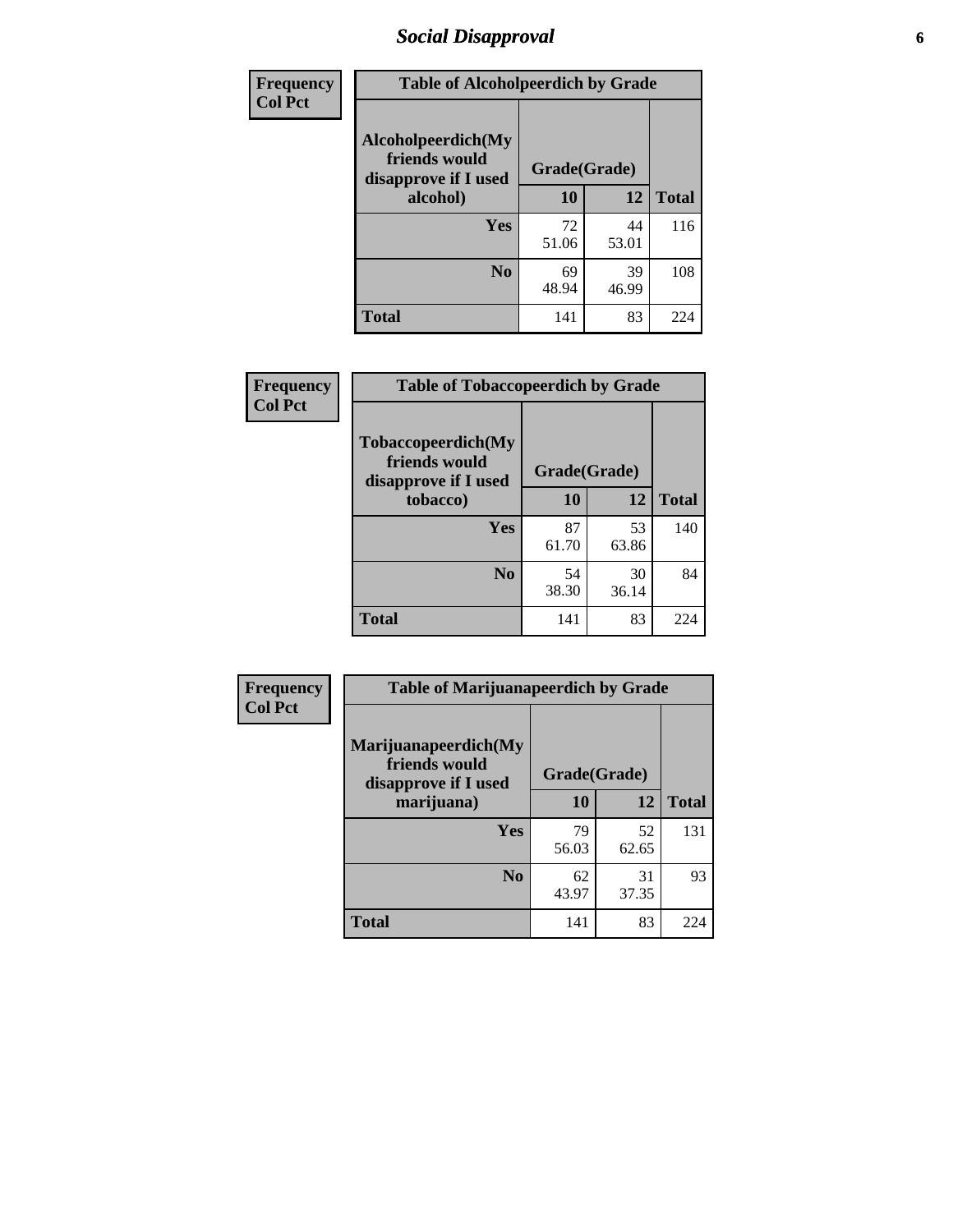# *Social Disapproval* **7**

| Frequency      | <b>Table of Otherdrugpeerdich by Grade</b>                    |              |             |              |  |
|----------------|---------------------------------------------------------------|--------------|-------------|--------------|--|
| <b>Col Pct</b> | Otherdrugpeerdich(My<br>friends would<br>disapprove if I used | Grade(Grade) |             |              |  |
|                | other drugs)                                                  | 10           | 12          | <b>Total</b> |  |
|                | Yes                                                           | 97<br>68.79  | 55<br>66.27 | 152          |  |
|                | N <sub>0</sub>                                                | 44<br>31.21  | 28<br>33.73 | 72           |  |
|                | <b>Total</b>                                                  | 141          | 83          | 224          |  |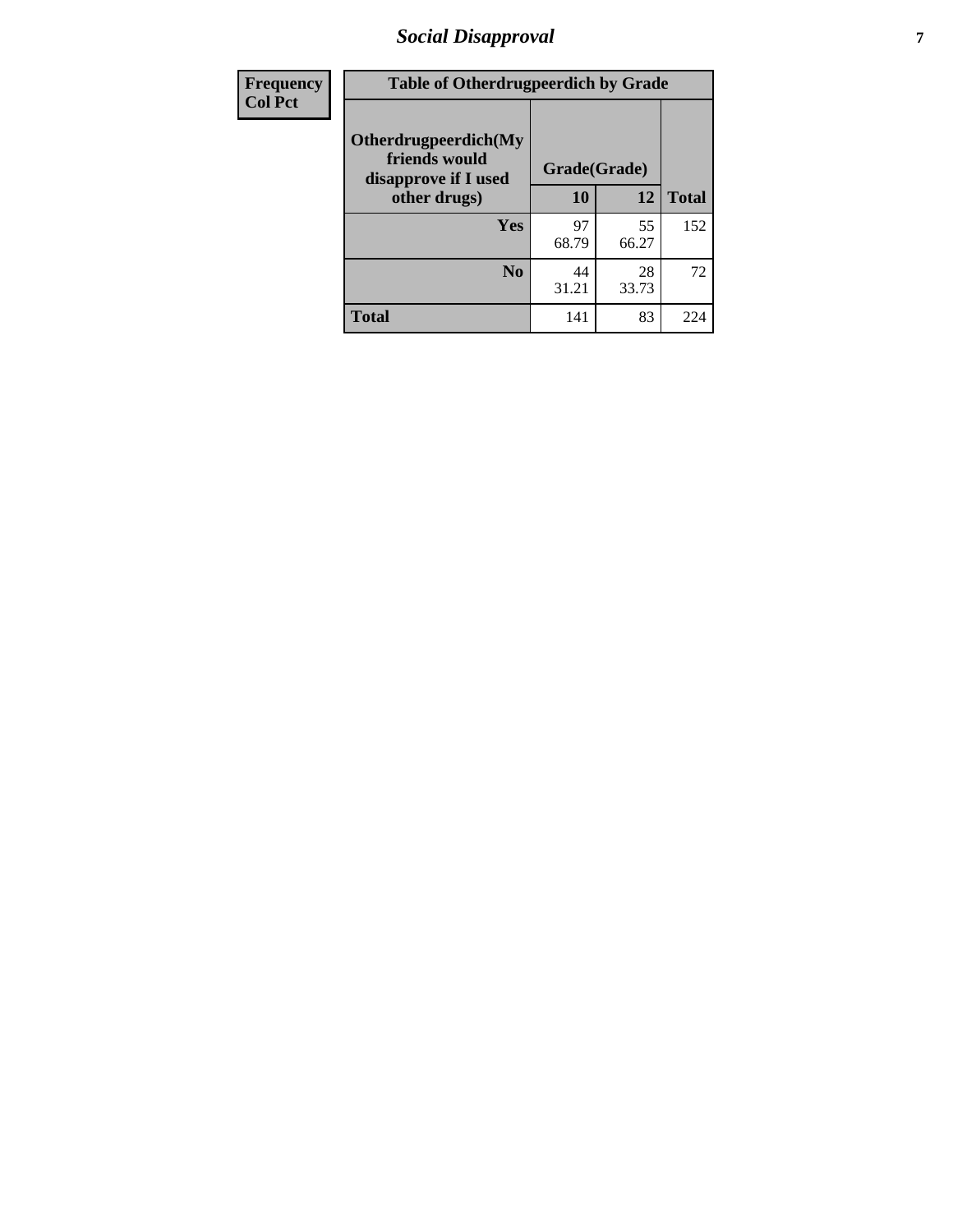#### Title IV, Part A, Schedule A **8** *Goal 2: To help ensure that all schools are safe and disciplined Baseline Data: Year 2008-2009 Student Involvement in Gang Activity*

| Frequency      | <b>Table of Gangself by Grade</b>                                                                 |                    |             |              |
|----------------|---------------------------------------------------------------------------------------------------|--------------------|-------------|--------------|
| <b>Col Pct</b> | Gangself(I<br>have<br>participated<br>in illegal<br>gang<br>activities in<br>the past 30<br>days) | Grade(Grade)<br>10 | 12          | <b>Total</b> |
|                | Yes                                                                                               | 8<br>5.67          | 1<br>1.20   | 9            |
|                | N <sub>0</sub>                                                                                    | 133<br>94.33       | 82<br>98.80 | 215          |
|                | <b>Total</b>                                                                                      | 141                | 83          | 224          |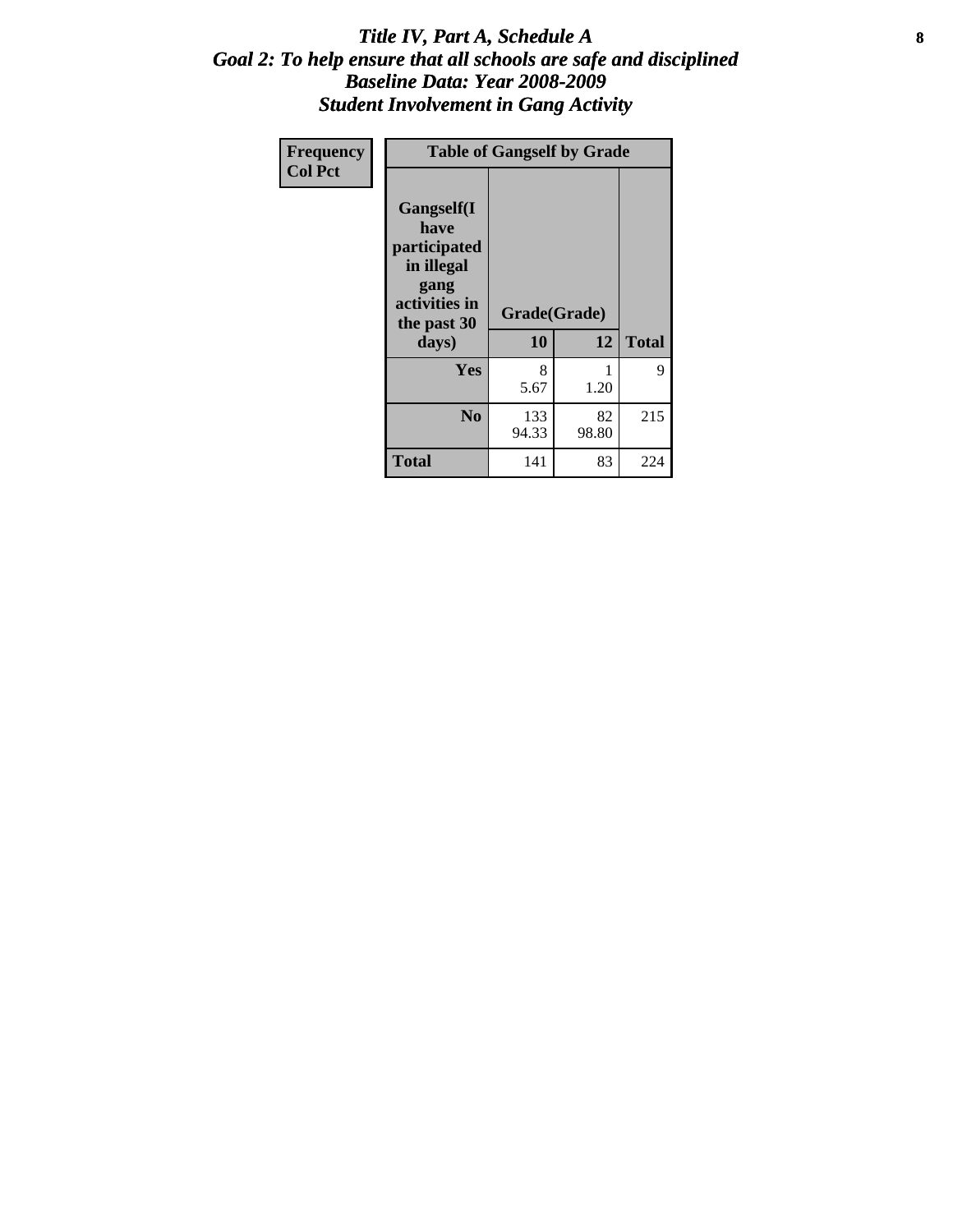# *Student Perception of School Safety* **9**

| <b>Frequency</b><br>Row Pct |
|-----------------------------|
|                             |

| <b>Table of Grade by Safeschool</b> |                                                                                                                                   |                                                        |             |             |     |  |  |
|-------------------------------------|-----------------------------------------------------------------------------------------------------------------------------------|--------------------------------------------------------|-------------|-------------|-----|--|--|
|                                     |                                                                                                                                   | Safeschool (School is a place at which I feel<br>safe) |             |             |     |  |  |
| Grade(Grade)                        | <b>Somewhat   Somewhat</b><br><b>Strongly</b><br><b>Strongly</b><br><b>Disagree</b><br>Agree<br>Disagree<br><b>Total</b><br>Agree |                                                        |             |             |     |  |  |
| 10                                  | 22<br>15.60                                                                                                                       | 54<br>38.30                                            | 30<br>21.28 | 35<br>24.82 | 141 |  |  |
| 12                                  | 19<br>22.89                                                                                                                       | 25<br>30.12                                            | 20<br>24.10 | 19<br>22.89 | 83  |  |  |
| <b>Total</b>                        | 41                                                                                                                                | 79                                                     | 50          | 54          | 224 |  |  |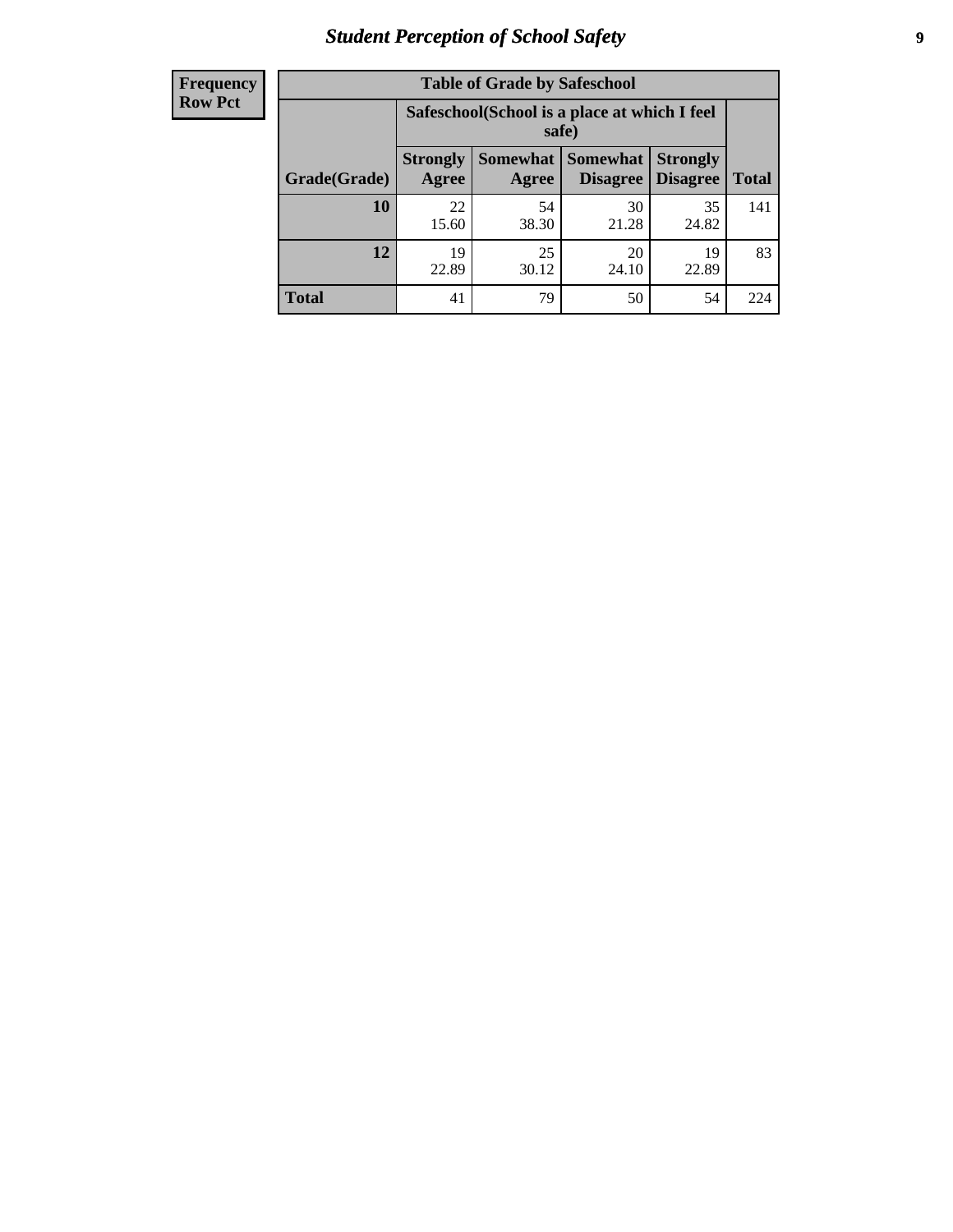### *Students Who Have Been Bullied* **10**

| <b>Frequency</b> | <b>Table of Grade by Bullied</b> |              |                       |                       |                                                                               |                       |                |              |
|------------------|----------------------------------|--------------|-----------------------|-----------------------|-------------------------------------------------------------------------------|-----------------------|----------------|--------------|
| <b>Row Pct</b>   |                                  |              |                       |                       | <b>Bullied</b> (I have been bullied by other<br>students in the past 30 days) |                       |                |              |
|                  |                                  | 0            | $1$ or<br>2           | $3$ to<br>5           | <b>10</b><br>to  <br>19                                                       | <b>20</b><br>to<br>29 | All<br>30      |              |
|                  | Grade(Grade)                     | Days         | days                  | days                  | days                                                                          | days                  | days           | <b>Total</b> |
|                  | 10                               | 130<br>92.20 | $\mathcal{F}$<br>2.13 | $\mathcal{F}$<br>2.13 | $\mathfrak{D}$<br>1.42                                                        | 0.71                  | 2<br>1.42      | 141          |
|                  | 12                               | 75<br>90.36  | 6<br>7.23             | 1.20                  | 1.20                                                                          | $\Omega$<br>0.00      | 0<br>0.00      | 83           |
|                  | <b>Total</b>                     | 205          | 9                     | $\overline{4}$        | 3                                                                             |                       | $\overline{2}$ | 224          |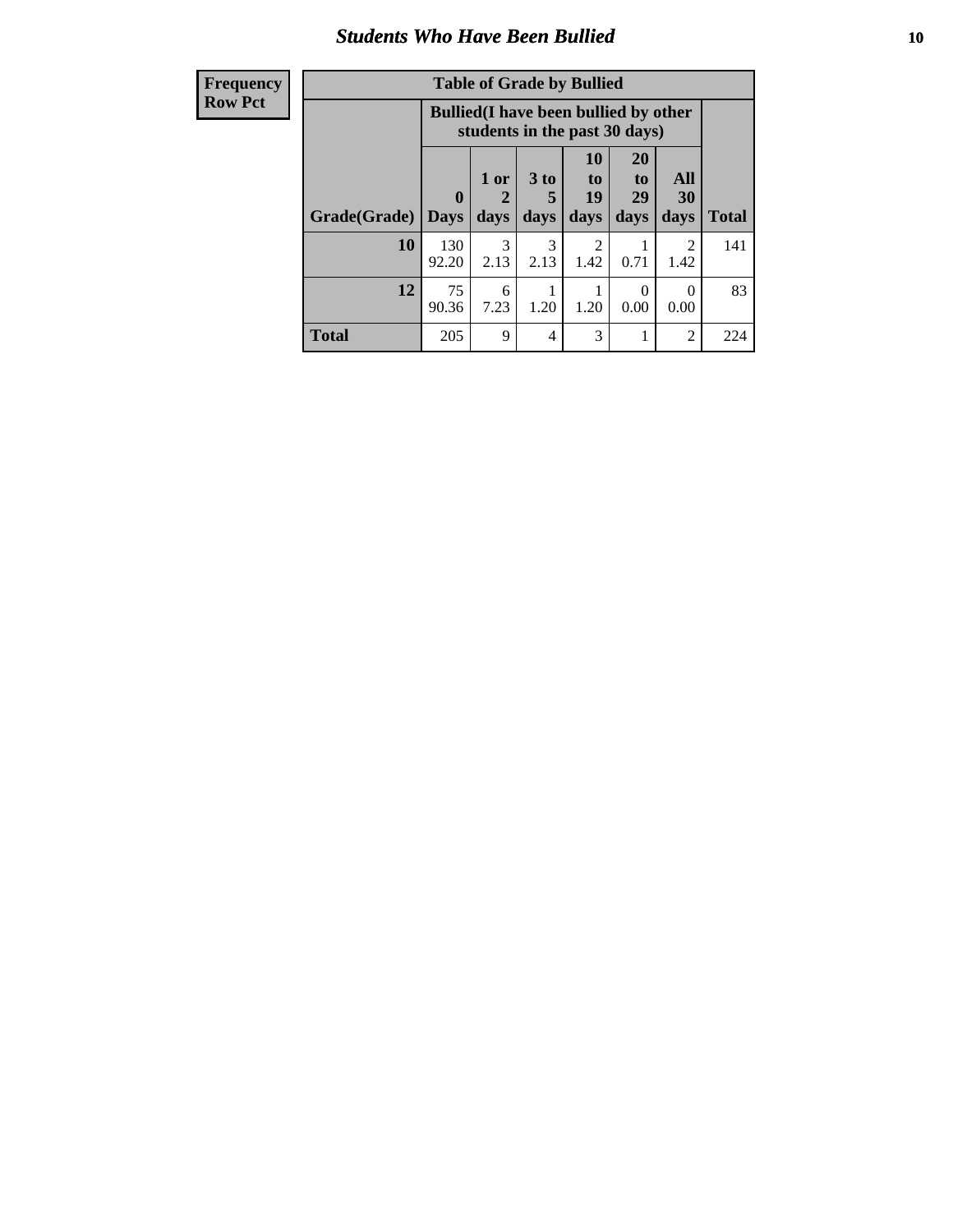### *School Climate* **11**

| Frequency      | <b>Table of SchoolClimate1 by Grade</b> |                    |             |              |  |  |
|----------------|-----------------------------------------|--------------------|-------------|--------------|--|--|
| <b>Col Pct</b> | SchoolClimate1(I<br>like school)        | Grade(Grade)<br>10 | 12          | <b>Total</b> |  |  |
|                | <b>Strongly Agree</b>                   | 32<br>22.70        | 13<br>15.66 | 45           |  |  |
|                | <b>Somewhat Agree</b>                   | 78<br>55.32        | 51<br>61.45 | 129          |  |  |
|                | <b>Somewhat Disagree</b>                | 18<br>12.77        | 11<br>13.25 | 29           |  |  |
|                | <b>Strongly Disagree</b>                | 13<br>9.22         | 8<br>9.64   | 21           |  |  |
|                | <b>Total</b>                            | 141                | 83          | 224          |  |  |

| Frequency      | <b>Table of SchoolClimate2 by Grade</b>           |                    |             |              |  |  |  |
|----------------|---------------------------------------------------|--------------------|-------------|--------------|--|--|--|
| <b>Col Pct</b> | SchoolClimate2(I<br>feel successful at<br>school) | Grade(Grade)<br>10 | 12          | <b>Total</b> |  |  |  |
|                | <b>Strongly Agree</b>                             | 46<br>32.62        | 28<br>33.73 | 74           |  |  |  |
|                | <b>Somewhat Agree</b>                             | 80<br>56.74        | 47<br>56.63 | 127          |  |  |  |
|                | <b>Somewhat Disagree</b>                          | 10<br>7.09         | 4<br>4.82   | 14           |  |  |  |
|                | <b>Strongly Disagree</b>                          | 5<br>3.55          | 4<br>4.82   | 9            |  |  |  |
|                | <b>Total</b>                                      | 141                | 83          | 224          |  |  |  |

| Frequency      | <b>Table of SchoolClimate3 by Grade</b>                      |              |             |              |  |
|----------------|--------------------------------------------------------------|--------------|-------------|--------------|--|
| <b>Col Pct</b> | <b>SchoolClimate3(My</b><br>school has high<br>standards for | Grade(Grade) |             |              |  |
|                | achievement)                                                 | <b>10</b>    | 12          | <b>Total</b> |  |
|                | <b>Strongly Agree</b>                                        | 24<br>17.02  | 19<br>22.89 | 43           |  |
|                | <b>Somewhat Agree</b>                                        | 75<br>53.19  | 41<br>49.40 | 116          |  |
|                | <b>Somewhat Disagree</b>                                     | 27<br>19.15  | 15<br>18.07 | 42           |  |
|                | <b>Strongly Disagree</b>                                     | 15<br>10.64  | 8<br>9.64   | 23           |  |
|                | Total                                                        | 141          | 83          | 224          |  |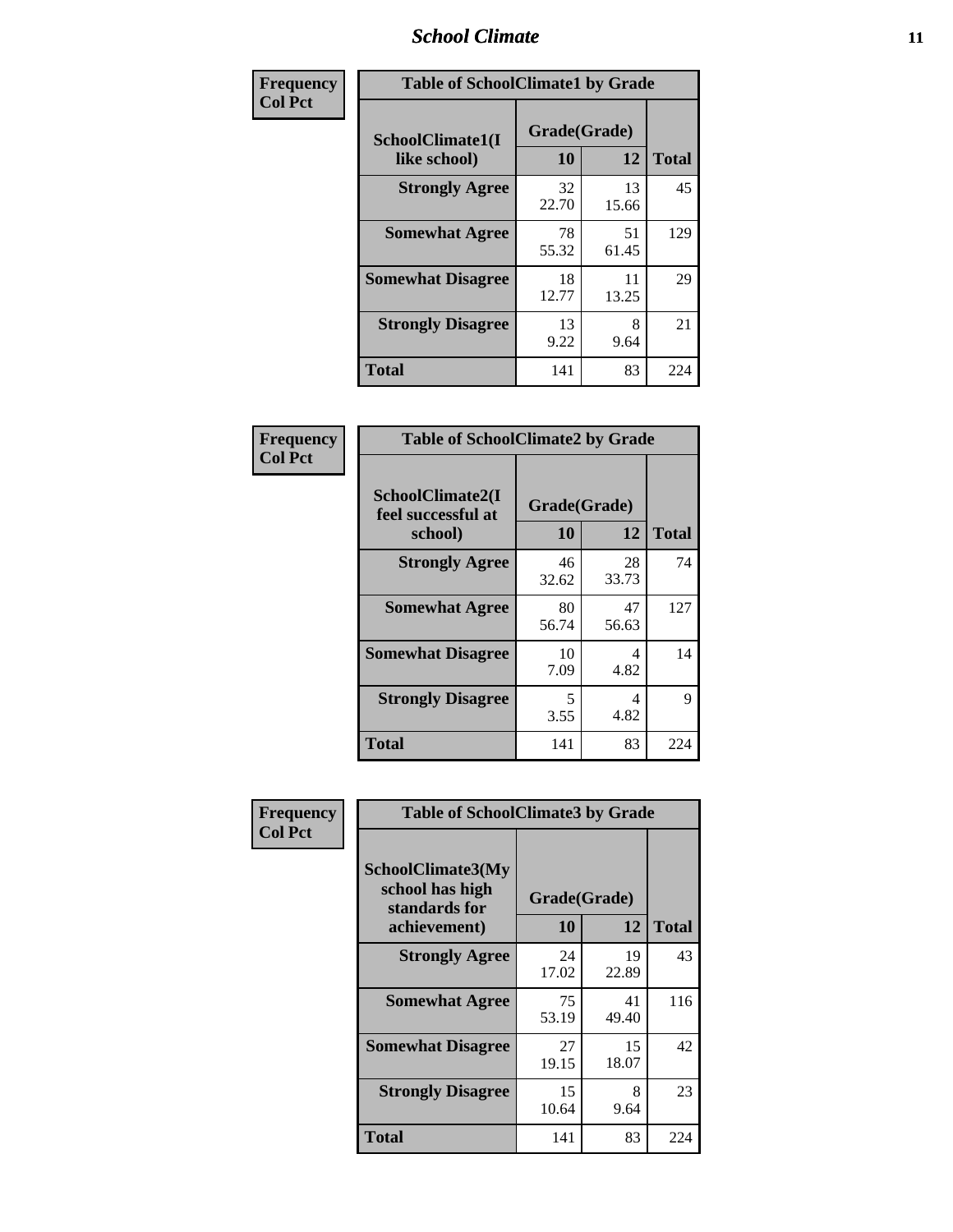### *School Climate* **12**

| Frequency      | <b>Table of SchoolClimate4 by Grade</b>                              |                    |             |              |
|----------------|----------------------------------------------------------------------|--------------------|-------------|--------------|
| <b>Col Pct</b> | <b>SchoolClimate4(My</b><br>school sets clear<br>rules for behavior) | Grade(Grade)<br>10 | 12          | <b>Total</b> |
|                | <b>Strongly Agree</b>                                                | 62<br>43.97        | 23<br>27.71 | 85           |
|                | <b>Somewhat Agree</b>                                                | 49<br>34.75        | 48<br>57.83 | 97           |
|                | <b>Somewhat Disagree</b>                                             | 22<br>15.60        | 9<br>10.84  | 31           |
|                | <b>Strongly Disagree</b>                                             | 8<br>5.67          | 3<br>3.61   | 11           |
|                | <b>Total</b>                                                         | 141                | 83          | 224          |

| <b>Table of SchoolClimate5 by Grade</b>                              |             |                    |              |  |
|----------------------------------------------------------------------|-------------|--------------------|--------------|--|
| SchoolClimate5(I<br>know what to do in<br>an emergency at<br>school) | 10          | Grade(Grade)<br>12 | <b>Total</b> |  |
| <b>Strongly Agree</b>                                                | 70<br>49.65 | 38<br>45.78        | 108          |  |
| <b>Somewhat Agree</b>                                                | 50<br>35.46 | 31<br>37.35        | 81           |  |
| <b>Somewhat Disagree</b>                                             | 15<br>10.64 | 10<br>12.05        | 25           |  |
| <b>Strongly Disagree</b>                                             | 6<br>4.26   | 4<br>4.82          | 10           |  |
| Total                                                                | 141         | 83                 | 224          |  |

| Frequency      | <b>Table of SchoolClimate6 by Grade</b>                  |                    |             |              |  |
|----------------|----------------------------------------------------------|--------------------|-------------|--------------|--|
| <b>Col Pct</b> | <b>SchoolClimate6(Teachers</b><br>treat me with respect) | Grade(Grade)<br>10 | 12          | <b>Total</b> |  |
|                | <b>Strongly Agree</b>                                    | 29<br>20.57        | 19<br>22.89 | 48           |  |
|                | <b>Somewhat Agree</b>                                    | 67<br>47.52        | 46<br>55.42 | 113          |  |
|                | <b>Somewhat Disagree</b>                                 | 26<br>18.44        | 10<br>12.05 | 36           |  |
|                | <b>Strongly Disagree</b>                                 | 19<br>13.48        | 8<br>9.64   | 27           |  |
|                | <b>Total</b>                                             | 141                | 83          | 224          |  |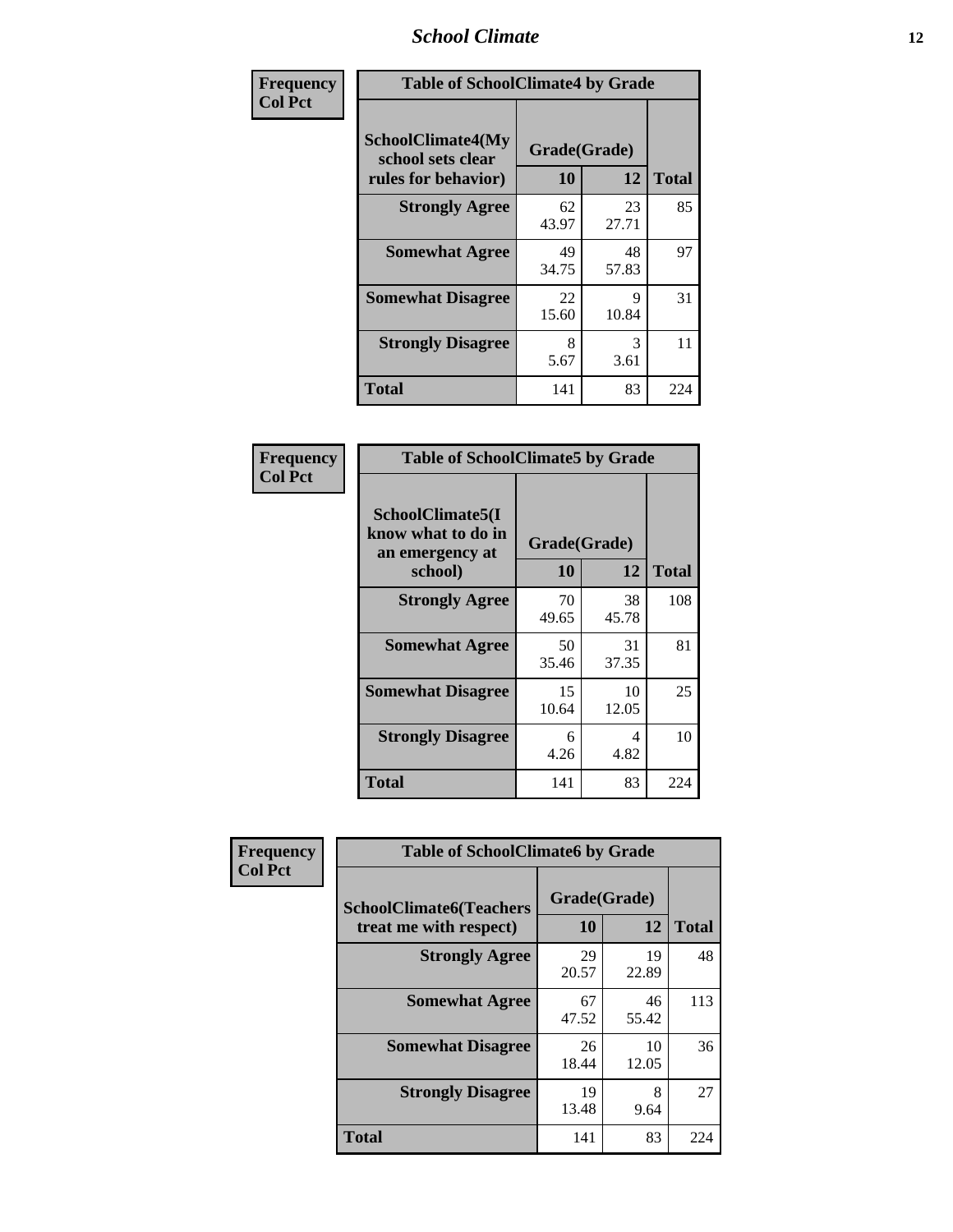### *School Climate* **13**

| Frequency      | <b>Table of SchoolClimate7 by Grade</b>                                       |                           |             |              |
|----------------|-------------------------------------------------------------------------------|---------------------------|-------------|--------------|
| <b>Col Pct</b> | <b>SchoolClimate7(Behaviors</b><br>in my class allow the<br>teacher to teach) | Grade(Grade)<br><b>10</b> | 12          | <b>Total</b> |
|                | <b>Strongly Agree</b>                                                         | 21<br>14.89               | 9<br>10.84  | 30           |
|                | <b>Somewhat Agree</b>                                                         | 59<br>41.84               | 43<br>51.81 | 102          |
|                | <b>Somewhat Disagree</b>                                                      | 39<br>27.66               | 21<br>25.30 | 60           |
|                | <b>Strongly Disagree</b>                                                      | 22<br>15.60               | 10<br>12.05 | 32           |
|                | <b>Total</b>                                                                  | 141                       | 83          | 224          |

| Frequency      | <b>Table of SchoolClimate8 by Grade</b>                                              |                    |             |              |
|----------------|--------------------------------------------------------------------------------------|--------------------|-------------|--------------|
| <b>Col Pct</b> | <b>SchoolClimate8(Students</b><br>are frequently<br>recognized for good<br>behavior) | Grade(Grade)<br>10 | 12          | <b>Total</b> |
|                | <b>Strongly Agree</b>                                                                | 22<br>15.60        | 13<br>15.66 | 35           |
|                | <b>Somewhat Agree</b>                                                                | 64<br>45.39        | 34<br>40.96 | 98           |
|                | <b>Somewhat Disagree</b>                                                             | 31<br>21.99        | 16<br>19.28 | 47           |
|                | <b>Strongly Disagree</b>                                                             | 24<br>17.02        | 20<br>24.10 | 44           |
|                | <b>Total</b>                                                                         | 141                | 83          | 224          |

| <b>Frequency</b> | <b>Table of SchoolClimate9 by Grade</b>                                                  |                    |             |              |
|------------------|------------------------------------------------------------------------------------------|--------------------|-------------|--------------|
| <b>Col Pct</b>   | <b>SchoolClimate9(School</b><br>counselor would be<br>helpful if I needed<br>assistance) | Grade(Grade)<br>10 | 12          | <b>Total</b> |
|                  | <b>Strongly Agree</b>                                                                    | 65<br>46.10        | 28<br>33.73 | 93           |
|                  | <b>Somewhat Agree</b>                                                                    | 53<br>37.59        | 35<br>42.17 | 88           |
|                  | <b>Somewhat Disagree</b>                                                                 | 12<br>8.51         | 6<br>7.23   | 18           |
|                  | <b>Strongly Disagree</b>                                                                 | 11<br>7.80         | 14<br>16.87 | 25           |
|                  | <b>Total</b>                                                                             | 141                | 83          | 224          |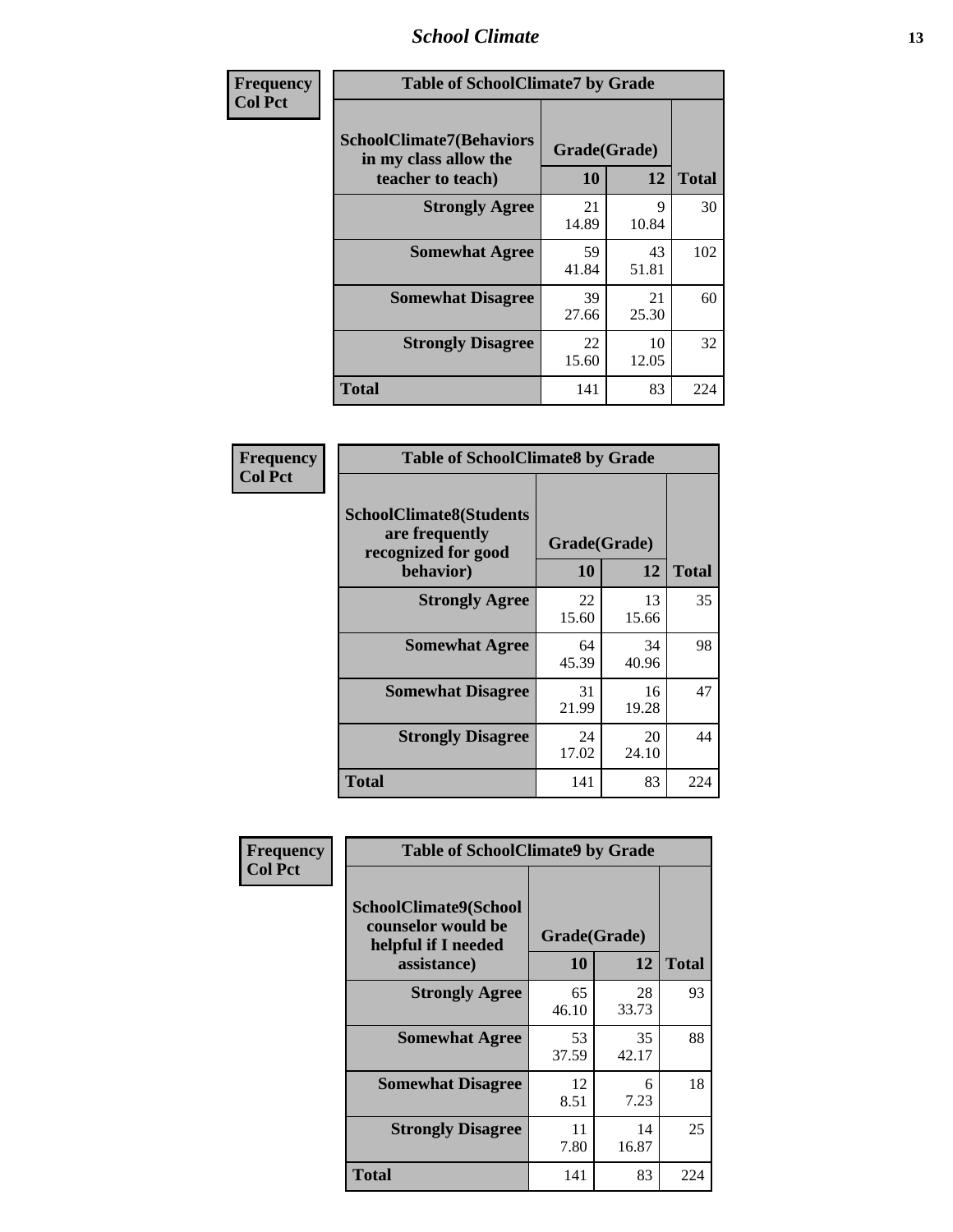### *Reasons for Dropping Out* **14**

| <b>Frequency</b> | <b>Table of Dropoutreason by Grade</b>                                   |                    |             |              |
|------------------|--------------------------------------------------------------------------|--------------------|-------------|--------------|
| <b>Col Pct</b>   | Dropoutreason(If<br>I dropped out the<br>reason would<br>most likely be) | Grade(Grade)<br>10 | 12          | <b>Total</b> |
|                  | Won't Drop out                                                           | 79<br>56.03        | 34<br>40.96 | 113          |
|                  | <b>Bored</b>                                                             | 27<br>19.15        | 20<br>24.10 | 47           |
|                  | <b>Family Reasons</b>                                                    | 14<br>9.93         | 7<br>8.43   | 21           |
|                  | <b>Being Bullied</b>                                                     | 2<br>1.42          | 0<br>0.00   | 2            |
|                  | <b>Other</b>                                                             | 19<br>13.48        | 22<br>26.51 | 41           |
|                  | <b>Total</b>                                                             | 141                | 83          | 224          |

| Frequency<br><b>Col Pct</b> |                                                             | <b>Table of Dropout by Grade</b> |             |              |  |
|-----------------------------|-------------------------------------------------------------|----------------------------------|-------------|--------------|--|
|                             | Dropout(I<br>have<br>thought<br>about<br>dropping<br>out of | Grade(Grade)<br>10               | 12          | <b>Total</b> |  |
|                             | school)                                                     |                                  |             |              |  |
|                             | Yes                                                         | 40<br>28.37                      | 31<br>37.35 | 71           |  |
|                             | N <sub>0</sub>                                              | 101<br>71.63                     | 52<br>62.65 | 153          |  |
|                             | <b>Total</b>                                                | 141                              | 83          | 224          |  |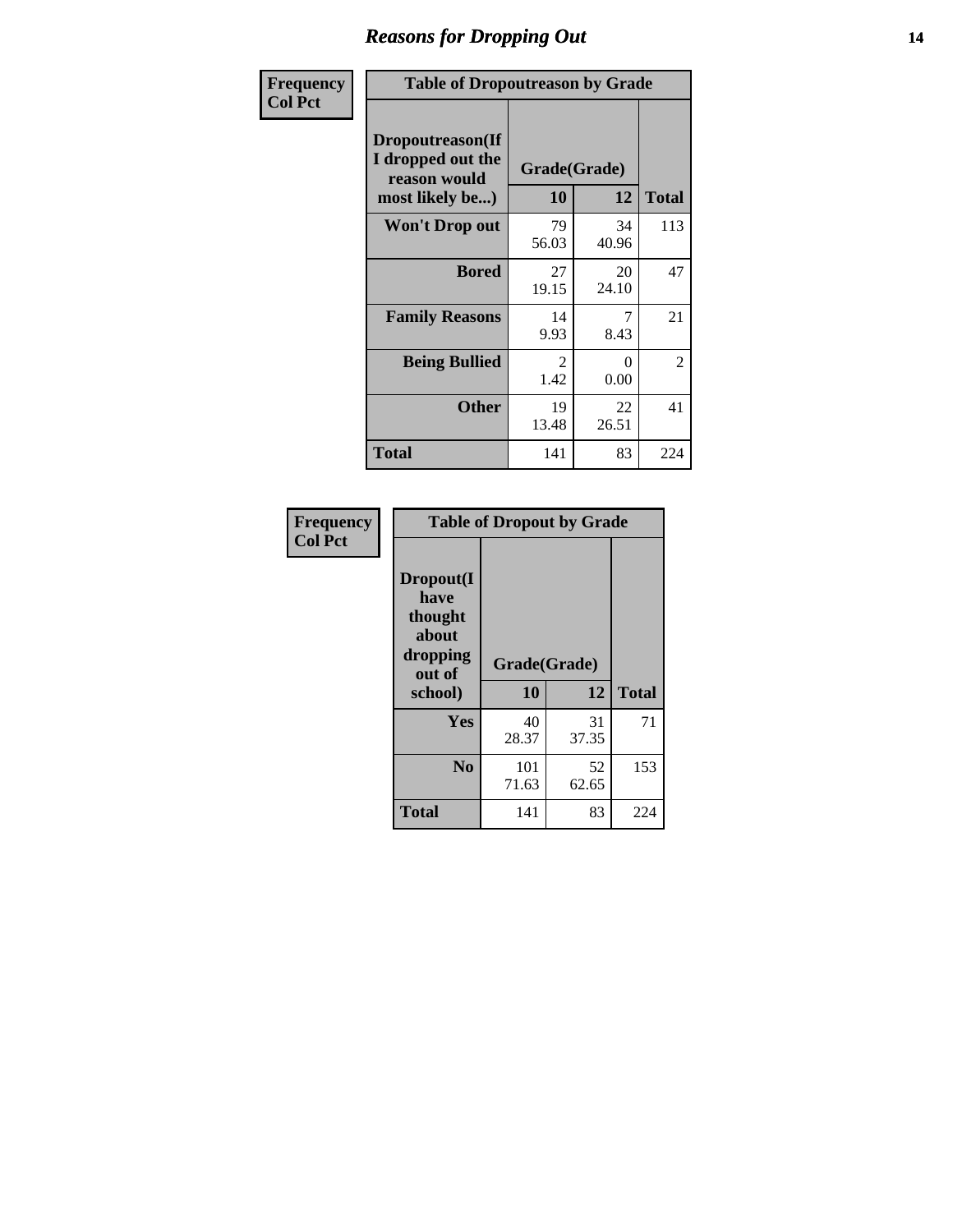*School Safety* **15**

| Frequency      |                                                                                                           | <b>Table of Gangself by Grade</b> |             |              |
|----------------|-----------------------------------------------------------------------------------------------------------|-----------------------------------|-------------|--------------|
| <b>Col Pct</b> | <b>Gangself</b> (I<br>have<br>participated<br>in illegal<br>gang<br>activities in<br>the past 30<br>days) | Grade(Grade)<br>10                | 12          | <b>Total</b> |
|                | Yes                                                                                                       | 8<br>5.67                         | 1<br>1.20   | 9            |
|                | N <sub>0</sub>                                                                                            | 133<br>94.33                      | 82<br>98.80 | 215          |
|                | <b>Total</b>                                                                                              | 141                               | 83          | 224          |

| Frequency<br><b>Col Pct</b> | <b>Table of Gangpeers by Grade</b>                                                                                             |                    |             |              |
|-----------------------------|--------------------------------------------------------------------------------------------------------------------------------|--------------------|-------------|--------------|
|                             | <b>Gangpeers</b> (I<br>have friends<br>who have<br>participated<br>in illegal<br>gang<br>activities in<br>the past 30<br>days) | Grade(Grade)<br>10 | 12          | <b>Total</b> |
|                             | Yes                                                                                                                            | 33<br>23.40        | 22<br>26.51 | 55           |
|                             | N <sub>0</sub>                                                                                                                 | 108<br>76.60       | 61<br>73.49 | 169          |
|                             | <b>Total</b>                                                                                                                   | 141                | 83          | 224          |

| Frequency      | <b>Table of Pickedon by Grade</b>                                                       |                           |             |              |
|----------------|-----------------------------------------------------------------------------------------|---------------------------|-------------|--------------|
| <b>Col Pct</b> | <b>Pickedon(I have</b><br>been picked on or<br>teased at school in<br>the past 30 days) | Grade(Grade)<br><b>10</b> | 12          | <b>Total</b> |
|                | <b>Strongly Agree</b>                                                                   | 13<br>9.22                | 10<br>12.05 | 23           |
|                | <b>Somewhat Agree</b>                                                                   | 14<br>9.93                | 17<br>20.48 | 31           |
|                | <b>Somewhat Disagree</b>                                                                | 24<br>17.02               | 8<br>9.64   | 32           |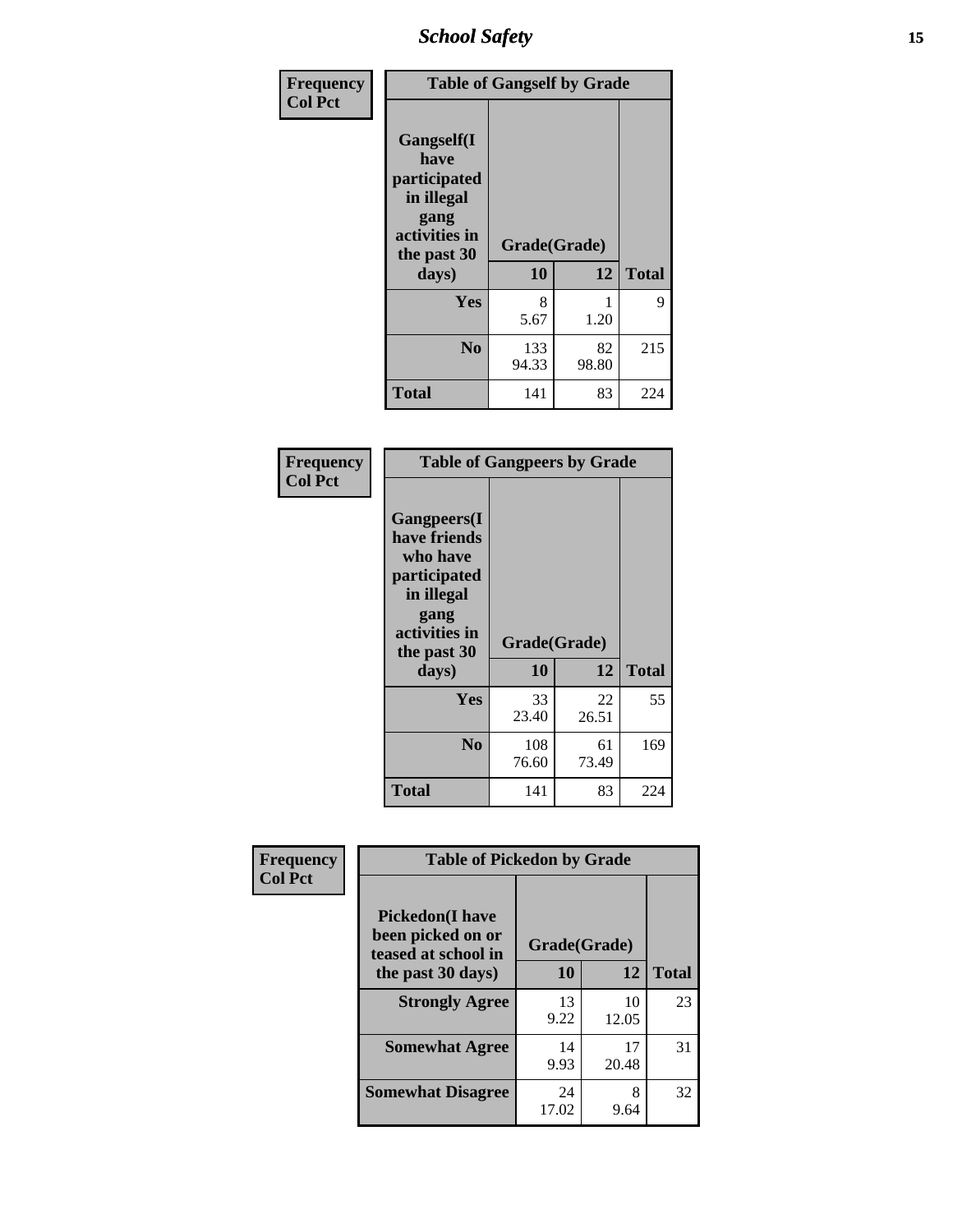# *School Safety* **16**

| <b>Frequency</b> | <b>Table of Pickedon by Grade</b>                                                        |                    |             |              |  |  |  |  |
|------------------|------------------------------------------------------------------------------------------|--------------------|-------------|--------------|--|--|--|--|
| <b>Col Pct</b>   | <b>Pickedon</b> (I have<br>been picked on or<br>teased at school in<br>the past 30 days) | Grade(Grade)<br>10 | 12          | <b>Total</b> |  |  |  |  |
|                  | <b>Strongly Disagree</b>                                                                 | 90<br>63.83        | 48<br>57.83 | 138          |  |  |  |  |
|                  | Total                                                                                    | 141                | 83          | 224          |  |  |  |  |

| Frequency      |                                                          | <b>Table of Safeschool by Grade</b> |             |              |  |  |  |  |  |
|----------------|----------------------------------------------------------|-------------------------------------|-------------|--------------|--|--|--|--|--|
| <b>Col Pct</b> | Safeschool(School<br>is a place at which I<br>feel safe) | Grade(Grade)<br>10                  | 12          | <b>Total</b> |  |  |  |  |  |
|                | <b>Strongly Agree</b>                                    | 22<br>15.60                         | 19<br>22.89 | 41           |  |  |  |  |  |
|                | <b>Somewhat Agree</b>                                    | 54<br>38.30                         | 25<br>30.12 | 79           |  |  |  |  |  |
|                | <b>Somewhat Disagree</b>                                 | 30<br>21.28                         | 20<br>24.10 | 50           |  |  |  |  |  |
|                | <b>Strongly Disagree</b>                                 | 35<br>24.82                         | 19<br>22.89 | 54           |  |  |  |  |  |
|                | <b>Total</b>                                             | 141                                 | 83          | 224          |  |  |  |  |  |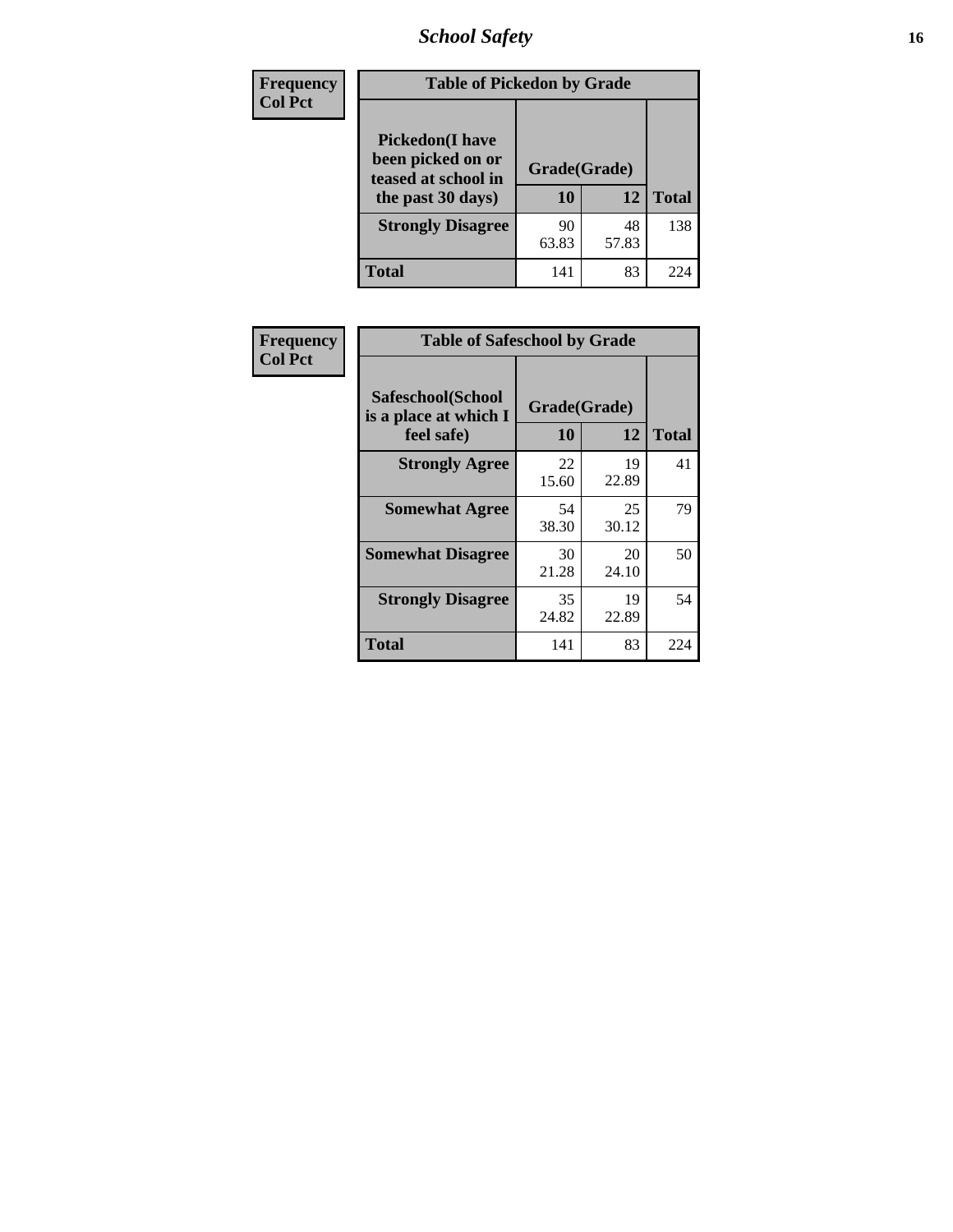*School Safety* **17**

| <b>Frequency</b> | <b>Table of Grade by Bullied</b> |              |                                                                               |                   |                               |                               |                          |              |  |  |
|------------------|----------------------------------|--------------|-------------------------------------------------------------------------------|-------------------|-------------------------------|-------------------------------|--------------------------|--------------|--|--|
| <b>Row Pct</b>   |                                  |              | <b>Bullied</b> (I have been bullied by other<br>students in the past 30 days) |                   |                               |                               |                          |              |  |  |
|                  | Grade(Grade)   Days              | $\mathbf 0$  | 1 or<br>days                                                                  | 3 to<br>5<br>days | <b>10</b><br>to<br>19<br>days | <b>20</b><br>to<br>29<br>days | All<br><b>30</b><br>days | <b>Total</b> |  |  |
|                  | 10                               | 130<br>92.20 | 3<br>2.13                                                                     | 3<br>2.13         | $\mathfrak{D}$<br>1.42        | 0.71                          | 2<br>1.42                | 141          |  |  |
|                  | 12                               | 75<br>90.36  | 6<br>7.23                                                                     | 1.20              | 1.20                          | 0<br>0.00                     | $\Omega$<br>0.00         | 83           |  |  |
|                  | <b>Total</b>                     | 205          | 9                                                                             | 4                 | 3                             |                               | $\overline{2}$           | 224          |  |  |

| Frequency      |                     | <b>Table of Grade by Bulliedothers</b> |                                                                |              |                               |                               |                        |              |  |
|----------------|---------------------|----------------------------------------|----------------------------------------------------------------|--------------|-------------------------------|-------------------------------|------------------------|--------------|--|
| <b>Row Pct</b> |                     |                                        | <b>Bulliedothers</b> (I bullied others in the<br>past 30 days) |              |                               |                               |                        |              |  |
|                | Grade(Grade)   Days | $\mathbf 0$                            | 1 or<br>days                                                   | 3 to<br>days | <b>10</b><br>to<br>19<br>days | <b>20</b><br>to<br>29<br>days | All<br>30<br>days      | <b>Total</b> |  |
|                | 10                  | 124<br>87.94                           | 7<br>4.96                                                      | 4<br>2.84    | 0.71                          | 0.71                          | 4<br>2.84              | 141          |  |
|                | 12                  | 72<br>86.75                            | 3<br>3.61                                                      | 5<br>6.02    | 1.20                          | 0<br>0.00                     | $\overline{2}$<br>2.41 | 83           |  |
|                | <b>Total</b>        | 196                                    | 10                                                             | 9            | $\overline{c}$                |                               | 6                      | 224          |  |

| <b>Frequency</b> |              | <b>Table of Grade by Weaponschool</b> |                                                                    |                         |                        |                                           |                   |              |
|------------------|--------------|---------------------------------------|--------------------------------------------------------------------|-------------------------|------------------------|-------------------------------------------|-------------------|--------------|
| <b>Row Pct</b>   |              |                                       | Weaponschool (I brought a weapon<br>to school in the past 30 days) |                         |                        |                                           |                   |              |
|                  | Grade(Grade) | $\mathbf{0}$<br><b>Days</b>           | 1 or<br>days                                                       | 3 <sub>to</sub><br>days | 10<br>to<br>19<br>days | <b>20</b><br>t <sub>0</sub><br>29<br>days | All<br>30<br>days | <b>Total</b> |
|                  |              |                                       |                                                                    |                         |                        |                                           |                   |              |
|                  | 10           | 135<br>95.74                          | $\Omega$<br>0.00                                                   | 2<br>1.42               | 0<br>0.00              | 0.71                                      | 3<br>2.13         | 141          |
|                  | 12           | 77<br>92.77                           | 2<br>2.41                                                          | $\Omega$<br>0.00        | 3<br>3.61              | 0<br>0.00                                 | 1.20              | 83           |
|                  | <b>Total</b> | 212                                   | $\overline{2}$                                                     | $\overline{2}$          | 3                      | 1                                         | 4                 | 224          |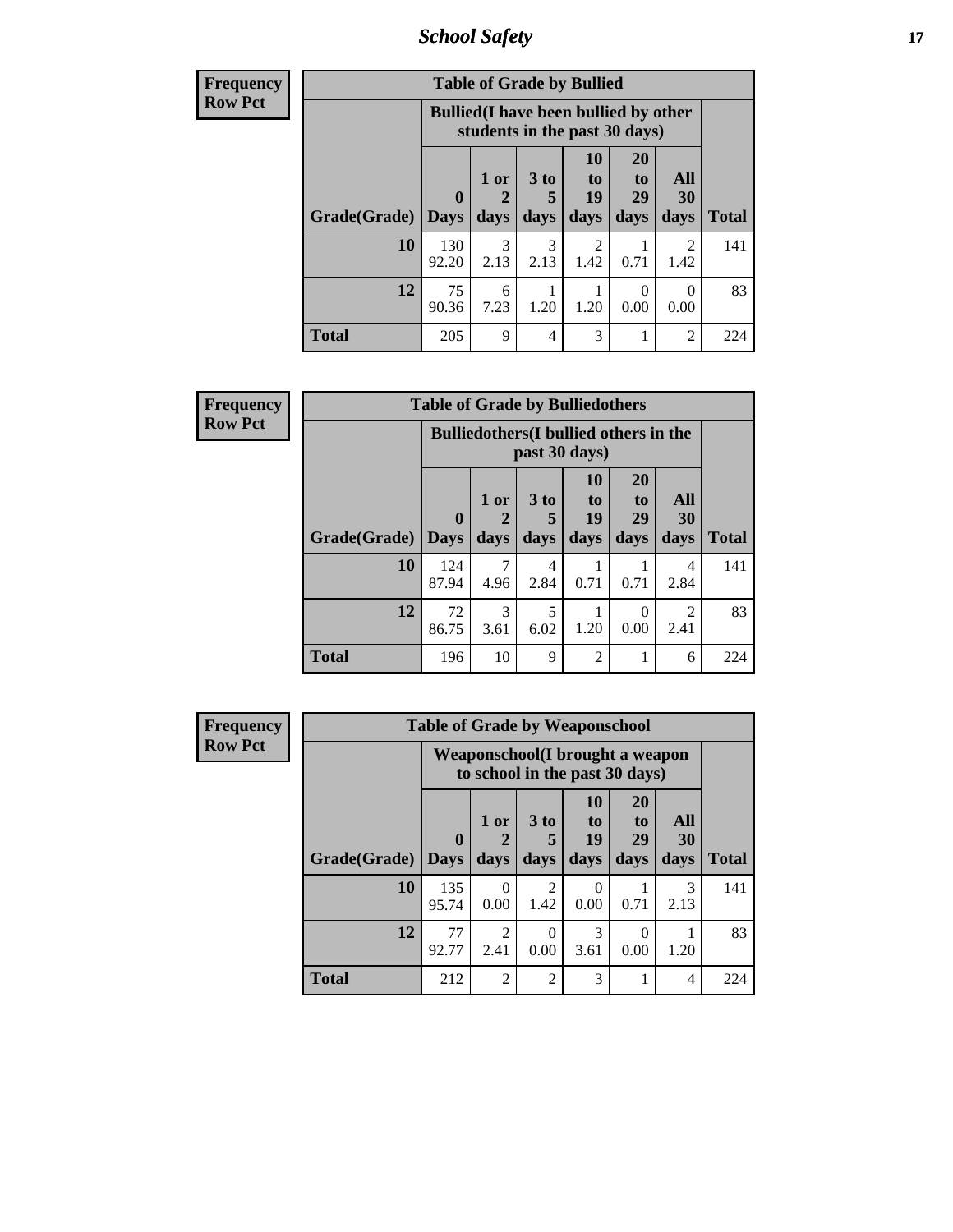*School Safety* **18**

| <b>Frequency</b> | <b>Table of Grade by Absentunsafe</b> |                                                                                    |                             |                              |                   |                                           |                        |              |  |  |
|------------------|---------------------------------------|------------------------------------------------------------------------------------|-----------------------------|------------------------------|-------------------|-------------------------------------------|------------------------|--------------|--|--|
| <b>Row Pct</b>   |                                       | Absentunsafe(I have missed school<br>because I felt unsafe in the past 30<br>days) |                             |                              |                   |                                           |                        |              |  |  |
|                  | Grade(Grade)                          | $\mathbf 0$<br><b>Days</b>                                                         | 1 or<br>$\mathbf 2$<br>days | 3 <sub>to</sub><br>5<br>days | 6 to<br>9<br>days | <b>20</b><br>t <sub>0</sub><br>29<br>days | All<br>30<br>days      | <b>Total</b> |  |  |
|                  | 10                                    | 135<br>95.74                                                                       | $\mathcal{D}$<br>1.42       | 0.71                         | $\Omega$<br>0.00  | 0.71                                      | $\mathfrak{D}$<br>1.42 | 141          |  |  |
|                  | 12                                    | 81<br>97.59                                                                        | 1.20                        | 0<br>0.00                    | 1.20              | 0<br>0.00                                 | $\Omega$<br>0.00       | 83           |  |  |
|                  | <b>Total</b>                          | 216                                                                                | 3                           |                              |                   |                                           | 2                      | 224          |  |  |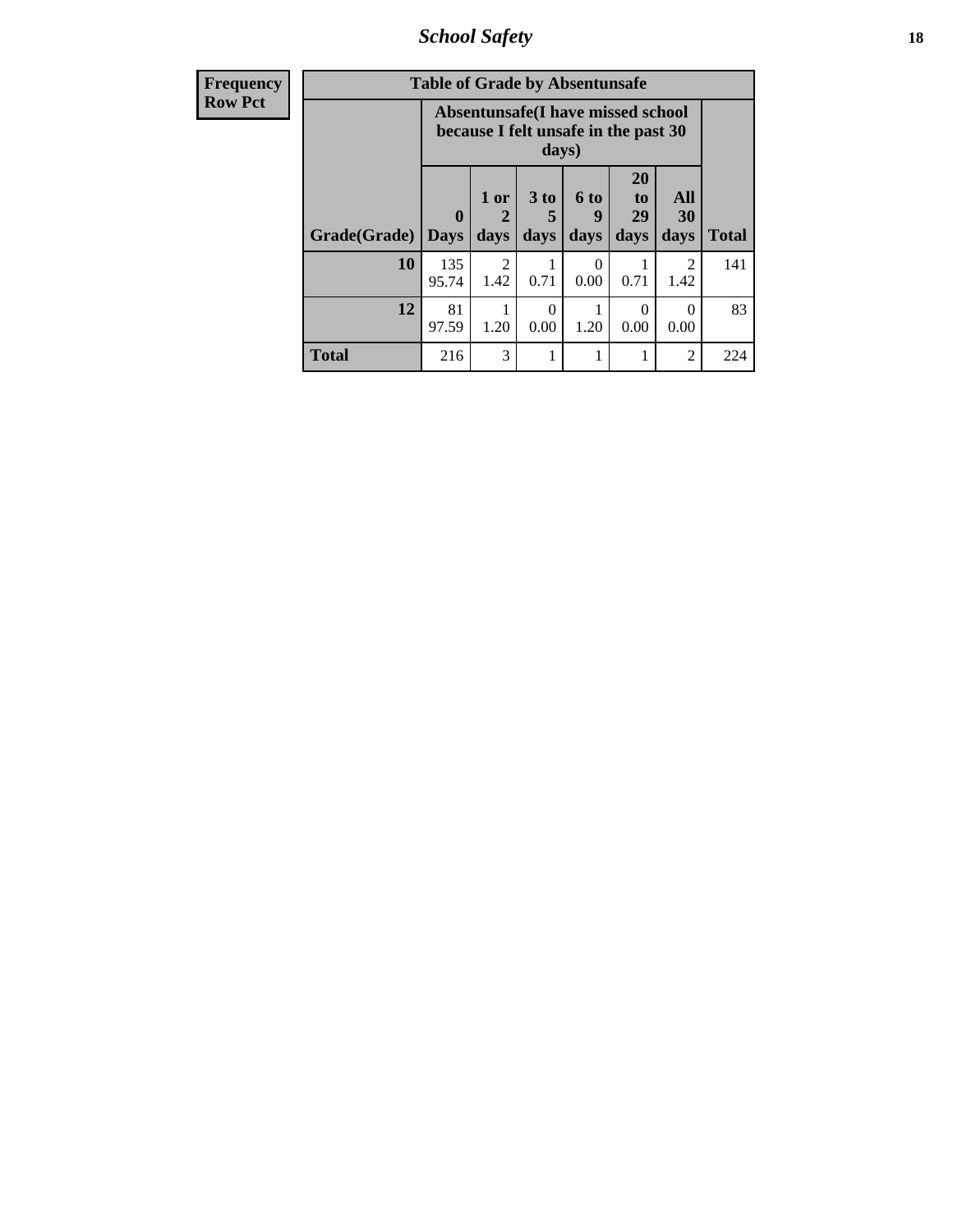#### **Frequency Row Pct**

| <b>Table of Grade by Alcohol</b> |                                 |                                     |                 |               |                 |                   |              |              |  |  |
|----------------------------------|---------------------------------|-------------------------------------|-----------------|---------------|-----------------|-------------------|--------------|--------------|--|--|
|                                  |                                 | Alcohol (Alcohol use, past 30 days) |                 |               |                 |                   |              |              |  |  |
| Grade(Grade)                     | <b>Did</b><br>not<br><b>use</b> | $1-2$<br>days                       | $3 - 5$<br>days | $6-9$<br>days | $10-19$<br>days | $20 - 29$<br>days | Every<br>day | <b>Total</b> |  |  |
| 10                               | 105<br>74.47                    | 20<br>14.18                         | 5<br>3.55       | 3<br>2.13     | 4<br>2.84       | 3<br>2.13         | 0.71         | 141          |  |  |
| 12                               | 58<br>69.88                     | $\mathbf Q$<br>10.84                | 9<br>10.84      | 2<br>2.41     | 5<br>6.02       | $\Omega$<br>0.00  | 0<br>0.00    | 83           |  |  |
| <b>Total</b>                     | 163                             | 29                                  | 14              | 5             | 9               | 3                 |              | 224          |  |  |

| Frequency      |              |                                                           | <b>Table of Grade by Cigarettes</b> |                        |                 |                |              |  |  |
|----------------|--------------|-----------------------------------------------------------|-------------------------------------|------------------------|-----------------|----------------|--------------|--|--|
| <b>Row Pct</b> |              | <b>Cigarettes (Smoking tobacco)</b><br>use, past 30 days) |                                     |                        |                 |                |              |  |  |
|                | Grade(Grade) | <b>Did</b><br>not<br><b>use</b>                           | $1 - 2$<br>days                     | $3 - 5$<br>days        | $10-19$<br>days | Every<br>day   | <b>Total</b> |  |  |
|                | 10           | 123<br>87.23                                              | 14<br>9.93                          | 0.71                   | 2<br>1.42       | 0.71           | 141          |  |  |
|                | 12           | 70<br>84.34                                               | 8<br>9.64                           | $\mathfrak{D}$<br>2.41 | 0<br>0.00       | 3<br>3.61      | 83           |  |  |
|                | <b>Total</b> | 193                                                       | 22                                  | 3                      | $\overline{2}$  | $\overline{4}$ | 224          |  |  |

| Frequency      |              | <b>Table of Grade by Smokeless</b> |                                                            |                     |              |  |  |
|----------------|--------------|------------------------------------|------------------------------------------------------------|---------------------|--------------|--|--|
| <b>Row Pct</b> |              |                                    | <b>Smokeless</b> (Chewing<br>tobacco use,<br>past 30 days) |                     |              |  |  |
|                | Grade(Grade) | <b>Did</b><br>not<br><b>use</b>    | $1-2$<br>days                                              | <b>Every</b><br>day | <b>Total</b> |  |  |
|                | 10           | 139<br>98.58                       | 0.71                                                       | 0.71                | 141          |  |  |
|                | 12           | 82<br>98.80                        | 1.20                                                       | 0<br>0.00           | 83           |  |  |
|                | <b>Total</b> | 221                                | 2                                                          | 1                   | 224          |  |  |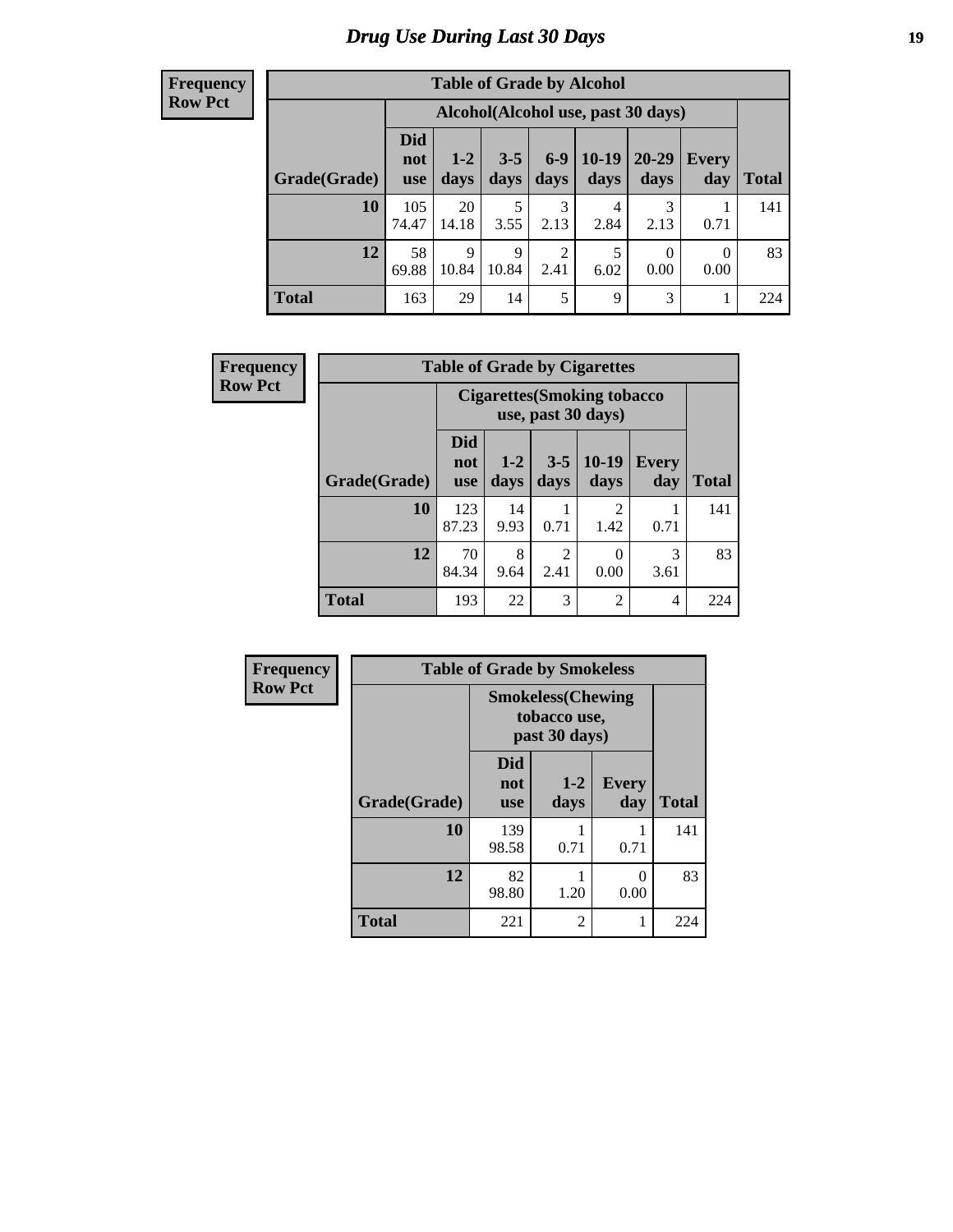#### **Frequency Row Pct**

| <b>Table of Grade by Marijuana</b> |                                 |                                         |                 |                        |                 |                |              |       |  |  |
|------------------------------------|---------------------------------|-----------------------------------------|-----------------|------------------------|-----------------|----------------|--------------|-------|--|--|
|                                    |                                 | Marijuana (Marijuana use, past 30 days) |                 |                        |                 |                |              |       |  |  |
| Grade(Grade)                       | <b>Did</b><br>not<br><b>use</b> | $1 - 2$<br>days                         | $3 - 5$<br>days | $6 - 9$<br>days        | $10-19$<br>days | 20-29<br>days  | Every<br>day | Total |  |  |
| 10                                 | 122<br>86.52                    | 10<br>7.09                              | 0.71            | $\overline{2}$<br>1.42 | 0.71            | റ<br>1.42      | 3<br>2.13    | 141   |  |  |
| 12                                 | 65<br>78.31                     | 7<br>8.43                               | 4<br>4.82       | 3<br>3.61              | 1.20            | 0<br>0.00      | 3<br>3.61    | 83    |  |  |
| <b>Total</b>                       | 187                             | 17                                      | 5               | 5                      | $\overline{2}$  | $\overline{2}$ | 6            | 224   |  |  |

| Frequency      |              | <b>Table of Grade by Cocaine</b>              |               |              |              |  |  |  |  |  |
|----------------|--------------|-----------------------------------------------|---------------|--------------|--------------|--|--|--|--|--|
| <b>Row Pct</b> |              | <b>Cocaine</b> (Cocaine<br>use, past 30 days) |               |              |              |  |  |  |  |  |
|                | Grade(Grade) | <b>Did</b><br>not<br><b>use</b>               | 20-29<br>days | Every<br>day | <b>Total</b> |  |  |  |  |  |
|                | 10           | 139<br>98.58                                  | 0.71          | 0.71         | 141          |  |  |  |  |  |
|                | 12           | 83<br>100.00                                  | O<br>0.00     | 0<br>0.00    | 83           |  |  |  |  |  |
|                | <b>Total</b> | 222                                           |               | 1            | 224          |  |  |  |  |  |

| Frequency      | <b>Table of Grade by Inhalants</b> |                                                  |               |                     |              |  |  |  |  |
|----------------|------------------------------------|--------------------------------------------------|---------------|---------------------|--------------|--|--|--|--|
| <b>Row Pct</b> |                                    | <b>Inhalants</b> (Inhalant<br>use, past 30 days) |               |                     |              |  |  |  |  |
|                | Grade(Grade)                       | <b>Did</b><br>not<br><b>use</b>                  | 20-29<br>days | <b>Every</b><br>day | <b>Total</b> |  |  |  |  |
|                | 10                                 | 139<br>98.58                                     | 0.71          | 0.71                | 141          |  |  |  |  |
|                | 12                                 | 83<br>100.00                                     | 0<br>0.00     | 0<br>0.00           | 83           |  |  |  |  |
|                | <b>Total</b>                       | 222                                              |               | 1                   | 224          |  |  |  |  |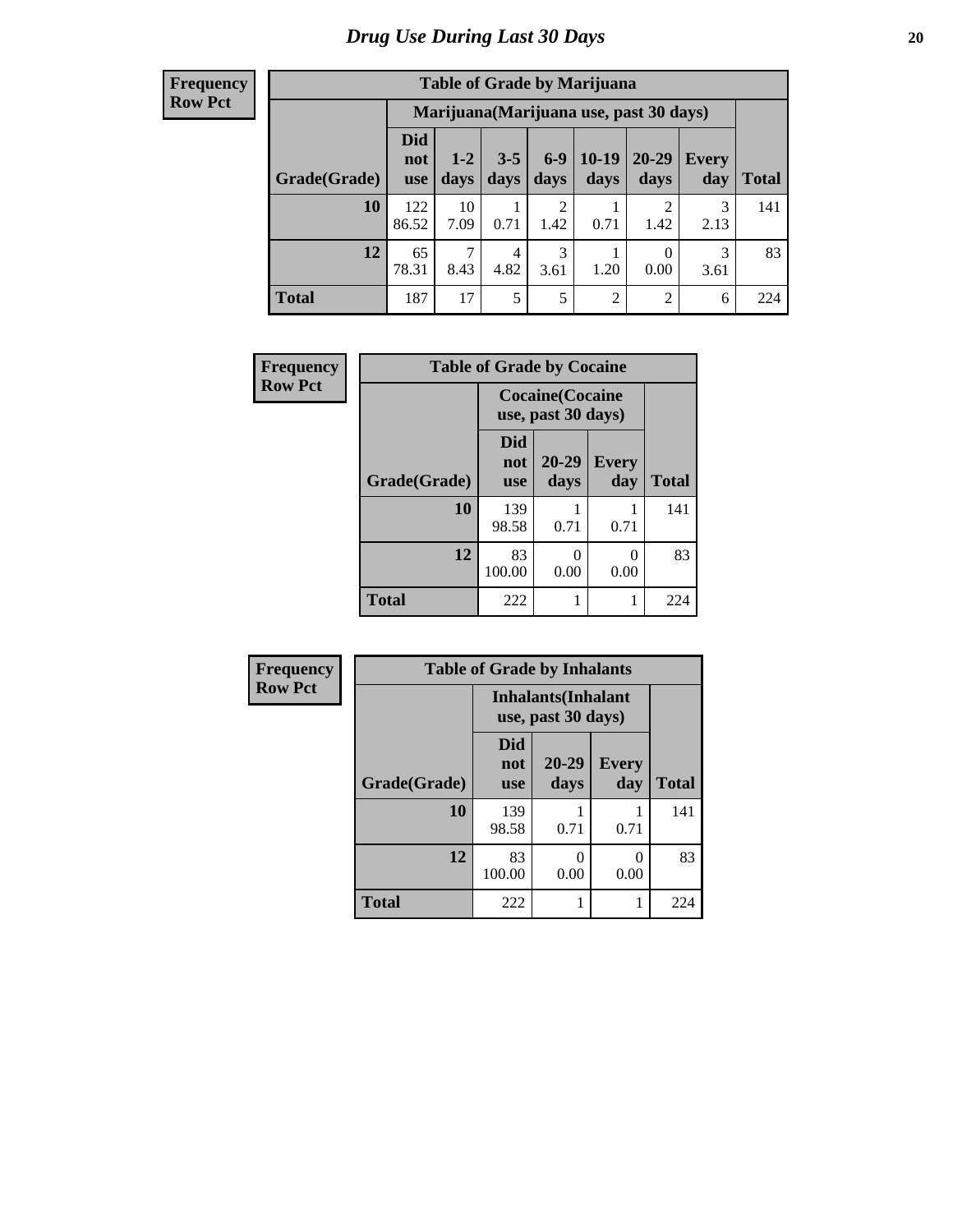# *Drug Use During Last 30 Days* **21**

| <b>Frequency</b> | <b>Table of Grade by Steroids</b> |                          |                  |                   |                     |              |
|------------------|-----------------------------------|--------------------------|------------------|-------------------|---------------------|--------------|
| <b>Row Pct</b>   |                                   | Steroids (Steroid use,   |                  |                   |                     |              |
|                  | Grade(Grade)                      | Did<br>not<br><b>use</b> | $1 - 2$<br>days  | $20 - 29$<br>days | <b>Every</b><br>day | <b>Total</b> |
|                  | 10                                | 138<br>97.87             | 0.71             | 0.71              | 0.71                | 141          |
|                  | 12                                | 83<br>100.00             | $\Omega$<br>0.00 | 0<br>0.00         | $\Omega$<br>0.00    | 83           |
|                  | <b>Total</b>                      | 221                      |                  |                   |                     | 224          |

| Frequency      | <b>Table of Grade by Ecstasy</b> |                                 |                        |                        |                  |                                     |                     |              |
|----------------|----------------------------------|---------------------------------|------------------------|------------------------|------------------|-------------------------------------|---------------------|--------------|
| <b>Row Pct</b> |                                  |                                 |                        |                        |                  | Ecstasy (Ecstasy use, past 30 days) |                     |              |
|                | Grade(Grade)                     | <b>Did</b><br>not<br><b>use</b> | $1 - 2$<br>days        | $3 - 5$<br>days        | $10-19$<br>days  | $20 - 29$<br>days                   | <b>Every</b><br>day | <b>Total</b> |
|                | 10                               | 137<br>97.16                    | 0.71                   | 0.00                   | $\theta$<br>0.00 | $\overline{2}$<br>1.42              | 0.71                | 141          |
|                | 12                               | 77<br>92.77                     | $\overline{2}$<br>2.41 | $\mathfrak{D}$<br>2.41 | 2<br>2.41        | 0.00                                | $\theta$<br>0.00    | 83           |
|                | <b>Total</b>                     | 214                             | 3                      | $\overline{2}$         | $\overline{2}$   | $\overline{2}$                      | 1                   | 224          |

| <b>Frequency</b> | <b>Table of Grade by Meth</b> |                                 |                                            |                   |                     |              |  |
|------------------|-------------------------------|---------------------------------|--------------------------------------------|-------------------|---------------------|--------------|--|
| <b>Row Pct</b>   |                               |                                 | Meth(Methamphetamine use,<br>past 30 days) |                   |                     |              |  |
|                  | Grade(Grade)                  | <b>Did</b><br>not<br><b>use</b> | $1 - 2$<br>days                            | $20 - 29$<br>days | <b>Every</b><br>day | <b>Total</b> |  |
|                  | 10                            | 139<br>98.58                    | $\mathbf{\Omega}$<br>0.00                  | 0.71              | 0.71                | 141          |  |
|                  | 12                            | 82<br>98.80                     | 1.20                                       | 0<br>0.00         | $\Omega$<br>0.00    | 83           |  |
|                  | <b>Total</b>                  | 221                             |                                            |                   |                     | 224          |  |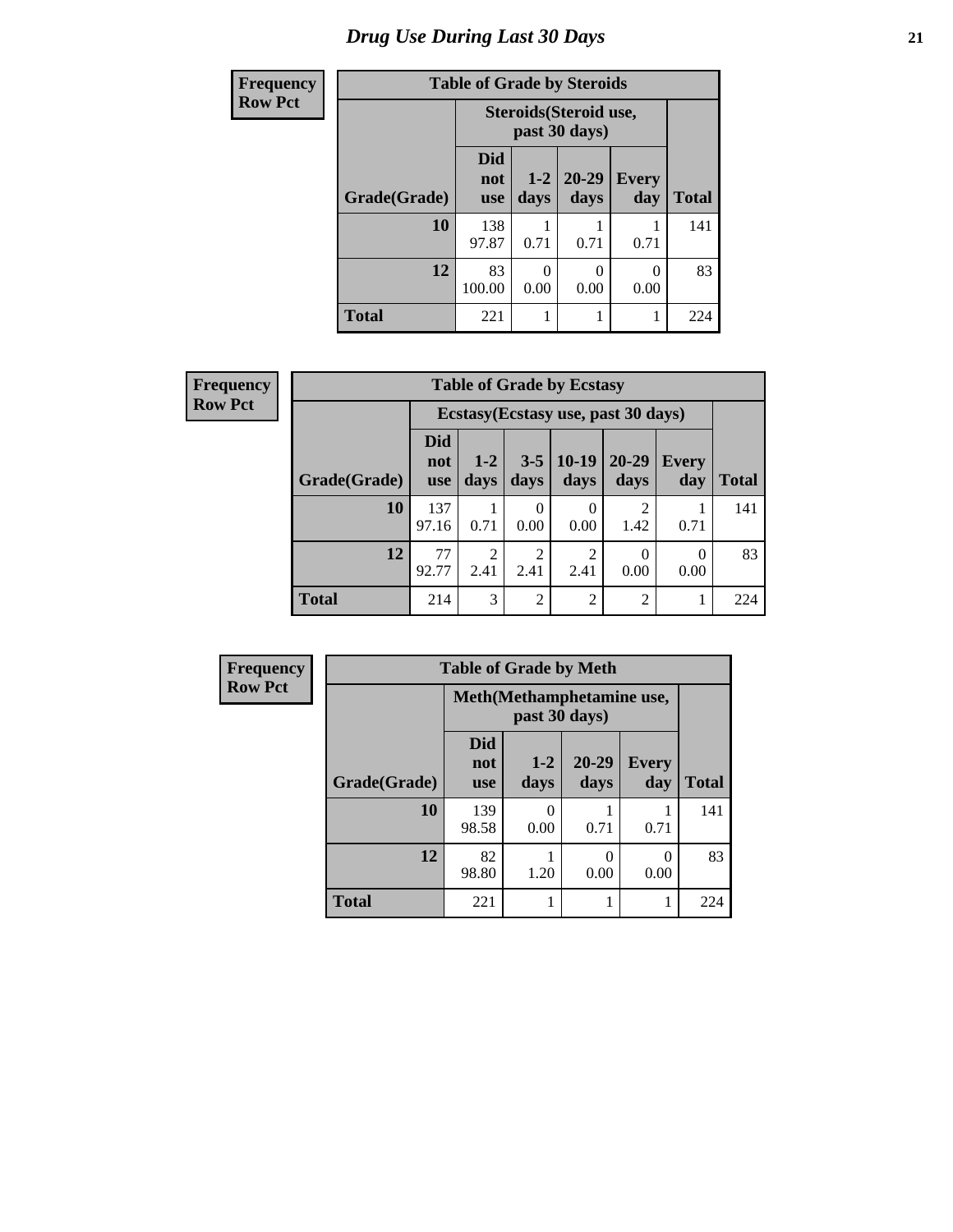# *Drug Use During Last 30 Days* **22**

| <b>Frequency</b> | <b>Table of Grade by Hallucinogens</b> |                                                   |                   |                     |              |  |
|------------------|----------------------------------------|---------------------------------------------------|-------------------|---------------------|--------------|--|
| <b>Row Pct</b>   |                                        | Hallucinogens (Hallucinogen<br>use, past 30 days) |                   |                     |              |  |
|                  | Grade(Grade)                           | Did not<br><b>use</b>                             | $20 - 29$<br>days | <b>Every</b><br>day | <b>Total</b> |  |
|                  | 10                                     | 139<br>98.58                                      | 0.71              | 0.71                | 141          |  |
|                  | 12                                     | 83<br>100.00                                      | 0.00              | 0.00                | 83           |  |
|                  | <b>Total</b>                           | 222                                               |                   |                     | 224          |  |

| <b>Frequency</b> | <b>Table of Grade by Prescription</b> |                                 |                                                                                |                  |               |                   |                     |              |
|------------------|---------------------------------------|---------------------------------|--------------------------------------------------------------------------------|------------------|---------------|-------------------|---------------------|--------------|
| <b>Row Pct</b>   |                                       |                                 | <b>Prescription</b> (Prescription drugs not<br>prescribed to me, past 30 days) |                  |               |                   |                     |              |
|                  | Grade(Grade)                          | <b>Did</b><br>not<br><b>use</b> | $1-2$<br>days                                                                  | $3 - 5$<br>days  | $6-9$<br>days | $20 - 29$<br>days | <b>Every</b><br>day | <b>Total</b> |
|                  | 10                                    | 136<br>96.45                    | 0.71                                                                           | 2<br>1.42        | 0<br>0.00     | 0.71              | 0.71                | 141          |
|                  | 12                                    | 81<br>97.59                     | 1.20                                                                           | $\theta$<br>0.00 | 1.20          | 0<br>0.00         | 0<br>0.00           | 83           |
|                  | <b>Total</b>                          | 217                             | $\overline{2}$                                                                 | $\overline{2}$   |               |                   | 1                   | 224          |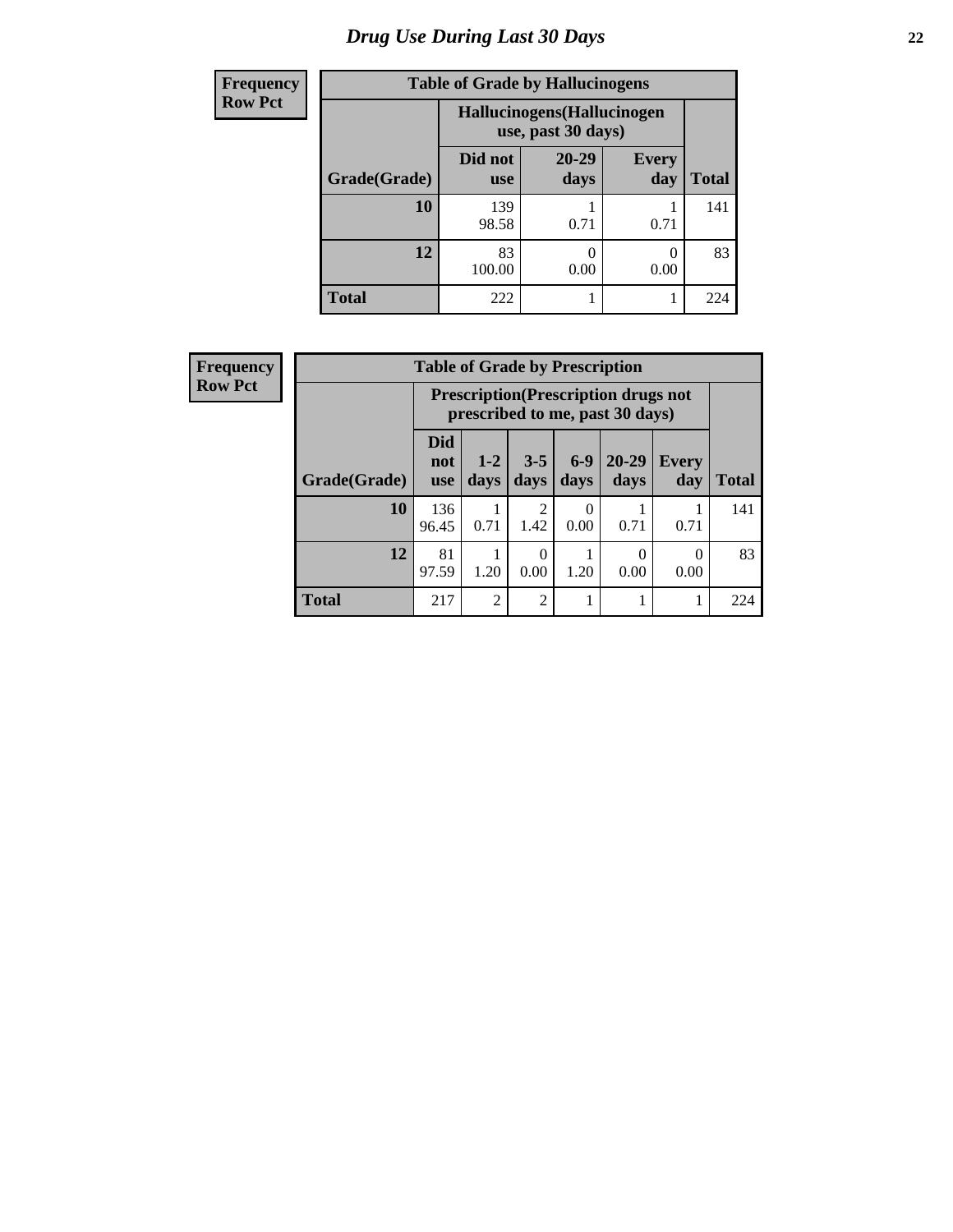| Frequency      | <b>Table of Alcoholease by Grade</b>              |                    |             |              |  |  |
|----------------|---------------------------------------------------|--------------------|-------------|--------------|--|--|
| <b>Col Pct</b> | <b>Alcoholease</b> (It is<br>easy to get alcohol) | Grade(Grade)<br>10 | 12          | <b>Total</b> |  |  |
|                | <b>Strongly Agree</b>                             | 45<br>31.91        | 37<br>44.58 | 82           |  |  |
|                | <b>Somewhat Agree</b>                             | 31<br>21.99        | 26<br>31.33 | 57           |  |  |
|                | <b>Somewhat Disagree</b>                          | 19<br>13.48        | 8.43        | 26           |  |  |
|                | <b>Strongly Disagree</b>                          | 46<br>32.62        | 13<br>15.66 | 59           |  |  |
|                | <b>Total</b>                                      | 141                | 83          | 224          |  |  |

| Frequency<br>Col Pct |  |
|----------------------|--|
|                      |  |

| <b>Table of Cigarettesease by Grade</b>                 |                    |             |              |  |  |  |
|---------------------------------------------------------|--------------------|-------------|--------------|--|--|--|
| Cigarettesease(It is<br>easy to get smoking<br>tobacco) | Grade(Grade)<br>10 | 12          | <b>Total</b> |  |  |  |
| <b>Strongly Agree</b>                                   | 44<br>31.21        | 42<br>50.60 | 86           |  |  |  |
| <b>Somewhat Agree</b>                                   | 27<br>19.15        | 14<br>16.87 | 41           |  |  |  |
| <b>Somewhat Disagree</b>                                | 12<br>8.51         | 8.43        | 19           |  |  |  |
| <b>Strongly Disagree</b>                                | 58<br>41.13        | 20<br>24.10 | 78           |  |  |  |
| Total                                                   | 141                | 83          | 224          |  |  |  |

| Frequency      | <b>Table of Smokelessease by Grade</b>             |              |             |              |
|----------------|----------------------------------------------------|--------------|-------------|--------------|
| <b>Col Pct</b> | <b>Smokelessease</b> (It is<br>easy to get chewing | Grade(Grade) |             |              |
|                | tobacco)                                           | 10           | 12          | <b>Total</b> |
|                | <b>Strongly Agree</b>                              | 18<br>12.77  | 26<br>31.33 | 44           |
|                | <b>Somewhat Agree</b>                              | 26<br>18.44  | 17<br>20.48 | 43           |
|                | <b>Somewhat Disagree</b>                           | 20<br>14.18  | 6<br>7.23   | 26           |
|                | <b>Strongly Disagree</b>                           | 77<br>54.61  | 34<br>40.96 | 111          |
|                | <b>Total</b>                                       | 141          | 83          | 224          |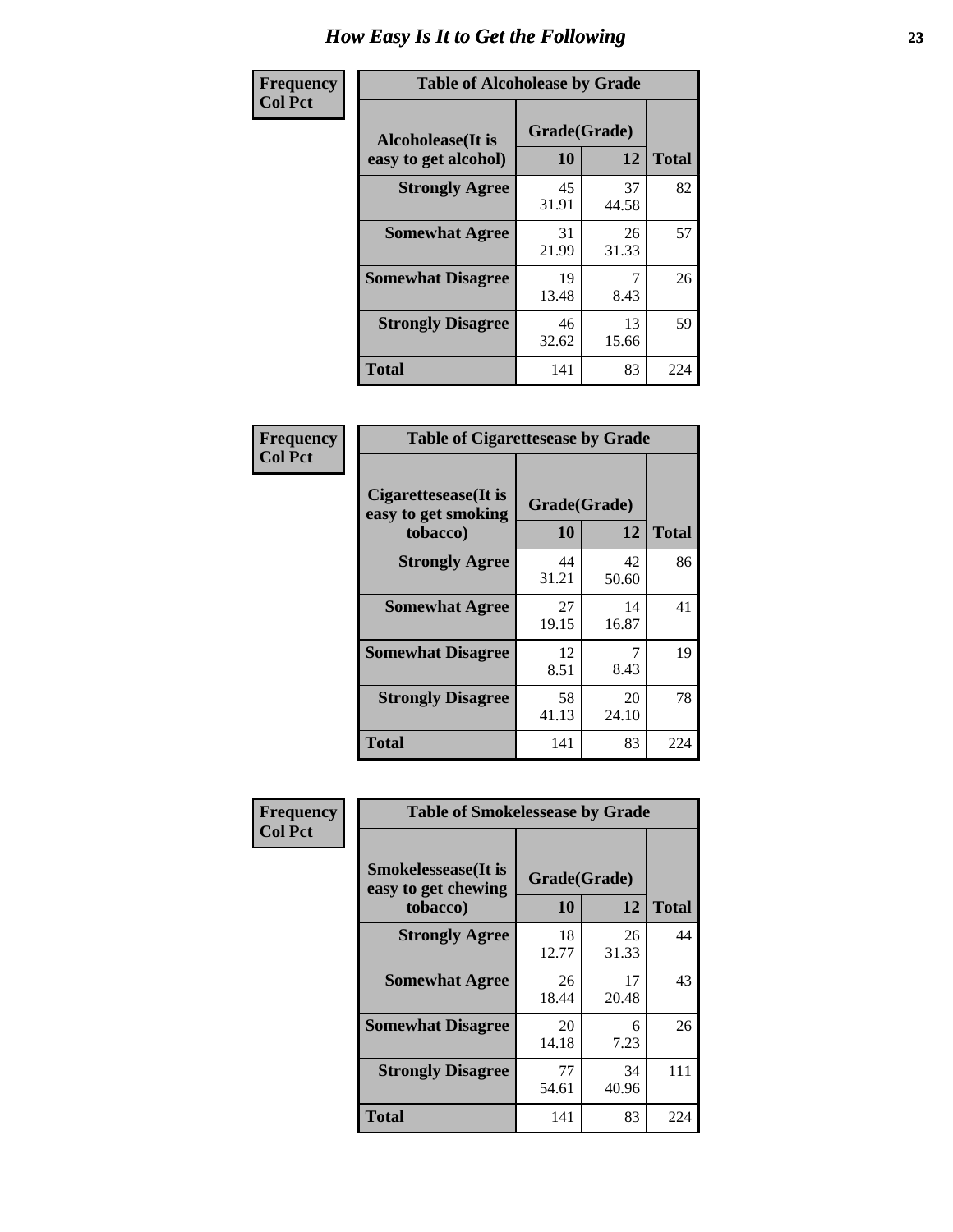| Frequency      | <b>Table of Marijuanaease by Grade</b>           |                    |             |              |  |  |
|----------------|--------------------------------------------------|--------------------|-------------|--------------|--|--|
| <b>Col Pct</b> | Marijuanaease(It is<br>easy to get<br>marijuana) | Grade(Grade)<br>10 | 12          | <b>Total</b> |  |  |
|                | <b>Strongly Agree</b>                            | 46<br>32.62        | 36<br>43.37 | 82           |  |  |
|                | <b>Somewhat Agree</b>                            | 23<br>16.31        | 19<br>22.89 | 42           |  |  |
|                | <b>Somewhat Disagree</b>                         | 13<br>9.22         | 4<br>4.82   | 17           |  |  |
|                | <b>Strongly Disagree</b>                         | 59<br>41.84        | 24<br>28.92 | 83           |  |  |
|                | <b>Total</b>                                     | 141                | 83          | 224          |  |  |

| <b>Table of Cocaineease by Grade</b> |              |             |              |  |  |  |  |
|--------------------------------------|--------------|-------------|--------------|--|--|--|--|
| Cocaineease(It is                    | Grade(Grade) |             |              |  |  |  |  |
| easy to get cocaine)                 | 10           | 12          | <b>Total</b> |  |  |  |  |
| <b>Strongly Agree</b>                | 26<br>18.44  | 21<br>25.30 | 47           |  |  |  |  |
| <b>Somewhat Agree</b>                | 18<br>12.77  | 20<br>24.10 | 38           |  |  |  |  |
| <b>Somewhat Disagree</b>             | 16<br>11.35  | 12<br>14.46 | 28           |  |  |  |  |
| <b>Strongly Disagree</b>             | 81<br>57.45  | 30<br>36.14 | 111          |  |  |  |  |
| <b>Total</b>                         | 141          | 83          | 224          |  |  |  |  |

| Frequency      | <b>Table of Inhalantsease by Grade</b>                   |             |                    |              |  |  |
|----------------|----------------------------------------------------------|-------------|--------------------|--------------|--|--|
| <b>Col Pct</b> | <b>Inhalantsease</b> (It is<br>easy to get<br>inhalants) | 10          | Grade(Grade)<br>12 | <b>Total</b> |  |  |
|                | <b>Strongly Agree</b>                                    | 29<br>20.57 | 25<br>30.12        | 54           |  |  |
|                | <b>Somewhat Agree</b>                                    | 18<br>12.77 | 16<br>19.28        | 34           |  |  |
|                | <b>Somewhat Disagree</b>                                 | 19<br>13.48 | 6<br>7.23          | 25           |  |  |
|                | <b>Strongly Disagree</b>                                 | 75<br>53.19 | 36<br>43.37        | 111          |  |  |
|                | <b>Total</b>                                             | 141         | 83                 | 224          |  |  |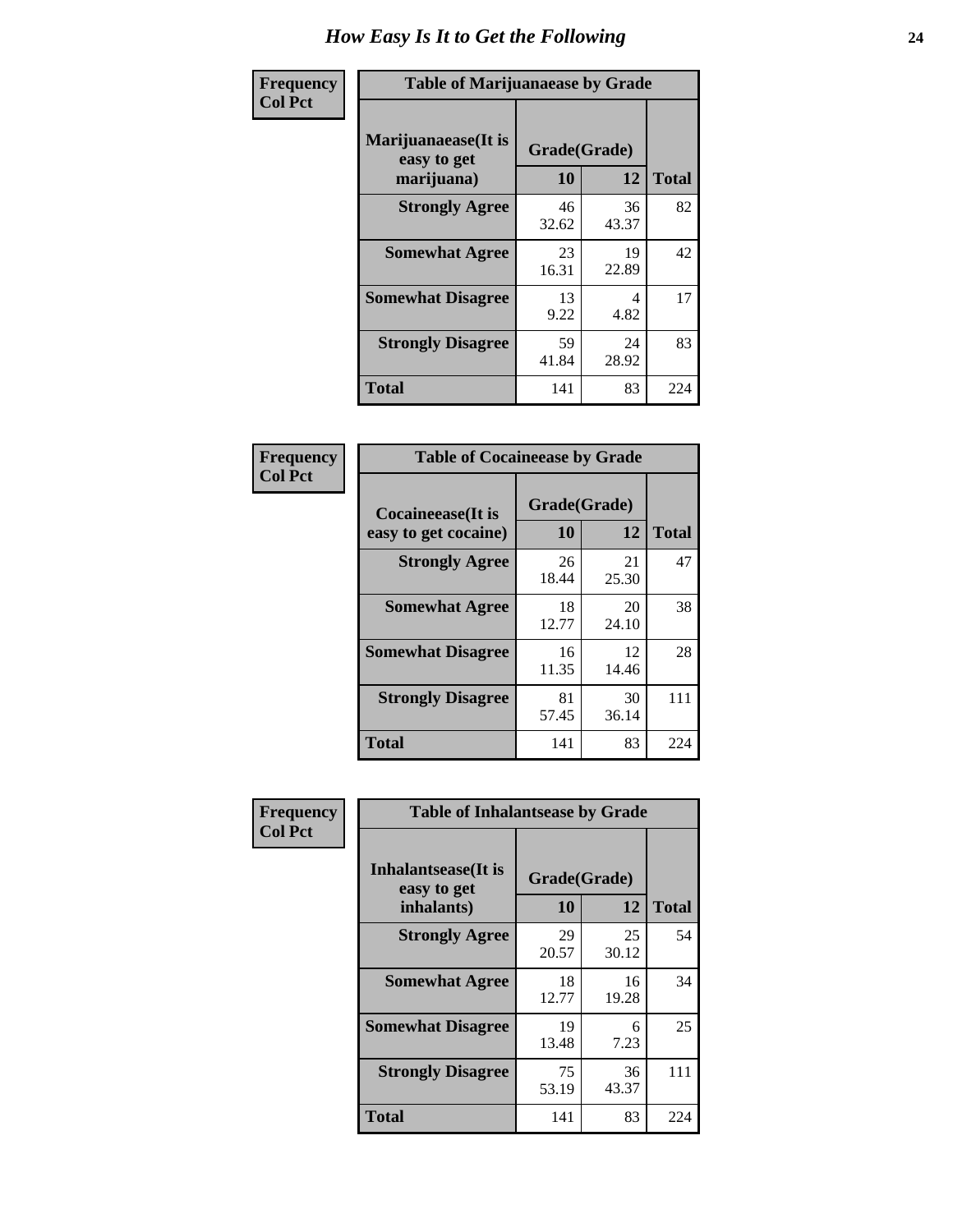| Frequency      | <b>Table of Steroidsease by Grade</b>               |                    |             |              |  |  |  |  |  |
|----------------|-----------------------------------------------------|--------------------|-------------|--------------|--|--|--|--|--|
| <b>Col Pct</b> | <b>Steroidsease</b> (It is<br>easy to get steroids) | Grade(Grade)<br>10 | 12          | <b>Total</b> |  |  |  |  |  |
|                | <b>Strongly Agree</b>                               | 16<br>11.35        | 14<br>16.87 | 30           |  |  |  |  |  |
|                | <b>Somewhat Agree</b>                               | 16<br>11.35        | 20<br>24.10 | 36           |  |  |  |  |  |
|                | <b>Somewhat Disagree</b>                            | 22<br>15.60        | 9<br>10.84  | 31           |  |  |  |  |  |
|                | <b>Strongly Disagree</b>                            | 87<br>61.70        | 40<br>48.19 | 127          |  |  |  |  |  |
|                | <b>Total</b>                                        | 141                | 83          | 224          |  |  |  |  |  |

| Frequency      | <b>Table of Ecstasyease by Grade</b>              |                    |             |              |  |  |  |  |  |
|----------------|---------------------------------------------------|--------------------|-------------|--------------|--|--|--|--|--|
| <b>Col Pct</b> | <b>Ecstasyease</b> (It is<br>easy to get ecstasy) | Grade(Grade)<br>10 | 12          | <b>Total</b> |  |  |  |  |  |
|                | <b>Strongly Agree</b>                             | 21<br>14.89        | 22<br>26.51 | 43           |  |  |  |  |  |
|                | <b>Somewhat Agree</b>                             | 17<br>12.06        | 18<br>21.69 | 35           |  |  |  |  |  |
|                | <b>Somewhat Disagree</b>                          | 14<br>9.93         | 10<br>12.05 | 24           |  |  |  |  |  |
|                | <b>Strongly Disagree</b>                          | 89<br>63.12        | 33<br>39.76 | 122          |  |  |  |  |  |
|                | <b>Total</b>                                      | 141                | 83          | 224          |  |  |  |  |  |

| Frequency      | <b>Table of Methease by Grade</b>                          |                    |             |              |
|----------------|------------------------------------------------------------|--------------------|-------------|--------------|
| <b>Col Pct</b> | <b>Methease</b> (It is easy<br>to get<br>methamphetamines) | Grade(Grade)<br>10 | 12          | <b>Total</b> |
|                | <b>Strongly Agree</b>                                      | 21<br>14.89        | 13<br>15.66 | 34           |
|                | <b>Somewhat Agree</b>                                      | 14<br>9.93         | 10<br>12.05 | 24           |
|                | <b>Somewhat Disagree</b>                                   | 13<br>9.22         | 12<br>14.46 | 25           |
|                | <b>Strongly Disagree</b>                                   | 93<br>65.96        | 48<br>57.83 | 141          |
|                | Total                                                      | 141                | 83          | 224          |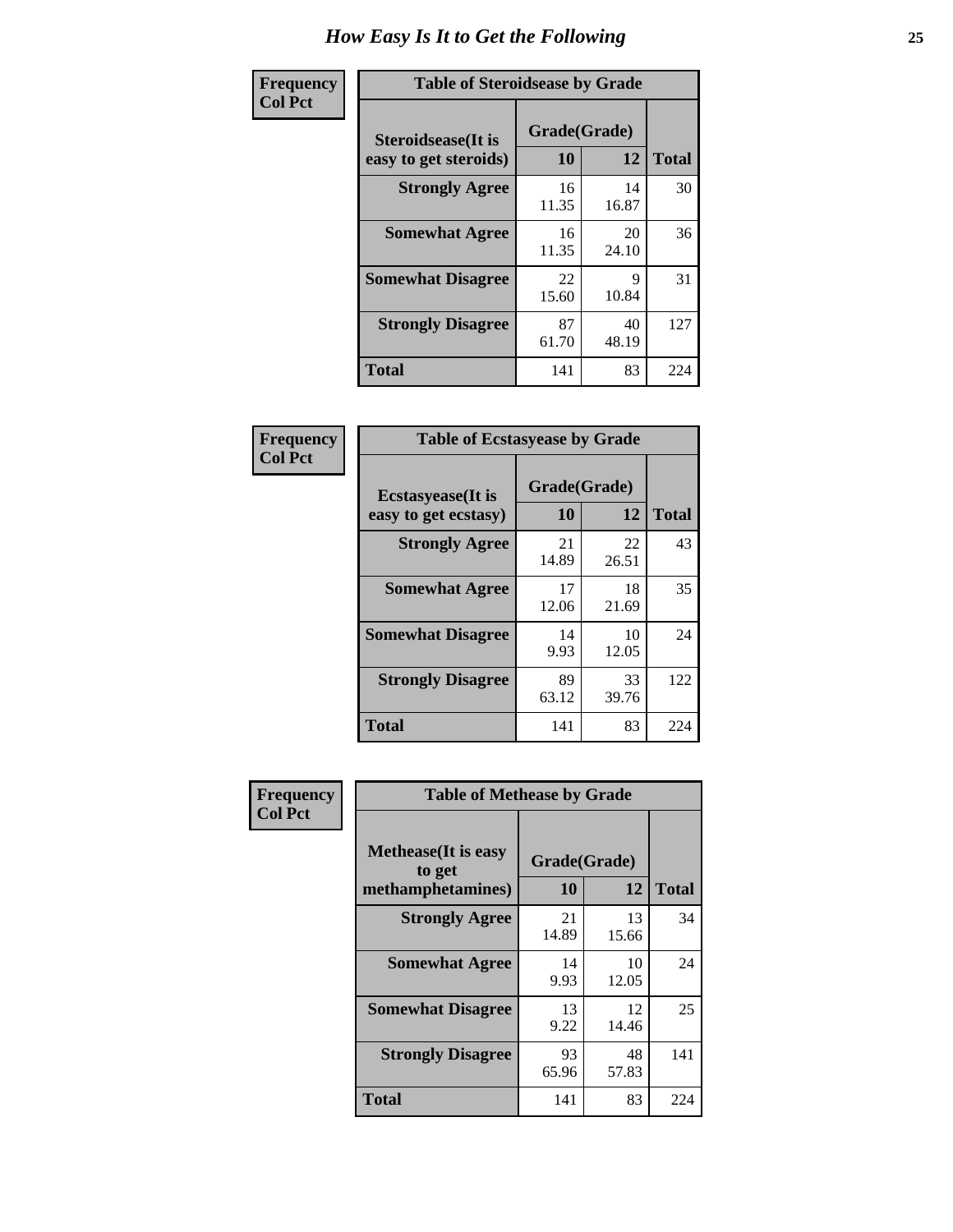| <b>Frequency</b> | <b>Table of Hallucinogensease by Grade</b>               |                    |             |              |  |  |
|------------------|----------------------------------------------------------|--------------------|-------------|--------------|--|--|
| <b>Col Pct</b>   | Hallucinogensease(It<br>is easy to get<br>hallucinogens) | Grade(Grade)<br>10 | 12          | <b>Total</b> |  |  |
|                  | <b>Strongly Agree</b>                                    | 16<br>11.35        | 11<br>13.25 | 27           |  |  |
|                  | <b>Somewhat Agree</b>                                    | 15<br>10.64        | 11<br>13.25 | 26           |  |  |
|                  | <b>Somewhat Disagree</b>                                 | 16<br>11.35        | 14<br>16.87 | 30           |  |  |
|                  | <b>Strongly Disagree</b>                                 | 94<br>66.67        | 47<br>56.63 | 141          |  |  |
|                  | <b>Total</b>                                             | 141                | 83          | 224          |  |  |

| Frequency<br>Col Pct |
|----------------------|
|                      |

| <b>Table of Prescriptionease by Grade</b>                                                |             |              |              |  |  |  |  |
|------------------------------------------------------------------------------------------|-------------|--------------|--------------|--|--|--|--|
| <b>Prescriptionease</b> (It<br>is easy to get<br>prescription drugs<br>not prescribed to |             | Grade(Grade) |              |  |  |  |  |
| me)                                                                                      | 10          | 12           | <b>Total</b> |  |  |  |  |
| <b>Strongly Agree</b>                                                                    | 28<br>19.86 | 33<br>39.76  | 61           |  |  |  |  |
| <b>Somewhat Agree</b>                                                                    | 28<br>19.86 | 11<br>13.25  | 39           |  |  |  |  |
| <b>Somewhat Disagree</b>                                                                 | 12<br>8.51  | 5<br>6.02    | 17           |  |  |  |  |
| <b>Strongly Disagree</b>                                                                 | 73<br>51.77 | 34<br>40.96  | 107          |  |  |  |  |
| <b>Total</b>                                                                             | 141         | 83           | 224          |  |  |  |  |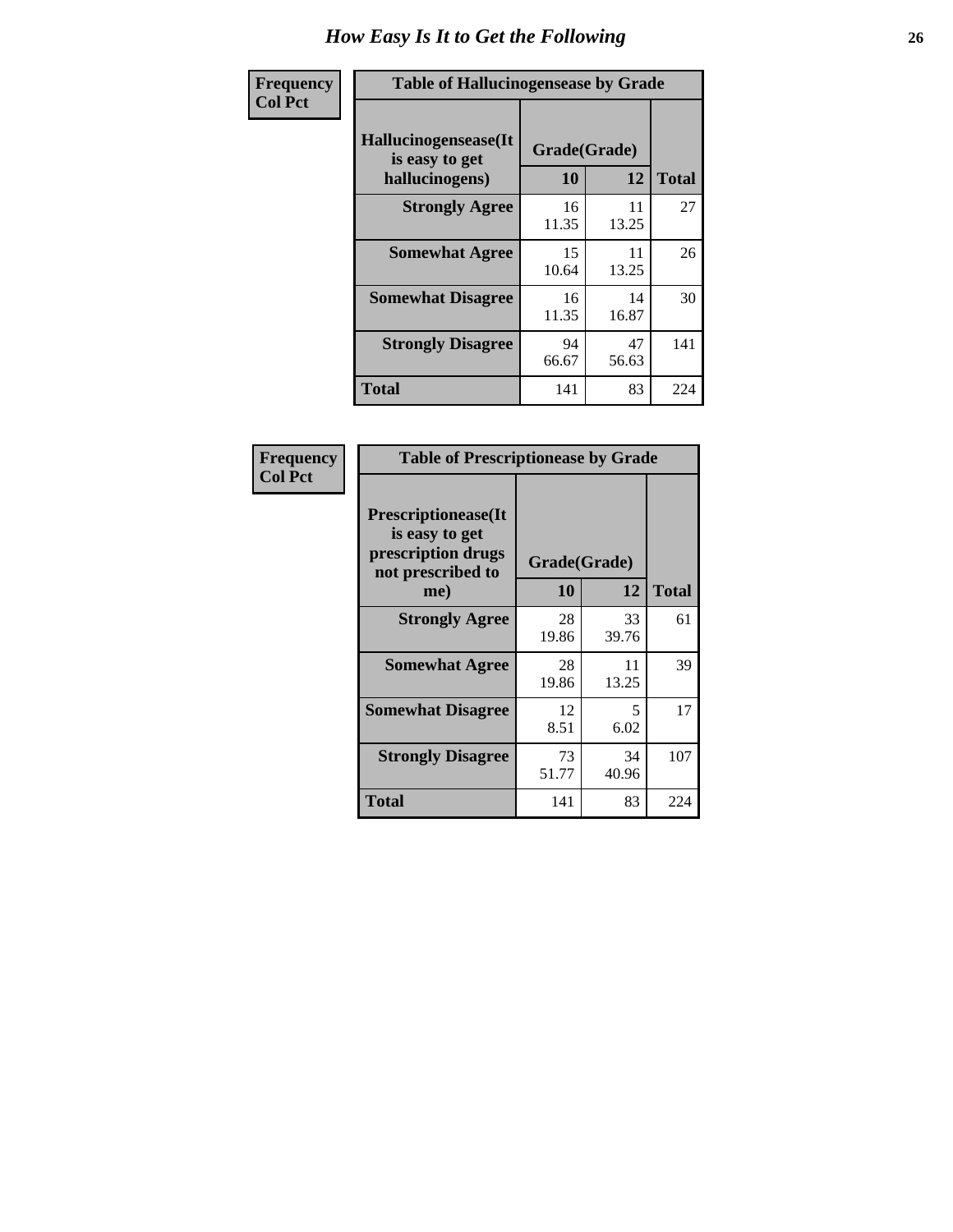#### *Age at Onset of Use* **27** *Results for "Age at Onset of Use" questions exclude students who said they did not use that substance*

| <b>Frequency</b> | <b>Table of Grade by Alcoholinit</b> |                                                  |                  |           |            |           |                           |             |            |             |                       |              |  |
|------------------|--------------------------------------|--------------------------------------------------|------------------|-----------|------------|-----------|---------------------------|-------------|------------|-------------|-----------------------|--------------|--|
| <b>Row Pct</b>   |                                      | Alcoholinit (I started using alcohol when I was) |                  |           |            |           |                           |             |            |             |                       |              |  |
|                  | Grade(Grade)   younger               | 8 or                                             | $\boldsymbol{9}$ | <b>10</b> | 12         | 13'       | 14                        | 15          | <b>16</b>  | 17          | <b>18 or</b><br>older | <b>Total</b> |  |
|                  | 10                                   | 12.50                                            | 1.79             | 4<br>7.14 | 6<br>10.71 | 12.50     | 8<br>14.29                | 11<br>19.64 | 9<br>16.07 | 5.36        | 0<br>0.00             | 56           |  |
|                  | 12                                   | ↑<br>4.88                                        | 2.44             | 2.44      | 3<br>7.32  | 3<br>7.32 | ∍<br>4.88                 | 7<br>17.07  | 9<br>21.95 | 11<br>26.83 | 2<br>4.88             | 41           |  |
|                  | <b>Total</b>                         | 9                                                | $\gamma$         | 5         | 9          | 10        | 10                        | 18          | 18         | 14          | $\overline{2}$        | 97           |  |
|                  |                                      |                                                  |                  |           |            |           | Frequency Missing $= 127$ |             |            |             |                       |              |  |

| <b>Frequency</b> | <b>Table of Grade by Cigarettesinit</b> |                         |                                                         |                  |            |                           |       |            |                |              |  |  |
|------------------|-----------------------------------------|-------------------------|---------------------------------------------------------|------------------|------------|---------------------------|-------|------------|----------------|--------------|--|--|
| <b>Row Pct</b>   |                                         |                         | Cigarettesinit(I started smoking tobacco when<br>I was) |                  |            |                           |       |            |                |              |  |  |
|                  | Grade(Grade)                            | 9                       | 10                                                      | 12               | 13         | 14                        | 15    | 16         | 17             | <b>Total</b> |  |  |
|                  | 10                                      | 0<br>0.00               | $\overline{2}$<br>8.70                                  | 4.35             | 4<br>17.39 | 4<br>17.39                | 30.43 | 4<br>17.39 | 4.35           | 23           |  |  |
|                  | 12                                      | $\overline{2}$<br>15.38 | $\Omega$<br>0.00                                        | $\Omega$<br>0.00 | 7.69       | $\theta$<br>0.00          | 7.69  | 8<br>61.54 | 7.69           | 13           |  |  |
|                  | <b>Total</b>                            | $\overline{2}$          | $\overline{2}$                                          |                  | 5          | $\overline{4}$            | 8     | 12         | $\overline{2}$ | 36           |  |  |
|                  |                                         |                         |                                                         |                  |            | Frequency Missing $= 188$ |       |            |                |              |  |  |

| Frequency      | <b>Table of Grade by Smokelessinit</b> |                                                              |       |                |  |  |  |  |  |
|----------------|----------------------------------------|--------------------------------------------------------------|-------|----------------|--|--|--|--|--|
| <b>Row Pct</b> |                                        | Smokelessinit(I<br>started chewing<br>tobacco when I<br>was) |       |                |  |  |  |  |  |
|                | Grade(Grade)                           | 9                                                            | 13    | <b>Total</b>   |  |  |  |  |  |
|                | 10                                     | 0                                                            | 0     | 0              |  |  |  |  |  |
|                |                                        |                                                              |       |                |  |  |  |  |  |
|                | 12                                     | 50.00                                                        | 50.00 | $\overline{2}$ |  |  |  |  |  |
|                | <b>Total</b>                           |                                                              |       | 2              |  |  |  |  |  |
|                | <b>Frequency Missing = 222</b>         |                                                              |       |                |  |  |  |  |  |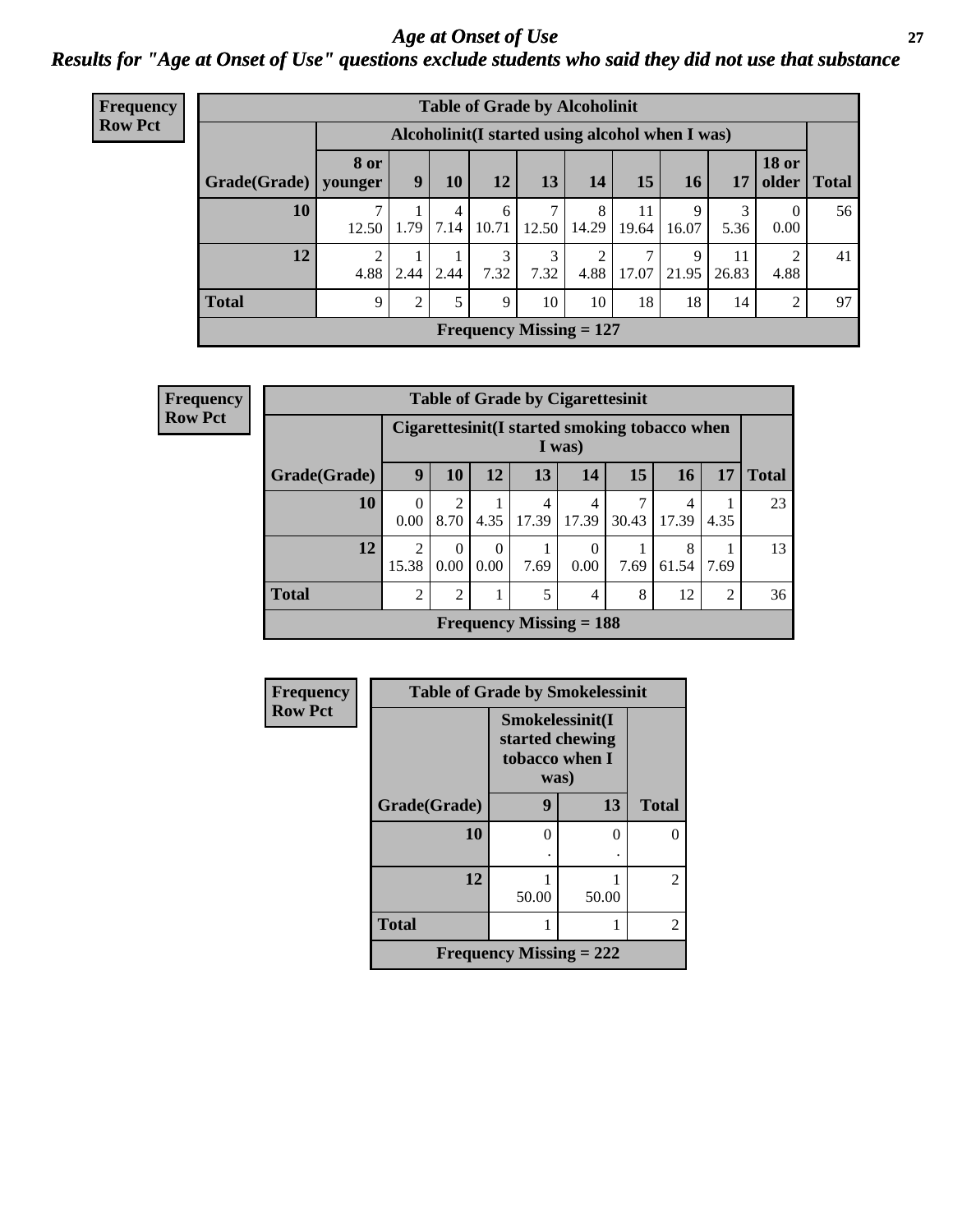#### *Age at Onset of Use* **28**

*Results for "Age at Onset of Use" questions exclude students who said they did not use that substance*

| <b>Frequency</b> | <b>Table of Grade by Marijuanainit</b> |                  |                  |      |                                             |                         |            |                                               |                |              |  |  |  |
|------------------|----------------------------------------|------------------|------------------|------|---------------------------------------------|-------------------------|------------|-----------------------------------------------|----------------|--------------|--|--|--|
| <b>Row Pct</b>   |                                        |                  |                  |      |                                             | I was)                  |            | Marijuanainit (I started using marijuana when |                |              |  |  |  |
|                  | Grade(Grade)                           | 9                | 11               | 12   | 13                                          | 14                      | 15         | <b>16</b>                                     | 17             | <b>Total</b> |  |  |  |
|                  | 10                                     | $\Omega$<br>0.00 | 4.55             | 4.55 | $\mathfrak{D}$<br>9.09                      | $\overline{4}$<br>18.18 | 7<br>31.82 | 6<br>27.27                                    | 4.55           | 22           |  |  |  |
|                  | 12                                     | 5.56             | $\Omega$<br>0.00 | 0.00 | $\mathcal{L}$<br>11.11                      | 4<br>22.22              | 3<br>16.67 | 5<br>27.78                                    | 3<br>16.67     | 18           |  |  |  |
|                  | <b>Total</b>                           |                  | 1                |      | $\overline{4}$                              | 8                       | 10         | 11                                            | $\overline{4}$ | 40           |  |  |  |
|                  |                                        |                  |                  |      | <b>Frequency Missing <math>= 184</math></b> |                         |            |                                               |                |              |  |  |  |

| <b>Frequency</b> | <b>Table of Grade by Cocaineinit</b> |                                                          |                |  |  |  |  |  |
|------------------|--------------------------------------|----------------------------------------------------------|----------------|--|--|--|--|--|
| <b>Row Pct</b>   |                                      | Cocaineinit(I<br>started using<br>cocaine<br>when I was) |                |  |  |  |  |  |
|                  | Grade(Grade)                         | 8 or younger                                             | <b>Total</b>   |  |  |  |  |  |
|                  | 10                                   | ∩                                                        | 0              |  |  |  |  |  |
|                  | 12                                   | $\mathfrak{D}$<br>100.00                                 | $\overline{2}$ |  |  |  |  |  |
|                  | <b>Total</b>                         | 2                                                        | 2              |  |  |  |  |  |
|                  |                                      | Frequency Missing $= 222$                                |                |  |  |  |  |  |

| Frequency      | <b>Table of Grade by Inhalantsinit</b> |                                                              |               |  |  |  |  |  |  |
|----------------|----------------------------------------|--------------------------------------------------------------|---------------|--|--|--|--|--|--|
| <b>Row Pct</b> |                                        | Inhalantsinit(I<br>started using<br>inhalants<br>when I was) |               |  |  |  |  |  |  |
|                | Grade(Grade)                           | 13                                                           | <b>Total</b>  |  |  |  |  |  |  |
|                | 10                                     | 0                                                            | $\mathcal{O}$ |  |  |  |  |  |  |
|                | 12                                     | 100.00                                                       |               |  |  |  |  |  |  |
|                | <b>Total</b>                           |                                                              |               |  |  |  |  |  |  |
|                |                                        | Frequency Missing $= 223$                                    |               |  |  |  |  |  |  |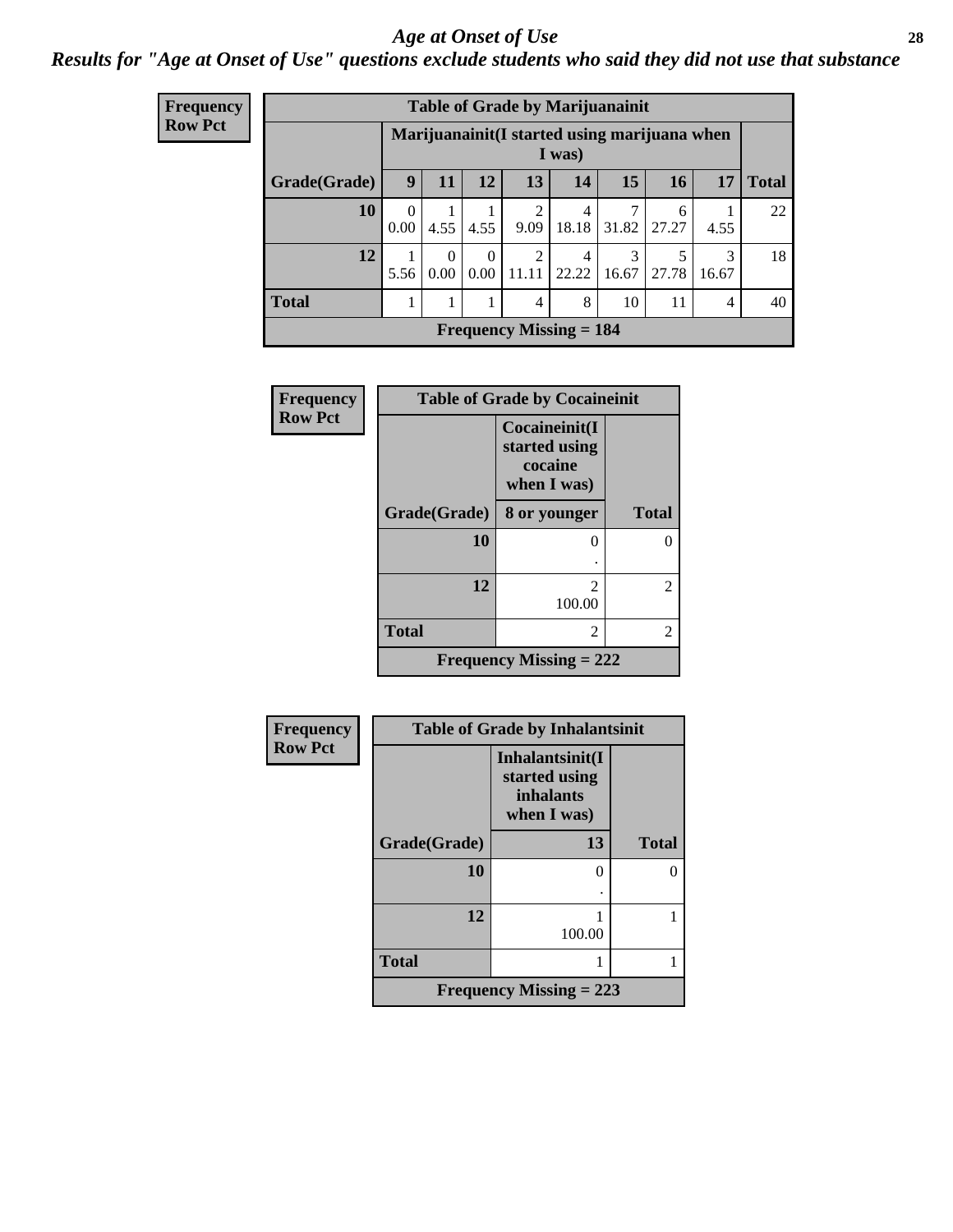#### *Age at Onset of Use* **29**

*Results for "Age at Onset of Use" questions exclude students who said they did not use that substance*

| Frequency      | <b>Table of Grade by Steroidsinit</b> |                                                            |       |              |
|----------------|---------------------------------------|------------------------------------------------------------|-------|--------------|
| <b>Row Pct</b> |                                       | Steroidsinit(I<br>started using<br>steroids when<br>I was) |       |              |
|                | Grade(Grade)                          | 14                                                         | 15    | <b>Total</b> |
|                | 10                                    | 50.00                                                      | 50.00 | 2            |
|                | 12                                    | 0                                                          | 0     | 0            |
|                | <b>Total</b>                          |                                                            |       | 2            |
|                | <b>Frequency Missing = 222</b>        |                                                            |       |              |

| <b>Frequency</b> | <b>Table of Grade by Ecstasyinit</b> |                                         |               |                |
|------------------|--------------------------------------|-----------------------------------------|---------------|----------------|
| <b>Row Pct</b>   |                                      | Ecstasyinit(I<br>ecstasy when<br>I was) | started using |                |
|                  | Grade(Grade)                         | 16                                      | 17            | <b>Total</b>   |
|                  | 10                                   | 50.00                                   | 50.00         | $\overline{2}$ |
|                  | 12                                   | ∩<br>0.00                               | q<br>100.00   | 9              |
|                  | <b>Total</b>                         | 1                                       | 10            | 11             |
|                  | <b>Frequency Missing = 213</b>       |                                         |               |                |

| <b>Frequency</b> | <b>Table of Grade by Methinit</b> |                                                                       |              |  |
|------------------|-----------------------------------|-----------------------------------------------------------------------|--------------|--|
| <b>Row Pct</b>   |                                   | <b>Methinit(I started</b><br>using<br>methamphetamines<br>when I was) |              |  |
|                  | Grade(Grade)                      | 17                                                                    | <b>Total</b> |  |
|                  | 10                                | 100.00                                                                |              |  |
|                  | 12                                | 0                                                                     | 0            |  |
|                  | <b>Total</b>                      | 1                                                                     |              |  |
|                  |                                   | Frequency Missing $= 223$                                             |              |  |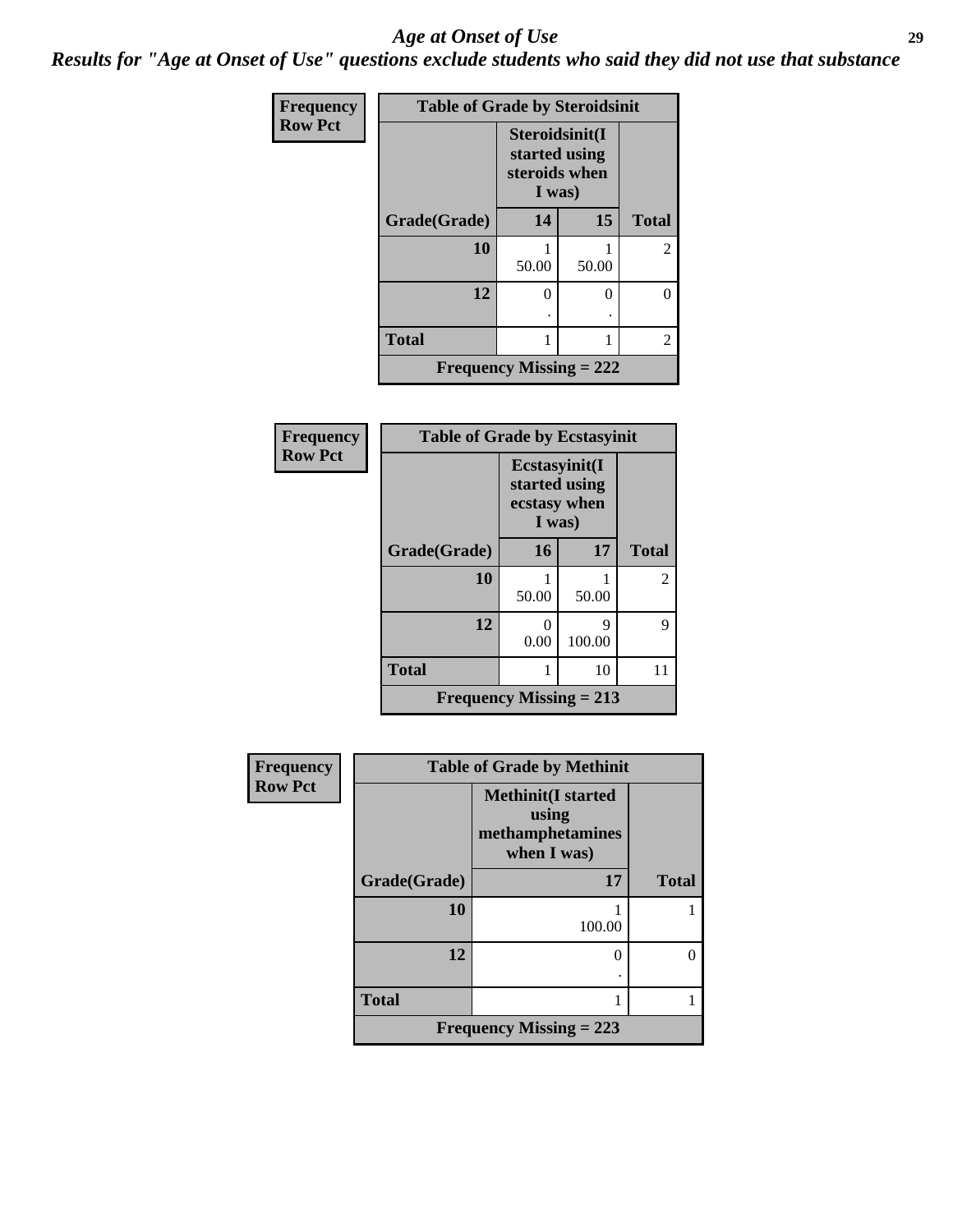#### Age at Onset of Use **30**

*Results for "Age at Onset of Use" questions exclude students who said they did not use that substance*

| Frequency      | <b>Table of Grade by Hallucinogensinit</b> |                                                                      |              |  |  |
|----------------|--------------------------------------------|----------------------------------------------------------------------|--------------|--|--|
| <b>Row Pct</b> |                                            | Hallucinogensinit(I<br>started using<br>hallucinogens<br>when I was) |              |  |  |
|                | Grade(Grade)                               | 17                                                                   | <b>Total</b> |  |  |
|                | 10                                         | 100.00                                                               |              |  |  |
|                | 12                                         | 0                                                                    | 0            |  |  |
|                | <b>Total</b>                               |                                                                      |              |  |  |
|                |                                            | <b>Frequency Missing = 223</b>                                       |              |  |  |

| Frequency      |                        | <b>Table of Grade by Prescriptioninit</b>                                     |       |                   |           |                       |               |
|----------------|------------------------|-------------------------------------------------------------------------------|-------|-------------------|-----------|-----------------------|---------------|
| <b>Row Pct</b> |                        | <b>Prescriptioninit (I started using</b><br>prescription drugs not prescribed |       | to me when I was) |           |                       |               |
|                | Grade(Grade)   younger | 8 or                                                                          | 13    | 15                | <b>16</b> | <b>18 or</b><br>older | <b>Total</b>  |
|                | 10                     | 25.00                                                                         | 25.00 | 25.00             | 0<br>0.00 | 25.00                 |               |
|                | 12                     | 33.33                                                                         | 0.00  | $\theta$<br>0.00  | 33.33     | 33.33                 | $\mathcal{R}$ |
|                | <b>Total</b>           | $\overline{2}$                                                                |       |                   |           | $\overline{c}$        |               |
|                |                        | Frequency Missing $= 217$                                                     |       |                   |           |                       |               |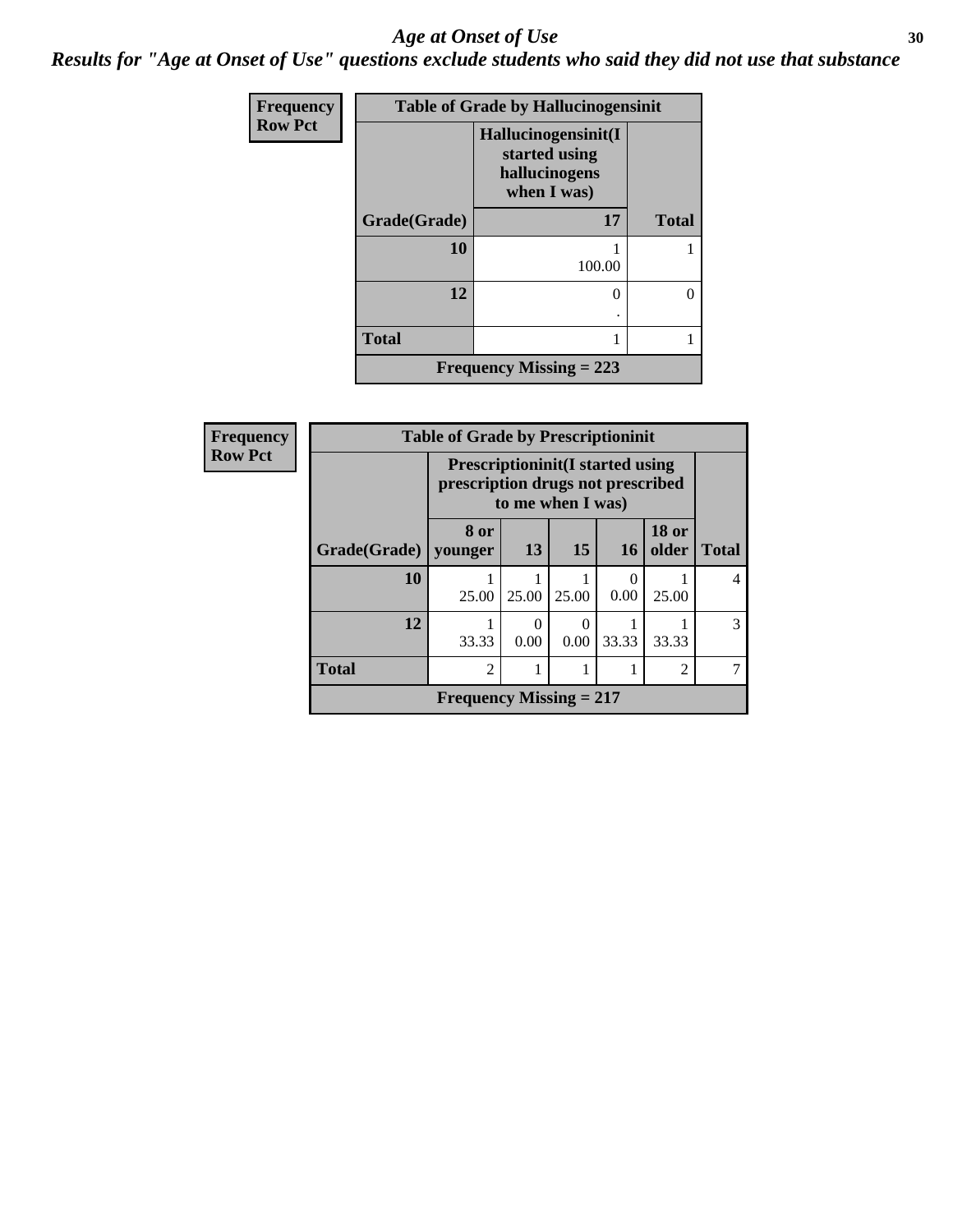| Frequency      | <b>Table of Alcoholharm by Grade</b>          |                    |             |              |
|----------------|-----------------------------------------------|--------------------|-------------|--------------|
| <b>Col Pct</b> | Alcoholharm(I<br>think alcohol is<br>harmful) | Grade(Grade)<br>10 | 12          | <b>Total</b> |
|                | <b>Strongly Agree</b>                         | 76<br>53.90        | 49<br>59.04 | 125          |
|                | <b>Somewhat Agree</b>                         | 34<br>24.11        | 17<br>20.48 | 51           |
|                | <b>Somewhat Disagree</b>                      | 15<br>10.64        | 12<br>14.46 | 27           |
|                | <b>Strongly Disagree</b>                      | 16<br>11.35        | 5<br>6.02   | 21           |
|                | <b>Total</b>                                  | 141                | 83          | 224          |

| <b>Table of Cigarettesharm by Grade</b>                  |                    |             |              |  |
|----------------------------------------------------------|--------------------|-------------|--------------|--|
| Cigarettesharm(I<br>think smoking<br>tobacco is harmful) | Grade(Grade)<br>10 | 12          | <b>Total</b> |  |
| <b>Strongly Agree</b>                                    | 97<br>68.79        | 63<br>75.90 | 160          |  |
| <b>Somewhat Agree</b>                                    | 16<br>11.35        | 9<br>10.84  | 25           |  |
| <b>Somewhat Disagree</b>                                 | 9<br>6.38          | 5<br>6.02   | 14           |  |
| <b>Strongly Disagree</b>                                 | 19<br>13.48        | 6<br>7.23   | 25           |  |
| <b>Total</b>                                             | 141                | 83          | 224          |  |

| Frequency      | <b>Table of Smokelessharm by Grade</b>                  |                    |             |              |
|----------------|---------------------------------------------------------|--------------------|-------------|--------------|
| <b>Col Pct</b> | Smokelessharm(I<br>think chewing<br>tobacco is harmful) | Grade(Grade)<br>10 | 12          | <b>Total</b> |
|                | <b>Strongly Agree</b>                                   | 105<br>74.47       | 65<br>78.31 | 170          |
|                | <b>Somewhat Agree</b>                                   | 13<br>9.22         | 9<br>10.84  | 22           |
|                | <b>Somewhat Disagree</b>                                | 4<br>2.84          | 3<br>3.61   |              |
|                | <b>Strongly Disagree</b>                                | 19<br>13.48        | 6<br>7.23   | 25           |
|                | <b>Total</b>                                            | 141                | 83          | 224          |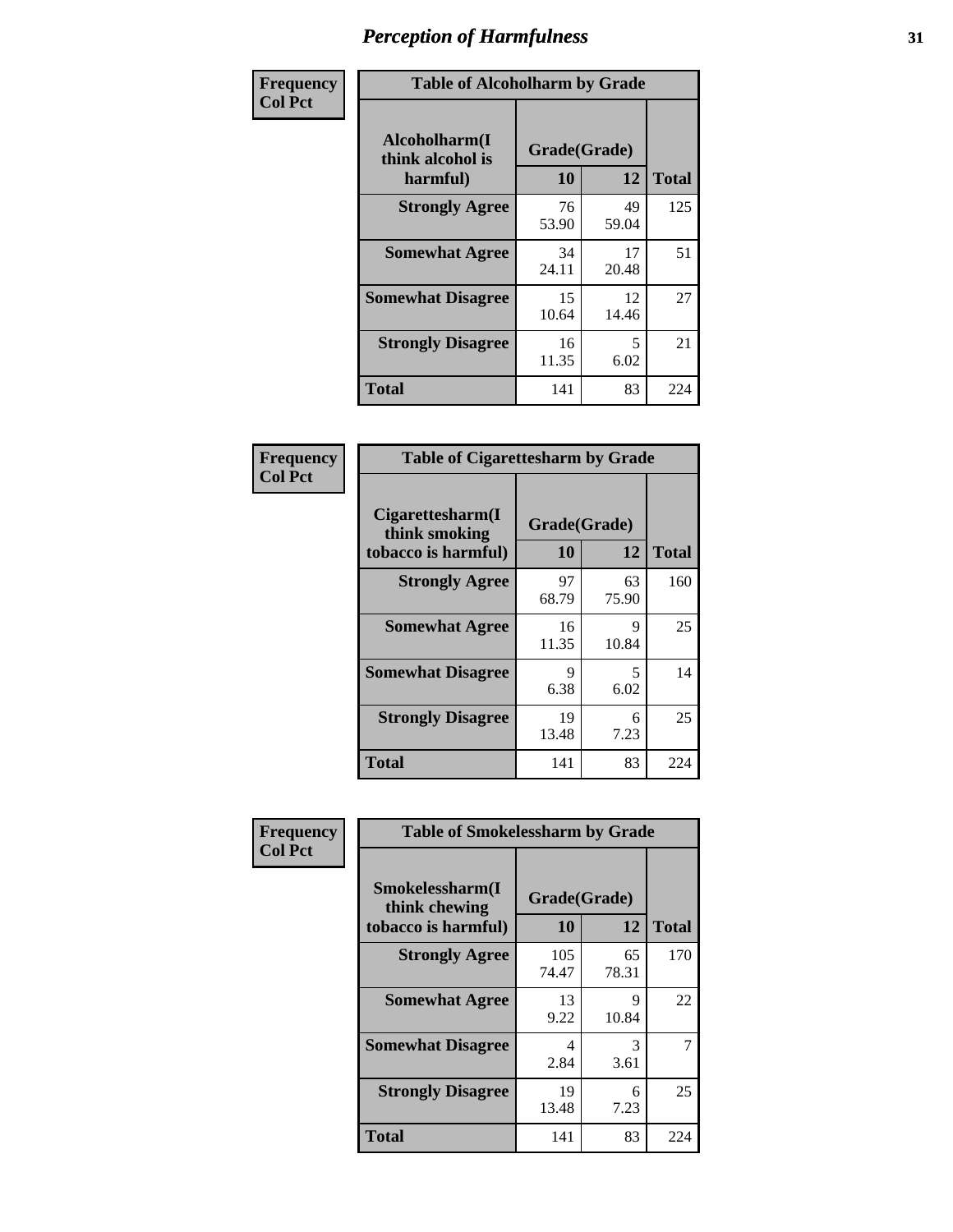| Frequency      | <b>Table of Marijuanaharm by Grade</b>            |                    |             |              |
|----------------|---------------------------------------------------|--------------------|-------------|--------------|
| <b>Col Pct</b> | Marijuanaharm(I<br>think marijuana is<br>harmful) | Grade(Grade)<br>10 | 12          | <b>Total</b> |
|                | <b>Strongly Agree</b>                             | 95<br>67.38        | 52<br>62.65 | 147          |
|                | <b>Somewhat Agree</b>                             | 12<br>8.51         | 9<br>10.84  | 21           |
|                | <b>Somewhat Disagree</b>                          | 6<br>4.26          | 10<br>12.05 | 16           |
|                | <b>Strongly Disagree</b>                          | 28<br>19.86        | 12<br>14.46 | 40           |
|                | <b>Total</b>                                      | 141                | 83          | 224          |

| <b>Table of Cocaineharm by Grade</b>          |                    |                        |              |  |  |
|-----------------------------------------------|--------------------|------------------------|--------------|--|--|
| Cocaineharm(I<br>think cocaine is<br>harmful) | Grade(Grade)<br>10 | 12                     | <b>Total</b> |  |  |
| <b>Strongly Agree</b>                         | 117<br>82.98       | 70<br>84.34            | 187          |  |  |
| <b>Somewhat Agree</b>                         | 3<br>2.13          | 5<br>6.02              | 8            |  |  |
| <b>Somewhat Disagree</b>                      | 2<br>1.42          | $\mathfrak{D}$<br>2.41 | 4            |  |  |
| <b>Strongly Disagree</b>                      | 19<br>13.48        | 6<br>7.23              | 25           |  |  |
| <b>Total</b>                                  | 141                | 83                     | 224          |  |  |

| Frequency      | <b>Table of Inhalantsharm by Grade</b> |              |             |              |  |
|----------------|----------------------------------------|--------------|-------------|--------------|--|
| <b>Col Pct</b> | Inhalantsharm(I<br>think inhalants are | Grade(Grade) |             |              |  |
|                | harmful)                               | 10           | 12          | <b>Total</b> |  |
|                | <b>Strongly Agree</b>                  | 111<br>78.72 | 69<br>83.13 | 180          |  |
|                | <b>Somewhat Agree</b>                  | 10<br>7.09   | 5<br>6.02   | 15           |  |
|                | <b>Somewhat Disagree</b>               | 4<br>2.84    | 3<br>3.61   | 7            |  |
|                | <b>Strongly Disagree</b>               | 16<br>11.35  | 6<br>7.23   | 22           |  |
|                | Total                                  | 141          | 83          | 224          |  |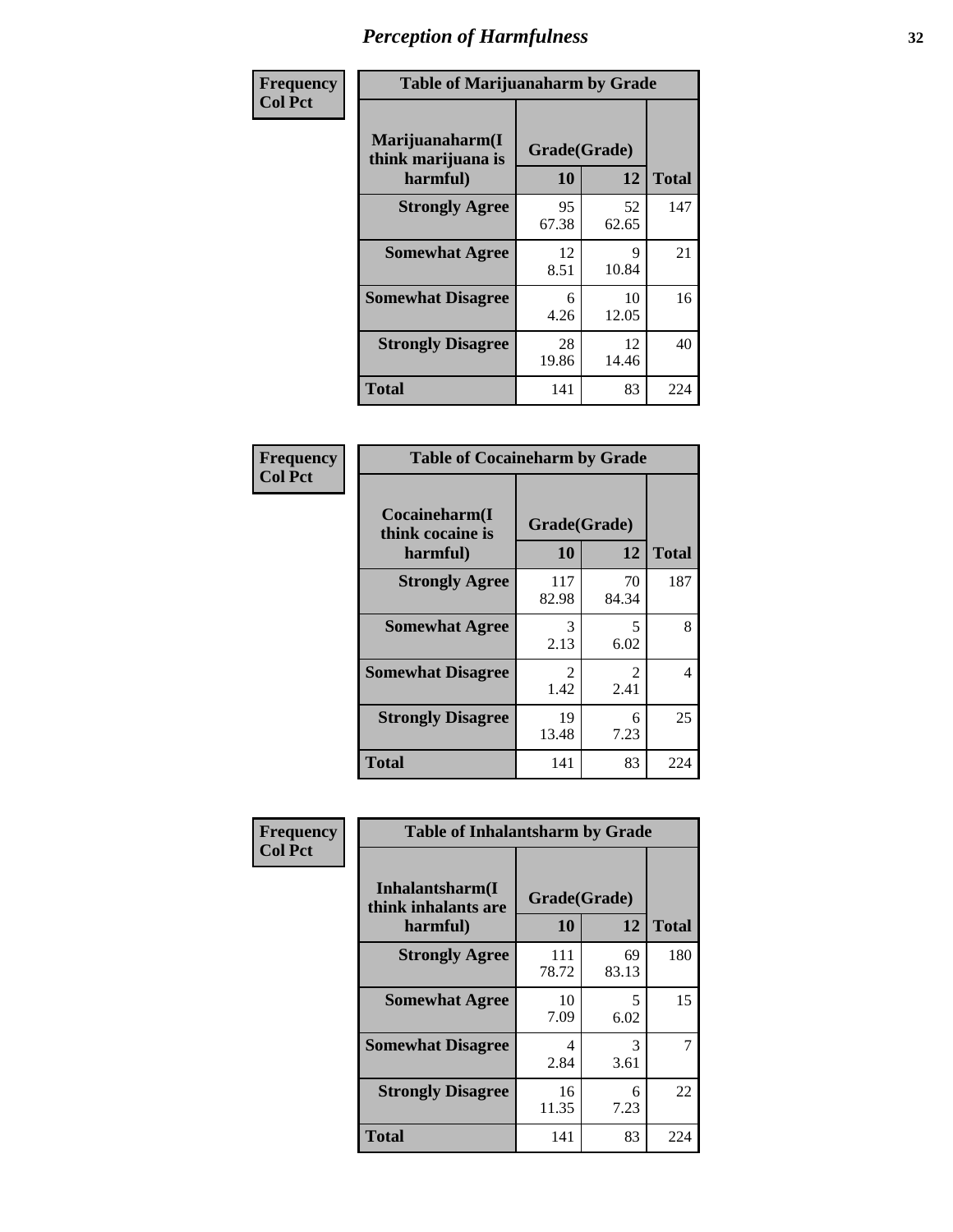| Frequency      | <b>Table of Steroidsharm by Grade</b>            |                    |                                  |              |
|----------------|--------------------------------------------------|--------------------|----------------------------------|--------------|
| <b>Col Pct</b> | Steroidsharm(I<br>think steroids are<br>harmful) | Grade(Grade)<br>10 | 12                               | <b>Total</b> |
|                | <b>Strongly Agree</b>                            | 107<br>75.89       | 65<br>78.31                      | 172          |
|                | <b>Somewhat Agree</b>                            | 9<br>6.38          | 8.43                             | 16           |
|                | <b>Somewhat Disagree</b>                         | 4.96               | $\overline{\phantom{0}}$<br>6.02 | 12           |
|                | <b>Strongly Disagree</b>                         | 18<br>12.77        | 6<br>7.23                        | 24           |
|                | <b>Total</b>                                     | 141                | 83                               | 224          |

| <b>Table of Ecstasyharm by Grade</b>                |                    |              |     |  |  |
|-----------------------------------------------------|--------------------|--------------|-----|--|--|
| $E$ cstasyharm $(I$<br>think ecstasy is<br>harmful) | Grade(Grade)<br>10 | <b>Total</b> |     |  |  |
| <b>Strongly Agree</b>                               | 105<br>74.47       | 64<br>77.11  | 169 |  |  |
| <b>Somewhat Agree</b>                               | 10<br>7.09         | 5<br>6.02    | 15  |  |  |
| <b>Somewhat Disagree</b>                            | 8<br>5.67          | 6<br>7.23    | 14  |  |  |
| <b>Strongly Disagree</b>                            | 18<br>12.77        | 8<br>9.64    | 26  |  |  |
| Total                                               | 141                | 83           | 224 |  |  |

| Frequency      | <b>Table of Methharm by Grade</b>                            |                           |                       |              |
|----------------|--------------------------------------------------------------|---------------------------|-----------------------|--------------|
| <b>Col Pct</b> | <b>Methharm</b> (I think<br>methamphetamines<br>are harmful) | Grade(Grade)<br><b>10</b> | 12                    | <b>Total</b> |
|                | <b>Strongly Agree</b>                                        | 112<br>79.43              | 71<br>85.54           | 183          |
|                | <b>Somewhat Agree</b>                                        | 6<br>4.26                 | $\mathcal{L}$<br>2.41 | 8            |
|                | <b>Somewhat Disagree</b>                                     | 3<br>2.13                 | 3<br>3.61             | 6            |
|                | <b>Strongly Disagree</b>                                     | 20<br>14.18               | 7<br>8.43             | 27           |
|                | <b>Total</b>                                                 | 141                       | 83                    | 224          |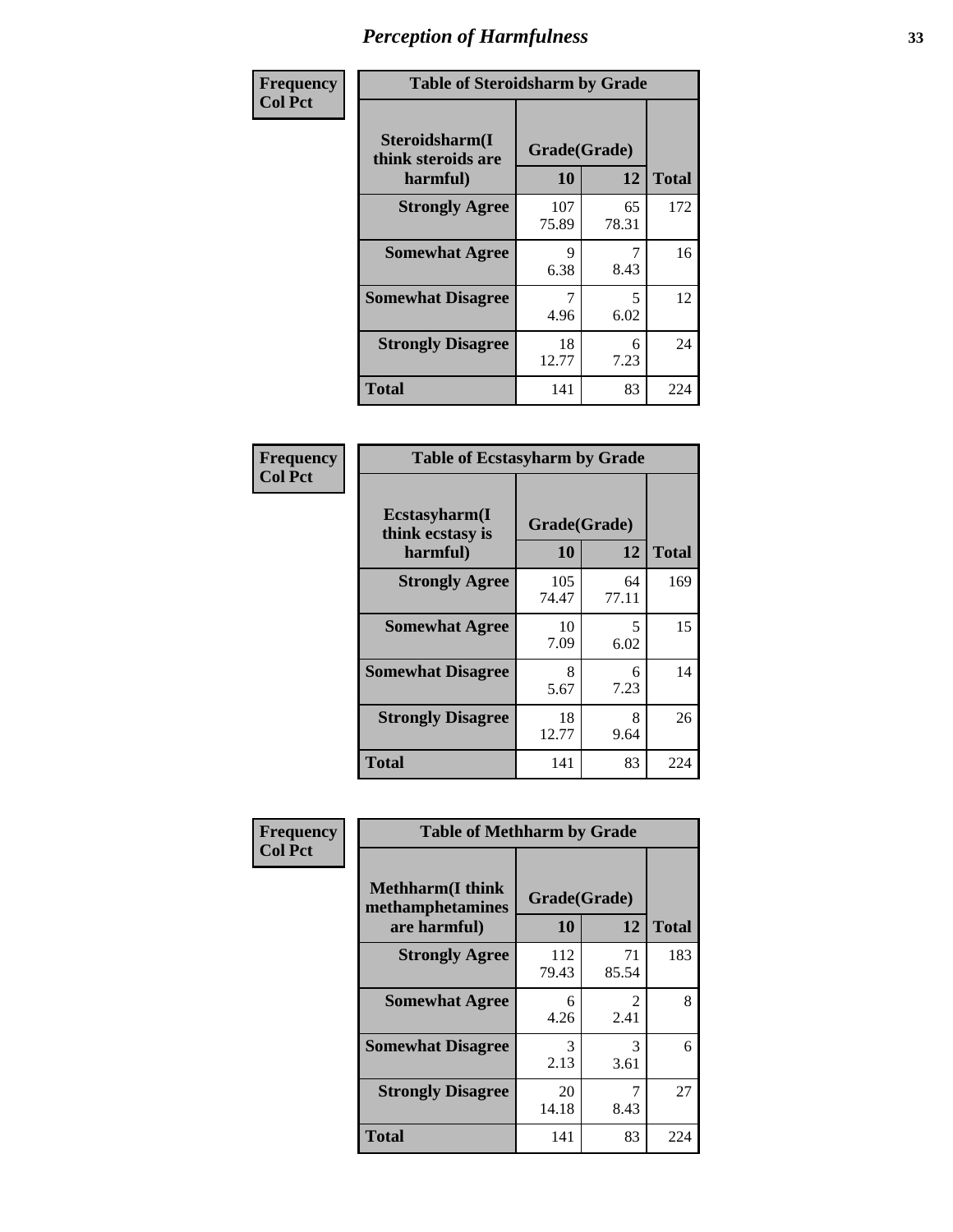| Frequency      | <b>Table of Hallucinogensharm by Grade</b>                 |                    |             |              |
|----------------|------------------------------------------------------------|--------------------|-------------|--------------|
| <b>Col Pct</b> | Hallucinogensharm(I<br>think hallucinogens<br>are harmful) | Grade(Grade)<br>10 | 12          | <b>Total</b> |
|                | <b>Strongly Agree</b>                                      | 114<br>80.85       | 70<br>84.34 | 184          |
|                | <b>Somewhat Agree</b>                                      | 4<br>2.84          | 3<br>3.61   | 7            |
|                | <b>Somewhat Disagree</b>                                   | 5<br>3.55          | 3<br>3.61   | 8            |
|                | <b>Strongly Disagree</b>                                   | 18<br>12.77        | 7<br>8.43   | 25           |
|                | <b>Total</b>                                               | 141                | 83          | 224          |

| <b>Table of Prescriptionharm by Grade</b>                                                 |                    |             |              |  |
|-------------------------------------------------------------------------------------------|--------------------|-------------|--------------|--|
| Prescriptionharm(I<br>think prescription<br>drugs not<br>prescribed to me<br>are harmful) | Grade(Grade)<br>10 | 12          | <b>Total</b> |  |
| <b>Strongly Agree</b>                                                                     | 102<br>72.34       | 64<br>77.11 | 166          |  |
| <b>Somewhat Agree</b>                                                                     | 14<br>9.93         | 5<br>6.02   | 19           |  |
| <b>Somewhat Disagree</b>                                                                  | 3<br>2.13          | 7<br>8.43   | 10           |  |
| <b>Strongly Disagree</b>                                                                  | 22<br>15.60        | 7<br>8.43   | 29           |  |
| Total                                                                                     | 141                | 83          | 224          |  |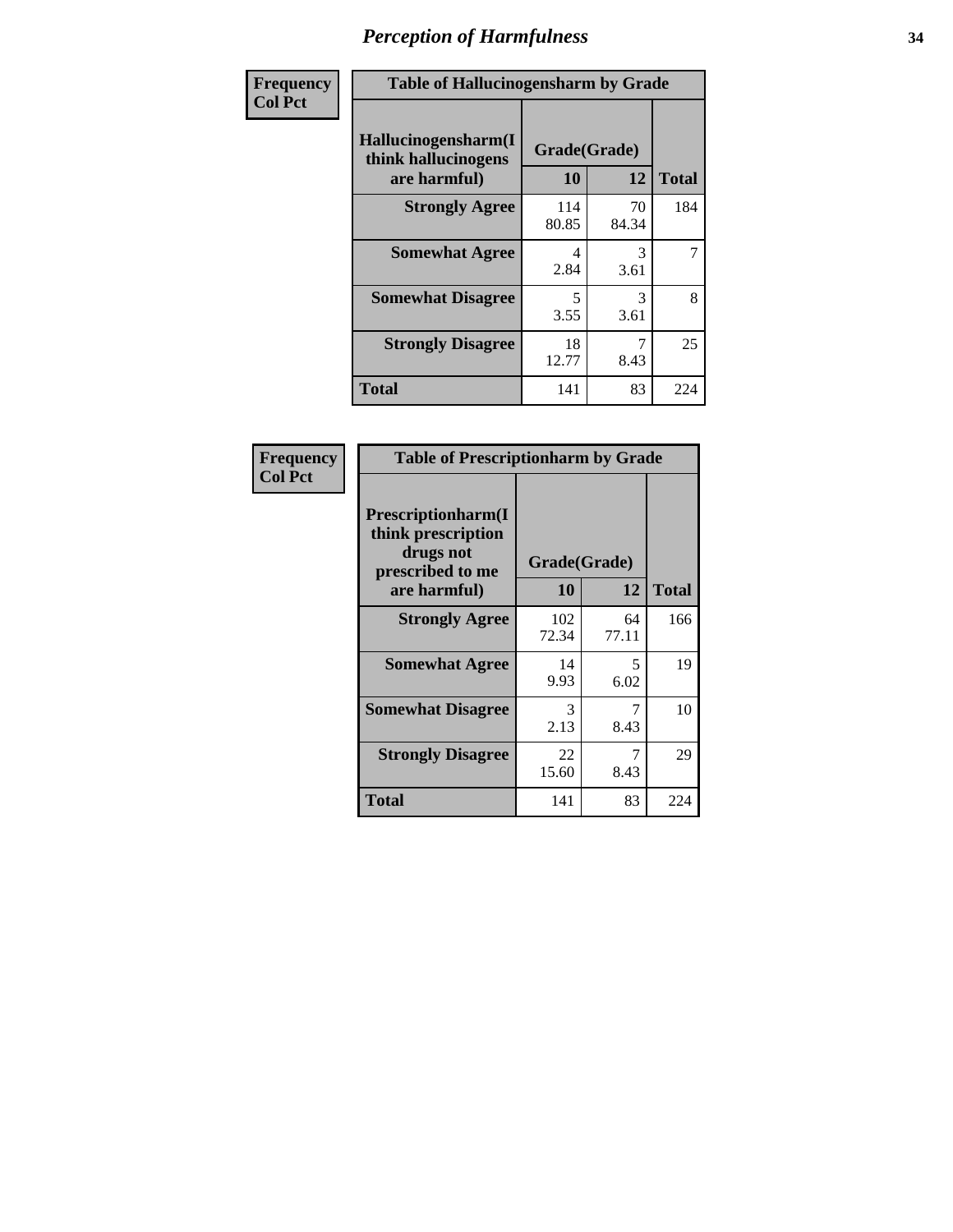# *Disapproval by Adults* **35**

| Frequency      | <b>Table of Alcoholadult by Grade</b>                                 |                    |             |              |
|----------------|-----------------------------------------------------------------------|--------------------|-------------|--------------|
| <b>Col Pct</b> | <b>Alcoholadult</b> (Adults<br>would disapprove if<br>I used alcohol) | Grade(Grade)<br>10 | 12          | <b>Total</b> |
|                | <b>Strongly Agree</b>                                                 | 85<br>60.28        | 48<br>57.83 | 133          |
|                | <b>Somewhat Agree</b>                                                 | 29<br>20.57        | 11<br>13.25 | 40           |
|                | <b>Somewhat Disagree</b>                                              | 8<br>5.67          | 12<br>14.46 | 20           |
|                | <b>Strongly Disagree</b>                                              | 19<br>13.48        | 12<br>14.46 | 31           |
|                | <b>Total</b>                                                          | 141                | 83          | 224          |

| <b>Table of Tobaccoadult by Grade</b>                         |              |                    |              |  |  |
|---------------------------------------------------------------|--------------|--------------------|--------------|--|--|
| Tobaccoadult(Adults<br>would disapprove if<br>I used tobacco) | 10           | Grade(Grade)<br>12 | <b>Total</b> |  |  |
| <b>Strongly Agree</b>                                         | 101<br>71.63 | 54<br>65.06        | 155          |  |  |
| <b>Somewhat Agree</b>                                         | 15<br>10.64  | 9<br>10.84         | 24           |  |  |
| <b>Somewhat Disagree</b>                                      | 5<br>3.55    | 8<br>9.64          | 13           |  |  |
| <b>Strongly Disagree</b>                                      | 20<br>14.18  | 12<br>14.46        | 32           |  |  |
| <b>Total</b>                                                  | 141          | 83                 | 224          |  |  |

| Frequency<br><b>Col Pct</b> | <b>Table of Marijuanaadult by Grade</b>                           |                    |             |              |
|-----------------------------|-------------------------------------------------------------------|--------------------|-------------|--------------|
|                             | Marijuanaadult(Adults<br>would disapprove if I<br>used marijuana) | Grade(Grade)<br>10 | 12          | <b>Total</b> |
|                             | <b>Strongly Agree</b>                                             | 108<br>76.60       | 59<br>71.08 | 167          |
|                             | <b>Somewhat Agree</b>                                             | 6<br>4.26          | 6<br>7.23   | 12           |
|                             | <b>Somewhat Disagree</b>                                          | 6<br>4.26          | 5<br>6.02   | 11           |
|                             | <b>Strongly Disagree</b>                                          | 21<br>14.89        | 13<br>15.66 | 34           |
|                             | <b>Total</b>                                                      | 141                | 83          | 224          |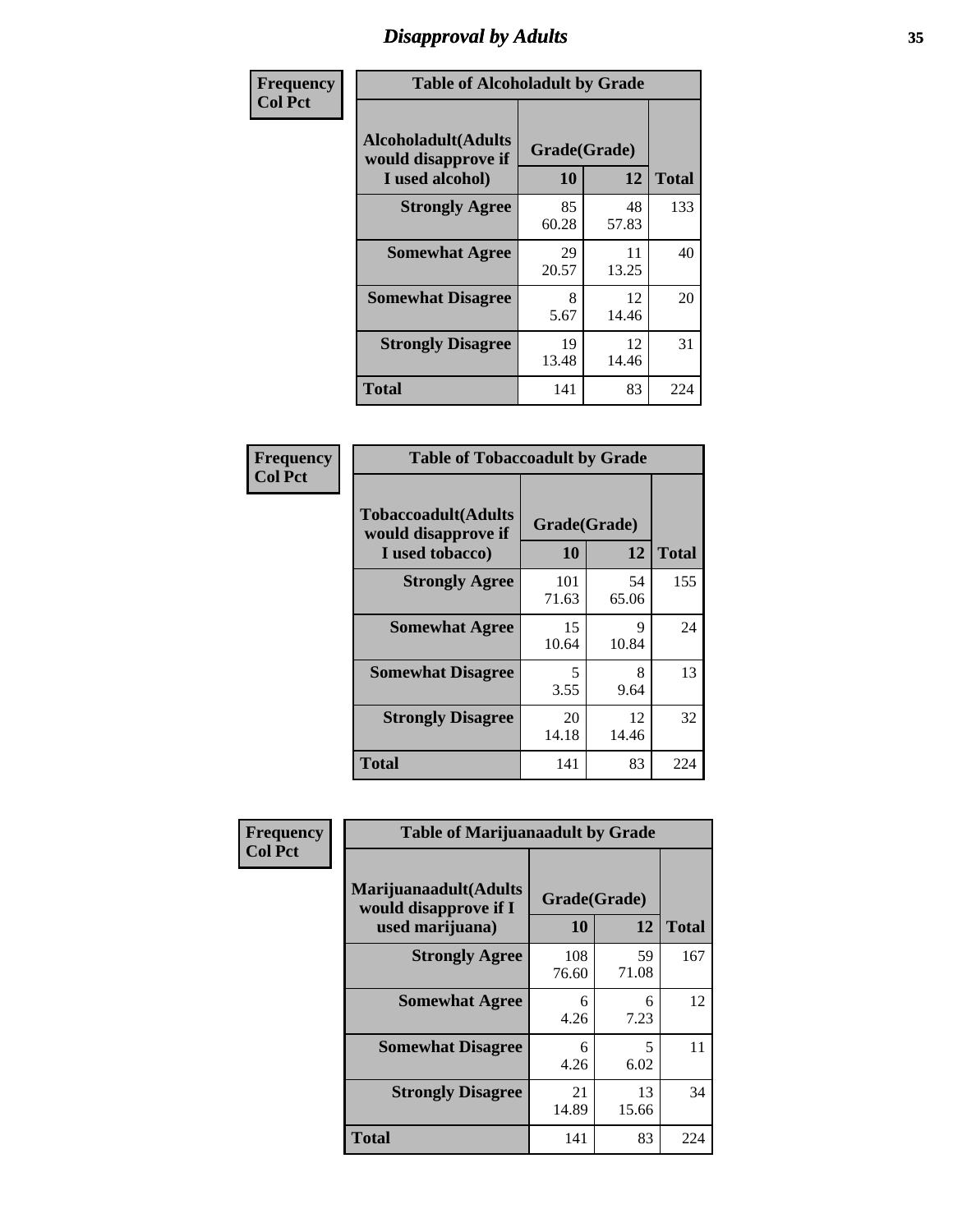### *Disapproval by Adults* **36**

| <b>Frequency</b> | <b>Table of Otherdrugadult by Grade</b>                                     |                                     |             |              |
|------------------|-----------------------------------------------------------------------------|-------------------------------------|-------------|--------------|
| <b>Col Pct</b>   | <b>Otherdrugadult</b> (Adults<br>would disapprove if I<br>used other drugs) | Grade(Grade)<br>10                  | 12          | <b>Total</b> |
|                  | <b>Strongly Agree</b>                                                       | 110<br>78.01                        | 65<br>78.31 | 175          |
|                  | <b>Somewhat Agree</b>                                                       | 4<br>2.84                           | 1.20        | 5            |
|                  | <b>Somewhat Disagree</b>                                                    | $\mathcal{D}_{\mathcal{L}}$<br>1.42 | 3<br>3.61   | 5            |
|                  | <b>Strongly Disagree</b>                                                    | 25<br>17.73                         | 14<br>16.87 | 39           |
|                  | <b>Total</b>                                                                | 141                                 | 83          | 224          |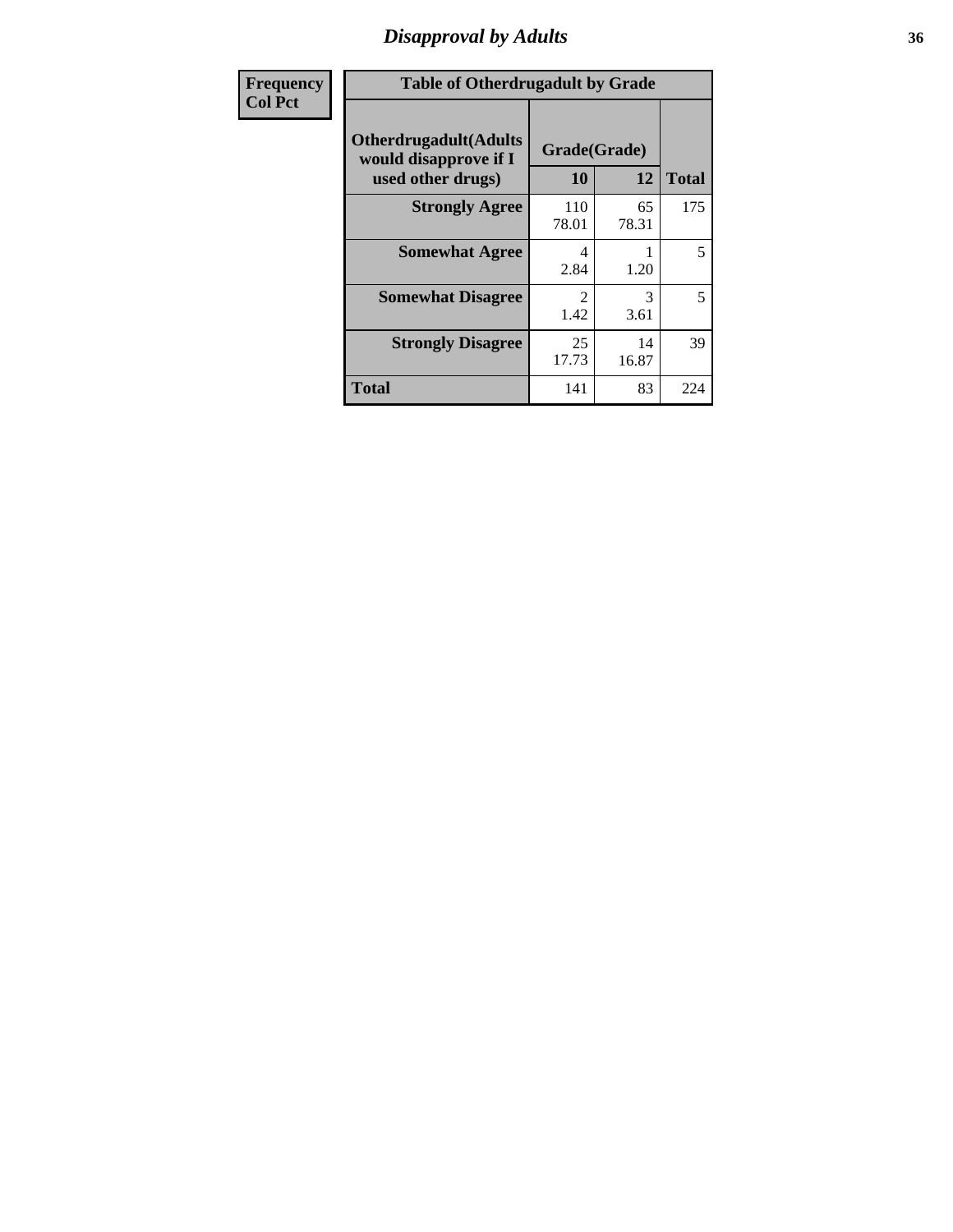# *Disapproval by Peers* **37**

| Frequency      | <b>Table of Alcoholpeer by Grade</b>                    |              |             |              |  |
|----------------|---------------------------------------------------------|--------------|-------------|--------------|--|
| <b>Col Pct</b> | Alcoholpeer(My<br>friends would<br>disapprove if I used | Grade(Grade) |             |              |  |
|                | alcohol)                                                | 10           | 12          | <b>Total</b> |  |
|                | <b>Strongly Agree</b>                                   | 33<br>23.40  | 32<br>38.55 | 65           |  |
|                | <b>Somewhat Agree</b>                                   | 39<br>27.66  | 12<br>14.46 | 51           |  |
|                | <b>Somewhat Disagree</b>                                | 23<br>16.31  | 16<br>19.28 | 39           |  |
|                | <b>Strongly Disagree</b>                                | 46<br>32.62  | 23<br>27.71 | 69           |  |
|                | Total                                                   | 141          | 83          | 224          |  |

| Frequency      | <b>Table of Tobaccopeer by Grade</b>                                |                    |             |              |  |
|----------------|---------------------------------------------------------------------|--------------------|-------------|--------------|--|
| <b>Col Pct</b> | Tobaccopeer(My<br>friends would<br>disapprove if I used<br>tobacco) | Grade(Grade)<br>10 | 12          | <b>Total</b> |  |
|                | <b>Strongly Agree</b>                                               | 59<br>41.84        | 42<br>50.60 | 101          |  |
|                | <b>Somewhat Agree</b>                                               | 28<br>19.86        | 11<br>13.25 | 39           |  |
|                | <b>Somewhat Disagree</b>                                            | 15<br>10.64        | 10<br>12.05 | 25           |  |
|                | <b>Strongly Disagree</b>                                            | 39<br>27.66        | 20<br>24.10 | 59           |  |
|                | <b>Total</b>                                                        | 141                | 83          | 224          |  |

| Frequency<br><b>Col Pct</b> | <b>Table of Marijuanapeer by Grade</b>                    |              |             |              |
|-----------------------------|-----------------------------------------------------------|--------------|-------------|--------------|
|                             | Marijuanapeer(My<br>friends would<br>disapprove if I used | Grade(Grade) |             |              |
|                             | marijuana)                                                | 10           | 12          | <b>Total</b> |
|                             | <b>Strongly Agree</b>                                     | 60<br>42.55  | 41<br>49.40 | 101          |
|                             | <b>Somewhat Agree</b>                                     | 19<br>13.48  | 11<br>13.25 | 30           |
|                             | <b>Somewhat Disagree</b>                                  | 20<br>14.18  | 10<br>12.05 | 30           |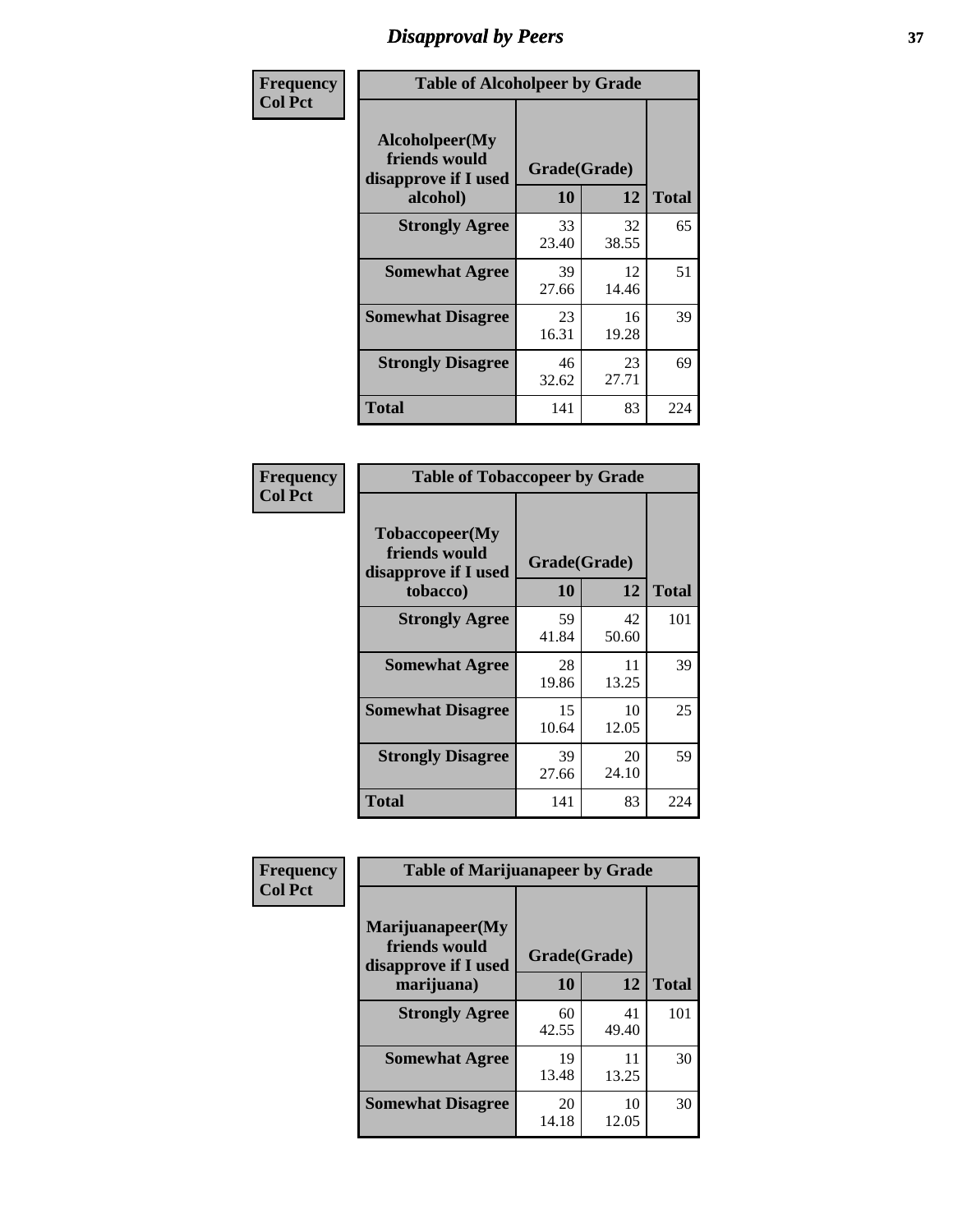# *Disapproval by Peers* **38**

| <b>Frequency</b> | <b>Table of Marijuanapeer by Grade</b>                                  |                    |             |              |  |
|------------------|-------------------------------------------------------------------------|--------------------|-------------|--------------|--|
| <b>Col Pct</b>   | Marijuanapeer(My<br>friends would<br>disapprove if I used<br>marijuana) | Grade(Grade)<br>10 | 12          | <b>Total</b> |  |
|                  | <b>Strongly Disagree</b>                                                | 42<br>29.79        | 21<br>25.30 | 63           |  |
|                  | <b>Total</b>                                                            | 141                | 83          | 224          |  |

| <b>Frequency</b> | <b>Table of Otherdrugpeer by Grade</b>                                    |                           |             |              |
|------------------|---------------------------------------------------------------------------|---------------------------|-------------|--------------|
| <b>Col Pct</b>   | Otherdrugpeer(My<br>friends would<br>disapprove if I used<br>other drugs) | Grade(Grade)<br><b>10</b> | 12          | <b>Total</b> |
|                  |                                                                           |                           |             |              |
|                  | <b>Strongly Agree</b>                                                     | 75<br>53.19               | 48<br>57.83 | 123          |
|                  | <b>Somewhat Agree</b>                                                     | 22<br>15.60               | 7<br>8.43   | 29           |
|                  | <b>Somewhat Disagree</b>                                                  | 12<br>8.51                | 9<br>10.84  | 21           |
|                  | <b>Strongly Disagree</b>                                                  | 32<br>22.70               | 19<br>22.89 | 51           |
|                  | <b>Total</b>                                                              | 141                       | 83          | 224          |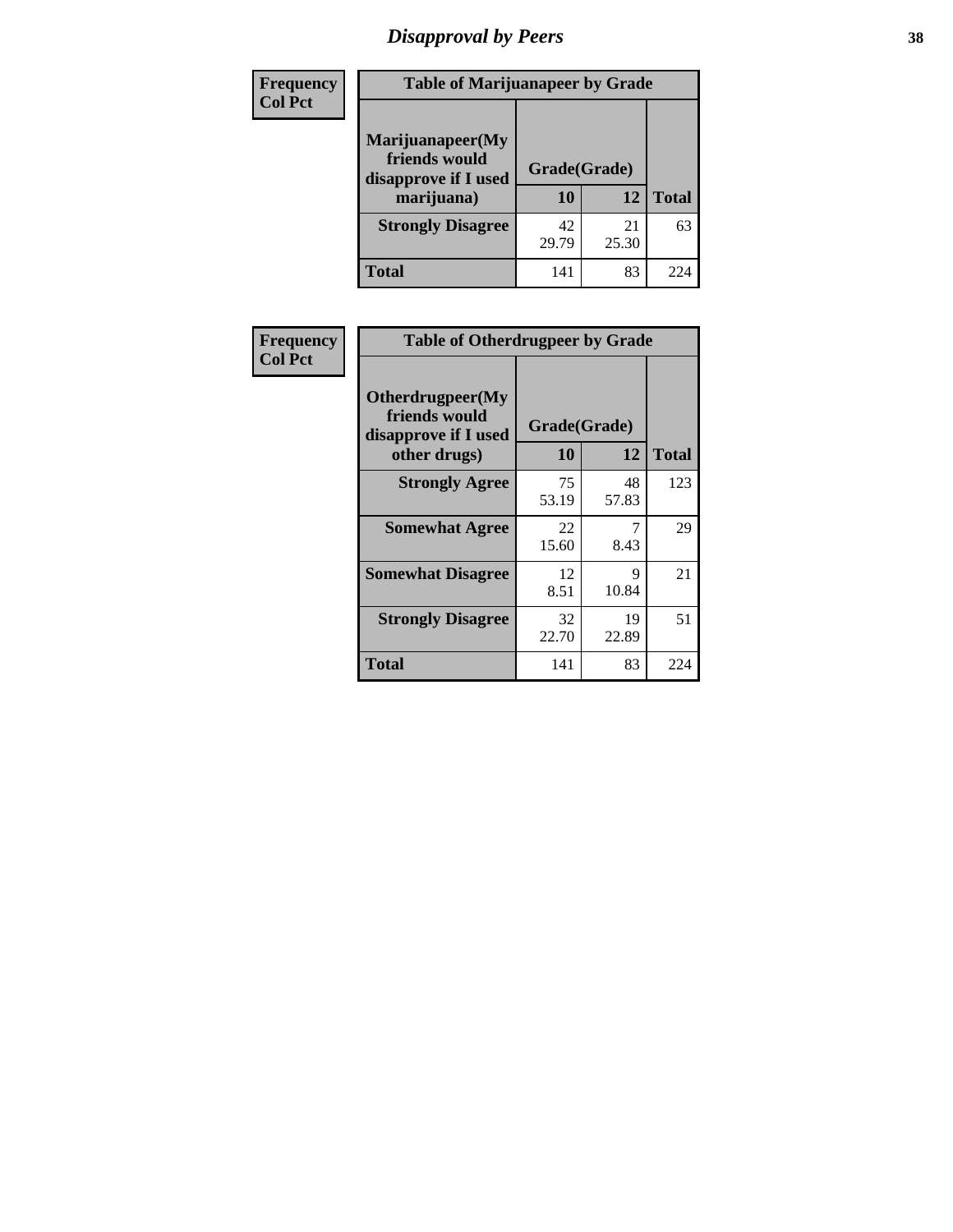| Frequency      | <b>Table of Alcohollocation1 by Grade</b> |              |             |              |
|----------------|-------------------------------------------|--------------|-------------|--------------|
| <b>Col Pct</b> | <b>Alcohollocation1(Places</b>            | Grade(Grade) |             |              |
|                | <b>Friends Use Alcohol)</b>               | 10           | 12          | <b>Total</b> |
|                |                                           | 76<br>53.90  | 48<br>57.83 | 124          |
|                | Do Not Use                                | 65<br>46.10  | 35<br>42.17 | 100          |
|                | <b>Total</b>                              | 141          | 83          | 224          |

| Frequency      | <b>Table of Alcohollocation2 by Grade</b>                     |                    |             |              |
|----------------|---------------------------------------------------------------|--------------------|-------------|--------------|
| <b>Col Pct</b> | <b>Alcohollocation2(Places</b><br><b>Friends Use Alcohol)</b> | Grade(Grade)<br>10 | <b>12</b>   | <b>Total</b> |
|                |                                                               | 86<br>60.99        | 55<br>66.27 | 141          |
|                | Home                                                          | 55<br>39.01        | 28<br>33.73 | 83           |
|                | <b>Total</b>                                                  | 141                | 83          | 224          |

| Frequency<br><b>Col Pct</b> | <b>Table of Alcohollocation 3 by Grade</b>                    |                    |             |              |
|-----------------------------|---------------------------------------------------------------|--------------------|-------------|--------------|
|                             | <b>Alcohollocation3(Places</b><br><b>Friends Use Alcohol)</b> | Grade(Grade)<br>10 | 12          | <b>Total</b> |
|                             |                                                               | 129<br>91.49       | 70<br>84.34 | 199          |
|                             | <b>School</b>                                                 | 12<br>8.51         | 13<br>15.66 | 25           |
|                             | <b>Total</b>                                                  | 141                | 83          | 224          |

| Frequency      | <b>Table of Alcohollocation4 by Grade</b> |              |             |              |
|----------------|-------------------------------------------|--------------|-------------|--------------|
| <b>Col Pct</b> | <b>Alcohollocation4(Places</b>            | Grade(Grade) |             |              |
|                | <b>Friends Use Alcohol)</b>               | 10           | 12          | <b>Total</b> |
|                |                                           | 127<br>90.07 | 64<br>77.11 | 191          |
|                | Car                                       | 14<br>9.93   | 19<br>22.89 | 33           |
|                | <b>Total</b>                              | 141          | 83          | 224          |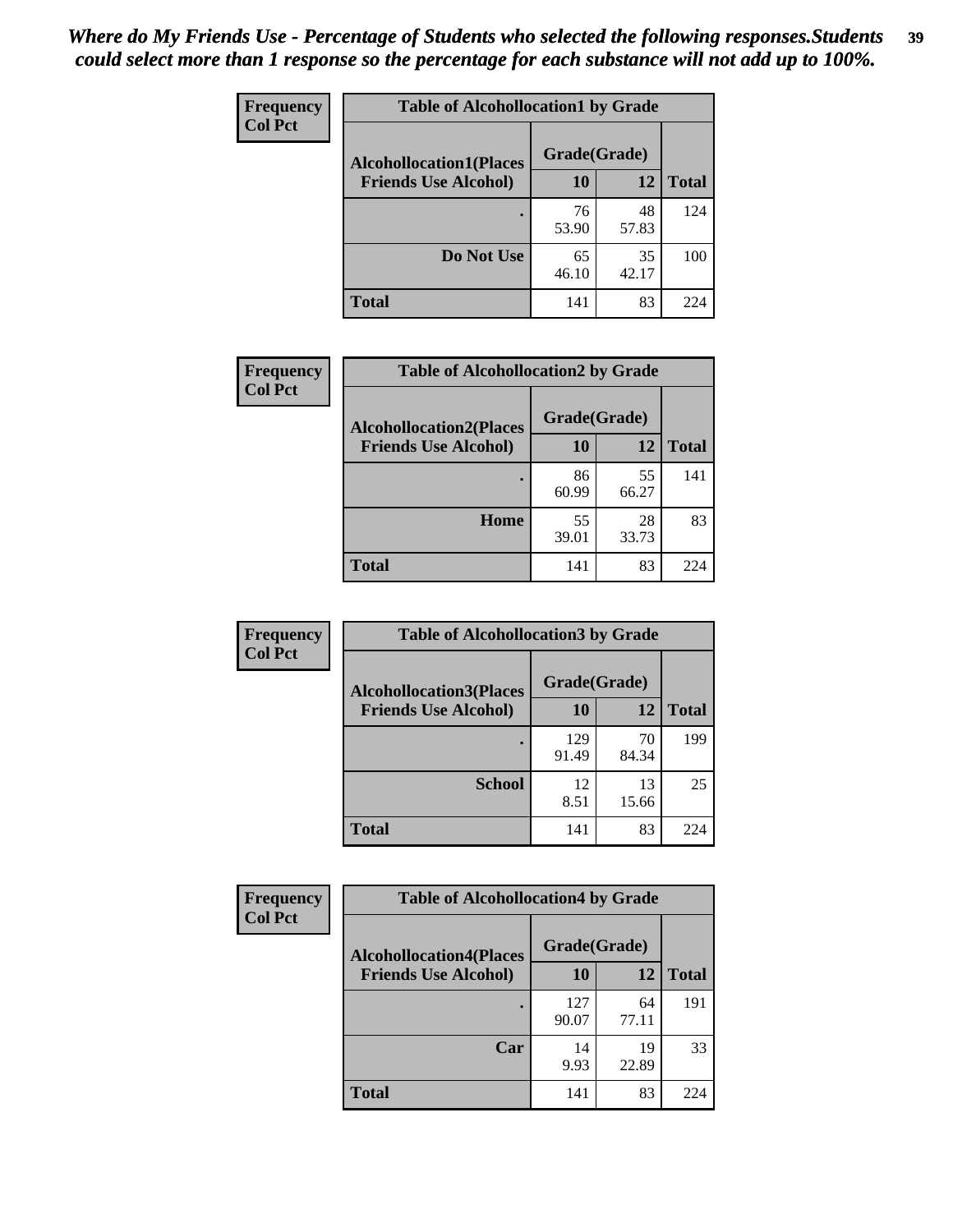| Frequency<br><b>Col Pct</b> | <b>Table of Alcohollocation5 by Grade</b> |              |             |              |
|-----------------------------|-------------------------------------------|--------------|-------------|--------------|
|                             | <b>Alcohollocation5(Places</b>            | Grade(Grade) |             |              |
|                             | <b>Friends Use Alcohol)</b>               | 10           | 12          | <b>Total</b> |
|                             |                                           | 102<br>72.34 | 54<br>65.06 | 156          |
|                             | <b>Friend's House</b>                     | 39<br>27.66  | 29<br>34.94 | 68           |
|                             | <b>Total</b>                              | 141          | 83          | 224          |

| <b>Frequency</b> | <b>Table of Alcohollocation6 by Grade</b> |              |             |              |
|------------------|-------------------------------------------|--------------|-------------|--------------|
| <b>Col Pct</b>   | <b>Alcohollocation6(Places</b>            | Grade(Grade) |             |              |
|                  | <b>Friends Use Alcohol)</b>               | 10           | 12          | <b>Total</b> |
|                  |                                           | 113<br>80.14 | 56<br>67.47 | 169          |
|                  | <b>Other</b>                              | 28<br>19.86  | 27<br>32.53 | 55           |
|                  | <b>Total</b>                              | 141          | 83          | 224          |

| Frequency      | <b>Table of Tobaccolocation1 by Grade</b> |              |             |              |
|----------------|-------------------------------------------|--------------|-------------|--------------|
| <b>Col Pct</b> | <b>Tobaccolocation1(Places</b>            | Grade(Grade) |             |              |
|                | <b>Friends Use Tobacco)</b>               | 10           | 12          | <b>Total</b> |
|                |                                           | 43<br>30.50  | 28<br>33.73 | 71           |
|                | Do Not Use                                | 98<br>69.50  | 55<br>66.27 | 153          |
|                | <b>Total</b>                              | 141          | 83          | 224          |

| <b>Frequency</b> | <b>Table of Tobaccolocation2 by Grade</b> |              |             |              |  |
|------------------|-------------------------------------------|--------------|-------------|--------------|--|
| <b>Col Pct</b>   | <b>Tobaccolocation2(Places</b>            | Grade(Grade) |             |              |  |
|                  | <b>Friends Use Tobacco)</b>               | 10           | 12          | <b>Total</b> |  |
|                  |                                           | 112<br>79.43 | 62<br>74.70 | 174          |  |
|                  | Home                                      | 29<br>20.57  | 21<br>25.30 | 50           |  |
|                  | <b>Total</b>                              | 141          | 83          | 224          |  |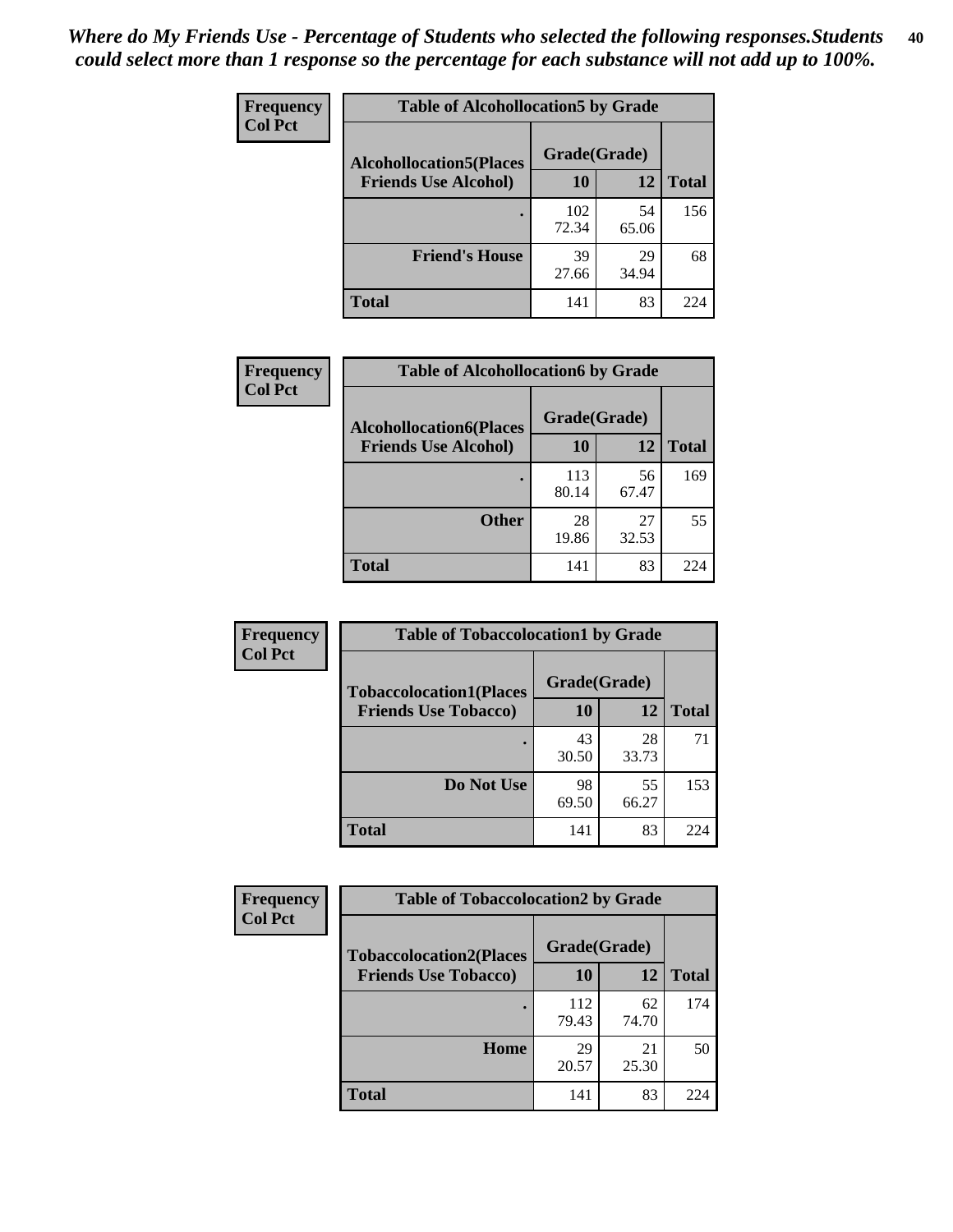| Frequency      | <b>Table of Tobaccolocation 3 by Grade</b> |              |             |              |  |
|----------------|--------------------------------------------|--------------|-------------|--------------|--|
| <b>Col Pct</b> | <b>Tobaccolocation3(Places</b>             | Grade(Grade) |             |              |  |
|                | <b>Friends Use Tobacco)</b>                | 10           | <b>12</b>   | <b>Total</b> |  |
|                |                                            | 129<br>91.49 | 76<br>91.57 | 205          |  |
|                | <b>School</b>                              | 12<br>8.51   | 8.43        | 19           |  |
|                | <b>Total</b>                               | 141          | 83          | 224          |  |

| Frequency<br><b>Col Pct</b> | <b>Table of Tobaccolocation4 by Grade</b> |              |             |              |
|-----------------------------|-------------------------------------------|--------------|-------------|--------------|
|                             | <b>Tobaccolocation4(Places</b>            | Grade(Grade) |             |              |
|                             | <b>Friends Use Tobacco)</b>               | 10           | 12          | <b>Total</b> |
|                             |                                           | 128<br>90.78 | 69<br>83.13 | 197          |
|                             | Car                                       | 13<br>9.22   | 14<br>16.87 | 27           |
|                             | <b>Total</b>                              | 141          | 83          | 224          |

| Frequency      | <b>Table of Tobaccolocation5 by Grade</b> |              |             |              |
|----------------|-------------------------------------------|--------------|-------------|--------------|
| <b>Col Pct</b> | <b>Tobaccolocation5(Places</b>            | Grade(Grade) |             |              |
|                | <b>Friends Use Tobacco)</b>               | 10           | 12          | <b>Total</b> |
|                |                                           | 124<br>87.94 | 64<br>77.11 | 188          |
|                | <b>Friend's House</b>                     | 17<br>12.06  | 19<br>22.89 | 36           |
|                | <b>Total</b>                              | 141          | 83          | 224          |

| Frequency      | <b>Table of Tobaccolocation6 by Grade</b> |              |             |              |  |  |
|----------------|-------------------------------------------|--------------|-------------|--------------|--|--|
| <b>Col Pct</b> | <b>Tobaccolocation6(Places</b>            | Grade(Grade) |             |              |  |  |
|                | <b>Friends Use Tobacco)</b>               | 10           | 12          | <b>Total</b> |  |  |
|                |                                           | 122<br>86.52 | 70<br>84.34 | 192          |  |  |
|                | <b>Other</b>                              | 19<br>13.48  | 13<br>15.66 | 32           |  |  |
|                | <b>Total</b>                              | 141          | 83          | 224          |  |  |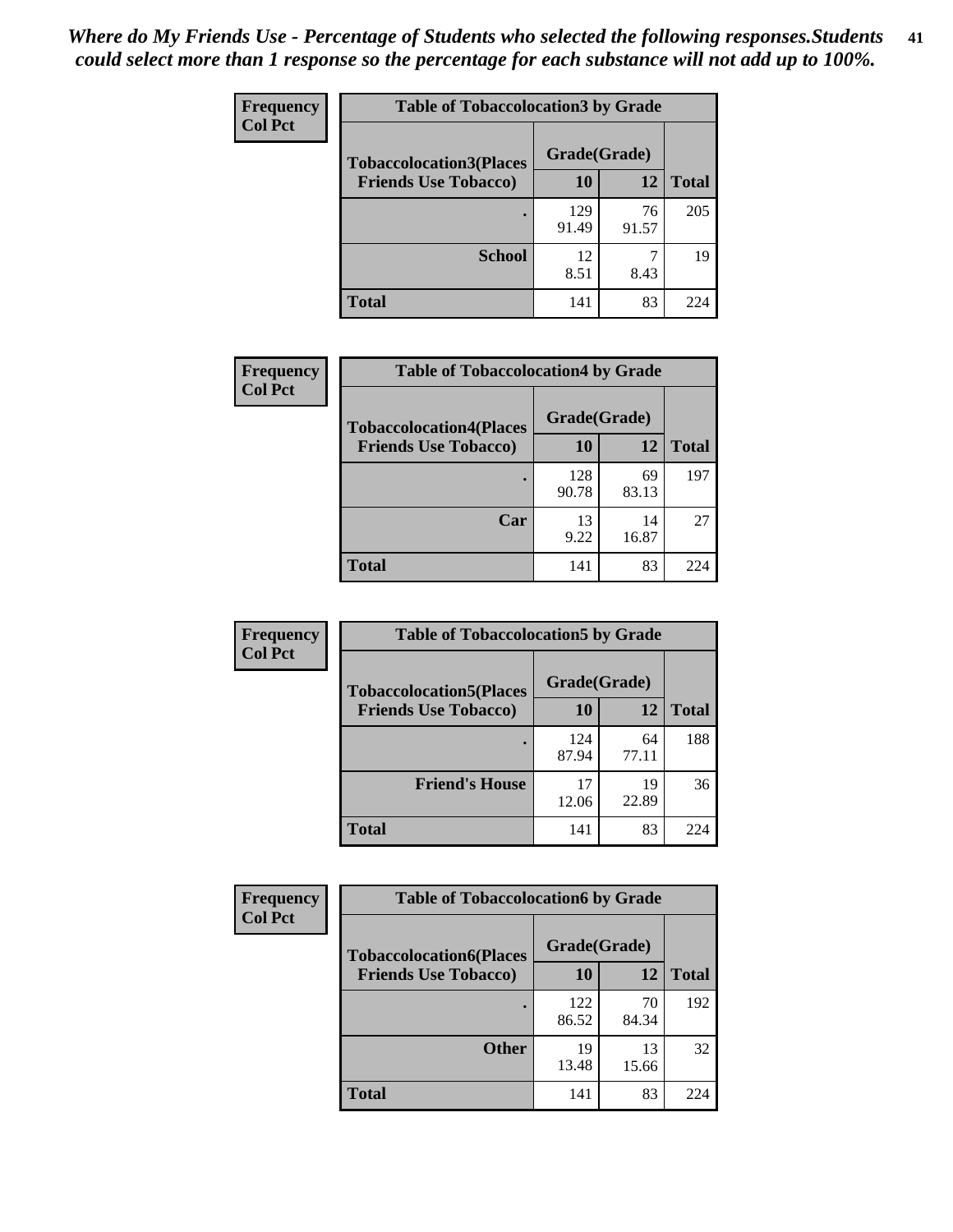| <b>Frequency</b> | <b>Table of Marijuanalocation1 by Grade</b> |              |             |              |
|------------------|---------------------------------------------|--------------|-------------|--------------|
| <b>Col Pct</b>   | <b>Marijuanalocation1(Places</b>            | Grade(Grade) |             |              |
|                  | <b>Friends Use Marijuana</b> )              | 10           | 12          | <b>Total</b> |
|                  |                                             | 54<br>38.30  | 33<br>39.76 | 87           |
|                  | Do Not Use                                  | 87<br>61.70  | 50<br>60.24 | 137          |
|                  | <b>Total</b>                                | 141          | 83          | 224          |

| <b>Frequency</b> | <b>Table of Marijuanalocation2 by Grade</b>                        |                    |             |              |
|------------------|--------------------------------------------------------------------|--------------------|-------------|--------------|
| <b>Col Pct</b>   | <b>Marijuanalocation2(Places</b><br><b>Friends Use Marijuana</b> ) | Grade(Grade)<br>10 | 12          | <b>Total</b> |
|                  |                                                                    | 102<br>72.34       | 60<br>72.29 | 162          |
|                  | Home                                                               | 39<br>27.66        | 23<br>27.71 | 62           |
|                  | <b>Total</b>                                                       | 141                | 83          | 224          |

| Frequency<br><b>Col Pct</b> | <b>Table of Marijuanalocation3 by Grade</b> |              |             |       |
|-----------------------------|---------------------------------------------|--------------|-------------|-------|
|                             | <b>Marijuanalocation3</b> (Places           | Grade(Grade) |             |       |
|                             | <b>Friends Use Marijuana</b> )              | 10           | 12          | Total |
|                             |                                             | 129<br>91.49 | 72<br>86.75 | 201   |
|                             | <b>School</b>                               | 12<br>8.51   | 11<br>13.25 | 23    |
|                             | <b>Total</b>                                | 141          | 83          | 224   |

| <b>Frequency</b> | <b>Table of Marijuanalocation4 by Grade</b> |              |             |              |  |
|------------------|---------------------------------------------|--------------|-------------|--------------|--|
| <b>Col Pct</b>   | <b>Marijuanalocation4(Places</b>            | Grade(Grade) |             |              |  |
|                  | <b>Friends Use Marijuana</b> )              | <b>10</b>    | 12          | <b>Total</b> |  |
|                  |                                             | 120<br>85.11 | 63<br>75.90 | 183          |  |
|                  | Car                                         | 21<br>14.89  | 20<br>24.10 | 41           |  |
|                  | <b>Total</b>                                | 141          | 83          | 224          |  |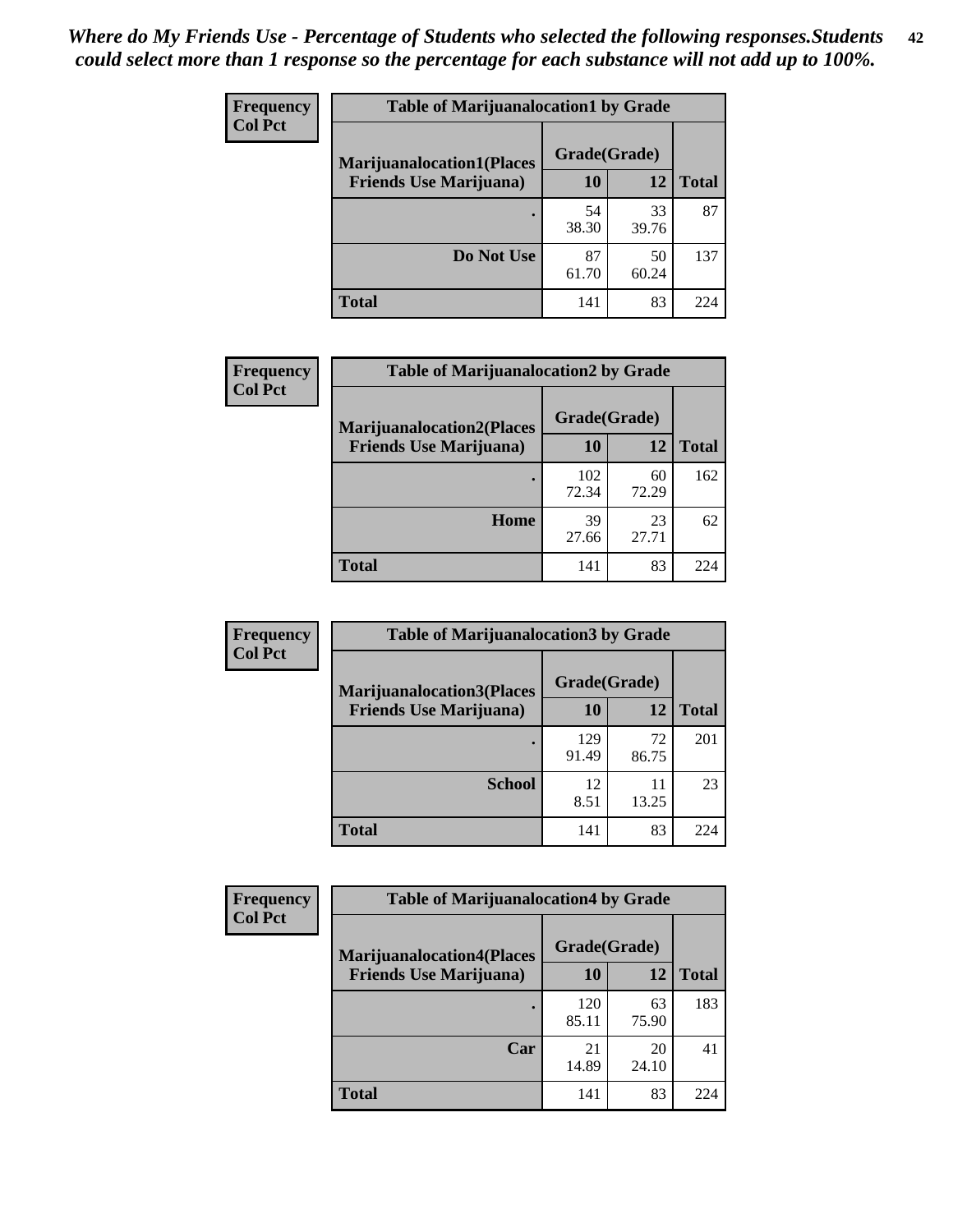| <b>Frequency</b> | <b>Table of Marijuanalocation5 by Grade</b> |              |             |              |
|------------------|---------------------------------------------|--------------|-------------|--------------|
| <b>Col Pct</b>   | <b>Marijuanalocation5</b> (Places           | Grade(Grade) |             |              |
|                  | <b>Friends Use Marijuana</b> )              | 10           | 12          | <b>Total</b> |
|                  |                                             | 114<br>80.85 | 57<br>68.67 | 171          |
|                  | <b>Friend's House</b>                       | 27<br>19.15  | 26<br>31.33 | 53           |
|                  | <b>Total</b>                                | 141          | 83          | 224          |

| <b>Frequency</b> | <b>Table of Marijuanalocation6 by Grade</b>                        |                    |             |              |
|------------------|--------------------------------------------------------------------|--------------------|-------------|--------------|
| <b>Col Pct</b>   | <b>Marijuanalocation6(Places</b><br><b>Friends Use Marijuana</b> ) | Grade(Grade)<br>10 | 12          | <b>Total</b> |
|                  |                                                                    | 118<br>83.69       | 64<br>77.11 | 182          |
|                  | <b>Other</b>                                                       | 23<br>16.31        | 19<br>22.89 | 42           |
|                  | <b>Total</b>                                                       | 141                | 83          | 224          |

| <b>Frequency</b> | <b>Table of Otherdruglocation1 by Grade</b>                          |              |             |              |
|------------------|----------------------------------------------------------------------|--------------|-------------|--------------|
| <b>Col Pct</b>   | <b>Otherdruglocation1(Places</b><br><b>Friends Use Other Illegal</b> | Grade(Grade) |             |              |
|                  | Drugs)                                                               | 10           | 12          | <b>Total</b> |
|                  |                                                                      | 30<br>21.28  | 13<br>15.66 | 43           |
|                  | Do Not Use                                                           | 111<br>78.72 | 70<br>84.34 | 181          |
|                  | <b>Total</b>                                                         | 141          | 83          | 224          |

| <b>Frequency</b> | <b>Table of Otherdruglocation2 by Grade</b>                          |              |             |              |
|------------------|----------------------------------------------------------------------|--------------|-------------|--------------|
| <b>Col Pct</b>   | <b>Otherdruglocation2(Places</b><br><b>Friends Use Other Illegal</b> | Grade(Grade) |             |              |
|                  | Drugs)                                                               | 10           | 12          | <b>Total</b> |
|                  |                                                                      | 123<br>87.23 | 74<br>89.16 | 197          |
|                  | Home                                                                 | 18<br>12.77  | 9<br>10.84  | 27           |
|                  | <b>Total</b>                                                         | 141          | 83          | 224          |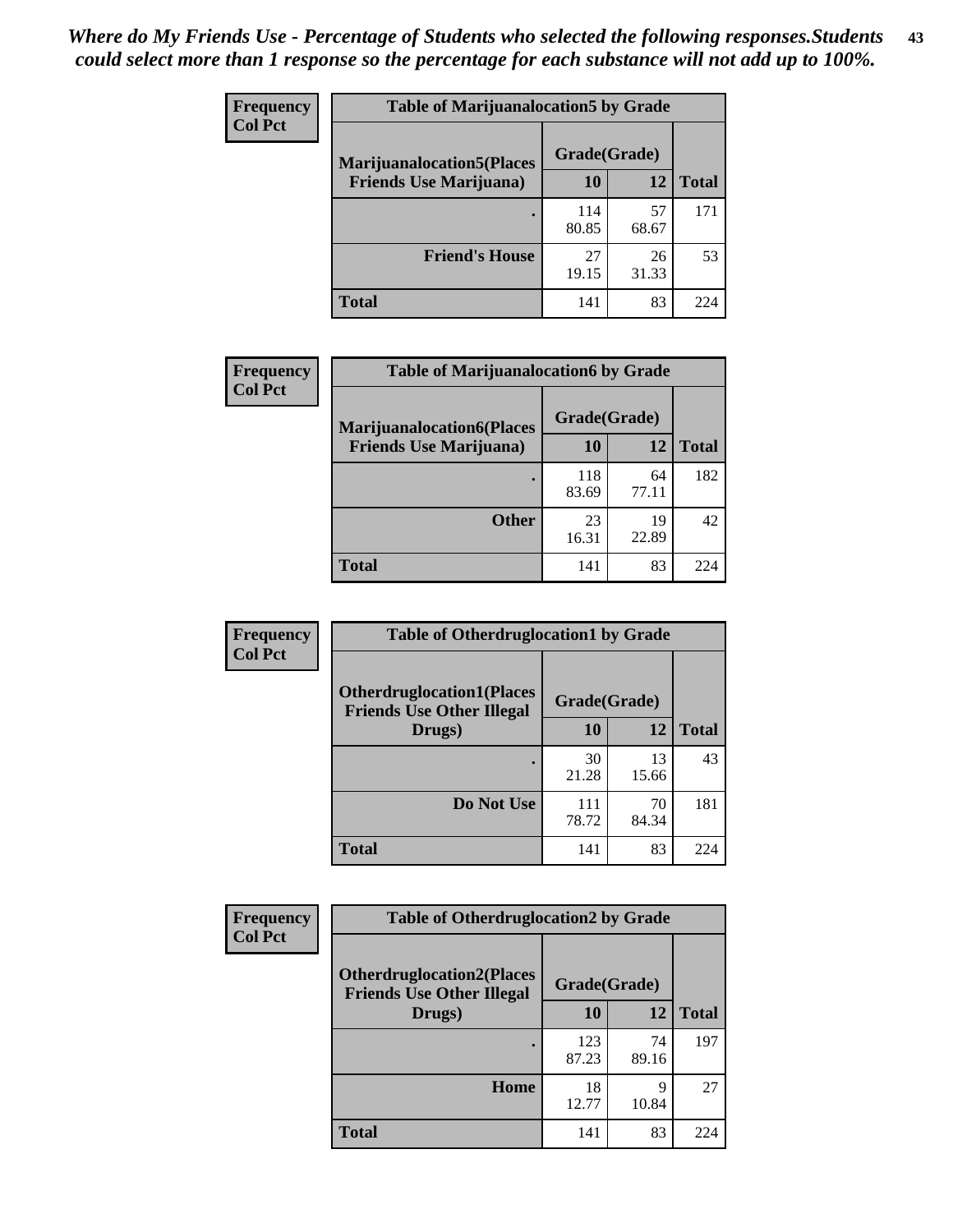| <b>Frequency</b> | <b>Table of Otherdruglocation 3 by Grade</b>                         |              |             |              |
|------------------|----------------------------------------------------------------------|--------------|-------------|--------------|
| <b>Col Pct</b>   | <b>Otherdruglocation3(Places</b><br><b>Friends Use Other Illegal</b> | Grade(Grade) |             |              |
|                  | Drugs)                                                               | 10           | 12          | <b>Total</b> |
|                  |                                                                      | 134<br>95.04 | 76<br>91.57 | 210          |
|                  | <b>School</b>                                                        | 4.96         | 8.43        | 14           |
|                  | <b>Total</b>                                                         | 141          | 83          | 224          |

| Frequency      | <b>Table of Otherdruglocation4 by Grade</b>                          |              |             |              |  |
|----------------|----------------------------------------------------------------------|--------------|-------------|--------------|--|
| <b>Col Pct</b> | <b>Otherdruglocation4(Places</b><br><b>Friends Use Other Illegal</b> | Grade(Grade) |             |              |  |
|                | Drugs)                                                               | 10           | 12          | <b>Total</b> |  |
|                |                                                                      | 133<br>94.33 | 77<br>92.77 | 210          |  |
|                | Car                                                                  | 8<br>5.67    | 6<br>7.23   | 14           |  |
|                | <b>Total</b>                                                         | 141          | 83          | 224          |  |

| Frequency      | <b>Table of Otherdruglocation5 by Grade</b>                          |              |             |              |
|----------------|----------------------------------------------------------------------|--------------|-------------|--------------|
| <b>Col Pct</b> | <b>Otherdruglocation5(Places</b><br><b>Friends Use Other Illegal</b> | Grade(Grade) |             |              |
|                | Drugs)                                                               | 10           | 12          | <b>Total</b> |
|                |                                                                      | 127<br>90.07 | 75<br>90.36 | 202          |
|                | <b>Friend's House</b>                                                | 14<br>9.93   | 8<br>9.64   | 22           |
|                | <b>Total</b>                                                         | 141          | 83          | 224          |

| <b>Frequency</b> | <b>Table of Otherdruglocation6 by Grade</b>                          |              |             |              |
|------------------|----------------------------------------------------------------------|--------------|-------------|--------------|
| <b>Col Pct</b>   | <b>Otherdruglocation6(Places</b><br><b>Friends Use Other Illegal</b> | Grade(Grade) |             |              |
|                  | Drugs)                                                               | <b>10</b>    | 12          | <b>Total</b> |
|                  |                                                                      | 128<br>90.78 | 71<br>85.54 | 199          |
|                  | <b>Other</b>                                                         | 13<br>9.22   | 12<br>14.46 | 25           |
|                  | Total                                                                | 141          | 83          | 224          |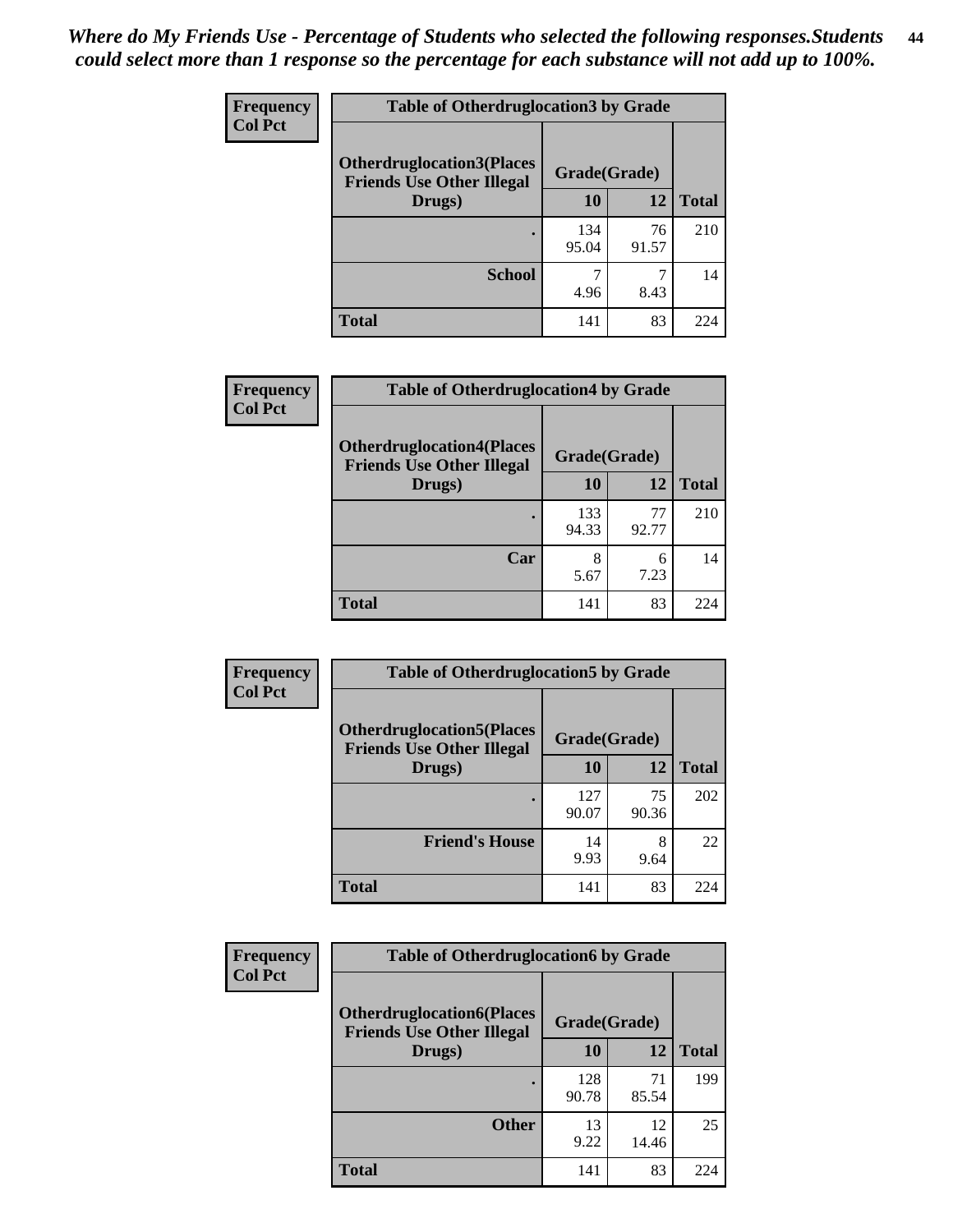| Frequency      | <b>Table of Alcoholtime1 by Grade</b>           |              |             |              |
|----------------|-------------------------------------------------|--------------|-------------|--------------|
| <b>Col Pct</b> | <b>Alcoholtime1(Times</b><br><b>Friends Use</b> | Grade(Grade) |             |              |
|                | Alcohol)                                        | 10           | 12          | <b>Total</b> |
|                |                                                 | 77<br>54.61  | 48<br>57.83 | 125          |
|                | Do Not Use                                      | 64<br>45.39  | 35<br>42.17 | 99           |
|                | <b>Total</b>                                    | 141          | 83          | 224          |

| Frequency      | <b>Table of Alcoholtime2 by Grade</b>           |              |             |              |
|----------------|-------------------------------------------------|--------------|-------------|--------------|
| <b>Col Pct</b> | <b>Alcoholtime2(Times</b><br><b>Friends Use</b> | Grade(Grade) |             |              |
|                | Alcohol)                                        | 10           | 12          | <b>Total</b> |
|                |                                                 | 131<br>92.91 | 72<br>86.75 | 203          |
|                | <b>On Way to School</b>                         | 10<br>7.09   | 11<br>13.25 | 21           |
|                | <b>Total</b>                                    | 141          | 83          | 224          |

| Frequency      | <b>Table of Alcoholtime3 by Grade</b>           |              |             |              |
|----------------|-------------------------------------------------|--------------|-------------|--------------|
| <b>Col Pct</b> | <b>Alcoholtime3(Times</b><br><b>Friends Use</b> | Grade(Grade) |             |              |
|                | Alcohol)                                        | 10           | 12          | <b>Total</b> |
|                |                                                 | 136<br>96.45 | 71<br>85.54 | 207          |
|                | <b>During School</b>                            | 5<br>3.55    | 12<br>14.46 | 17           |
|                | Total                                           | 141          | 83          | 224          |

| <b>Frequency</b><br><b>Col Pct</b> | <b>Table of Alcoholtime4 by Grade</b> |              |             |              |
|------------------------------------|---------------------------------------|--------------|-------------|--------------|
|                                    | <b>Alcoholtime4(Times</b>             | Grade(Grade) |             |              |
|                                    | <b>Friends Use Alcohol)</b>           | 10           | 12          | <b>Total</b> |
|                                    |                                       | 132<br>93.62 | 73<br>87.95 | 205          |
|                                    | <b>On Way Home From School</b>        | Q<br>6.38    | 10<br>12.05 | 19           |
|                                    | <b>Total</b>                          | 141          | 83          | 224          |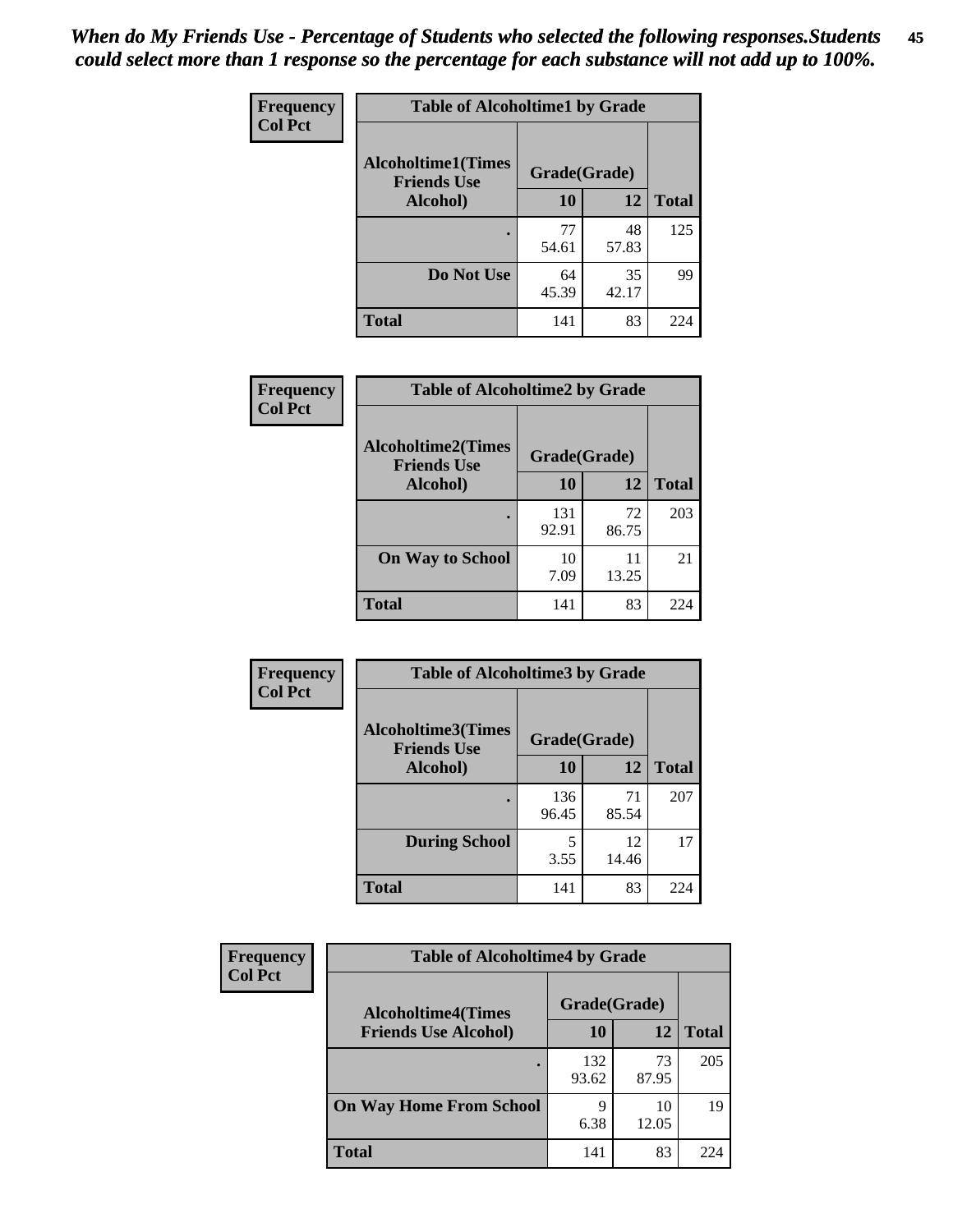*When do My Friends Use - Percentage of Students who selected the following responses.Students could select more than 1 response so the percentage for each substance will not add up to 100%.* **46**

| Frequency      | <b>Table of Alcoholtime5 by Grade</b>           |              |             |              |
|----------------|-------------------------------------------------|--------------|-------------|--------------|
| <b>Col Pct</b> | <b>Alcoholtime5(Times</b><br><b>Friends Use</b> | Grade(Grade) |             |              |
|                | Alcohol)                                        | 10           | 12          | <b>Total</b> |
|                |                                                 | 108<br>76.60 | 59<br>71.08 | 167          |
|                | Weeknights                                      | 33<br>23.40  | 24<br>28.92 | 57           |
|                | <b>Total</b>                                    | 141          | 83          | 224          |

| Frequency      | <b>Table of Alcoholtime6 by Grade</b>           |              |             |              |
|----------------|-------------------------------------------------|--------------|-------------|--------------|
| <b>Col Pct</b> | <b>Alcoholtime6(Times</b><br><b>Friends Use</b> | Grade(Grade) |             |              |
|                | Alcohol)                                        | 10           | 12          | <b>Total</b> |
|                | ٠                                               | 72<br>51.06  | 34<br>40.96 | 106          |
|                | Weekends                                        | 69<br>48.94  | 49<br>59.04 | 118          |
|                | <b>Total</b>                                    | 141          | 83          | 224          |

| Frequency      | <b>Table of Tobaccotime1 by Grade</b>           |              |             |              |
|----------------|-------------------------------------------------|--------------|-------------|--------------|
| <b>Col Pct</b> | <b>Tobaccotime1(Times</b><br><b>Friends Use</b> | Grade(Grade) |             |              |
|                | <b>Tobacco</b> )                                | 10           | 12          | <b>Total</b> |
|                | ٠                                               | 42<br>29.79  | 29<br>34.94 | 71           |
|                | Do Not Use                                      | 99<br>70.21  | 54<br>65.06 | 153          |
|                | <b>Total</b>                                    | 141          | 83          | 224          |

| Frequency      | <b>Table of Tobaccotime2 by Grade</b>           |              |             |              |  |
|----------------|-------------------------------------------------|--------------|-------------|--------------|--|
| <b>Col Pct</b> | <b>Tobaccotime2(Times</b><br><b>Friends Use</b> | Grade(Grade) |             |              |  |
|                | <b>Tobacco</b> )                                | 10           | 12          | <b>Total</b> |  |
|                |                                                 | 131<br>92.91 | 73<br>87.95 | 204          |  |
|                | <b>On Way to School</b>                         | 10<br>7.09   | 10<br>12.05 | 20           |  |
|                | <b>Total</b>                                    | 141          | 83          | 224          |  |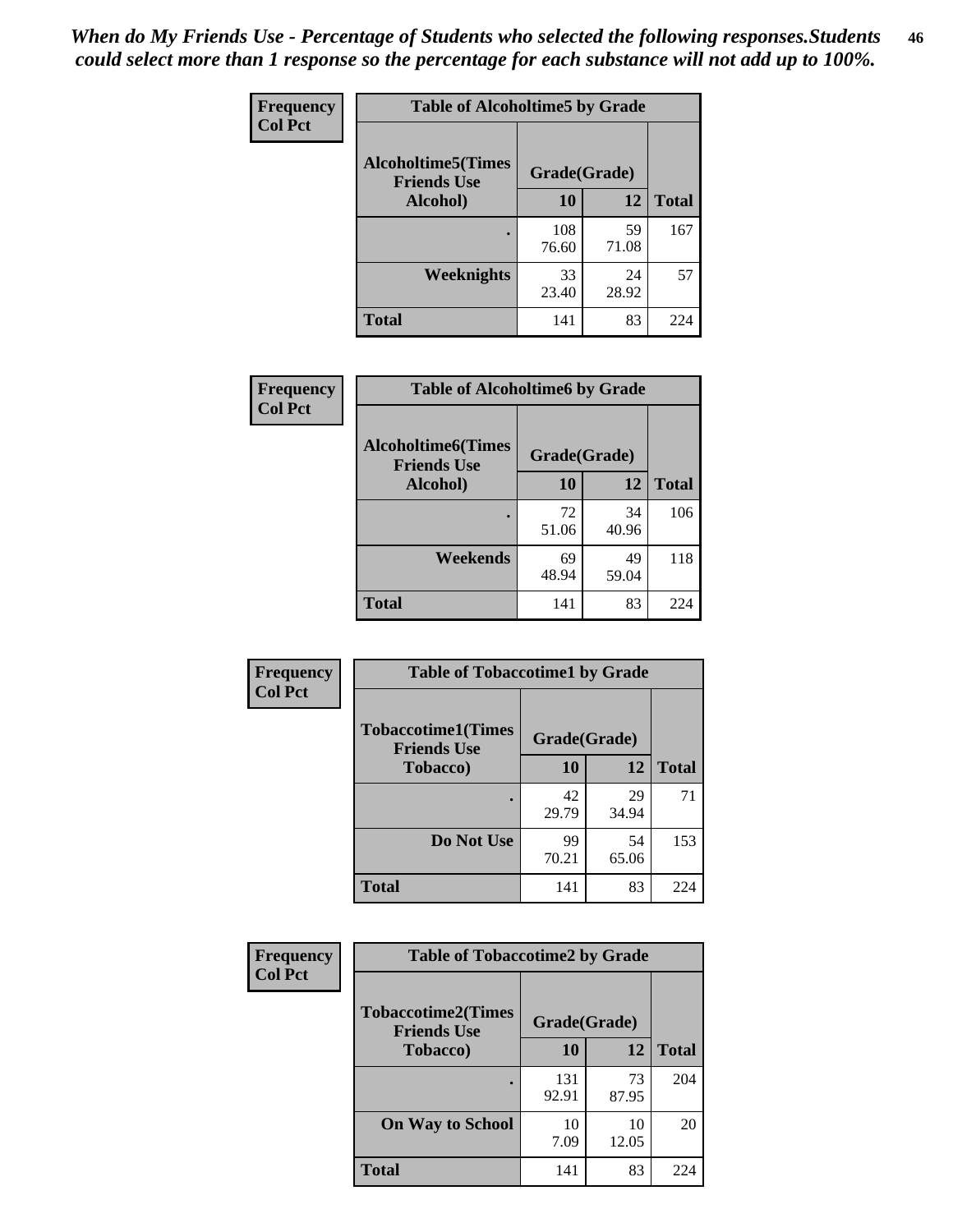*When do My Friends Use - Percentage of Students who selected the following responses.Students could select more than 1 response so the percentage for each substance will not add up to 100%.* **47**

| <b>Frequency</b> | <b>Table of Tobaccotime3 by Grade</b>           |              |             |              |  |
|------------------|-------------------------------------------------|--------------|-------------|--------------|--|
| <b>Col Pct</b>   | <b>Tobaccotime3(Times</b><br><b>Friends Use</b> | Grade(Grade) |             |              |  |
|                  | <b>Tobacco</b> )                                | 10           | 12          | <b>Total</b> |  |
|                  |                                                 | 132<br>93.62 | 72<br>86.75 | 204          |  |
|                  | <b>During School</b>                            | 9<br>6.38    | 11<br>13.25 | 20           |  |
|                  | <b>Total</b>                                    | 141          | 83          | 224          |  |

| <b>Frequency</b> | <b>Table of Tobaccotime4 by Grade</b><br>Grade(Grade)<br><b>Tobaccotime4(Times</b> |              |             |              |
|------------------|------------------------------------------------------------------------------------|--------------|-------------|--------------|
| <b>Col Pct</b>   |                                                                                    |              |             |              |
|                  | <b>Friends Use Tobacco)</b>                                                        | 10           | 12          | <b>Total</b> |
|                  |                                                                                    | 132<br>93.62 | 73<br>87.95 | 205          |
|                  | <b>On Way Home From School</b>                                                     | 9<br>6.38    | 10<br>12.05 | 19           |
|                  | <b>Total</b>                                                                       | 141          | 83          | 224          |

| <b>Frequency</b> | <b>Table of Tobaccotime5 by Grade</b>           |              |             |              |
|------------------|-------------------------------------------------|--------------|-------------|--------------|
| <b>Col Pct</b>   | <b>Tobaccotime5(Times</b><br><b>Friends Use</b> | Grade(Grade) |             |              |
|                  | <b>Tobacco</b> )                                | 10           | 12          | <b>Total</b> |
|                  |                                                 | 116<br>82.27 | 63<br>75.90 | 179          |
|                  | Weeknights                                      | 25<br>17.73  | 20<br>24.10 | 45           |
|                  | <b>Total</b>                                    | 141          | 83          | 224          |

| <b>Frequency</b> | <b>Table of Tobaccotime6 by Grade</b>           |              |             |              |  |
|------------------|-------------------------------------------------|--------------|-------------|--------------|--|
| <b>Col Pct</b>   | <b>Tobaccotime6(Times</b><br><b>Friends Use</b> | Grade(Grade) |             |              |  |
|                  | <b>Tobacco</b> )                                | 10           | 12          | <b>Total</b> |  |
|                  | ٠                                               | 105<br>74.47 | 55<br>66.27 | 160          |  |
|                  | Weekends                                        | 36<br>25.53  | 28<br>33.73 | 64           |  |
|                  | <b>Total</b>                                    | 141          | 83          | 224          |  |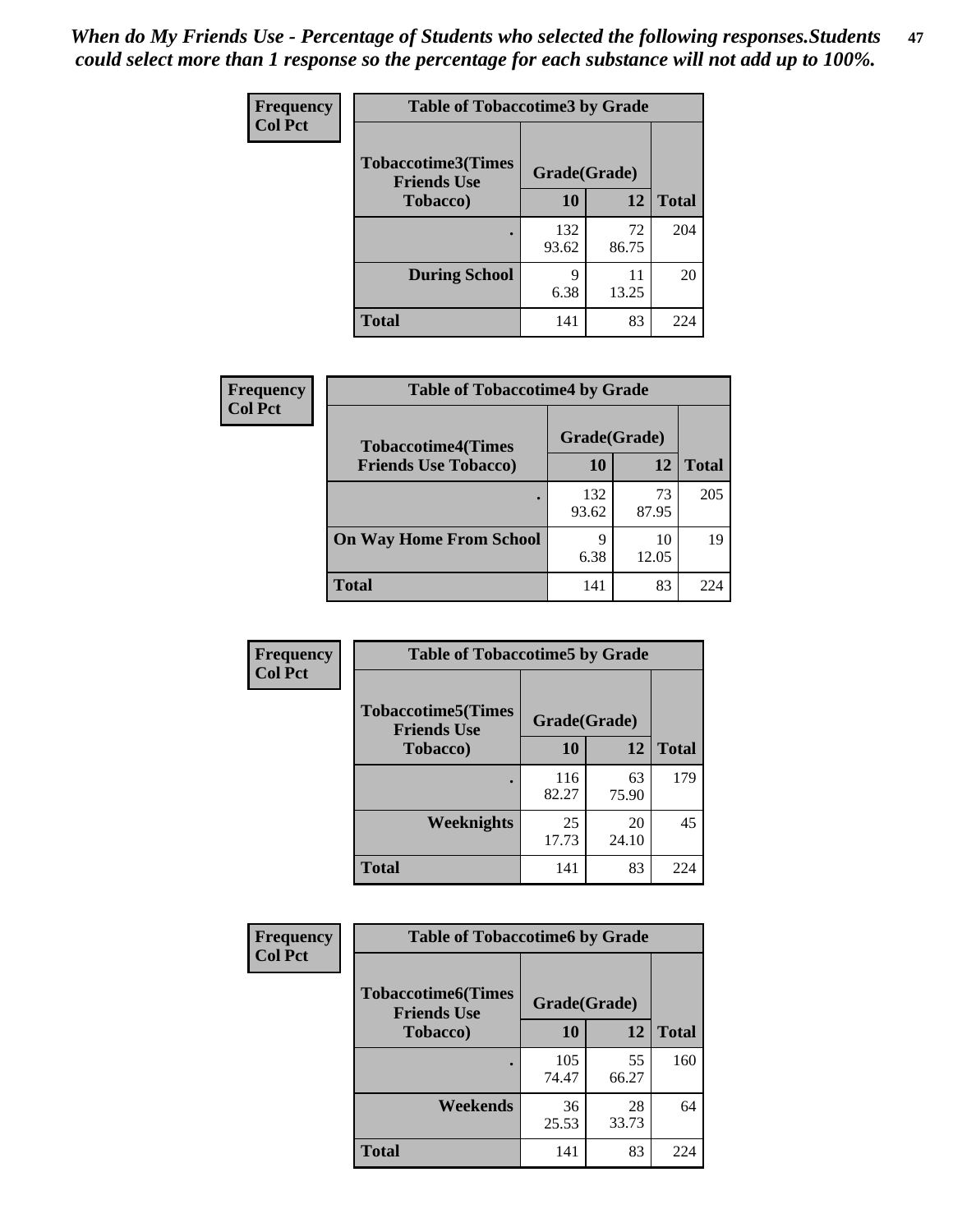| Frequency      | <b>Table of Marijuanatime1 by Grade</b>           |              |             |              |
|----------------|---------------------------------------------------|--------------|-------------|--------------|
| <b>Col Pct</b> | <b>Marijuanatime1(Times</b><br><b>Friends Use</b> | Grade(Grade) |             |              |
|                | Marijuana)                                        | 10           | 12          | <b>Total</b> |
|                |                                                   | 53<br>37.59  | 36<br>43.37 | 89           |
|                | Do Not Use                                        | 88<br>62.41  | 47<br>56.63 | 135          |
|                | <b>Total</b>                                      | 141          | 83          | 224          |

| <b>Frequency</b> | <b>Table of Marijuanatime2 by Grade</b>    |              |             |              |
|------------------|--------------------------------------------|--------------|-------------|--------------|
| <b>Col Pct</b>   | Marijuanatime2(Times<br><b>Friends Use</b> | Grade(Grade) |             |              |
|                  | Marijuana)                                 | 10           | 12          | <b>Total</b> |
|                  |                                            | 124<br>87.94 | 70<br>84.34 | 194          |
|                  | <b>On Way to School</b>                    | 17<br>12.06  | 13<br>15.66 | 30           |
|                  | <b>Total</b>                               | 141          | 83          | 224          |

| Frequency<br><b>Col Pct</b> | <b>Table of Marijuanatime3 by Grade</b>    |              |             |              |  |
|-----------------------------|--------------------------------------------|--------------|-------------|--------------|--|
|                             | Marijuanatime3(Times<br><b>Friends Use</b> | Grade(Grade) |             |              |  |
|                             | Marijuana)                                 | 10           | 12          | <b>Total</b> |  |
|                             |                                            | 134<br>95.04 | 70<br>84.34 | 204          |  |
|                             | <b>During School</b>                       | 4.96         | 13<br>15.66 | 20           |  |
|                             | <b>Total</b>                               | 141          | 83          | 224          |  |

| <b>Frequency</b><br><b>Col Pct</b> | <b>Table of Marijuanatime4 by Grade</b> |              |             |              |
|------------------------------------|-----------------------------------------|--------------|-------------|--------------|
|                                    | <b>Marijuanatime4(Times</b>             | Grade(Grade) |             |              |
|                                    | <b>Friends Use Marijuana</b> )          | 10           | 12          | <b>Total</b> |
|                                    |                                         | 128<br>90.78 | 70<br>84.34 | 198          |
|                                    | <b>On Way Home From School</b>          | 13<br>9.22   | 13<br>15.66 | 26           |
|                                    | <b>Total</b>                            | 141          | 83          | 224          |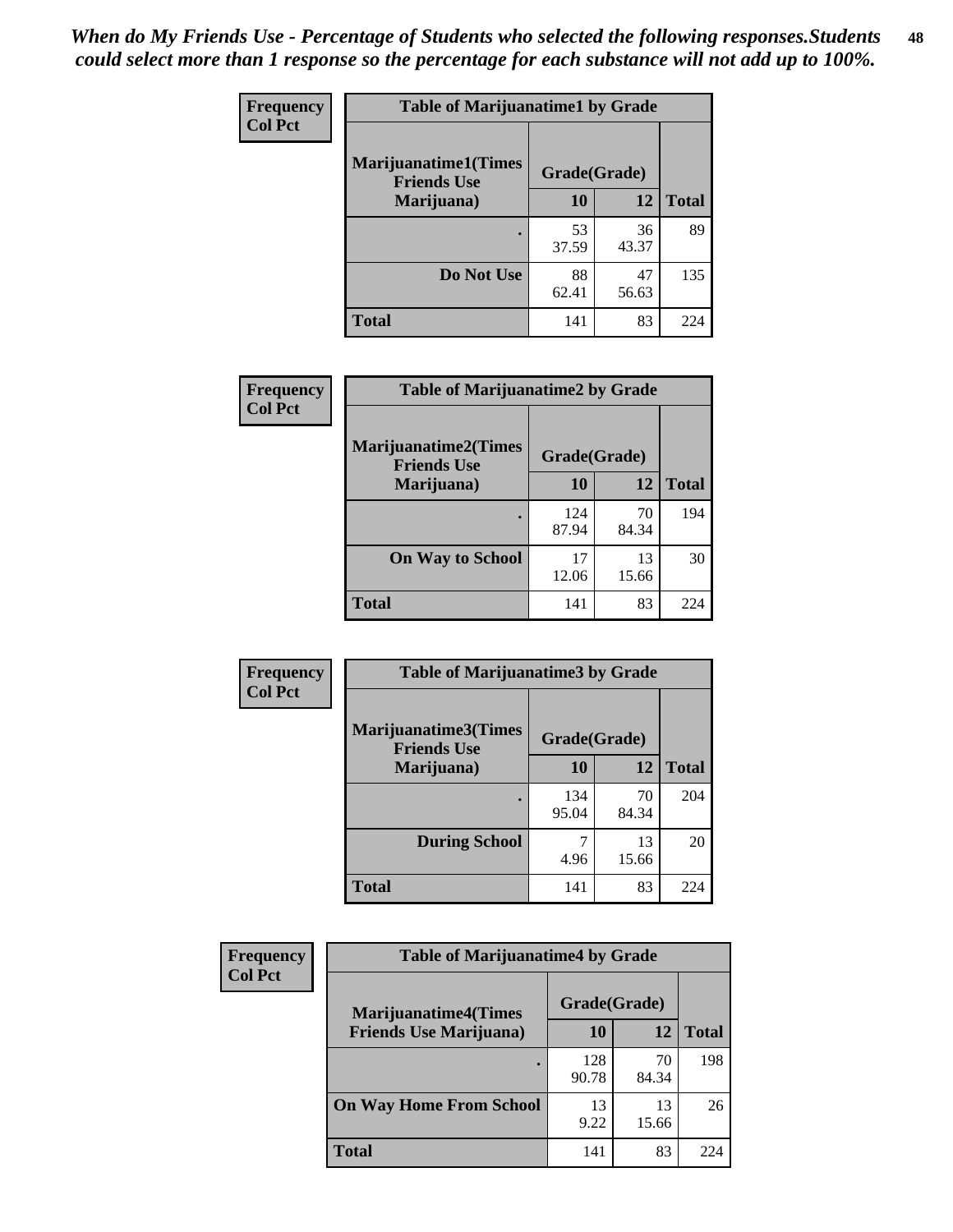| <b>Frequency</b> | <b>Table of Marijuanatime5 by Grade</b>            |              |             |              |
|------------------|----------------------------------------------------|--------------|-------------|--------------|
| <b>Col Pct</b>   | <b>Marijuanatime5</b> (Times<br><b>Friends Use</b> | Grade(Grade) |             |              |
|                  | Marijuana)                                         | 10           | 12          | <b>Total</b> |
|                  |                                                    | 110<br>78.01 | 57<br>68.67 | 167          |
|                  | <b>Weeknights</b>                                  | 31<br>21.99  | 26<br>31.33 | 57           |
|                  | <b>Total</b>                                       | 141          | 83          | 224          |

| Frequency      | <b>Table of Marijuanatime6 by Grade</b>    |              |             |              |
|----------------|--------------------------------------------|--------------|-------------|--------------|
| <b>Col Pct</b> | Marijuanatime6(Times<br><b>Friends Use</b> | Grade(Grade) |             |              |
|                | Marijuana)                                 | 10           | 12          | <b>Total</b> |
|                |                                            | 95<br>67.38  | 47<br>56.63 | 142          |
|                | Weekends                                   | 46<br>32.62  | 36<br>43.37 | 82           |
|                | <b>Total</b>                               | 141          | 83          | 224          |

| Frequency      | <b>Table of Otherdrugtime1 by Grade</b>                 |              |             |              |
|----------------|---------------------------------------------------------|--------------|-------------|--------------|
| <b>Col Pct</b> | <b>Otherdrugtime1(Times</b><br><b>Friends Use Other</b> | Grade(Grade) |             |              |
|                | <b>Illegal Drugs</b> )                                  | 10           | 12          | <b>Total</b> |
|                |                                                         | 23<br>16.31  | 16<br>19.28 | 39           |
|                | Do Not Use                                              | 118<br>83.69 | 67<br>80.72 | 185          |
|                | Total                                                   | 141          | 83          | 224          |

| <b>Frequency</b> | <b>Table of Otherdrugtime2 by Grade</b>                 |              |             |              |  |  |
|------------------|---------------------------------------------------------|--------------|-------------|--------------|--|--|
| <b>Col Pct</b>   | <b>Otherdrugtime2(Times</b><br><b>Friends Use Other</b> | Grade(Grade) |             |              |  |  |
|                  | <b>Illegal Drugs</b> )                                  | 10           | 12          | <b>Total</b> |  |  |
|                  |                                                         | 137<br>97.16 | 76<br>91.57 | 213          |  |  |
|                  | <b>On Way to School</b>                                 | 4<br>2.84    | 8.43        | 11           |  |  |
|                  | <b>Total</b>                                            | 141          | 83          | 224          |  |  |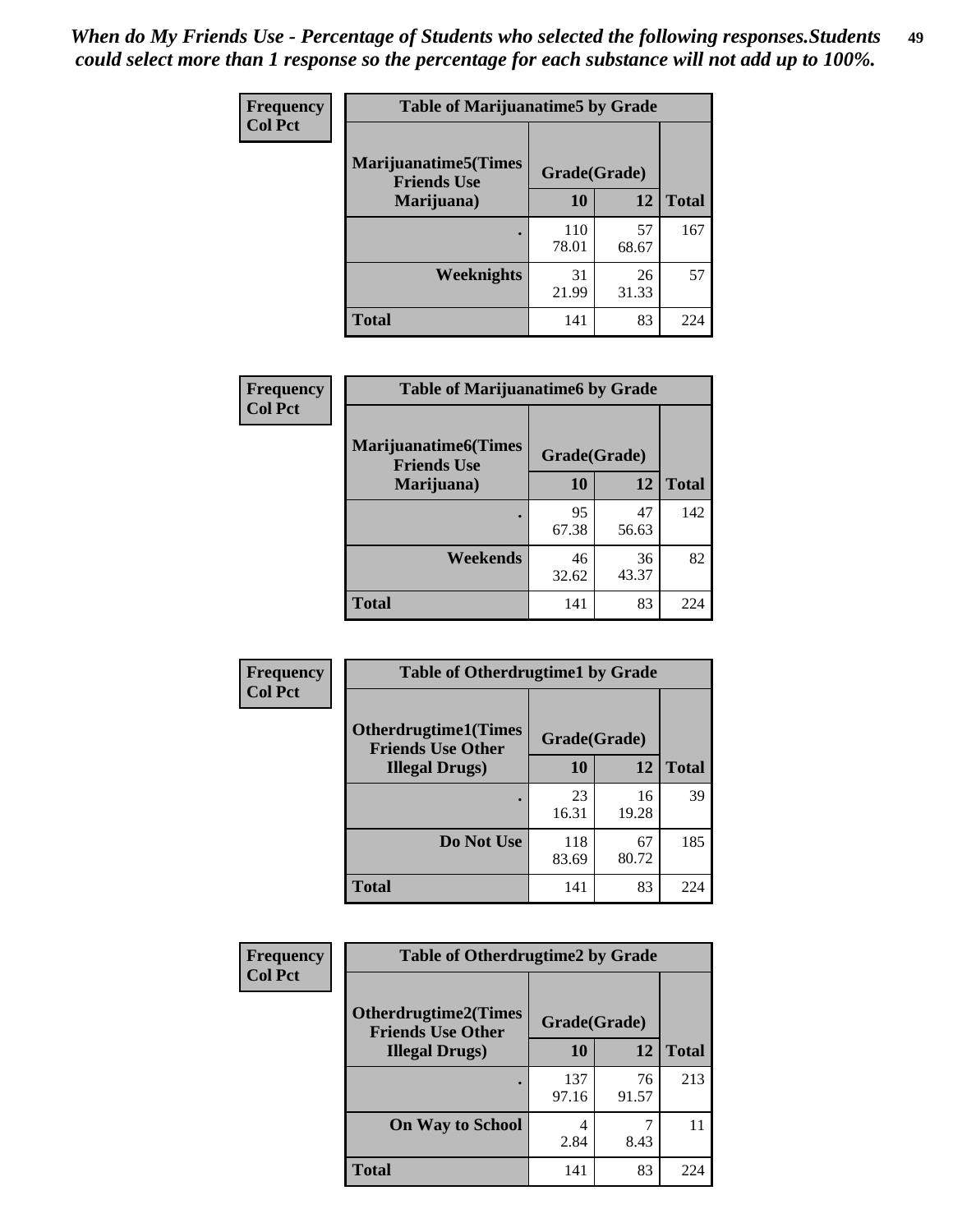| <b>Frequency</b> | <b>Table of Otherdrugtime3 by Grade</b>                 |              |             |              |  |  |
|------------------|---------------------------------------------------------|--------------|-------------|--------------|--|--|
| <b>Col Pct</b>   | <b>Otherdrugtime3(Times</b><br><b>Friends Use Other</b> | Grade(Grade) |             |              |  |  |
|                  | <b>Illegal Drugs</b> )                                  | 10           | 12          | <b>Total</b> |  |  |
|                  |                                                         | 138<br>97.87 | 75<br>90.36 | 213          |  |  |
|                  | <b>During School</b>                                    | 3<br>2.13    | 8<br>9.64   | 11           |  |  |
|                  | <b>Total</b>                                            | 141          | 83          | 224          |  |  |

| <b>Frequency</b> | <b>Table of Otherdrugtime4 by Grade</b>                         |              |             |              |  |  |
|------------------|-----------------------------------------------------------------|--------------|-------------|--------------|--|--|
| <b>Col Pct</b>   | <b>Otherdrugtime4(Times</b><br><b>Friends Use Other Illegal</b> | Grade(Grade) |             |              |  |  |
|                  | Drugs)                                                          | 10           | 12          | <b>Total</b> |  |  |
|                  |                                                                 | 136<br>96.45 | 76<br>91.57 | 212          |  |  |
|                  | <b>On Way Home From School</b>                                  | 5<br>3.55    | 8.43        | 12           |  |  |
|                  | <b>Total</b>                                                    | 141          | 83          | 224          |  |  |

| <b>Frequency</b> | <b>Table of Otherdrugtime5 by Grade</b>                  |              |             |              |  |  |  |
|------------------|----------------------------------------------------------|--------------|-------------|--------------|--|--|--|
| <b>Col Pct</b>   | <b>Otherdrugtime5</b> (Times<br><b>Friends Use Other</b> | Grade(Grade) |             |              |  |  |  |
|                  | <b>Illegal Drugs</b> )                                   | 10           | 12          | <b>Total</b> |  |  |  |
|                  |                                                          | 127<br>90.07 | 75<br>90.36 | 202          |  |  |  |
|                  | Weeknights                                               | 14<br>9.93   | 8<br>9.64   | 22           |  |  |  |
|                  | <b>Total</b>                                             | 141          | 83          | 224          |  |  |  |

| Frequency      | <b>Table of Otherdrugtime6 by Grade</b>                 |              |             |              |  |  |
|----------------|---------------------------------------------------------|--------------|-------------|--------------|--|--|
| <b>Col Pct</b> | <b>Otherdrugtime6(Times</b><br><b>Friends Use Other</b> | Grade(Grade) |             |              |  |  |
|                | <b>Illegal Drugs</b> )                                  | 10           | 12          | <b>Total</b> |  |  |
|                |                                                         | 118<br>83.69 | 66<br>79.52 | 184          |  |  |
|                | Weekends                                                | 23<br>16.31  | 17<br>20.48 | 40           |  |  |
|                | <b>Total</b>                                            | 141          | 83          | 224          |  |  |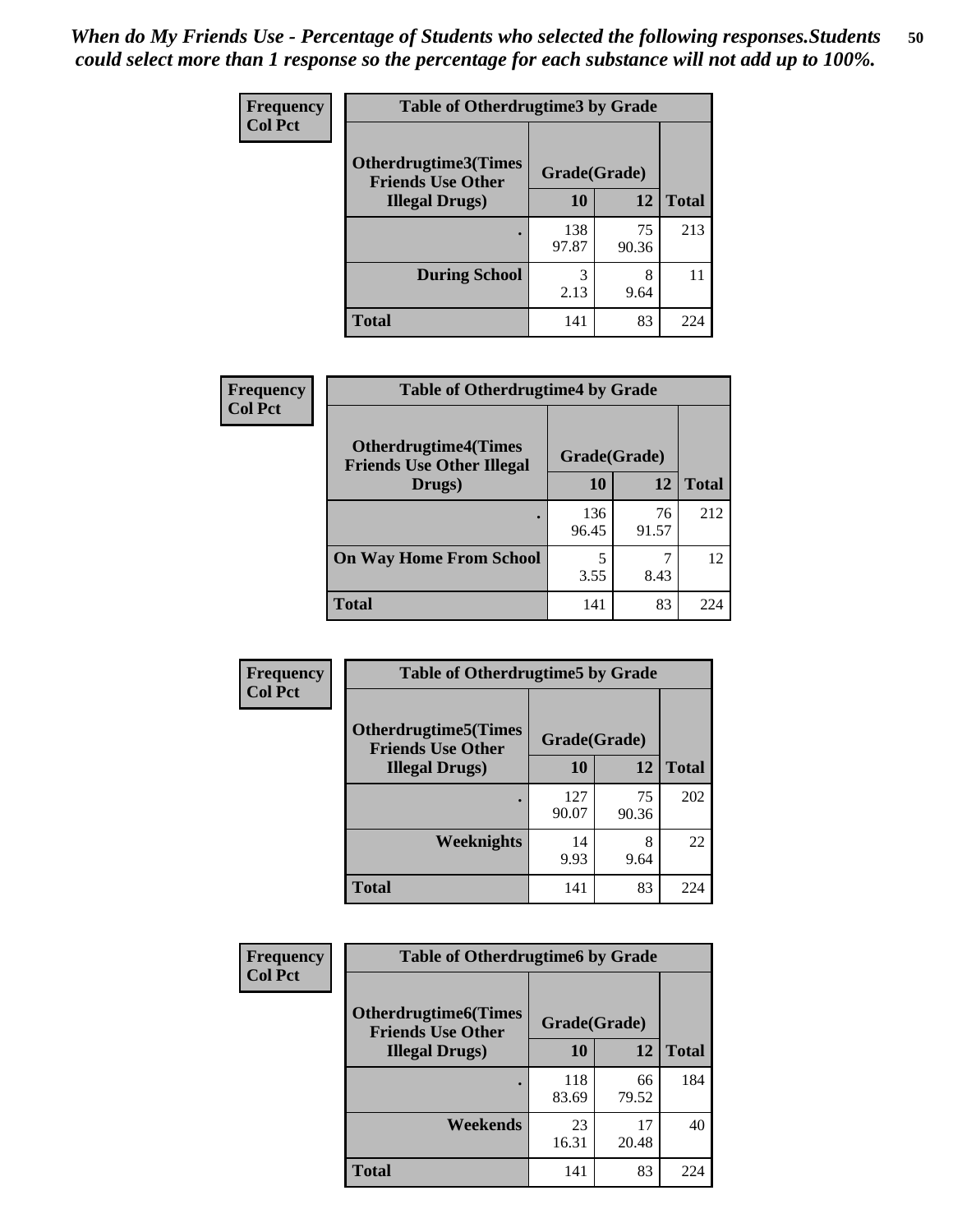| Frequency      | <b>Table of Educationalcohol by Grade</b>                                                                  |              |             |              |  |
|----------------|------------------------------------------------------------------------------------------------------------|--------------|-------------|--------------|--|
| <b>Col Pct</b> | Educationalcohol(I<br>have been taught<br>about alcohol,<br>tobacco,<br>and other drugs<br>within the last | Grade(Grade) |             |              |  |
|                | year at school)                                                                                            | 10           | 12          | <b>Total</b> |  |
|                | <b>Yes</b>                                                                                                 | 119<br>84.40 | 56<br>67.47 | 175          |  |
|                | N <sub>0</sub>                                                                                             | 22<br>15.60  | 27<br>32.53 | 49           |  |
|                | <b>Total</b>                                                                                               | 141          | 83          | 224          |  |

| Frequency      | <b>Table of Eversmoked by Grade</b> |              |             |              |  |  |
|----------------|-------------------------------------|--------------|-------------|--------------|--|--|
| <b>Col Pct</b> | Eversmoked(I<br>have smoked         | Grade(Grade) |             |              |  |  |
|                | a cigarette)                        | 10           | 12          | <b>Total</b> |  |  |
|                | <b>Yes</b>                          | 51<br>36.17  | 28<br>33.73 | 79           |  |  |
|                | N <sub>0</sub>                      | 90<br>63.83  | 55<br>66.27 | 145          |  |  |
|                | <b>Total</b>                        | 141          | 83          | 224          |  |  |

| Frequency      | <b>Table of Drovedrinking by Grade</b>                                                                              |                    |             |              |  |
|----------------|---------------------------------------------------------------------------------------------------------------------|--------------------|-------------|--------------|--|
| <b>Col Pct</b> | Drovedrinking(In<br>the past 30 days I<br>have driven a car<br>or other vehicle<br>while I was<br>drinking alcohol) | Grade(Grade)<br>10 | 12          | <b>Total</b> |  |
|                | <b>Yes</b>                                                                                                          | 7<br>4.96          | 8<br>9.64   | 15           |  |
|                | N <sub>0</sub>                                                                                                      | 134<br>95.04       | 75<br>90.36 | 209          |  |
|                | <b>Total</b>                                                                                                        | 141                | 83          | 224          |  |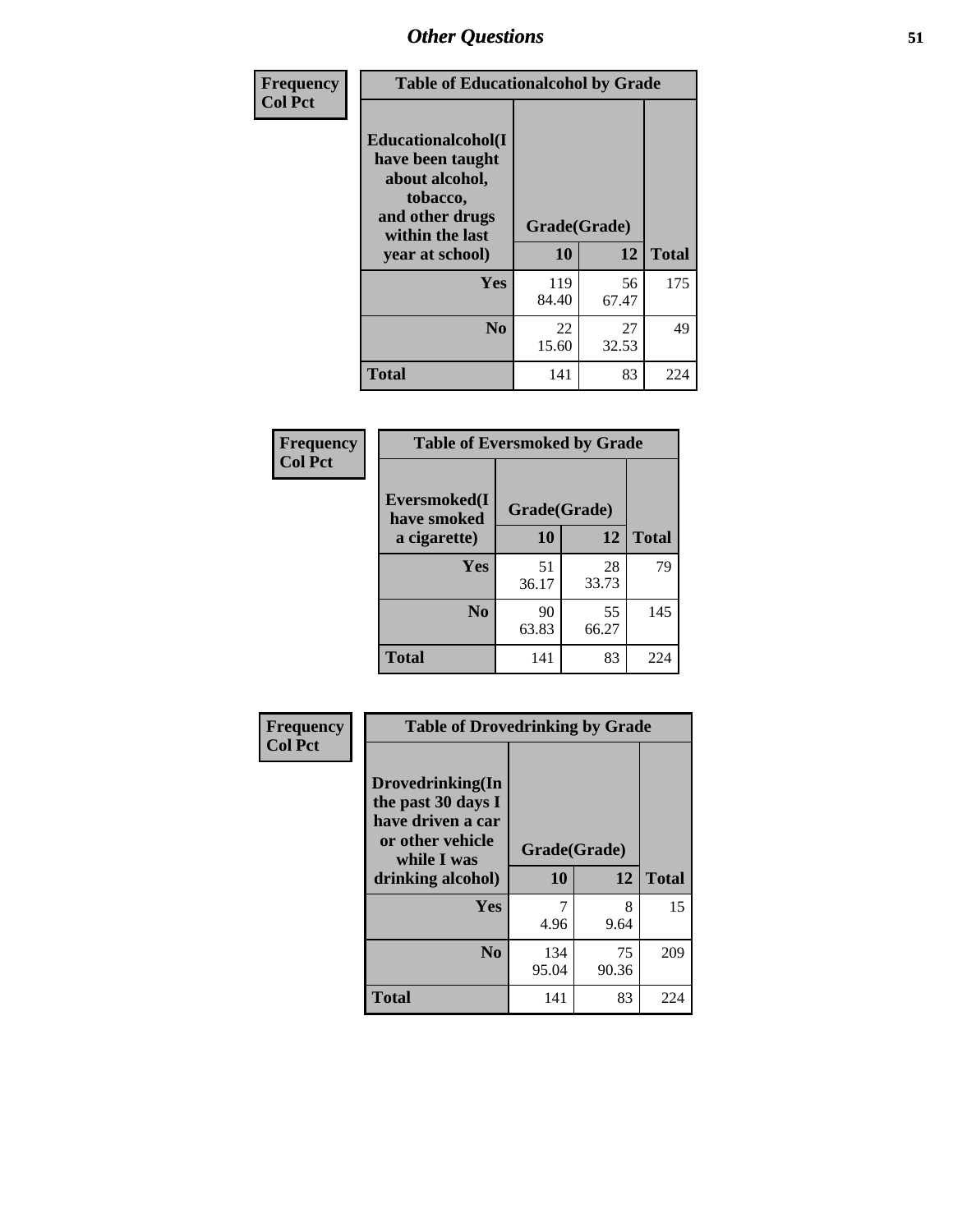| Frequency<br><b>Col Pct</b> | <b>Table of Rodedrinking by Grade</b>                                                                      |              |             |              |  |  |
|-----------------------------|------------------------------------------------------------------------------------------------------------|--------------|-------------|--------------|--|--|
|                             | Rodedrinking(In<br>the past 30 days<br>I have ridden in<br>a car with a<br>driver who had<br>been drinking | Grade(Grade) |             |              |  |  |
|                             | alcohol)                                                                                                   | 10           | 12          | <b>Total</b> |  |  |
|                             | <b>Yes</b>                                                                                                 | 29<br>20.57  | 19<br>22.89 | 48           |  |  |
|                             | N <sub>0</sub>                                                                                             | 112<br>79.43 | 64<br>77.11 | 176          |  |  |
|                             | <b>Total</b>                                                                                               | 141          | 83          | 224          |  |  |

#### **Frequency Col Pct**

|                                                                                                                           | <b>Table of Drugsschool by Grade</b> |             |              |  |  |  |  |
|---------------------------------------------------------------------------------------------------------------------------|--------------------------------------|-------------|--------------|--|--|--|--|
| <b>Drugsschool</b> (During<br>the past 12 months,<br>I have been offered,<br>sold,<br>or given illegal<br>drugs on school | Grade(Grade)                         |             |              |  |  |  |  |
| property)                                                                                                                 | 10                                   | 12          | <b>Total</b> |  |  |  |  |
| Yes                                                                                                                       | 22<br>15.60                          | 8<br>9.64   | 30           |  |  |  |  |
| $\bf No$                                                                                                                  | 119<br>84.40                         | 75<br>90.36 | 194          |  |  |  |  |
| Total                                                                                                                     | 141                                  | 83          | 224          |  |  |  |  |

| Frequency      | <b>Table of Helpbullied by Grade</b>                 |              |             |              |  |  |  |  |
|----------------|------------------------------------------------------|--------------|-------------|--------------|--|--|--|--|
| <b>Col Pct</b> | $Helpb$ ullied $(I$<br>would help<br>someone who was | Grade(Grade) |             |              |  |  |  |  |
|                | being bullied)                                       | 10           | 12          | <b>Total</b> |  |  |  |  |
|                | <b>Strongly Agree</b>                                | 52<br>36.88  | 44<br>53.01 | 96           |  |  |  |  |
|                | <b>Somewhat Agree</b>                                | 53<br>37.59  | 23<br>27.71 | 76           |  |  |  |  |
|                | <b>Somewhat Disagree</b>                             | 18<br>12.77  | 9<br>10.84  | 27           |  |  |  |  |
|                | <b>Strongly Disagree</b>                             | 18<br>12.77  | 7<br>8.43   | 25           |  |  |  |  |
|                | <b>Total</b>                                         | 141          | 83          | 224          |  |  |  |  |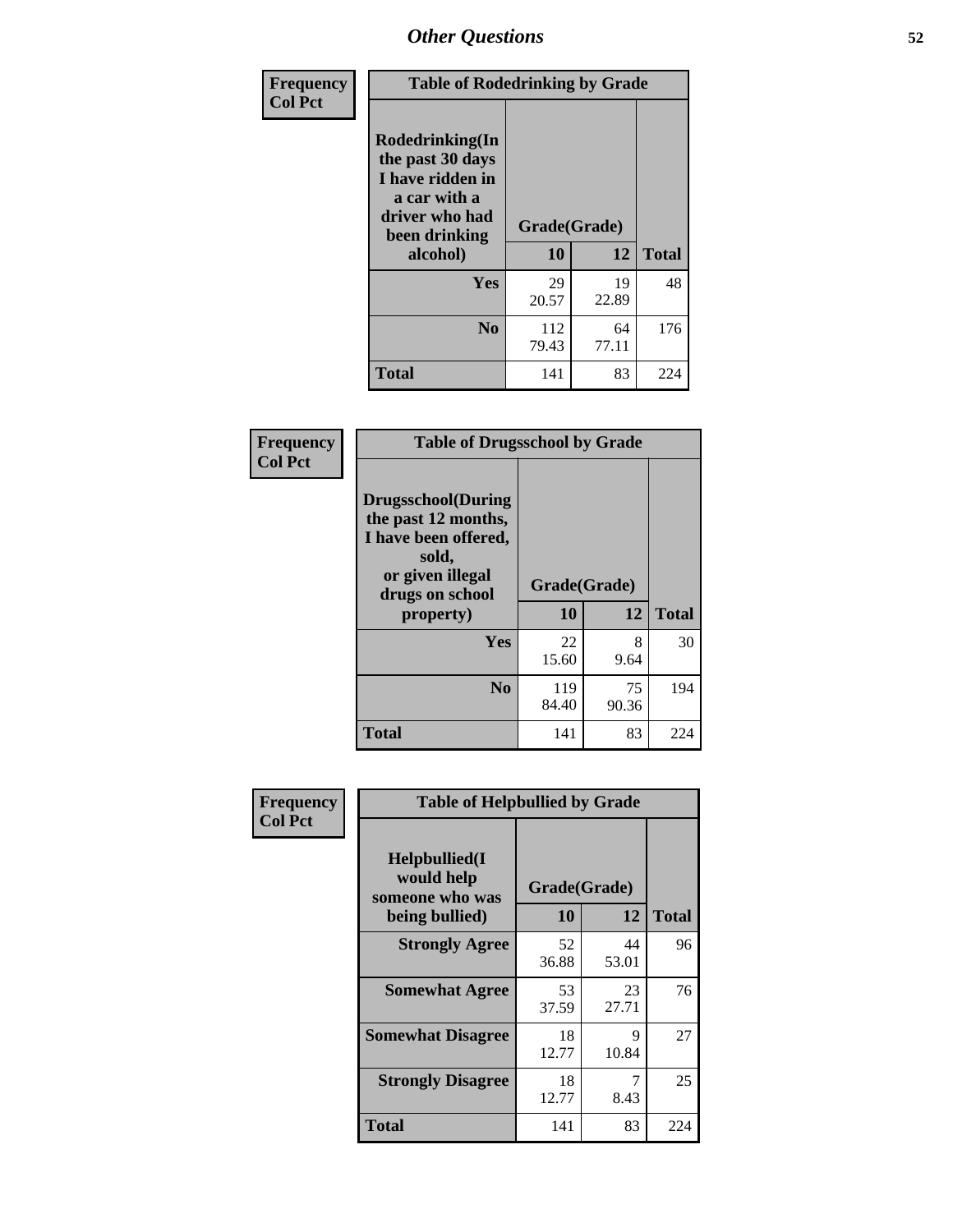4.26

3  $3.61$  2.84

9 10.84

**Total** 190 9 13 4 2 4 2 224

0.71

3 3.61 0.71

1 1.20

| <b>Frequency</b> | <b>Table of Grade by Bingedrinking</b> |                                                                                                                 |      |        |                  |                                 |                       |                          |
|------------------|----------------------------------------|-----------------------------------------------------------------------------------------------------------------|------|--------|------------------|---------------------------------|-----------------------|--------------------------|
| <b>Row Pct</b>   |                                        | <b>Bingedrinking</b> (I have drunk five or more<br>drinks of alcohol at one sitting during the<br>last 30 days) |      |        |                  |                                 |                       |                          |
|                  |                                        |                                                                                                                 | 1 or | $3$ to | <b>6 to</b><br>q | <b>10</b><br>$\mathbf{t}$<br>19 | <b>20</b><br>to<br>29 | <b>A</b><br>$\mathbf{3}$ |
|                  | Grade(Grade)   Days                    |                                                                                                                 | days | days   | days             | days                            | days                  | day                      |
|                  | 10                                     | 125                                                                                                             | 6    | 4      |                  |                                 |                       |                          |

88.65

 $12 | 65$ 78.31 **Total**

141

83

2 1.42

2 2.41

**All 30 days**

> 2 1.42

 $\overline{0}$ 0.00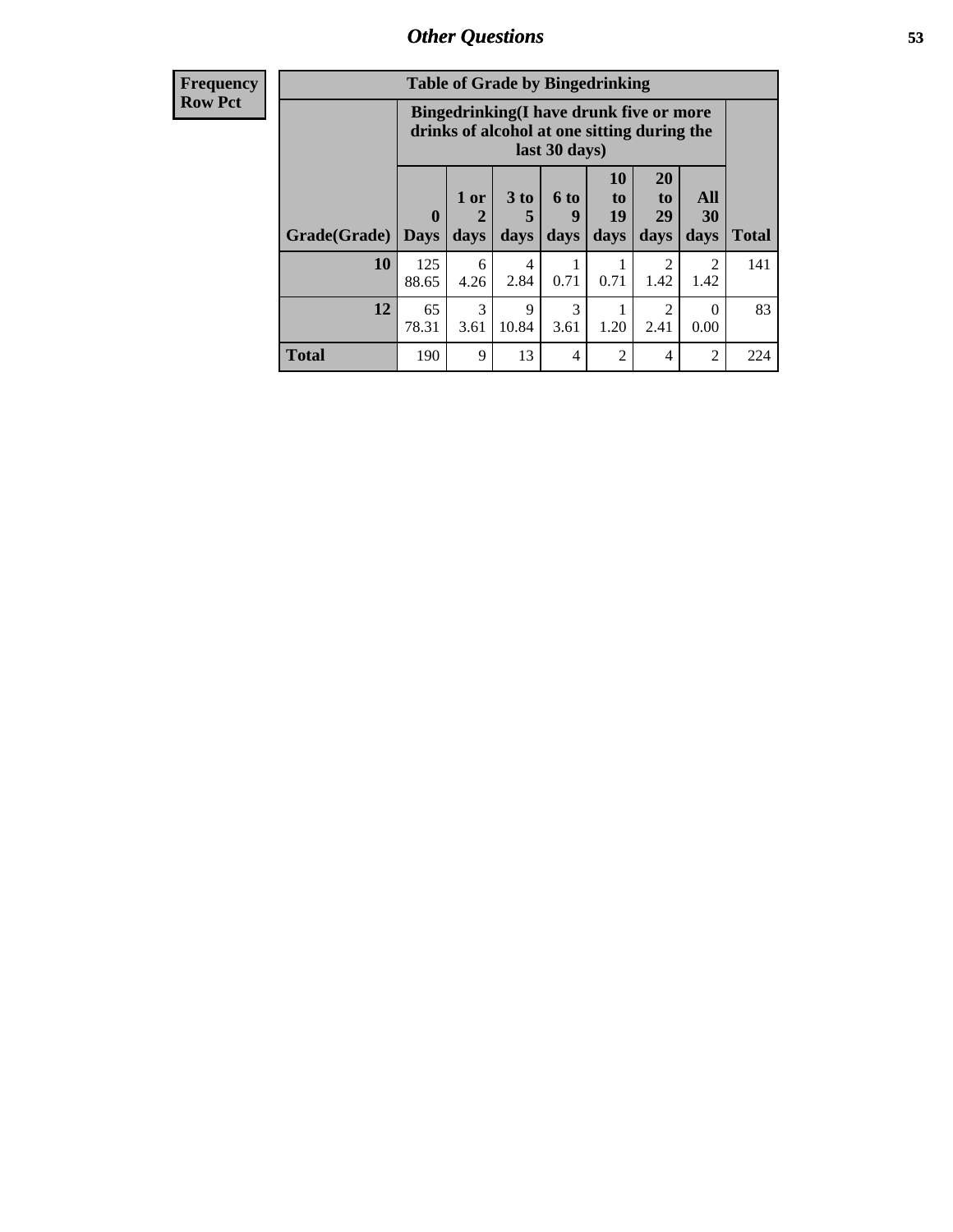#### *Nutrition* **54**

| <b>Frequency</b><br>Row Pct |
|-----------------------------|
|                             |

| <b>Table of Grade by Dairy</b> |                                                                 |                          |                                    |                                    |              |
|--------------------------------|-----------------------------------------------------------------|--------------------------|------------------------------------|------------------------------------|--------------|
|                                | Dairy (I eat at least 3 servings of dairy<br>products each day) |                          |                                    |                                    |              |
| Grade(Grade)                   | <b>Strongly</b><br>Agree                                        | <b>Somewhat</b><br>Agree | <b>Somewhat</b><br><b>Disagree</b> | <b>Strongly</b><br><b>Disagree</b> | <b>Total</b> |
| 10                             | 46<br>32.62                                                     | 66<br>46.81              | 13<br>9.22                         | 16<br>11.35                        | 141          |
| 12                             | 27<br>32.53                                                     | 29<br>34.94              | 13<br>15.66                        | 14<br>16.87                        | 83           |
| <b>Total</b>                   | 73                                                              | 95                       | 26                                 | 30                                 | 224          |

| <b>Frequency</b> |  |
|------------------|--|
| <b>Row Pct</b>   |  |

| <b>Table of Grade by Fruitveg</b> |                          |                                                                          |                             |                                    |              |  |
|-----------------------------------|--------------------------|--------------------------------------------------------------------------|-----------------------------|------------------------------------|--------------|--|
|                                   |                          | Fruitveg(I eat at least 5 servings of fruits<br>and vegetables each day) |                             |                                    |              |  |
| Grade(Grade)                      | <b>Strongly</b><br>Agree | Somewhat  <br>Agree                                                      | <b>Somewhat</b><br>Disagree | <b>Strongly</b><br><b>Disagree</b> | <b>Total</b> |  |
| 10                                | 23<br>16.31              | 58<br>41.13                                                              | 36<br>25.53                 | 24<br>17.02                        | 141          |  |
| 12                                | 14<br>16.87              | 32<br>38.55                                                              | 18<br>21.69                 | 19<br>22.89                        | 83           |  |
| <b>Total</b>                      | 37                       | 90                                                                       | 54                          | 43                                 | 224          |  |

| <b>Frequency</b> | <b>Table of Grade by Cafeteriahealthy</b> |                                                                       |             |                                          |                                    |              |  |  |
|------------------|-------------------------------------------|-----------------------------------------------------------------------|-------------|------------------------------------------|------------------------------------|--------------|--|--|
| <b>Row Pct</b>   |                                           | Cafeteriahealthy (School meals in my<br>school cafeteria are healthy) |             |                                          |                                    |              |  |  |
|                  | Grade(Grade)                              | <b>Strongly</b><br>Agree                                              | Agree       | Somewhat   Somewhat  <br><b>Disagree</b> | <b>Strongly</b><br><b>Disagree</b> | <b>Total</b> |  |  |
|                  | 10                                        | 12<br>8.51                                                            | 58<br>41.13 | 36<br>25.53                              | 35<br>24.82                        | 141          |  |  |
|                  | 12                                        | 8<br>9.64                                                             | 19<br>22.89 | 20.48                                    | 39<br>46.99                        | 83           |  |  |
|                  | Total                                     | 20                                                                    | 77          | 53                                       | 74                                 | 224          |  |  |

| <b>Frequency</b> |
|------------------|
| <b>Row Pct</b>   |

| <b>Table of Grade by Cafeterianutrition</b> |                          |                                                                                           |                                    |                                    |              |  |
|---------------------------------------------|--------------------------|-------------------------------------------------------------------------------------------|------------------------------------|------------------------------------|--------------|--|
|                                             |                          | <b>Cafeterianutrition</b> (Facts about nutrition<br>are available in my school cafeteria) |                                    |                                    |              |  |
| Grade(Grade)                                | <b>Strongly</b><br>Agree | Somewhat  <br>Agree                                                                       | <b>Somewhat</b><br><b>Disagree</b> | <b>Strongly</b><br><b>Disagree</b> | <b>Total</b> |  |
| 10                                          | 32<br>22.70              | 39<br>27.66                                                                               | 33<br>23.40                        | 37<br>26.24                        | 141          |  |
| 12                                          | 17<br>20.48              | 28<br>33.73                                                                               | 13<br>15.66                        | 25<br>30.12                        | 83           |  |
| <b>Total</b>                                | 49                       | 67                                                                                        | 46                                 | 62                                 | 224          |  |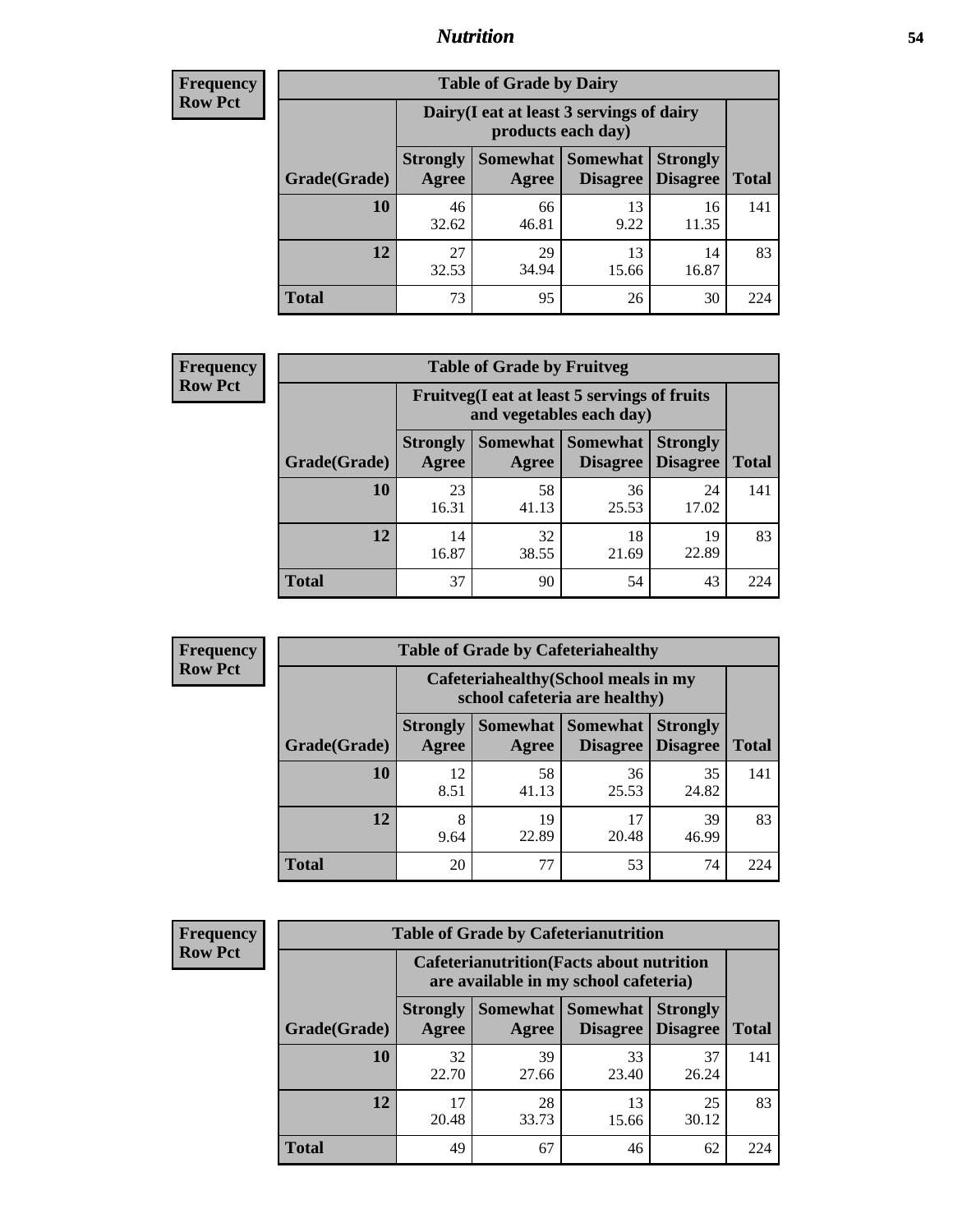### *Nutrition* **55**

| <b>Frequency</b> |
|------------------|
| <b>Row Pct</b>   |

| <b>Table of Grade by Schoollunch</b> |                                                                 |             |                               |                                    |              |
|--------------------------------------|-----------------------------------------------------------------|-------------|-------------------------------|------------------------------------|--------------|
|                                      | Schoollunch(I eat school lunch three or<br>more times per week) |             |                               |                                    |              |
| Grade(Grade)                         | <b>Strongly</b><br>Agree                                        | Agree       | Somewhat Somewhat<br>Disagree | <b>Strongly</b><br><b>Disagree</b> | <b>Total</b> |
| 10                                   | 55<br>39.01                                                     | 50<br>35.46 | 9<br>6.38                     | 27<br>19.15                        | 141          |
| 12                                   | 32<br>38.55                                                     | 23<br>27.71 | 8<br>9.64                     | 20<br>24.10                        | 83           |
| <b>Total</b>                         | 87                                                              | 73          | 17                            | 47                                 | 224          |

| <b>Frequency</b> |  |
|------------------|--|
| <b>Row Pct</b>   |  |

| <b>Table of Grade by Foodchoices</b> |                                                                            |             |                                        |                                    |              |
|--------------------------------------|----------------------------------------------------------------------------|-------------|----------------------------------------|------------------------------------|--------------|
|                                      | <b>Foodchoices</b> (I make healthy food choices in<br>my school cafeteria) |             |                                        |                                    |              |
| Grade(Grade)                         | <b>Strongly</b><br>Agree                                                   | Agree       | <b>Somewhat   Somewhat</b><br>Disagree | <b>Strongly</b><br><b>Disagree</b> | <b>Total</b> |
| 10                                   | 25<br>17.73                                                                | 49<br>34.75 | 30<br>21.28                            | 37<br>26.24                        | 141          |
| 12                                   | 18<br>21.69                                                                | 20<br>24.10 | 21<br>25.30                            | 24<br>28.92                        | 83           |
| <b>Total</b>                         | 43                                                                         | 69          | 51                                     | 61                                 | 224          |

| requency<br><b>Row Pct</b> |  |
|----------------------------|--|
|----------------------------|--|

| <b>Table of Grade by Wholewheat</b> |                          |                                                                                                             |                                    |                                    |              |
|-------------------------------------|--------------------------|-------------------------------------------------------------------------------------------------------------|------------------------------------|------------------------------------|--------------|
|                                     |                          | Wholewheat (There are whole wheat and<br>multigrain breads and cereals available in<br>my school cafeteria) |                                    |                                    |              |
| Grade(Grade)                        | <b>Strongly</b><br>Agree | Somewhat  <br>Agree                                                                                         | <b>Somewhat</b><br><b>Disagree</b> | <b>Strongly</b><br><b>Disagree</b> | <b>Total</b> |
| 10                                  | 35<br>24.82              | 51<br>36.17                                                                                                 | 22<br>15.60                        | 33<br>23.40                        | 141          |
| 12                                  | 11<br>13.25              | 32<br>38.55                                                                                                 | Q<br>10.84                         | 31<br>37.35                        | 83           |
| <b>Total</b>                        | 46                       | 83                                                                                                          | 31                                 | 64                                 | 224          |

÷,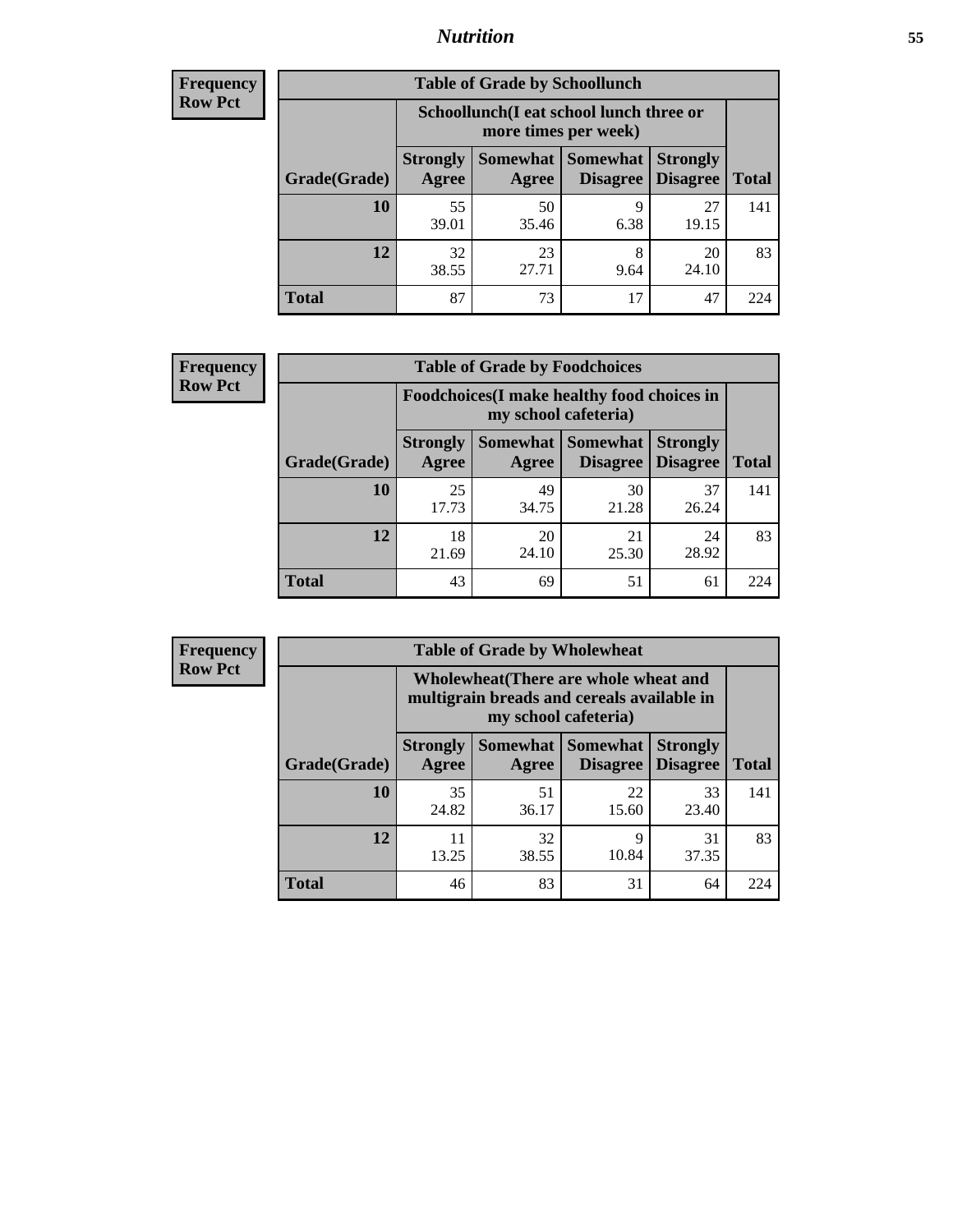#### *Nutrition* **56**

**Frequency Row Pct**

| <b>Table of Grade by Healthyvending</b> |                                                                                                                                               |                          |                                    |                                    |              |  |  |
|-----------------------------------------|-----------------------------------------------------------------------------------------------------------------------------------------------|--------------------------|------------------------------------|------------------------------------|--------------|--|--|
|                                         | Healthyvending (If only healthy snacks and<br>beverages were available in the vending<br>machines during the school day,<br>I would buy them) |                          |                                    |                                    |              |  |  |
| Grade(Grade)                            | <b>Strongly</b><br>Agree                                                                                                                      | <b>Somewhat</b><br>Agree | <b>Somewhat</b><br><b>Disagree</b> | <b>Strongly</b><br><b>Disagree</b> | <b>Total</b> |  |  |
| 10                                      | 43<br>30.50                                                                                                                                   | 43<br>30.50              | 19<br>13.48                        | 36<br>25.53                        | 141          |  |  |
| 12                                      | 23<br>27.71                                                                                                                                   | 15<br>18.07              | 15<br>18.07                        | 30<br>36.14                        | 83           |  |  |
| <b>Total</b>                            | 66                                                                                                                                            | 58                       | 34                                 | 66                                 | 224          |  |  |

**Frequency Row Pct**

| <b>Table of Grade by Schoolbreakfast</b> |                                                                                                                                        |             |                     |                                        |              |  |  |
|------------------------------------------|----------------------------------------------------------------------------------------------------------------------------------------|-------------|---------------------|----------------------------------------|--------------|--|--|
|                                          | Schoolbreakfast(If breakfast were<br>available at school,<br>but outside the cafeteria,<br>I would eat breakfast at school more often) |             |                     |                                        |              |  |  |
| Grade(Grade)                             | <b>Strongly</b><br>Agree                                                                                                               | Agree       | Somewhat   Somewhat | <b>Strongly</b><br>Disagree   Disagree | <b>Total</b> |  |  |
| 10                                       | 49<br>34.75                                                                                                                            | 47<br>33.33 | 21<br>14.89         | 24<br>17.02                            | 141          |  |  |
| 12                                       | 31<br>37.35                                                                                                                            | 19<br>22.89 | 9<br>10.84          | 24<br>28.92                            | 83           |  |  |
| <b>Total</b>                             | 80                                                                                                                                     | 66          | 30                  | 48                                     | 224          |  |  |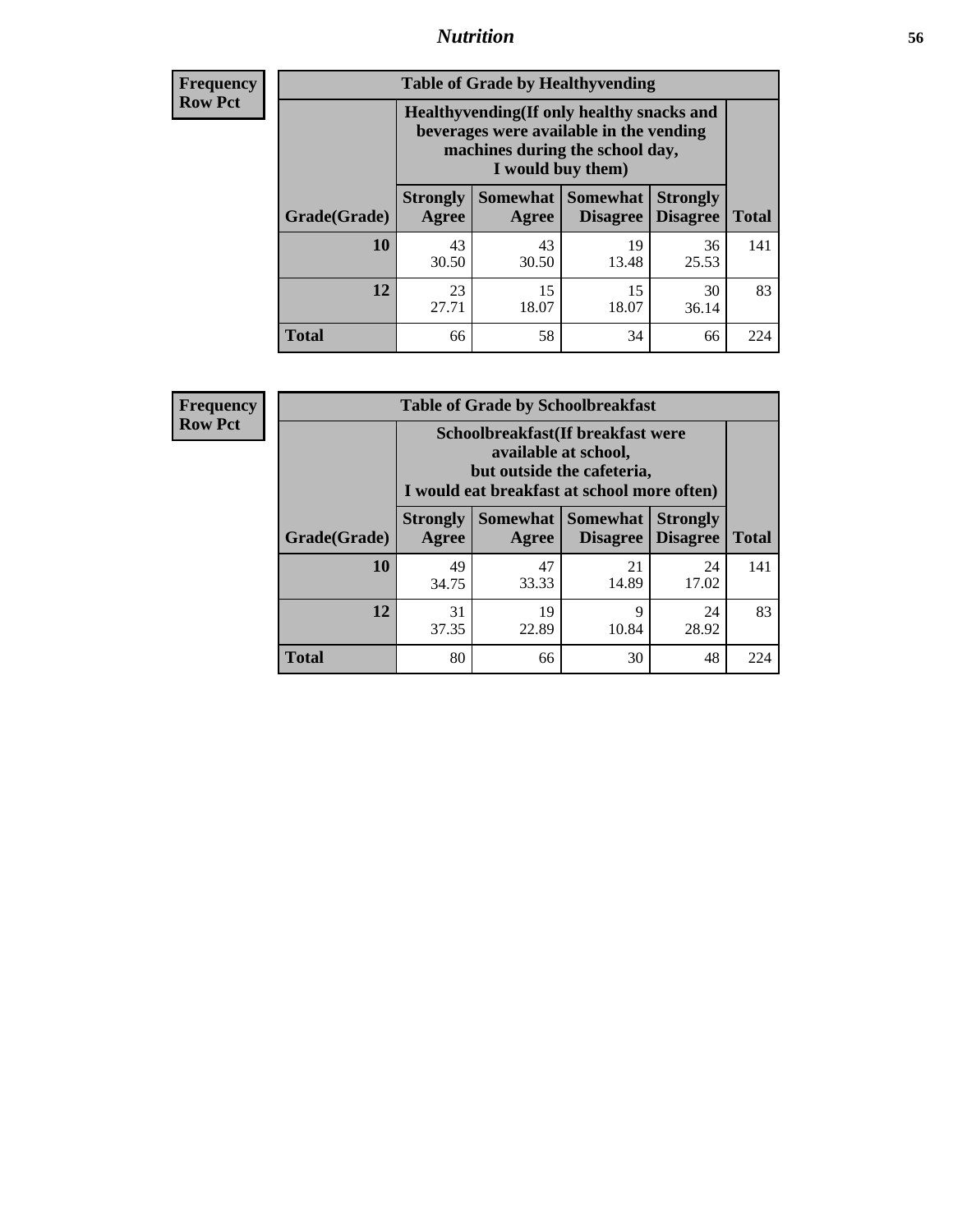| Frequency<br><b>Col Pct</b> | <b>Table of Educationaids by Grade</b>                                                                    |                    |             |              |
|-----------------------------|-----------------------------------------------------------------------------------------------------------|--------------------|-------------|--------------|
|                             | <b>Educationaids</b> (I<br>have been<br>taught about<br><b>HIV/AIDS</b> at<br>school in the<br>past year) | Grade(Grade)<br>10 | 12          | <b>Total</b> |
|                             | Yes                                                                                                       | 116<br>82.27       | 46<br>55.42 | 162          |
|                             | N <sub>0</sub>                                                                                            | 25<br>17.73        | 37<br>44.58 | 62           |
|                             | <b>Total</b>                                                                                              | 141                | 83          | 224          |

| Frequency      | <b>Table of Educationcharacter by Grade</b>                                                  |              |             |              |
|----------------|----------------------------------------------------------------------------------------------|--------------|-------------|--------------|
| <b>Col Pct</b> | <b>Educationcharacter(I)</b><br>have been taught<br>about character<br>education in the past | Grade(Grade) |             |              |
|                | year at school)                                                                              | 10           | 12          | <b>Total</b> |
|                | Yes                                                                                          | 108<br>76.60 | 57<br>68.67 | 165          |
|                | N <sub>0</sub>                                                                               | 33<br>23.40  | 26<br>31.33 | 59           |
|                | <b>Total</b>                                                                                 | 141          | 83          | 224          |

| Frequency      | <b>Table of Gradcoach1 by Grade</b> |              |             |              |
|----------------|-------------------------------------|--------------|-------------|--------------|
| <b>Col Pct</b> | Gradcoach1(I                        |              |             |              |
|                | know who my<br><b>Graduation</b>    | Grade(Grade) |             |              |
|                | Coach is)                           | 10           | 12          | <b>Total</b> |
|                | <b>Yes</b>                          | 80<br>56.74  | 67<br>80.72 | 147          |
|                | N <sub>0</sub>                      | 61<br>43.26  | 16<br>19.28 | 77           |
|                | <b>Total</b>                        | 141          | 83          | 224          |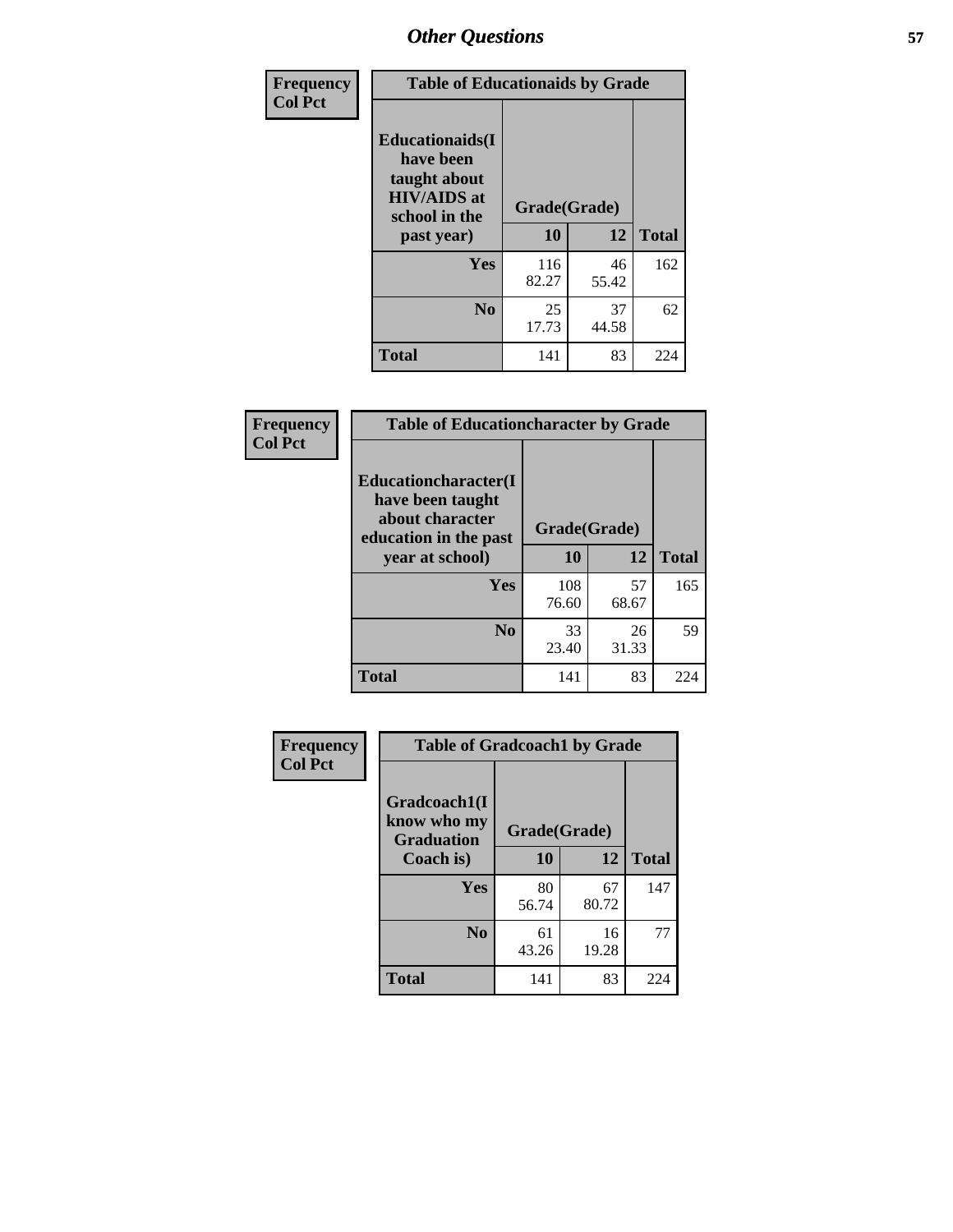| Frequency      | <b>Table of Gradcoach2 by Grade</b> |              |             |              |
|----------------|-------------------------------------|--------------|-------------|--------------|
| <b>Col Pct</b> |                                     |              |             |              |
|                | Gradcoach2(I<br>have                |              |             |              |
|                | contacted my<br><b>Graduation</b>   | Grade(Grade) |             |              |
|                | Coach)                              | 10           | 12          | <b>Total</b> |
|                | Yes                                 | 15<br>10.64  | 34<br>40.96 | 49           |
|                | N <sub>0</sub>                      | 126<br>89.36 | 49<br>59.04 | 175          |
|                | <b>Total</b>                        | 141          | 83          | 224          |

| Frequency<br><b>Col Pct</b> | <b>Table of Gradcoach3 by Grade</b>                                         |              |             |              |
|-----------------------------|-----------------------------------------------------------------------------|--------------|-------------|--------------|
|                             | Gradcoach3(I<br>have received<br>assistance<br>from my<br><b>Graduation</b> | Grade(Grade) |             |              |
|                             | Coach)                                                                      | 10           | 12          | <b>Total</b> |
|                             | Yes                                                                         | 10<br>7.09   | 30<br>36.14 | 40           |
|                             | N <sub>0</sub>                                                              | 49<br>34.75  | 21<br>25.30 | 70           |
|                             | Don't know                                                                  | 82<br>58.16  | 32<br>38.55 | 114          |
|                             | <b>Total</b>                                                                | 141          | 83          | 224          |

| Frequency<br><b>Col Pct</b> | <b>Table of Selfharm by Grade</b>                                                                                                                                                      |                    |             |              |
|-----------------------------|----------------------------------------------------------------------------------------------------------------------------------------------------------------------------------------|--------------------|-------------|--------------|
|                             | <b>Selfharm</b> (During<br>the past 12<br>months,<br>I harmed myself<br>on purpose<br><b>Suicideconsider</b><br>During the past<br>12 months,<br>I seriously<br>considered<br>suicide) | Grade(Grade)<br>10 | 12          | <b>Total</b> |
|                             | Yes                                                                                                                                                                                    | 10<br>7.09         | 4<br>4.82   | 14           |
|                             | N <sub>0</sub>                                                                                                                                                                         | 131<br>92.91       | 79<br>95.18 | 210          |
|                             | <b>Total</b>                                                                                                                                                                           | 141                | 83          | 224          |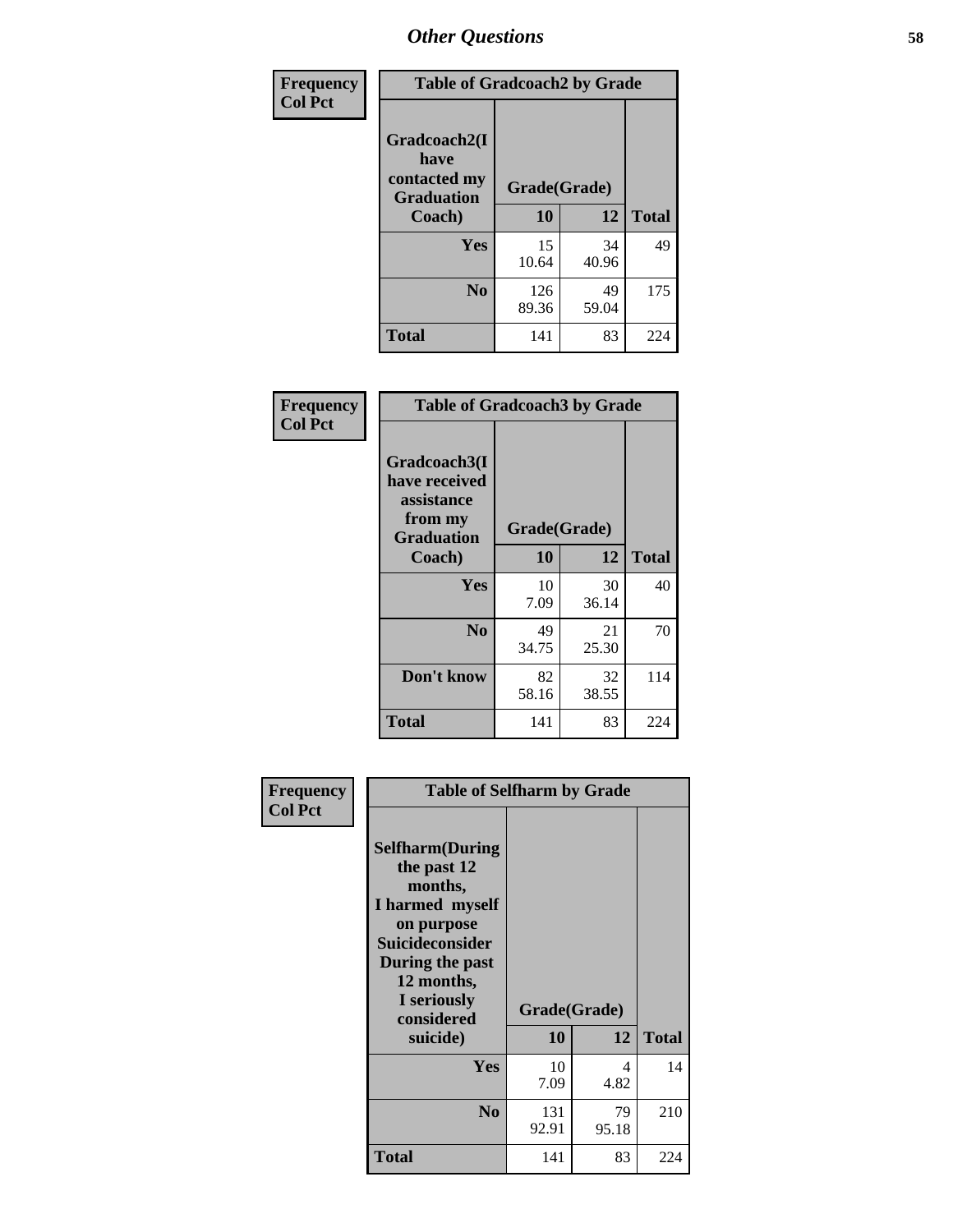| <b>Frequency</b><br><b>Table of Suicideconsider by Grade</b> |                 |              |             |              |  |
|--------------------------------------------------------------|-----------------|--------------|-------------|--------------|--|
| <b>Col Pct</b>                                               |                 | Grade(Grade) |             |              |  |
|                                                              | Suicideconsider | <b>10</b>    | 12          | <b>Total</b> |  |
|                                                              | Yes             | 10<br>7.09   | 6<br>7.23   | 16           |  |
|                                                              | N <sub>0</sub>  | 131<br>92.91 | 77<br>92.77 | 208          |  |
|                                                              | <b>Total</b>    | 141          | 83          | 224          |  |

| Frequency      |                                                      | <b>Table of Suicideattempt by Grade</b> |             |              |
|----------------|------------------------------------------------------|-----------------------------------------|-------------|--------------|
| <b>Col Pct</b> | Suicideattempt(I<br>have attempted<br>suicide in the | Grade(Grade)                            |             |              |
|                | last year)                                           | 10                                      | 12          | <b>Total</b> |
|                | Yes                                                  | 11<br>7.80                              | 5<br>6.02   | 16           |
|                | N <sub>0</sub>                                       | 130<br>92.20                            | 78<br>93.98 | 208          |
|                | <b>Total</b>                                         | 141                                     | 83          | 224          |

| Frequency      | <b>Table of Instantmessaged by Grade</b>               |              |             |              |  |
|----------------|--------------------------------------------------------|--------------|-------------|--------------|--|
| <b>Col Pct</b> | Instantmessaged(I<br>have instant<br>messaged people I | Grade(Grade) |             |              |  |
|                | do not even know)                                      | 10           | 12          | <b>Total</b> |  |
|                | Yes                                                    | 44<br>31.21  | 30<br>36.14 | 74           |  |
|                | N <sub>0</sub>                                         | 97<br>68.79  | 53<br>63.86 | 150          |  |
|                | <b>Total</b>                                           | 141          | 83          | 224          |  |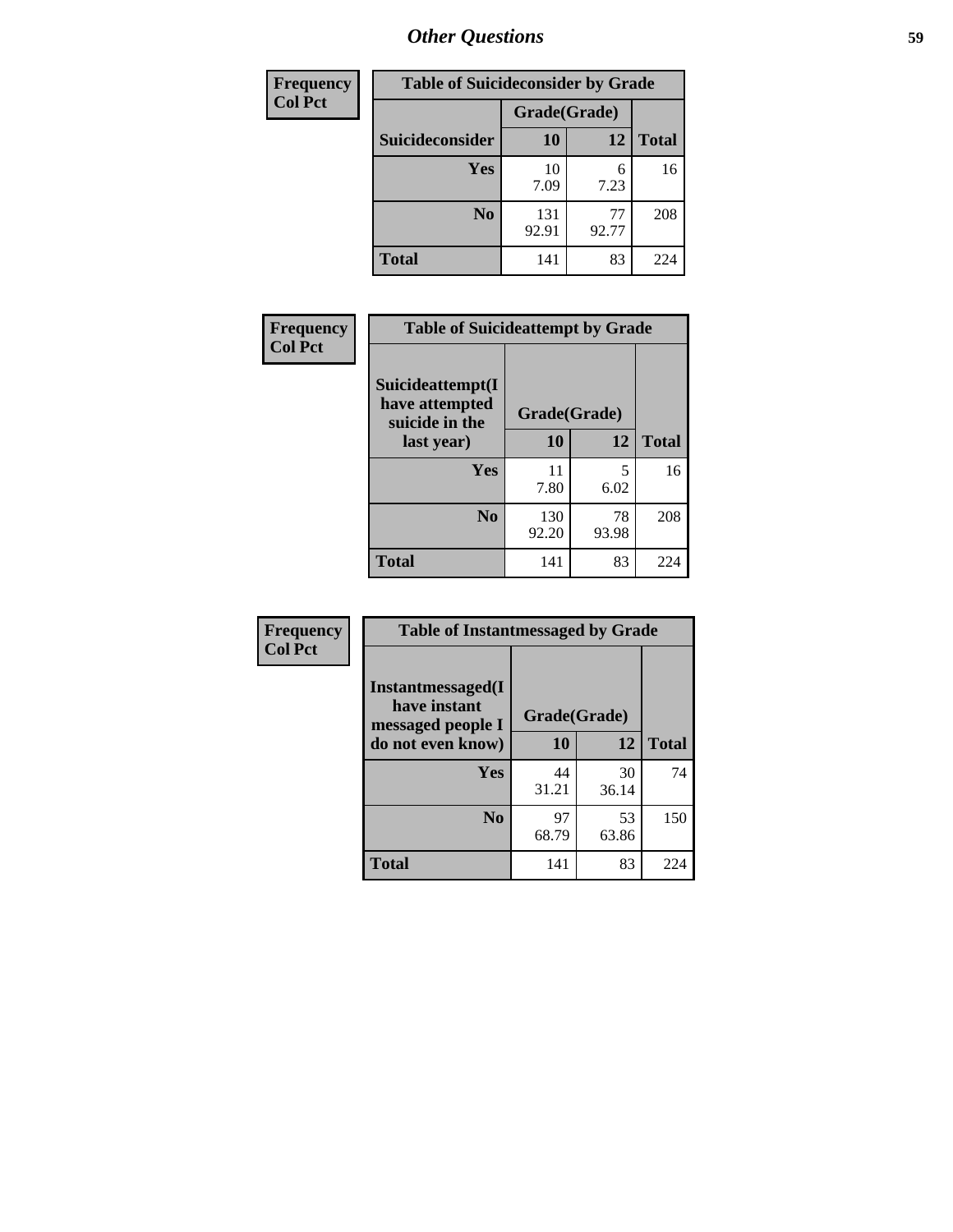| Frequency      | <b>Table of Getsalong by Grade</b>                          |              |             |              |  |  |  |
|----------------|-------------------------------------------------------------|--------------|-------------|--------------|--|--|--|
| <b>Col Pct</b> | <b>Getsalong</b> (I get<br>along with other<br>students and | Grade(Grade) |             |              |  |  |  |
|                | adults)                                                     | 10           | 12          | <b>Total</b> |  |  |  |
|                | <b>Strongly Agree</b>                                       | 67<br>47.52  | 48<br>57.83 | 115          |  |  |  |
|                | <b>Somewhat Agree</b>                                       | 60<br>42.55  | 23<br>27.71 | 83           |  |  |  |
|                | <b>Somewhat Disagree</b>                                    | 8<br>5.67    | 4<br>4.82   | 12           |  |  |  |
|                | <b>Strongly Disagree</b>                                    | 6<br>4.26    | 8<br>9.64   | 14           |  |  |  |
|                | <b>Total</b>                                                | 141          | 83          | 224          |  |  |  |

| Frequency      | <b>Table of Safehome by Grade</b> |                        |             |              |
|----------------|-----------------------------------|------------------------|-------------|--------------|
| <b>Col Pct</b> | Safehome(I feel<br>safe at home)  | Grade(Grade)<br>10     | 12          | <b>Total</b> |
|                | <b>Strongly Agree</b>             | 101<br>71.63           | 64<br>77.11 | 165          |
|                | <b>Somewhat Agree</b>             | 31<br>21.99            | 14<br>16.87 | 45           |
|                | <b>Somewhat Disagree</b>          | 4.96                   | 4<br>4.82   | 11           |
|                | <b>Strongly Disagree</b>          | $\mathfrak{D}$<br>1.42 | 1.20        | 3            |
|                | <b>Total</b>                      | 141                    | 83          | 224          |

| Frequency      |                                                                                      | <b>Table of Adulttalk by Grade</b> |             |              |
|----------------|--------------------------------------------------------------------------------------|------------------------------------|-------------|--------------|
| <b>Col Pct</b> | <b>Adulttalk</b> (I<br>know an<br>adult at<br>school that<br>I can talk<br>with if I | Grade(Grade)                       |             |              |
|                | need help)                                                                           | 10                                 | 12          | <b>Total</b> |
|                | <b>Yes</b>                                                                           | 102<br>72.34                       | 59<br>71.08 | 161          |
|                | N <sub>0</sub>                                                                       | 39<br>27.66                        | 24<br>28.92 | 63           |
|                | Total                                                                                | 141                                | 83          | 224          |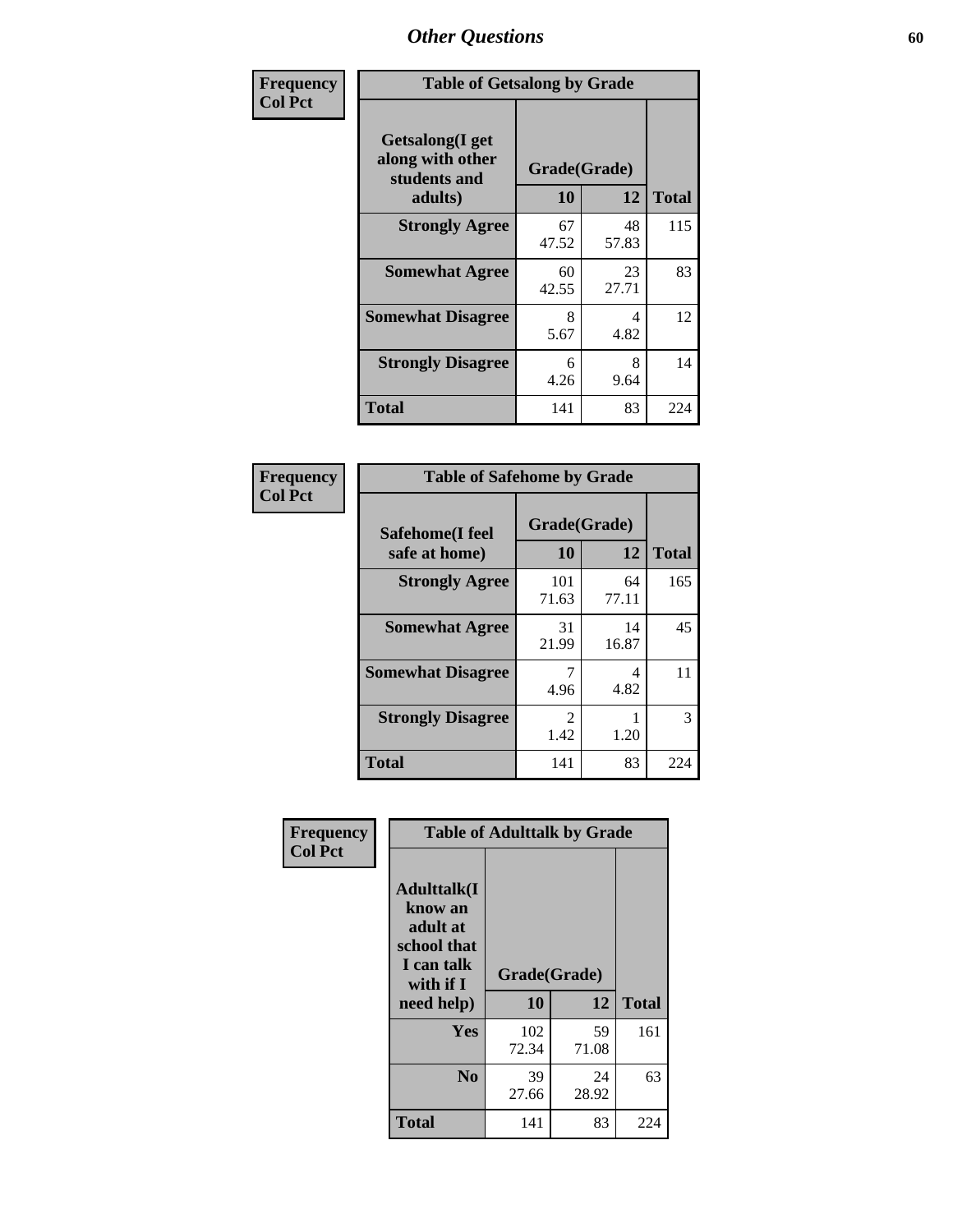**Frequency Row Pct**

| <b>Table of Grade by Tvtime</b> |            |                                                                                        |             |                      |                                    |             |              |  |  |  |
|---------------------------------|------------|----------------------------------------------------------------------------------------|-------------|----------------------|------------------------------------|-------------|--------------|--|--|--|
|                                 |            | Tvtime(On an average school day,<br>how much unsupervised time do I spend watching TV) |             |                      |                                    |             |              |  |  |  |
| Grade(Grade)   None             |            | <b>Less that</b><br>hour/day                                                           | hour/day    | $2 - 3$<br>hours/day | $4 - 5$<br>  hours/day   hours/day | $6+$        | <b>Total</b> |  |  |  |
| 10                              | 13<br>9.22 | 13<br>9.22                                                                             | 19<br>13.48 | 33<br>23.40          | 26<br>18.44                        | 37<br>26.24 | 141          |  |  |  |
| 12                              | 6<br>7.23  | 5<br>6.02                                                                              | q<br>10.84  | 33<br>39.76          | 13<br>15.66                        | 17<br>20.48 | 83           |  |  |  |
| <b>Total</b>                    | 19         | 18                                                                                     | 28          | 66                   | 39                                 | 54          | 224          |  |  |  |

**Frequency Row Pct**

| <b>Table of Grade by Computertime</b> |             |                                                                                                   |             |                      |                      |                   |              |  |  |  |  |
|---------------------------------------|-------------|---------------------------------------------------------------------------------------------------|-------------|----------------------|----------------------|-------------------|--------------|--|--|--|--|
|                                       |             | Computertime (On an average school day,<br>how much unsupervised time do I spend on the computer) |             |                      |                      |                   |              |  |  |  |  |
| Grade(Grade)                          | None        | <b>Less that</b><br>hour/day                                                                      | hour/day    | $2 - 3$<br>hours/day | $4 - 5$<br>hours/day | $6+$<br>hours/day | <b>Total</b> |  |  |  |  |
| 10                                    | 22<br>15.60 | 27<br>19.15                                                                                       | 27<br>19.15 | 35<br>24.82          | 11<br>7.80           | 19<br>13.48       | 141          |  |  |  |  |
| 12                                    | 16<br>19.28 | 17<br>22<br>12<br>Q<br>20.48<br>8.43<br>10.84<br>14.46<br>26.51                                   |             |                      |                      |                   |              |  |  |  |  |
| <b>Total</b>                          | 38          | 44                                                                                                | 39          | 57                   | 18                   | 28                | 224          |  |  |  |  |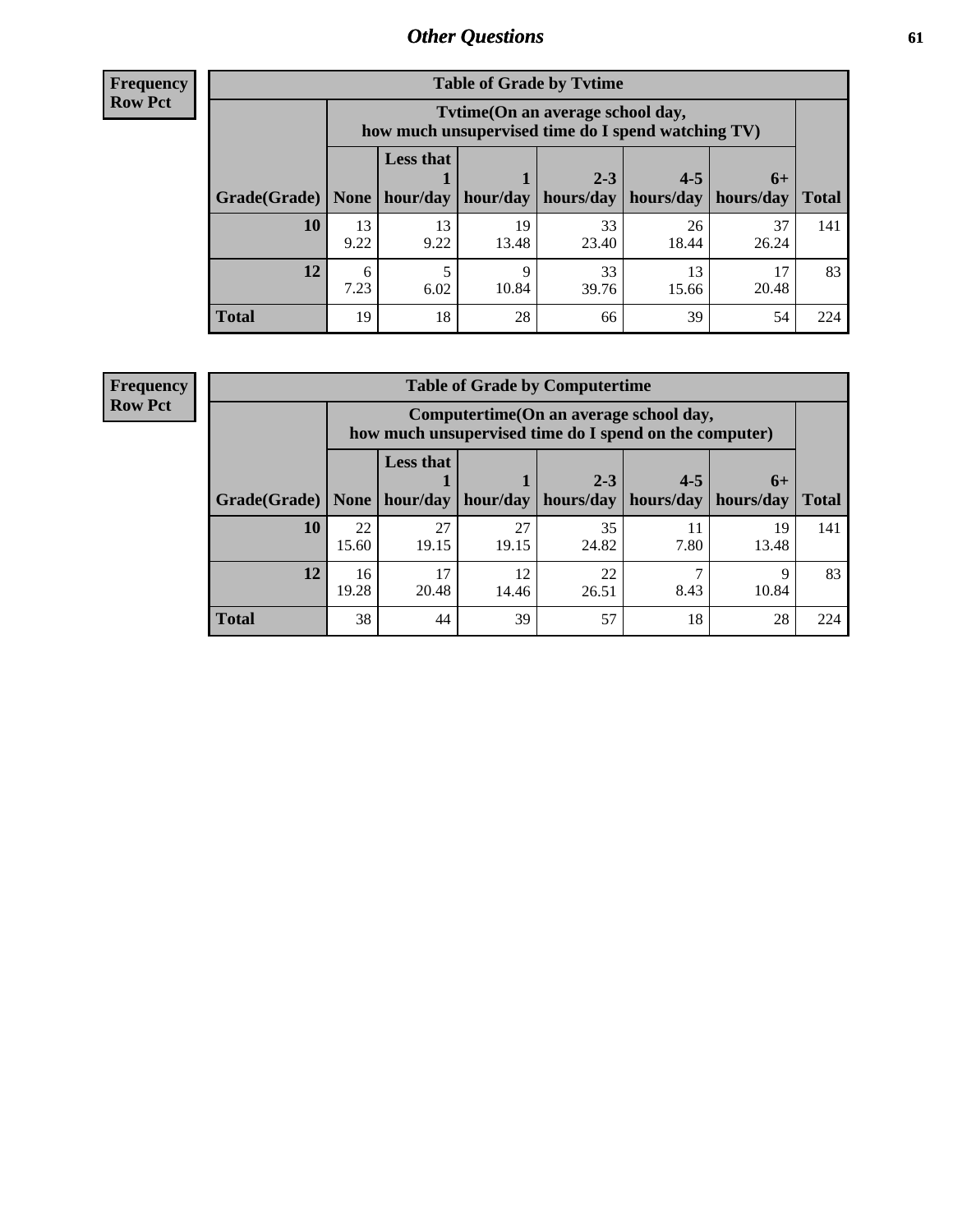#### *Questions about Driving Laws* **62** *Driving Questions were asked only of high school students.*

| <b>Frequency</b> |
|------------------|
| <b>Row Pct</b>   |

| <b>Table of Grade by License1</b> |                                     |                                                                                                                                           |                |             |               |              |  |  |  |  |
|-----------------------------------|-------------------------------------|-------------------------------------------------------------------------------------------------------------------------------------------|----------------|-------------|---------------|--------------|--|--|--|--|
|                                   |                                     | License1(During the first 6 months of driving<br>with a provisional license,<br>the only passengers who can ride with the<br>driver are:) |                |             |               |              |  |  |  |  |
| Grade(Grade)                      | <b>Parent or</b><br><b>Guardian</b> | <b>Family</b><br><b>Members</b>                                                                                                           | <b>Friends</b> | Anyone      | Don't<br>Know | <b>Total</b> |  |  |  |  |
| 10                                | 57<br>40.43                         | 25<br>17.73                                                                                                                               | 6<br>4.26      | 26<br>18.44 | 27<br>19.15   | 141          |  |  |  |  |
| 12                                | 33<br>39.76                         | 32<br>12<br>0<br>6<br>0.00<br>7.23<br>38.55<br>14.46                                                                                      |                |             |               |              |  |  |  |  |
| <b>Total</b>                      | 90                                  | 57                                                                                                                                        | 6              | 32          | 39            | 224          |  |  |  |  |

| <b>Frequency</b> |                     | <b>Table of Grade by License2</b> |                                                                                                          |                              |                                                      |                      |              |  |  |
|------------------|---------------------|-----------------------------------|----------------------------------------------------------------------------------------------------------|------------------------------|------------------------------------------------------|----------------------|--------------|--|--|
| <b>Row Pct</b>   |                     |                                   | License2(17 yr old drivers with a<br>provisional driver's license cannot<br>drive between the hours of:) |                              |                                                      |                      |              |  |  |
|                  | <b>Grade(Grade)</b> | <b>Midnight</b><br>to 6am         | 1am<br>to<br>5am                                                                                         | 1am<br>t <sub>0</sub><br>6am | N <sub>0</sub><br>curfew<br>for $17$<br>year<br>olds | Don't<br><b>Know</b> | <b>Total</b> |  |  |
|                  | 10                  | 63<br>44.68                       | 7<br>4.96                                                                                                | 12<br>8.51                   | 11<br>7.80                                           | 48<br>34.04          | 141          |  |  |
|                  | 12                  | 47<br>56.63                       | 7<br>8.43                                                                                                | 6<br>7.23                    | 9<br>10.84                                           | 14<br>16.87          | 83           |  |  |
|                  | <b>Total</b>        | 110                               | 14                                                                                                       | 18                           | 20                                                   | 62                   | 224          |  |  |

| Frequency                                                                                                         |              | <b>Table of Grade by License3</b> |             |             |           |            |               |              |  |  |
|-------------------------------------------------------------------------------------------------------------------|--------------|-----------------------------------|-------------|-------------|-----------|------------|---------------|--------------|--|--|
| <b>Row Pct</b><br>License3(For drivers under the age of<br>21,<br>what level of alcohol is considered<br>$DUI$ ?) |              |                                   |             |             |           |            |               |              |  |  |
|                                                                                                                   | Grade(Grade) | Any<br><b>Amount</b>              | 0.02        | 0.04        | 0.06      | 0.08       | Don't<br>know | <b>Total</b> |  |  |
|                                                                                                                   | 10           | 19<br>13.48                       | 16<br>11.35 | 13<br>9.22  | 6<br>4.26 | 13<br>9.22 | 74<br>52.48   | 141          |  |  |
|                                                                                                                   | 12           | 14<br>16.87                       | 7<br>8.43   | 13<br>15.66 | 8.43      | 6<br>7.23  | 36<br>43.37   | 83           |  |  |
|                                                                                                                   | <b>Total</b> | 33                                | 23          | 26          | 13        | 19         | 110           | 224          |  |  |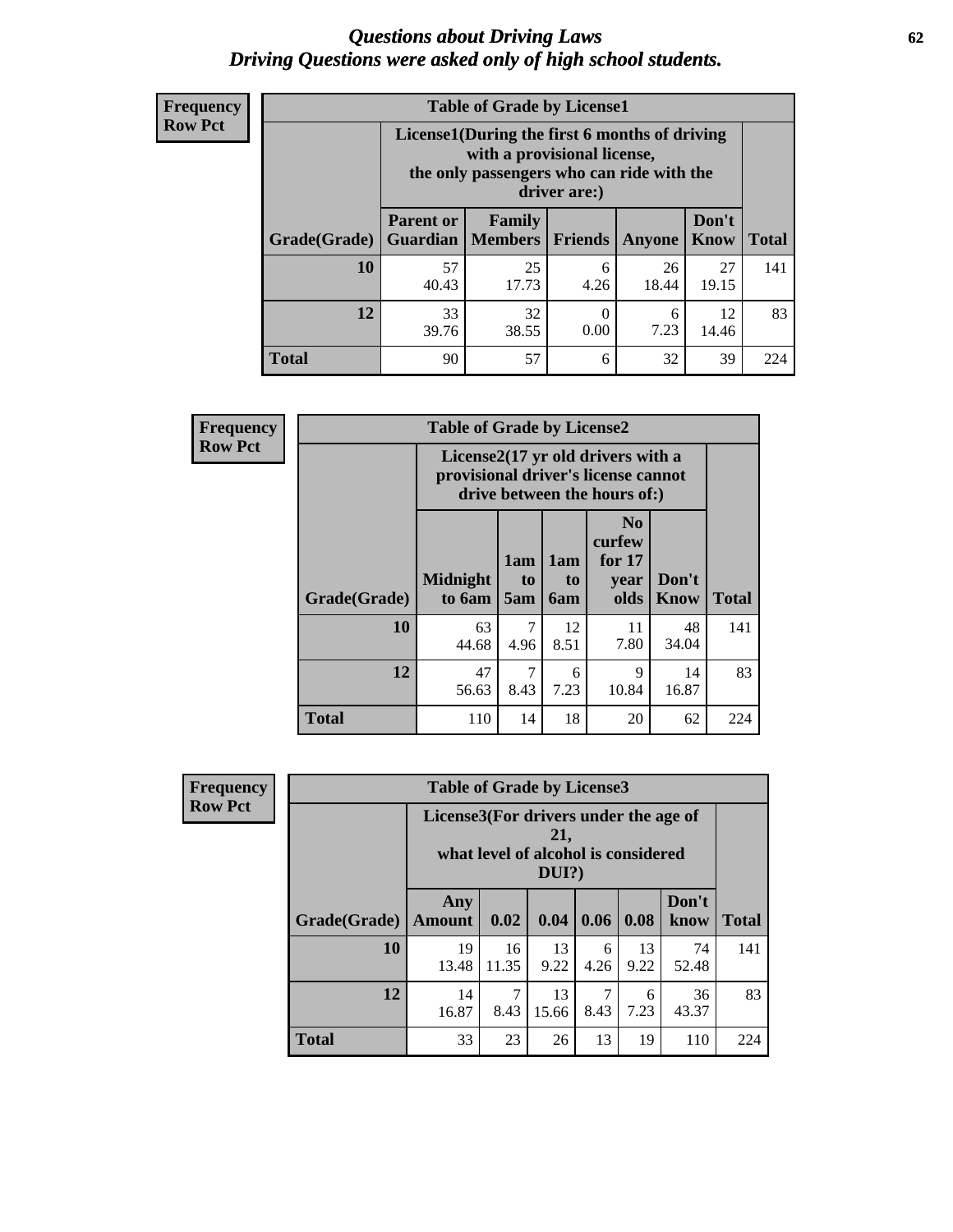#### *Questions about Driving Laws* **63** *Driving Questions were asked only of high school students.*

**Frequency Row Pct**

| <b>Table of Grade by License4</b> |             |                                                                                                                                                                                                                                                                                |             |            |            |             |     |  |  |
|-----------------------------------|-------------|--------------------------------------------------------------------------------------------------------------------------------------------------------------------------------------------------------------------------------------------------------------------------------|-------------|------------|------------|-------------|-----|--|--|
|                                   |             | License4(A driver under 21 automatically<br>loses his/her license if caught exceeding the<br>posted speet limit by:)<br>Can't<br>lose<br><b>Depends</b><br>license<br>$15+$<br>$25+$<br>$35+$<br>Don't<br>for<br>on<br>mph<br>speeding<br><b>Total</b><br>judge<br>know<br>mph |             |            |            |             |     |  |  |
| Grade(Grade)                      | mph         |                                                                                                                                                                                                                                                                                |             |            |            |             |     |  |  |
| 10                                | 20<br>14.18 | 13<br>9.22                                                                                                                                                                                                                                                                     | 16<br>11.35 | 13<br>9.22 | 10<br>7.09 | 69<br>48.94 | 141 |  |  |
| 12                                | 23<br>27.71 | 7<br>7<br>11<br>31<br>4<br>4.82<br>37.35<br>8.43<br>13.25<br>8.43                                                                                                                                                                                                              |             |            |            |             |     |  |  |
| <b>Total</b>                      | 43          | 20                                                                                                                                                                                                                                                                             | 27          | 20         | 14         | 100         | 224 |  |  |

| Frequency      | <b>Table of Grade by License5</b> |                                                                                                                                                             |                |               |              |
|----------------|-----------------------------------|-------------------------------------------------------------------------------------------------------------------------------------------------------------|----------------|---------------|--------------|
| <b>Row Pct</b> |                                   | License5(A)<br>Georgia teenager<br>with family<br>connections or a<br>good lawyer can<br>break a teen<br>driving law and<br>keep their driver's<br>license) |                |               |              |
|                | Grade(Grade)                      | Yes                                                                                                                                                         | N <sub>0</sub> | Don't<br>know | <b>Total</b> |
|                | 10                                | 23<br>16.31                                                                                                                                                 | 50<br>35.46    | 68<br>48.23   | 141          |
|                | 12                                | 15<br>18.07                                                                                                                                                 | 36<br>43.37    | 32<br>38.55   | 83           |
|                | Total                             | 38                                                                                                                                                          | 86             | 100           | 224          |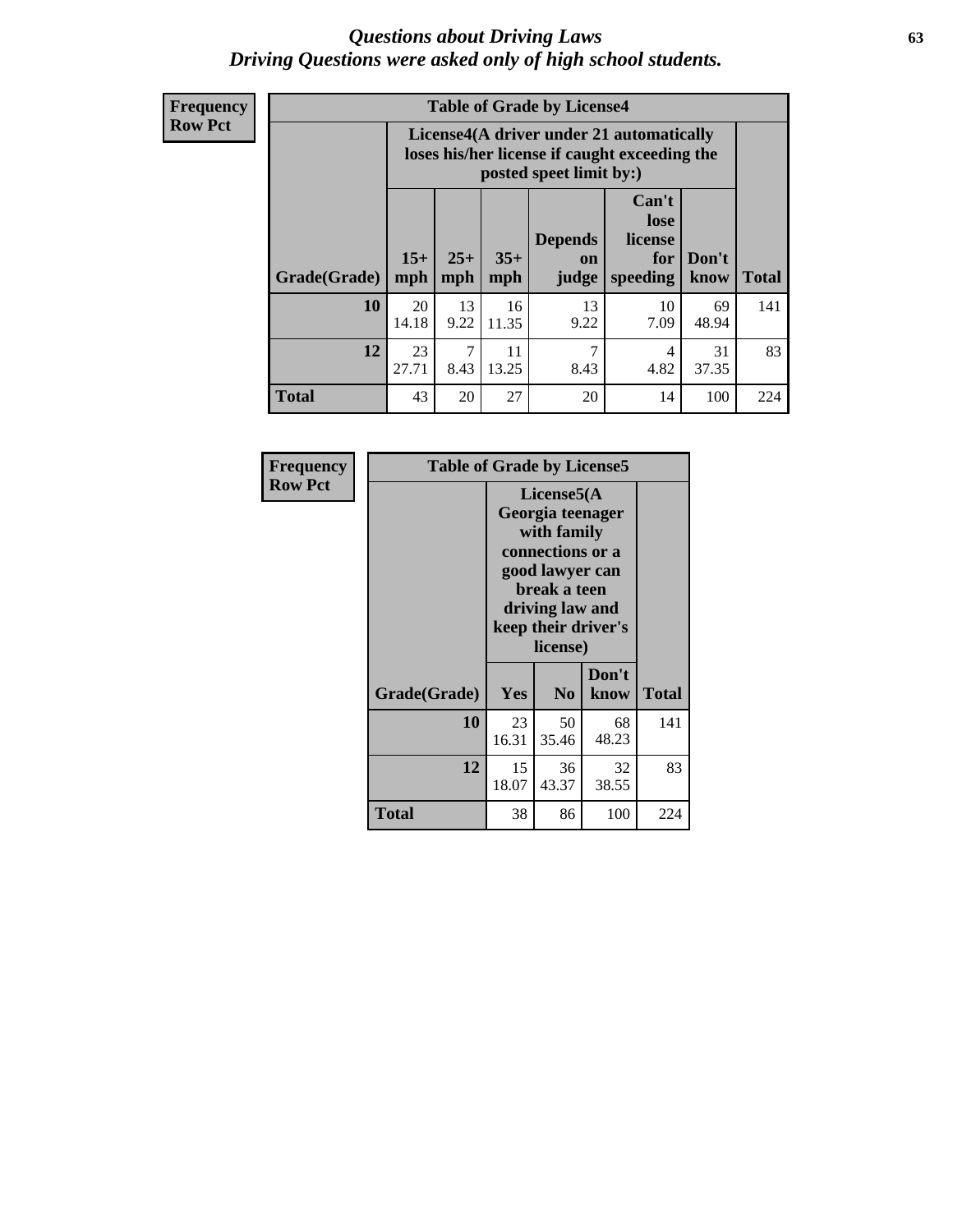#### *Questions about Driving Laws* **64** *Driving Questions were asked only of high school students.*

| <b>Frequency</b> | <b>Table of Grade by License6</b> |                                                                                                                                                 |                            |               |       |
|------------------|-----------------------------------|-------------------------------------------------------------------------------------------------------------------------------------------------|----------------------------|---------------|-------|
| <b>Row Pct</b>   |                                   | License <sub>6</sub> (I know a<br>friend or<br>classmate that<br>broke a teen<br>driving law,<br>but was allowed to<br>keep his/her<br>license) |                            |               |       |
|                  | Grade(Grade)                      | Yes                                                                                                                                             | N <sub>0</sub>             | Don't<br>know | Total |
|                  | 10                                | 20<br>14.18                                                                                                                                     | 62<br>59<br>43.97<br>41.84 |               |       |
|                  | 12                                | 27<br>32.53                                                                                                                                     | 83                         |               |       |
|                  | <b>Total</b>                      | 47                                                                                                                                              | 90                         | 87            | 224   |

| <b>Frequency</b> | <b>Table of Grade by License7</b> |                                                                                               |                                     |                                                   |                        |              |  |
|------------------|-----------------------------------|-----------------------------------------------------------------------------------------------|-------------------------------------|---------------------------------------------------|------------------------|--------------|--|
| <b>Row Pct</b>   |                                   | License7(A student under the age of 18 cam loser<br>his/her driving privileges if he or she:) |                                     |                                                   |                        |              |  |
|                  | Grade(Grade)                      | <b>Have</b><br>more than<br>10<br>unexcused<br>absences<br>per school<br>yr                   | Drop out<br>without  <br>graduating | <b>Bring</b><br>alcohol/drugs/weapon<br>to school | All of<br>the<br>above | <b>Total</b> |  |
|                  | 10                                | 23<br>16.31                                                                                   | 20<br>14.18                         | 12<br>8.51                                        | 86<br>60.99            | 141          |  |
|                  | 12                                | 17<br>20.48                                                                                   | 5<br>6.02                           | 6.02                                              | 56<br>67.47            | 83           |  |
|                  | <b>Total</b>                      | 40                                                                                            | 25                                  | 17                                                | 142                    | 224          |  |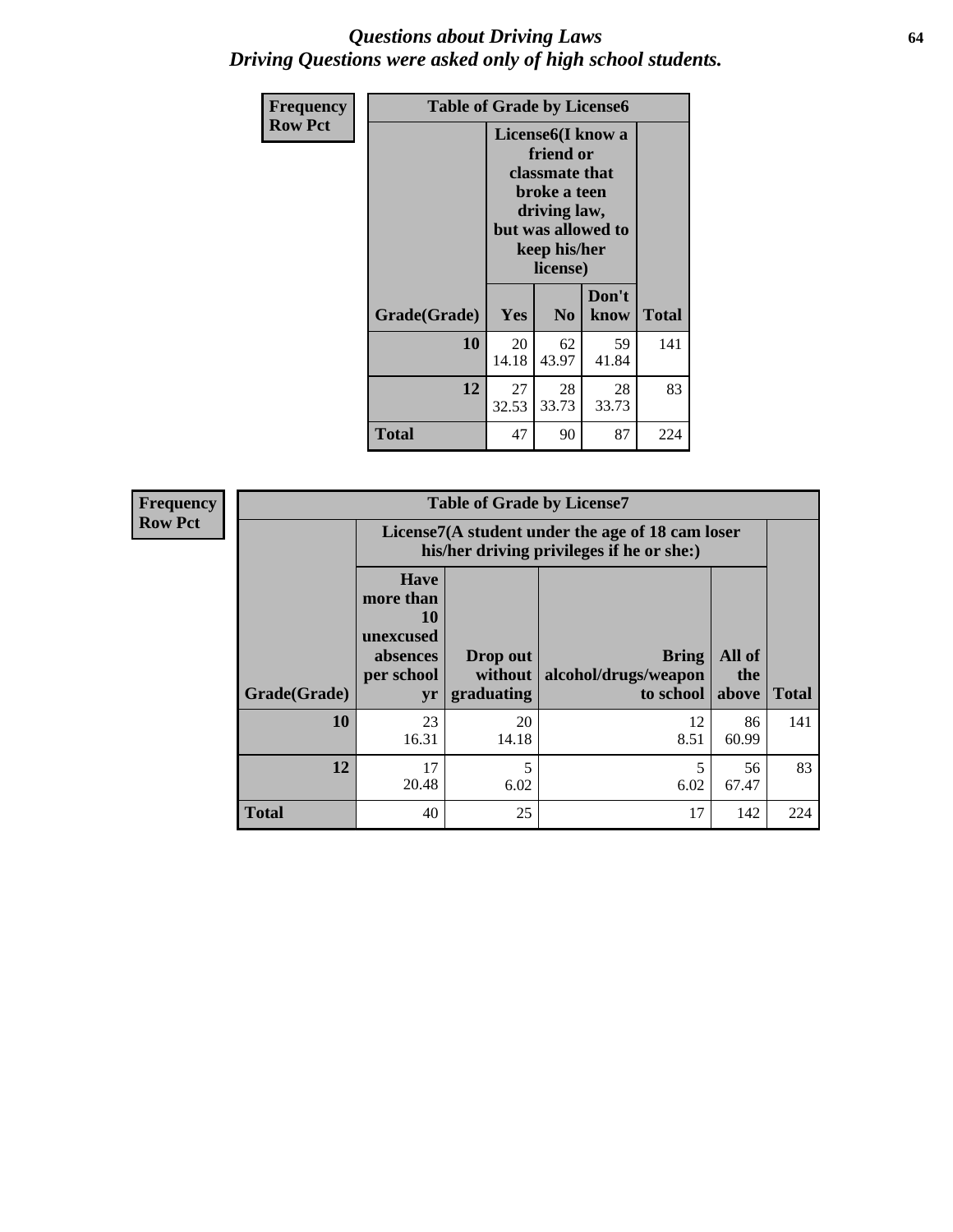# *Select Results by Gender* **65**

| Frequency      | <b>Table of SchoolClimate2 by Gender</b> |                                 |             |              |
|----------------|------------------------------------------|---------------------------------|-------------|--------------|
| <b>Col Pct</b> | SchoolClimate2(I<br>feel successful at   | Gender(Gender)<br><b>Female</b> | <b>Male</b> | <b>Total</b> |
|                | school)<br><b>Strongly Agree</b>         | 37<br>34.26                     | 37<br>31.90 | 74           |
|                | <b>Somewhat Agree</b>                    | 57<br>52.78                     | 70<br>60.34 | 127          |
|                | <b>Somewhat Disagree</b>                 | 9<br>8.33                       | 5<br>4.31   | 14           |
|                | <b>Strongly Disagree</b>                 | 5<br>4.63                       | 4<br>3.45   | 9            |
|                | <b>Total</b>                             | 108                             | 116         | 224          |

| Frequency      | <b>Table of SchoolClimate6 by Gender</b>                 |                                 |             |              |  |
|----------------|----------------------------------------------------------|---------------------------------|-------------|--------------|--|
| <b>Col Pct</b> | <b>SchoolClimate6(Teachers</b><br>treat me with respect) | Gender(Gender)<br><b>Female</b> | <b>Male</b> | <b>Total</b> |  |
|                | <b>Strongly Agree</b>                                    | 20<br>18.52                     | 28<br>24.14 | 48           |  |
|                | <b>Somewhat Agree</b>                                    | 60<br>55.56                     | 53<br>45.69 | 113          |  |
|                | <b>Somewhat Disagree</b>                                 | 15<br>13.89                     | 21<br>18.10 | 36           |  |
|                | <b>Strongly Disagree</b>                                 | 13<br>12.04                     | 14<br>12.07 | 27           |  |
|                | <b>Total</b>                                             | 108                             | 116         | 224          |  |

| Frequency      | <b>Table of SchoolClimate8 by Gender</b>                                             |                                 |             |              |
|----------------|--------------------------------------------------------------------------------------|---------------------------------|-------------|--------------|
| <b>Col Pct</b> | <b>SchoolClimate8(Students</b><br>are frequently<br>recognized for good<br>behavior) | Gender(Gender)<br><b>Female</b> | <b>Male</b> | <b>Total</b> |
|                | <b>Strongly Agree</b>                                                                | 17<br>15.74                     | 18<br>15.52 | 35           |
|                | <b>Somewhat Agree</b>                                                                | 42<br>38.89                     | 56<br>48.28 | 98           |
|                | <b>Somewhat Disagree</b>                                                             | 21<br>19.44                     | 26<br>22.41 | 47           |
|                | <b>Strongly Disagree</b>                                                             | 28<br>25.93                     | 16<br>13.79 | 44           |
|                | Total                                                                                | 108                             | 116         | 224          |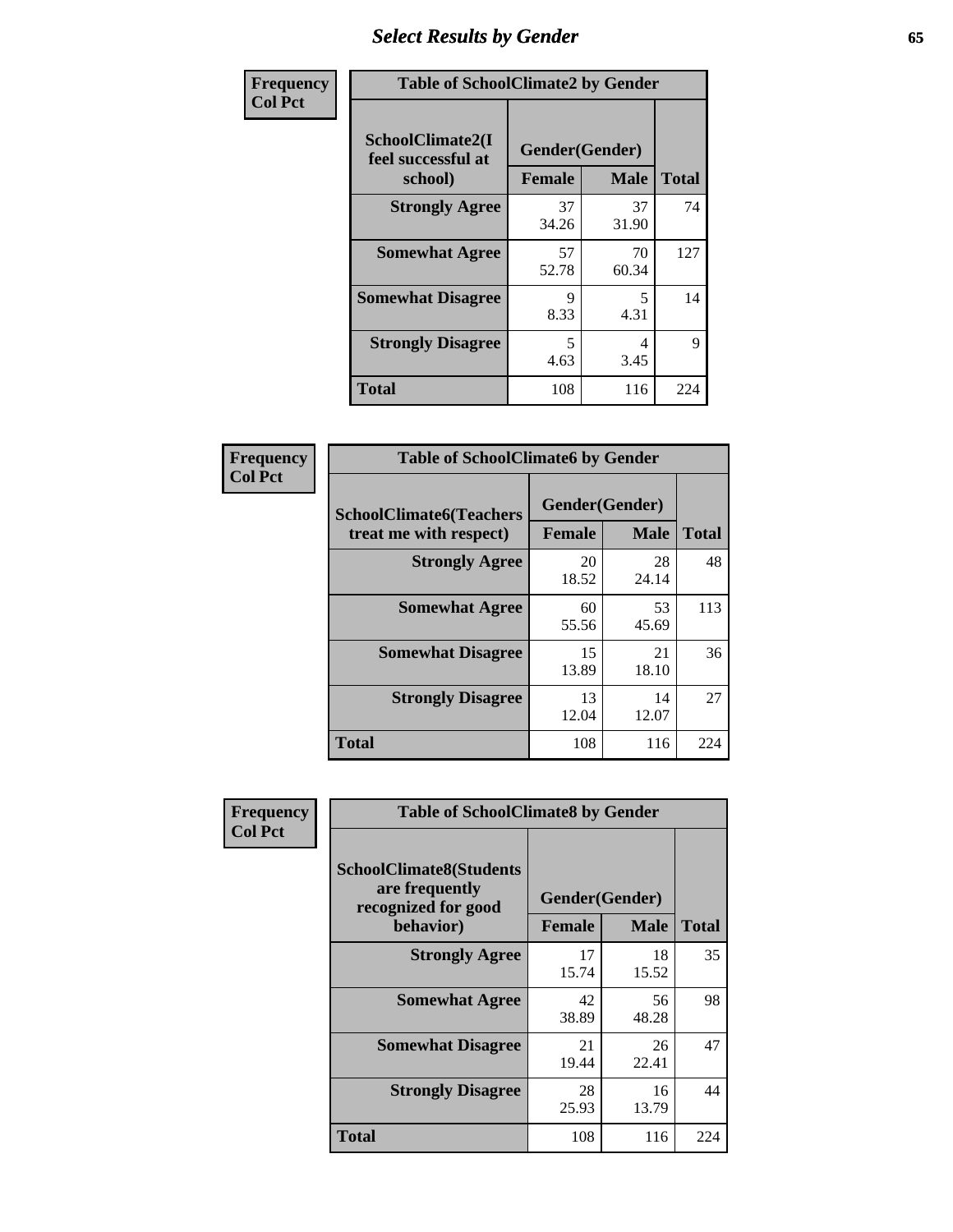# *Select Results by Gender* **66**

| Frequency      | <b>Table of Gender by Dropout</b> |                                                                        |                |              |
|----------------|-----------------------------------|------------------------------------------------------------------------|----------------|--------------|
| <b>Row Pct</b> |                                   | Dropout(I<br>have<br>thought<br>about<br>dropping<br>out of<br>school) |                |              |
|                | Gender(Gender)                    | Yes                                                                    | N <sub>0</sub> | <b>Total</b> |
|                | <b>Female</b>                     | 35<br>32.41                                                            | 73<br>67.59    | 108          |
|                | <b>Male</b>                       | 36<br>31.03                                                            | 80<br>68.97    | 116          |
|                | <b>Total</b>                      | 71                                                                     | 153            | 224          |

| <b>Frequency</b> | <b>Table of Gender by Dropoutreason</b> |                                                                    |              |                          |                                |              |              |
|------------------|-----------------------------------------|--------------------------------------------------------------------|--------------|--------------------------|--------------------------------|--------------|--------------|
| <b>Row Pct</b>   |                                         | Dropoutreason(If I dropped out the<br>reason would most likely be) |              |                          |                                |              |              |
|                  | Gender(Gender)                          | Won't<br>Drop<br>out                                               | <b>Bored</b> | Family<br><b>Reasons</b> | <b>Being</b><br><b>Bullied</b> | <b>Other</b> | <b>Total</b> |
|                  | Female                                  | 56<br>51.85                                                        | 19<br>17.59  | 12<br>11.11              | 0.93                           | 20<br>18.52  | 108          |
|                  | <b>Male</b>                             | 57<br>49.14                                                        | 28<br>24.14  | 9<br>7.76                | 0.86                           | 21<br>18.10  | 116          |
|                  | <b>Total</b>                            | 113                                                                | 47           | 21                       | $\overline{c}$                 | 41           | 224          |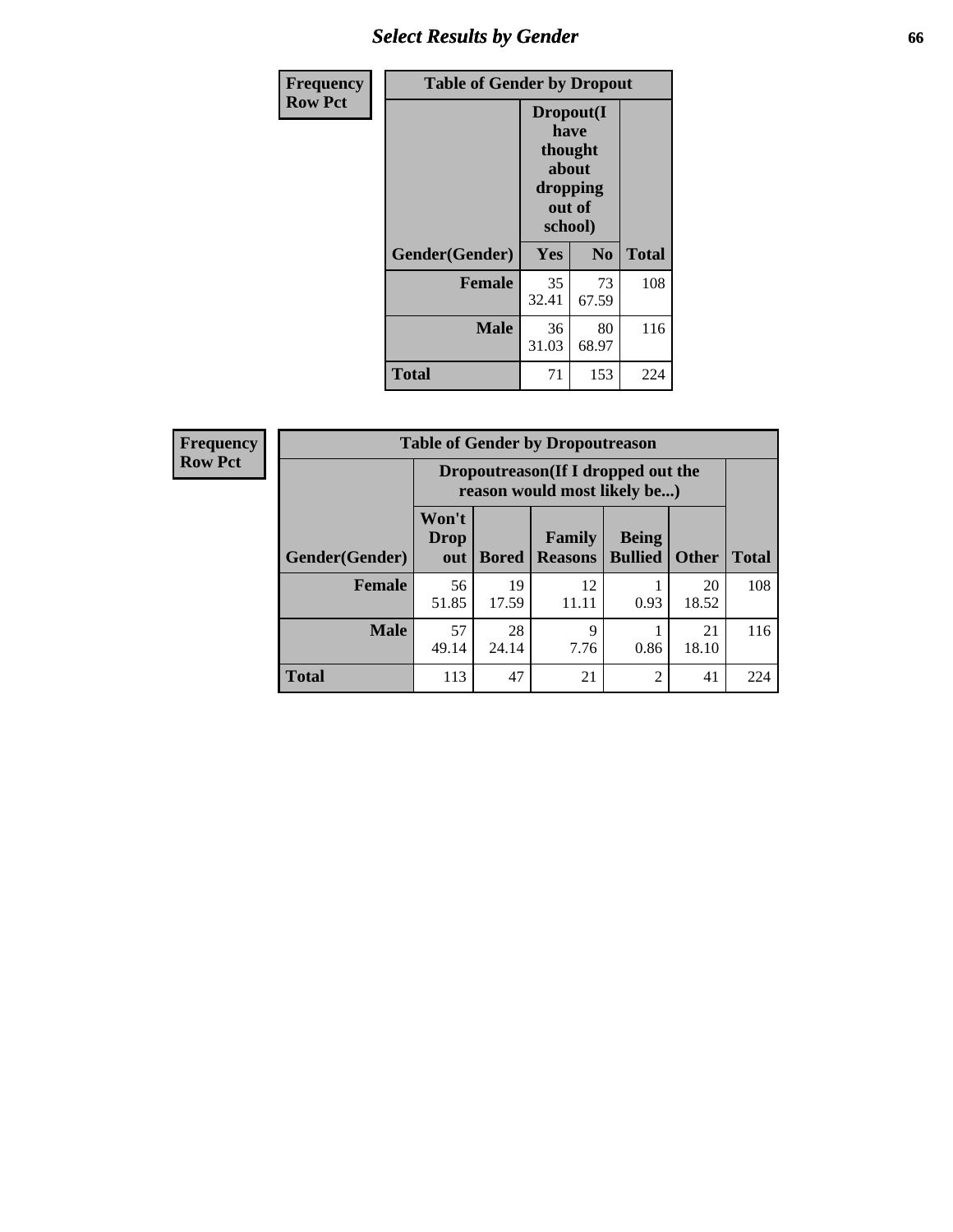*School Safety* **67**

| Frequency      | <b>Table of Gender by Bullied2</b> |                 |                |              |
|----------------|------------------------------------|-----------------|----------------|--------------|
| <b>Row Pct</b> |                                    | <b>Bullied2</b> |                |              |
|                | Gender(Gender)                     | Yes             | N <sub>0</sub> | <b>Total</b> |
|                | <b>Female</b>                      | 14<br>12.96     | 94<br>87.04    | 108          |
|                | <b>Male</b>                        | 4.31            | 111<br>95.69   | 116          |
|                | <b>Total</b>                       | 19              | 205            | 224          |

| Frequency      | <b>Table of Gender by Bulliedothers2</b> |                       |                |              |
|----------------|------------------------------------------|-----------------------|----------------|--------------|
| <b>Row Pct</b> |                                          | <b>Bulliedothers2</b> |                |              |
|                | Gender(Gender)                           | <b>Yes</b>            | N <sub>0</sub> | <b>Total</b> |
|                | <b>Female</b>                            | 19<br>17.59           | 89<br>82.41    | 108          |
|                | <b>Male</b>                              | Q<br>7.76             | 107<br>92.24   | 116          |
|                | <b>Total</b>                             | 28                    | 196            | 224          |

| Frequency      | <b>Table of Gender by Weaponschool2</b> |                      |                |              |
|----------------|-----------------------------------------|----------------------|----------------|--------------|
| <b>Row Pct</b> |                                         | <b>Weaponschool2</b> |                |              |
|                | Gender(Gender)                          | Yes                  | N <sub>0</sub> | <b>Total</b> |
|                | <b>Female</b>                           | 8<br>7.41            | 100<br>92.59   | 108          |
|                | <b>Male</b>                             | 3.45                 | 112<br>96.55   | 116          |
|                | <b>Total</b>                            | 12                   | 212            | 224          |

| Frequency      | <b>Table of Gender by Absentunsafe2</b> |               |                |              |
|----------------|-----------------------------------------|---------------|----------------|--------------|
| <b>Row Pct</b> |                                         | Absentunsafe2 |                |              |
|                | Gender(Gender)                          | Yes           | N <sub>0</sub> | <b>Total</b> |
|                | <b>Female</b>                           | 4.63          | 103<br>95.37   | 108          |
|                | <b>Male</b>                             | 2.59          | 113<br>97.41   | 116          |
|                | <b>Total</b>                            | 8             | 216            | 224          |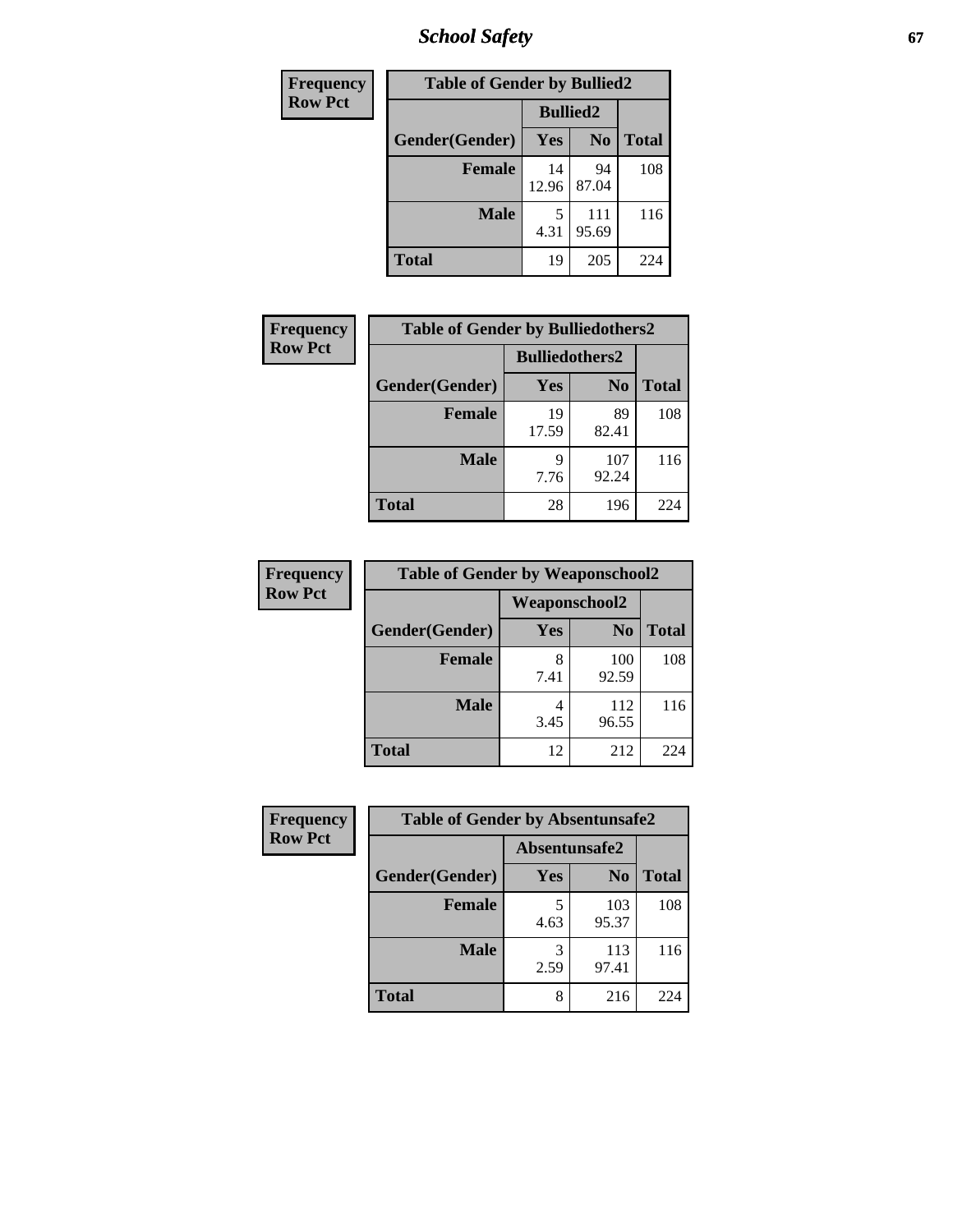*School Safety* **68**

| Frequency      | <b>Table of Gender by Gangself</b> |                                                                                                        |              |              |
|----------------|------------------------------------|--------------------------------------------------------------------------------------------------------|--------------|--------------|
| <b>Row Pct</b> |                                    | <b>Gangself</b> (I<br>have<br>participated<br>in illegal gang<br>activities in<br>the past 30<br>days) |              |              |
|                | Gender(Gender)                     | Yes                                                                                                    | No           | <b>Total</b> |
|                | <b>Female</b>                      | 0.93                                                                                                   | 107<br>99.07 | 108          |
|                | <b>Male</b>                        | 8<br>6.90                                                                                              | 108<br>93.10 | 116          |
|                | <b>Total</b>                       | 9                                                                                                      | 215          | 224          |

| Frequency      | <b>Table of Gender by Gangpeers</b> |                                                                                                                             |                |              |
|----------------|-------------------------------------|-----------------------------------------------------------------------------------------------------------------------------|----------------|--------------|
| <b>Row Pct</b> |                                     | <b>Gangpeers</b> (I<br>have friends<br>who have<br>participated<br>in illegal gang<br>activities in<br>the past 30<br>days) |                |              |
|                | Gender(Gender)                      | Yes                                                                                                                         | N <sub>0</sub> | <b>Total</b> |
|                | <b>Female</b>                       | 21<br>19.44                                                                                                                 | 87<br>80.56    | 108          |
|                | <b>Male</b>                         | 34<br>29.31                                                                                                                 | 82<br>70.69    | 116          |
|                | <b>Total</b>                        | 55                                                                                                                          | 169            | 224          |

| <b>Frequency</b> | <b>Table of Gender by Pickedon2</b> |             |                |              |
|------------------|-------------------------------------|-------------|----------------|--------------|
| <b>Row Pct</b>   |                                     |             | Pickedon2      |              |
|                  | Gender(Gender)                      | Yes         | N <sub>0</sub> | <b>Total</b> |
|                  | <b>Female</b>                       | 30<br>27.78 | 78<br>72.22    | 108          |
|                  | <b>Male</b>                         | 24<br>20.69 | 92<br>79.31    | 116          |
|                  | <b>Total</b>                        | 54          | 170            | 224          |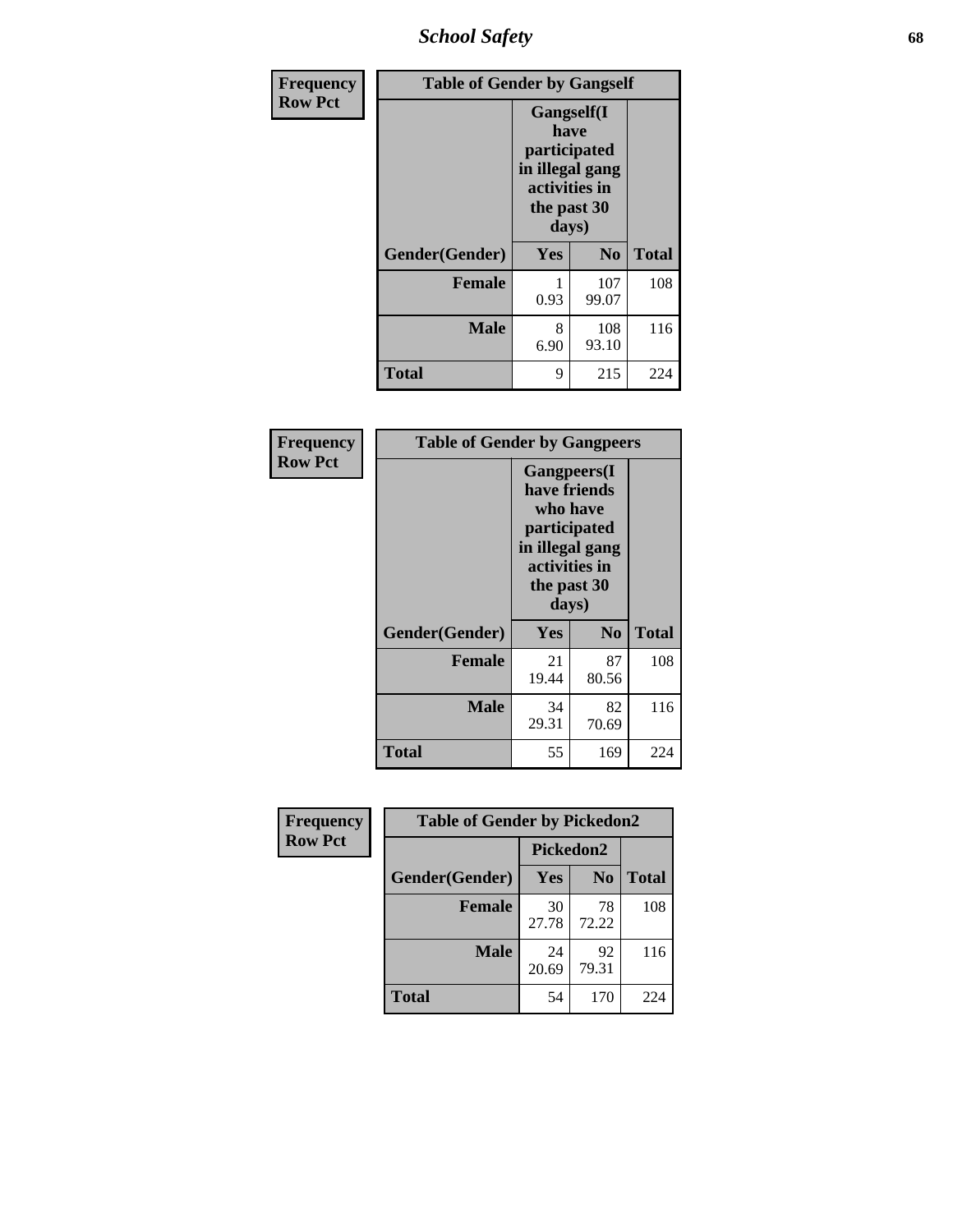*School Safety* **69**

| Frequency      | <b>Table of Gender by Safeschool2</b> |             |                |              |
|----------------|---------------------------------------|-------------|----------------|--------------|
| <b>Row Pct</b> |                                       | Safeschool2 |                |              |
|                | Gender(Gender)                        | Yes         | N <sub>0</sub> | <b>Total</b> |
|                | <b>Female</b>                         | 46<br>42.59 | 62<br>57.41    | 108          |
|                | <b>Male</b>                           | 74<br>63.79 | 42<br>36.21    | 116          |
|                | <b>Total</b>                          | 120         | 104            | 224          |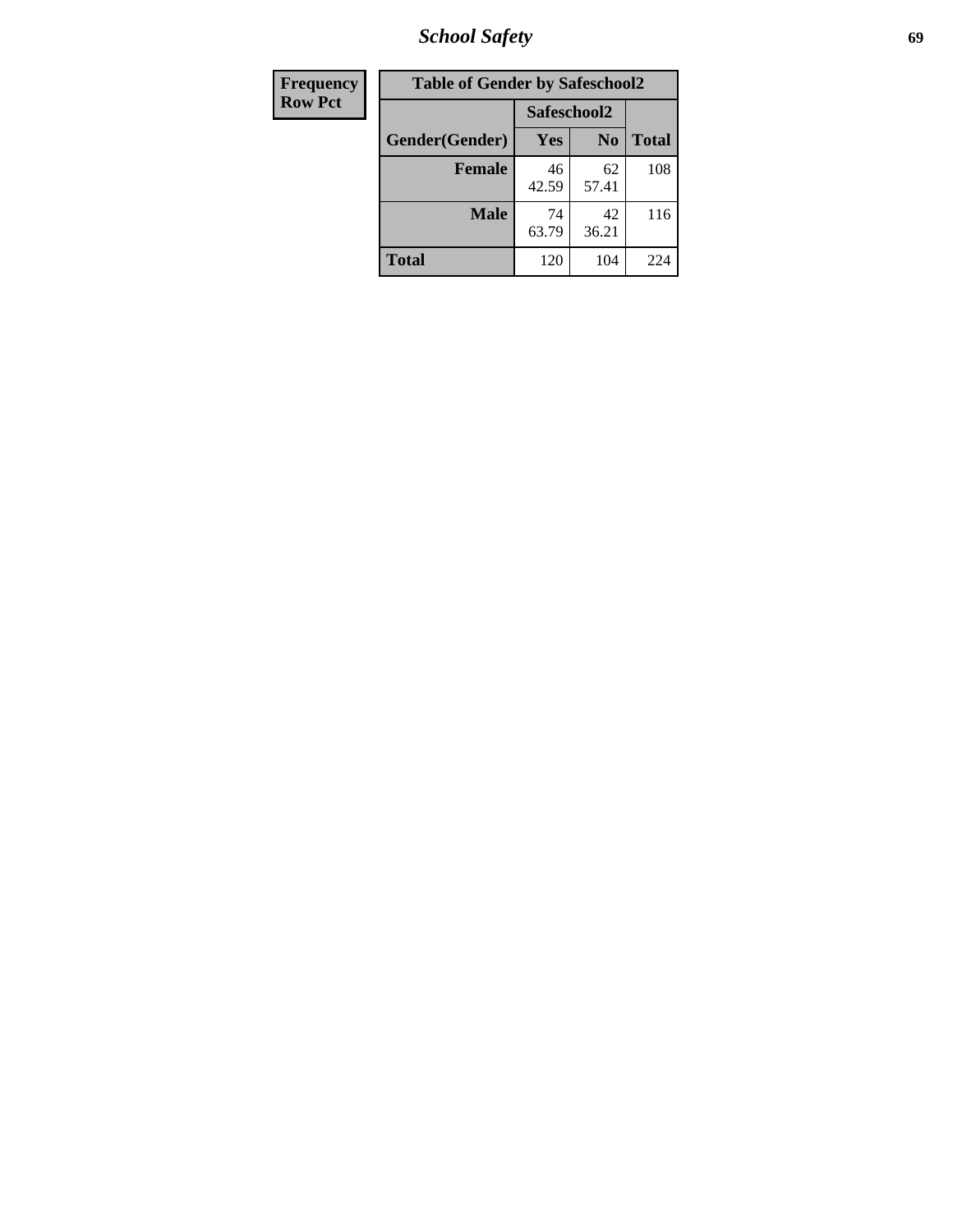# *Incidence of Drug Use* **70**

| <b>Frequency</b> | <b>Table of Gender by AlcoholAlt</b> |                    |                    |              |
|------------------|--------------------------------------|--------------------|--------------------|--------------|
| <b>Row Pct</b>   |                                      | use, past 30 days) | AlcoholAlt(Alcohol |              |
|                  | Gender(Gender)                       | Yes                | N <sub>0</sub>     | <b>Total</b> |
|                  | <b>Female</b>                        | 23<br>21.30        | 85<br>78.70        | 108          |
|                  | <b>Male</b>                          | 38<br>32.76        | 78<br>67.24        | 116          |
|                  | <b>Total</b>                         | 61                 | 163                | 224          |

| <b>Frequency</b> | <b>Table of Gender by TobaccoAny</b> |                                          |                |              |
|------------------|--------------------------------------|------------------------------------------|----------------|--------------|
| <b>Row Pct</b>   |                                      | TobaccoAny(Tobacco<br>use, past 30 days) |                |              |
|                  | Gender(Gender)                       | Yes                                      | N <sub>0</sub> | <b>Total</b> |
|                  | <b>Female</b>                        | 10<br>9.26                               | 98<br>90.74    | 108          |
|                  | <b>Male</b>                          | 22<br>18.97                              | 94<br>81.03    | 116          |
|                  | <b>Total</b>                         | 32                                       | 192            | 224          |

| <b>Frequency</b> | <b>Table of Gender by MarijuanaAlt</b> |                    |                        |              |
|------------------|----------------------------------------|--------------------|------------------------|--------------|
| <b>Row Pct</b>   |                                        | use, past 30 days) | MarijuanaAlt(Marijuana |              |
|                  | Gender(Gender)                         | <b>Yes</b>         | N <sub>0</sub>         | <b>Total</b> |
|                  | <b>Female</b>                          | 12                 | 96<br>88.89            | 108          |
|                  | <b>Male</b>                            | 25<br>21.55        | 91<br>78.45            | 116          |
|                  | <b>Total</b>                           | 37                 | 187                    | 224          |

| <b>Frequency</b> | <b>Table of Gender by OtherDrugAny</b> |                                                      |                |              |
|------------------|----------------------------------------|------------------------------------------------------|----------------|--------------|
| <b>Row Pct</b>   |                                        | <b>OtherDrugAny(Other</b><br>drug use, past 30 days) |                |              |
|                  | Gender(Gender)                         | <b>Yes</b>                                           | N <sub>0</sub> | <b>Total</b> |
|                  | <b>Female</b>                          | 5<br>4.63                                            | 103<br>95.37   | 108          |
|                  | <b>Male</b>                            | 9.48                                                 | 105<br>90.52   | 116          |
|                  | <b>Total</b>                           | 16                                                   | 208            | 224          |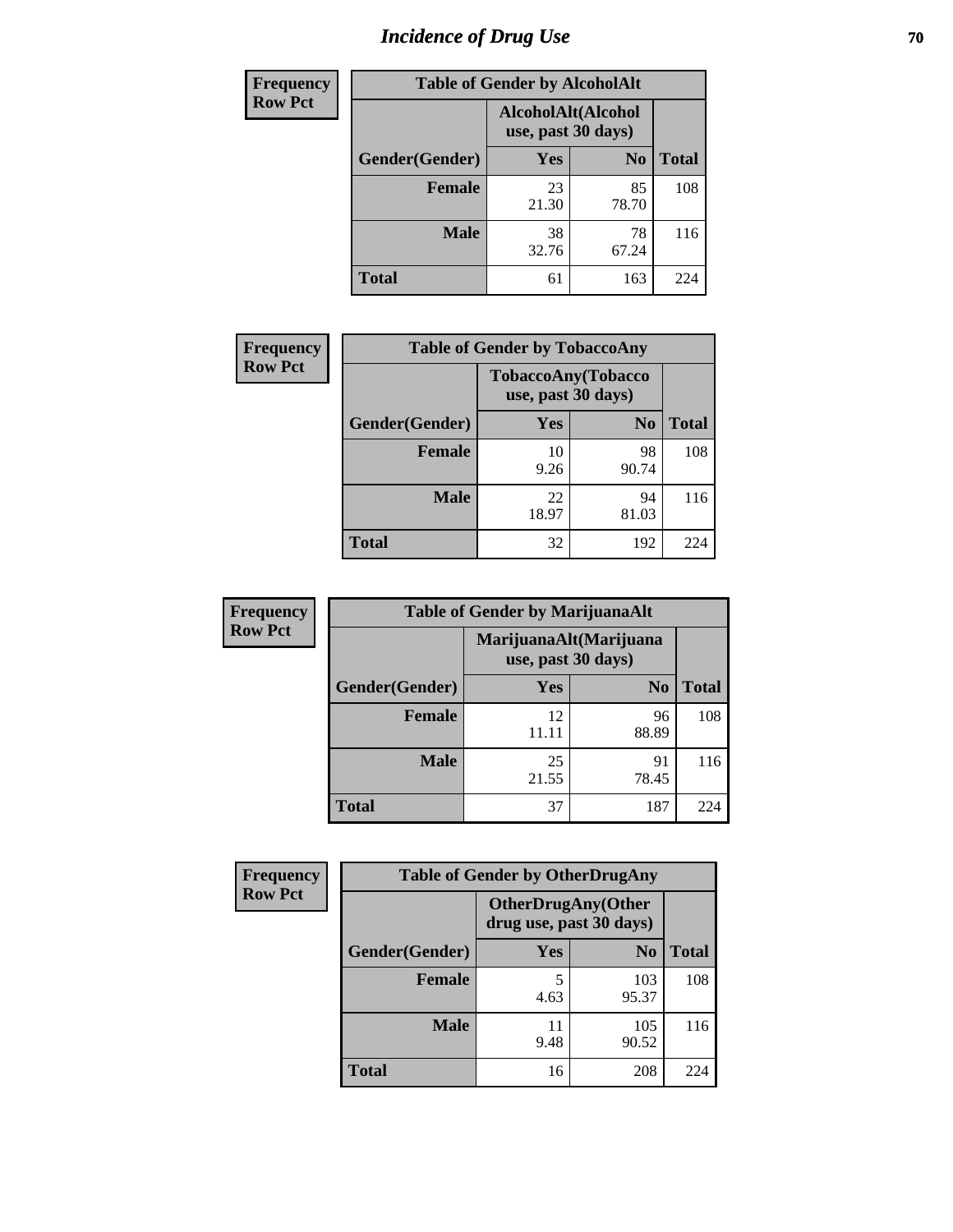#### *Average Age at Onset of Use* **71** *Results for "Average Age at Onset of Use" questions exclude students who said they did not use that substance*

#### **Gender=Female**

| <b>Variable</b>                 | <b>Label</b>                                                       | <b>Mean</b> |
|---------------------------------|--------------------------------------------------------------------|-------------|
| Alcoholinit2                    | I started using alcohol when I was                                 | 13.56       |
| Cigarettesinit2                 | I started smoking tobacco when I was                               | 14.10       |
| Smokelessinit2                  | I started chewing tobacco when I was                               |             |
| Marijuanainit2                  | I started using marijuana when I was                               | 15.43       |
| Cocaineinit2                    | I started using cocaine when I was                                 |             |
| Inhalantsinit2                  | I started using inhalants when I was                               | 13.00       |
| Steroidsinit2                   | I started using steroids when I was                                |             |
| Ecstasyinit2                    | I started using ecstasy when I was                                 | 17.00       |
| Methinit2                       | I started using methamphetamines when I was                        |             |
| Hallucinogensinit2              | I started using hallucinogens when I was                           |             |
| Prescription in it <sub>2</sub> | I started using prescription drugs not prescribed to me when I was | 12.33       |

#### **Gender=Male**

| <b>Variable</b>    | Label                                                              | <b>Mean</b> |
|--------------------|--------------------------------------------------------------------|-------------|
| Alcoholinit2       | I started using alcohol when I was                                 | 14.23       |
| Cigarettesinit2    | I started smoking tobacco when I was                               | 14.46       |
| Smokelessinit2     | I started chewing tobacco when I was                               | 11.00       |
| Marijuanainit2     | I started using marijuana when I was                               | 14.38       |
| Cocaineinit2       | I started using cocaine when I was                                 | 8.00        |
| Inhalantsinit2     | I started using inhalants when I was                               |             |
| Steroidsinit2      | I started using steroids when I was                                | 14.50       |
| Ecstasyinit2       | I started using ecstasy when I was                                 | 16.86       |
| Methinit2          | I started using methamphetamines when I was                        | 17.00       |
| Hallucinogensinit2 | I started using hallucinogens when I was                           | 17.00       |
| Prescriptioninit2  | I started using prescription drugs not prescribed to me when I was | 14.75       |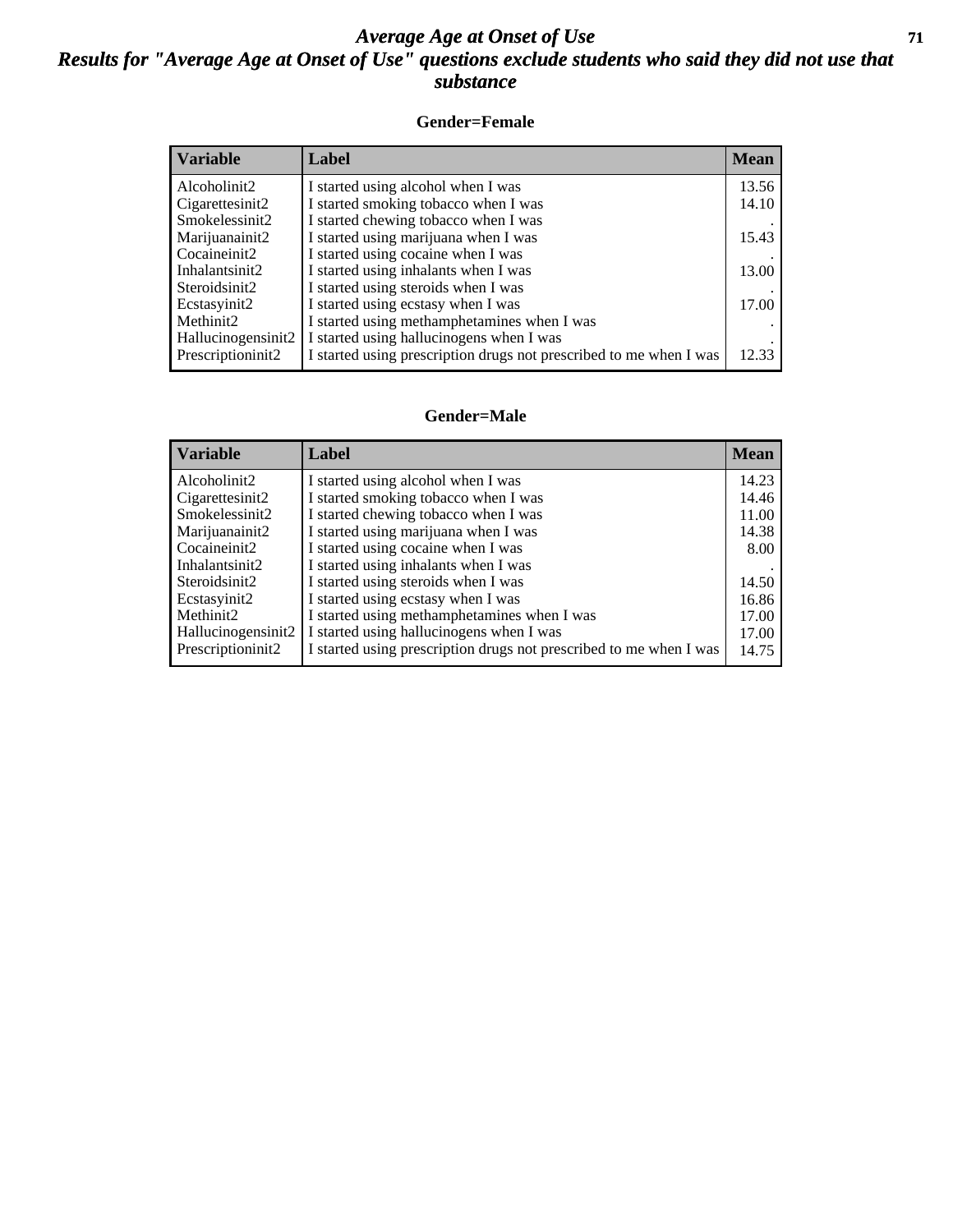# *I Think These Drugs are Harmful* **72**

| <b>Frequency</b> | <b>Table of Gender by Alcoholharmdich</b> |                                                   |                |              |
|------------------|-------------------------------------------|---------------------------------------------------|----------------|--------------|
| <b>Row Pct</b>   |                                           | Alcoholharmdich(I<br>think alcohol is<br>harmful) |                |              |
|                  | Gender(Gender)                            | <b>Yes</b>                                        | N <sub>0</sub> | <b>Total</b> |
|                  | Female                                    | 89<br>82.41                                       | 19<br>17.59    | 108          |
|                  | <b>Male</b>                               | 87<br>75.00                                       | 29<br>25.00    | 116          |
|                  | <b>Total</b>                              | 176                                               | 48             | 224          |

| Frequency      | <b>Table of Gender by Tobaccoharmdich</b> |                              |                   |              |
|----------------|-------------------------------------------|------------------------------|-------------------|--------------|
| <b>Row Pct</b> |                                           | think tobacco is<br>harmful) | Tobaccoharmdich(I |              |
|                | Gender(Gender)                            | Yes                          | $\bf N_0$         | <b>Total</b> |
|                | <b>Female</b>                             | 97<br>89.81                  | 11<br>10.19       | 108          |
|                | <b>Male</b>                               | 96<br>82.76                  | 20<br>17.24       | 116          |
|                | <b>Total</b>                              | 193                          | 31                | 224          |

| Frequency      | <b>Table of Gender by Marijuanaharmdich</b> |                                                       |                |              |  |
|----------------|---------------------------------------------|-------------------------------------------------------|----------------|--------------|--|
| <b>Row Pct</b> |                                             | Marijuanaharmdich(I<br>think marijuana is<br>harmful) |                |              |  |
|                | Gender(Gender)                              | <b>Yes</b>                                            | N <sub>0</sub> | <b>Total</b> |  |
|                | <b>Female</b>                               | 93<br>86.11                                           | 15<br>13.89    | 108          |  |
|                | <b>Male</b>                                 | 75<br>64.66                                           | 41<br>35.34    | 116          |  |
|                | <b>Total</b>                                | 168                                                   | 56             | 224          |  |

| Frequency      | <b>Table of Gender by Otherdrugharmdich</b> |                                                          |                |              |
|----------------|---------------------------------------------|----------------------------------------------------------|----------------|--------------|
| <b>Row Pct</b> |                                             | Otherdrugharmdich(I<br>think other drugs are<br>harmful) |                |              |
|                | Gender(Gender)                              | <b>Yes</b>                                               | N <sub>0</sub> | <b>Total</b> |
|                | <b>Female</b>                               | 98<br>90.74                                              | 10<br>9.26     | 108          |
|                | <b>Male</b>                                 | 99<br>85.34                                              | 17<br>14.66    | 116          |
|                | <b>Total</b>                                | 197                                                      | 27             | 224          |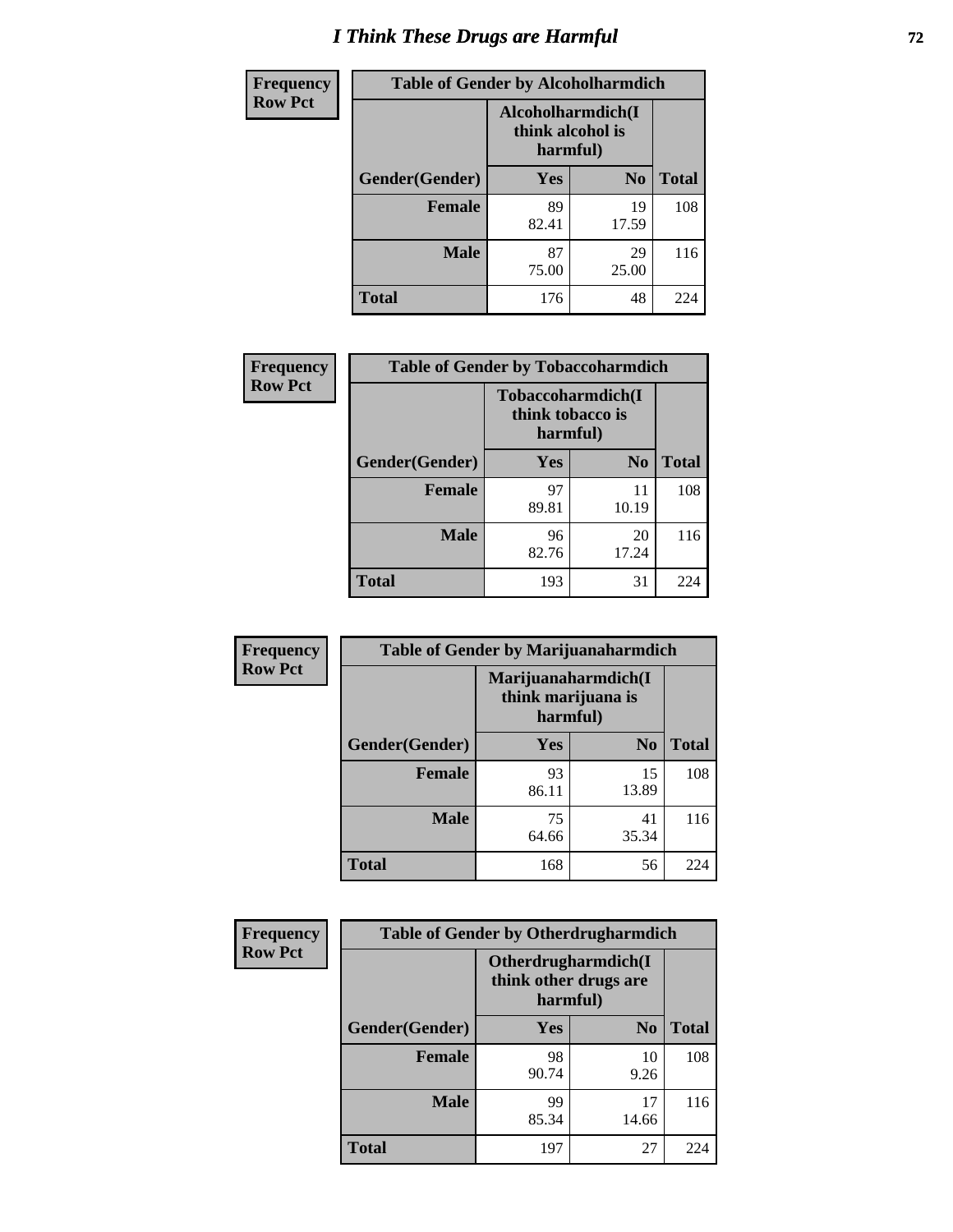| <b>Frequency</b> | <b>Table of Gender by Alcohollocation1</b>                    |             |             |              |
|------------------|---------------------------------------------------------------|-------------|-------------|--------------|
| <b>Row Pct</b>   | <b>Alcohollocation1(Places</b><br><b>Friends Use Alcohol)</b> |             |             |              |
|                  | Gender(Gender)                                                |             | Do Not Use  | <b>Total</b> |
|                  | <b>Female</b>                                                 | 62<br>57.41 | 46<br>42.59 | 108          |
|                  | <b>Male</b>                                                   | 62<br>53.45 | 54<br>46.55 | 116          |
|                  | <b>Total</b>                                                  | 124         | 100         | 224          |

| <b>Frequency</b> | <b>Table of Gender by Alcohollocation2</b> |                                                               |             |              |
|------------------|--------------------------------------------|---------------------------------------------------------------|-------------|--------------|
| <b>Row Pct</b>   |                                            | <b>Alcohollocation2(Places</b><br><b>Friends Use Alcohol)</b> |             |              |
|                  | Gender(Gender)                             |                                                               | Home        | <b>Total</b> |
|                  | <b>Female</b>                              | 68<br>62.96                                                   | 40<br>37.04 | 108          |
|                  | <b>Male</b>                                | 73<br>62.93                                                   | 43<br>37.07 | 116          |
|                  | <b>Total</b>                               | 141                                                           | 83          | 224          |

| Frequency      | <b>Table of Gender by Alcohollocation3</b> |                                                               |               |              |
|----------------|--------------------------------------------|---------------------------------------------------------------|---------------|--------------|
| <b>Row Pct</b> |                                            | <b>Alcohollocation3(Places</b><br><b>Friends Use Alcohol)</b> |               |              |
|                | Gender(Gender)                             |                                                               | <b>School</b> | <b>Total</b> |
|                | <b>Female</b>                              | 93<br>86.11                                                   | 15<br>13.89   | 108          |
|                | <b>Male</b>                                | 106<br>91.38                                                  | 10<br>8.62    | 116          |
|                | <b>Total</b>                               | 199                                                           | 25            | 224          |

| Frequency      | <b>Table of Gender by Alcohollocation4</b> |                                                               |             |              |
|----------------|--------------------------------------------|---------------------------------------------------------------|-------------|--------------|
| <b>Row Pct</b> |                                            | <b>Alcohollocation4(Places</b><br><b>Friends Use Alcohol)</b> |             |              |
|                | Gender(Gender)                             |                                                               | Car         | <b>Total</b> |
|                | <b>Female</b>                              | 90<br>83.33                                                   | 18<br>16.67 | 108          |
|                | <b>Male</b>                                | 101<br>87.07                                                  | 15<br>12.93 | 116          |
|                | <b>Total</b>                               | 191                                                           | 33          | 224          |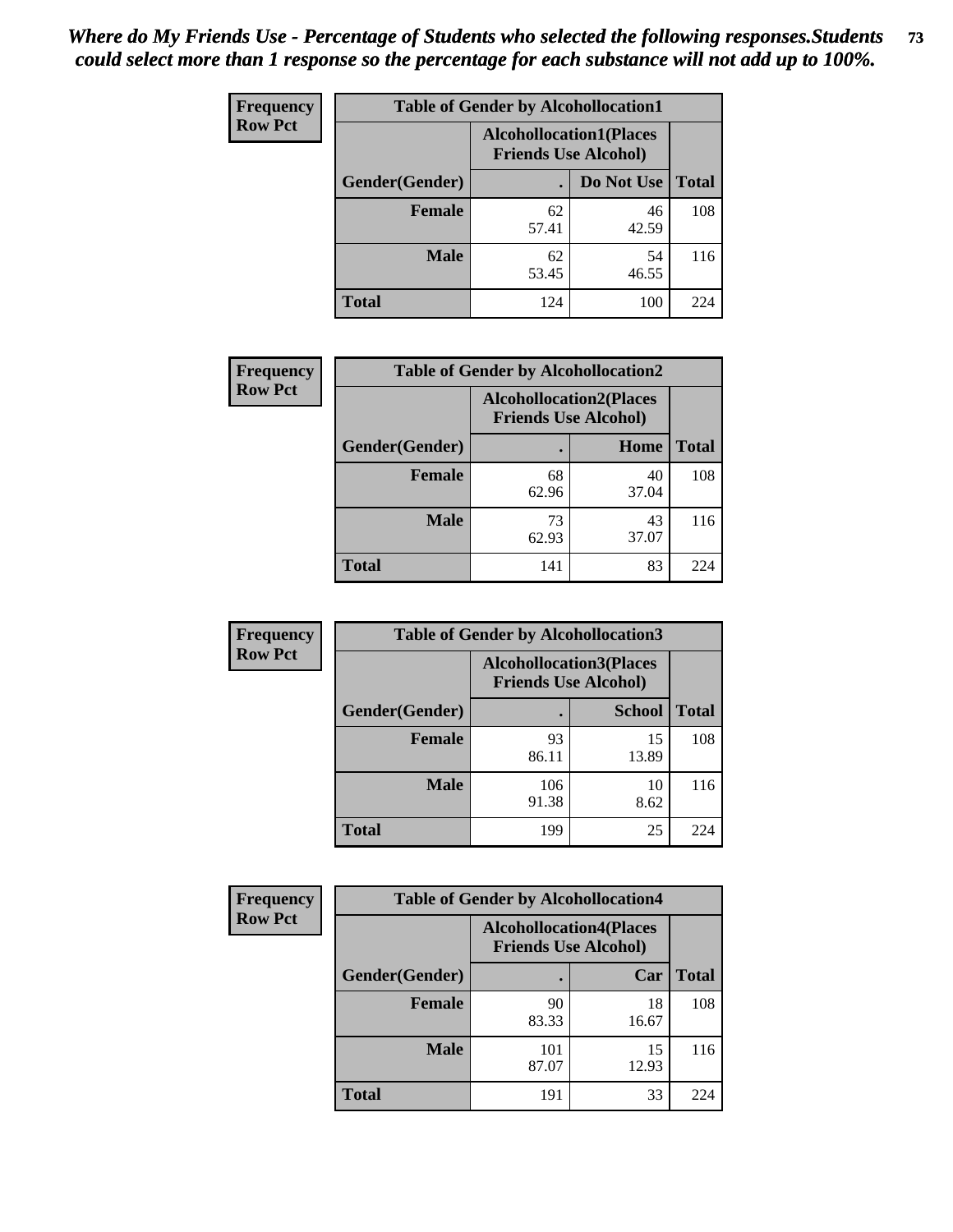| <b>Frequency</b> | <b>Table of Gender by Alcohollocation5</b> |                                                               |                                 |              |
|------------------|--------------------------------------------|---------------------------------------------------------------|---------------------------------|--------------|
| <b>Row Pct</b>   |                                            | <b>Alcohollocation5(Places</b><br><b>Friends Use Alcohol)</b> |                                 |              |
|                  | Gender(Gender)                             |                                                               | <b>Friend's</b><br><b>House</b> | <b>Total</b> |
|                  | <b>Female</b>                              | 73<br>67.59                                                   | 35<br>32.41                     | 108          |
|                  | <b>Male</b>                                | 83<br>71.55                                                   | 33<br>28.45                     | 116          |
|                  | <b>Total</b>                               | 156                                                           | 68                              | 224          |

| Frequency      | <b>Table of Gender by Alcohollocation6</b> |                                                               |              |              |
|----------------|--------------------------------------------|---------------------------------------------------------------|--------------|--------------|
| <b>Row Pct</b> |                                            | <b>Alcohollocation6(Places</b><br><b>Friends Use Alcohol)</b> |              |              |
|                | Gender(Gender)                             |                                                               | <b>Other</b> | <b>Total</b> |
|                | <b>Female</b>                              | 80<br>74.07                                                   | 28<br>25.93  | 108          |
|                | <b>Male</b>                                | 89<br>76.72                                                   | 27<br>23.28  | 116          |
|                | <b>Total</b>                               | 169                                                           | 55           | 224          |

| Frequency      | <b>Table of Gender by Tobaccolocation1</b> |                                                               |             |              |  |
|----------------|--------------------------------------------|---------------------------------------------------------------|-------------|--------------|--|
| <b>Row Pct</b> |                                            | <b>Tobaccolocation1(Places</b><br><b>Friends Use Tobacco)</b> |             |              |  |
|                | Gender(Gender)                             |                                                               | Do Not Use  | <b>Total</b> |  |
|                | Female                                     | 27<br>25.00                                                   | 81<br>75.00 | 108          |  |
|                | <b>Male</b>                                | 44<br>37.93                                                   | 72<br>62.07 | 116          |  |
|                | <b>Total</b>                               | 71                                                            | 153         | 224          |  |

| <b>Frequency</b> | <b>Table of Gender by Tobaccolocation2</b> |                                                               |             |              |
|------------------|--------------------------------------------|---------------------------------------------------------------|-------------|--------------|
| <b>Row Pct</b>   |                                            | <b>Tobaccolocation2(Places</b><br><b>Friends Use Tobacco)</b> |             |              |
|                  | Gender(Gender)                             |                                                               | Home        | <b>Total</b> |
|                  | Female                                     | 87<br>80.56                                                   | 21<br>19.44 | 108          |
|                  | <b>Male</b>                                | 87<br>75.00                                                   | 29<br>25.00 | 116          |
|                  | <b>Total</b>                               | 174                                                           | 50          | 224          |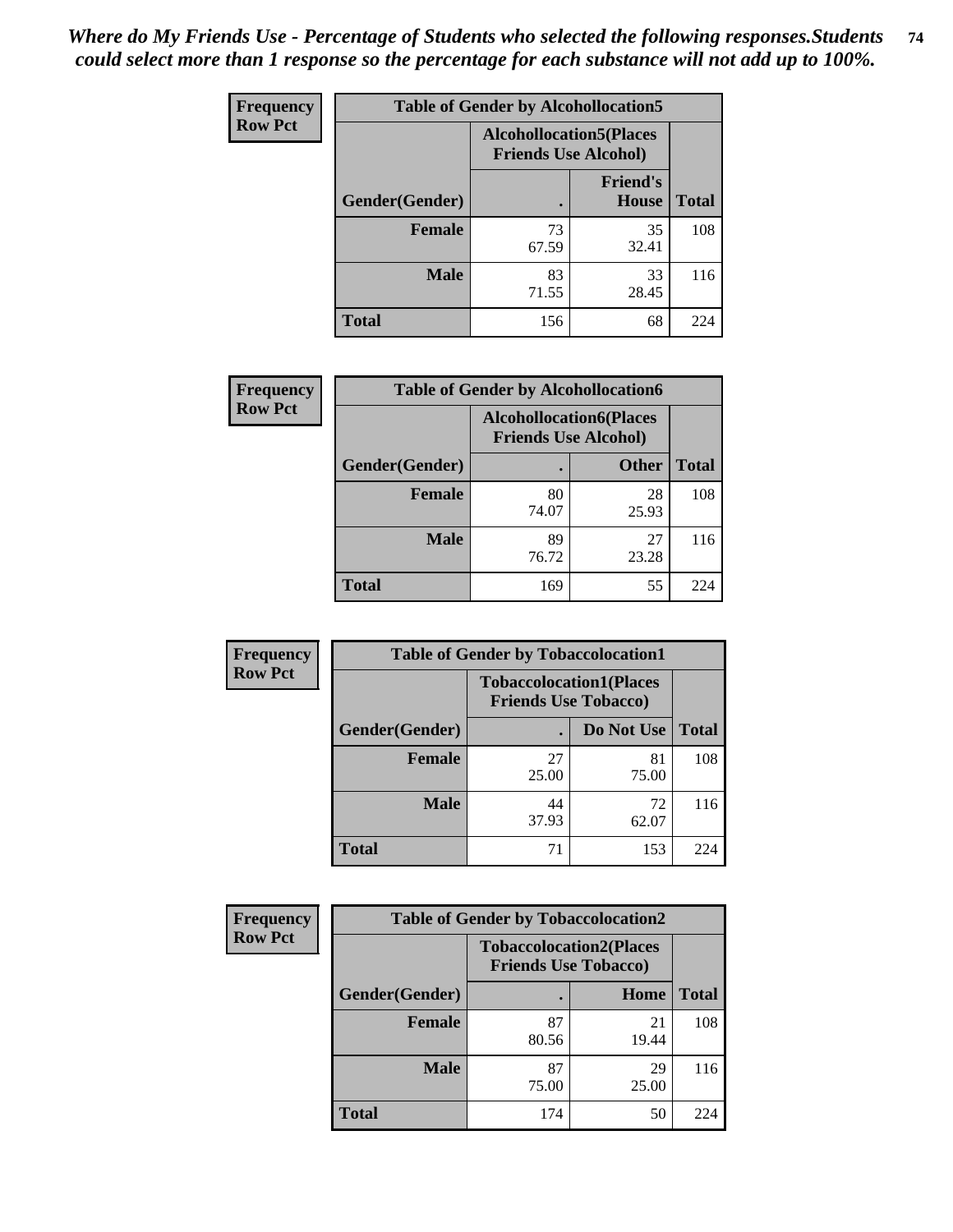| <b>Frequency</b> | <b>Table of Gender by Tobaccolocation3</b> |                             |                                |              |
|------------------|--------------------------------------------|-----------------------------|--------------------------------|--------------|
| <b>Row Pct</b>   |                                            | <b>Friends Use Tobacco)</b> | <b>Tobaccolocation3(Places</b> |              |
|                  | Gender(Gender)                             |                             | <b>School</b>                  | <b>Total</b> |
|                  | Female                                     | 98<br>90.74                 | 10<br>9.26                     | 108          |
|                  | <b>Male</b>                                | 107<br>92.24                | 9<br>7.76                      | 116          |
|                  | <b>Total</b>                               | 205                         | 19                             | 224          |

| <b>Frequency</b> | <b>Table of Gender by Tobaccolocation4</b> |                             |                                |              |
|------------------|--------------------------------------------|-----------------------------|--------------------------------|--------------|
| <b>Row Pct</b>   |                                            | <b>Friends Use Tobacco)</b> | <b>Tobaccolocation4(Places</b> |              |
|                  | Gender(Gender)                             |                             | Car                            | <b>Total</b> |
|                  | <b>Female</b>                              | 95<br>87.96                 | 13<br>12.04                    | 108          |
|                  | <b>Male</b>                                | 102<br>87.93                | 14<br>12.07                    | 116          |
|                  | <b>Total</b>                               | 197                         | 27                             | 224          |

| <b>Frequency</b> | <b>Table of Gender by Tobaccolocation5</b> |                                                               |                                 |              |
|------------------|--------------------------------------------|---------------------------------------------------------------|---------------------------------|--------------|
| <b>Row Pct</b>   |                                            | <b>Tobaccolocation5(Places</b><br><b>Friends Use Tobacco)</b> |                                 |              |
|                  | <b>Gender(Gender)</b>                      |                                                               | <b>Friend's</b><br><b>House</b> | <b>Total</b> |
|                  | <b>Female</b>                              | 94<br>87.04                                                   | 14<br>12.96                     | 108          |
|                  | <b>Male</b>                                | 94<br>81.03                                                   | 22<br>18.97                     | 116          |
|                  | <b>Total</b>                               | 188                                                           | 36                              | 224          |

| <b>Frequency</b> | <b>Table of Gender by Tobaccolocation6</b> |                             |                                |              |  |
|------------------|--------------------------------------------|-----------------------------|--------------------------------|--------------|--|
| <b>Row Pct</b>   |                                            | <b>Friends Use Tobacco)</b> | <b>Tobaccolocation6(Places</b> |              |  |
|                  | Gender(Gender)                             |                             | <b>Other</b>                   | <b>Total</b> |  |
|                  | Female                                     | 94<br>87.04                 | 14<br>12.96                    | 108          |  |
|                  | <b>Male</b>                                | 98<br>84.48                 | 18<br>15.52                    | 116          |  |
|                  | <b>Total</b>                               | 192                         | 32                             | 224          |  |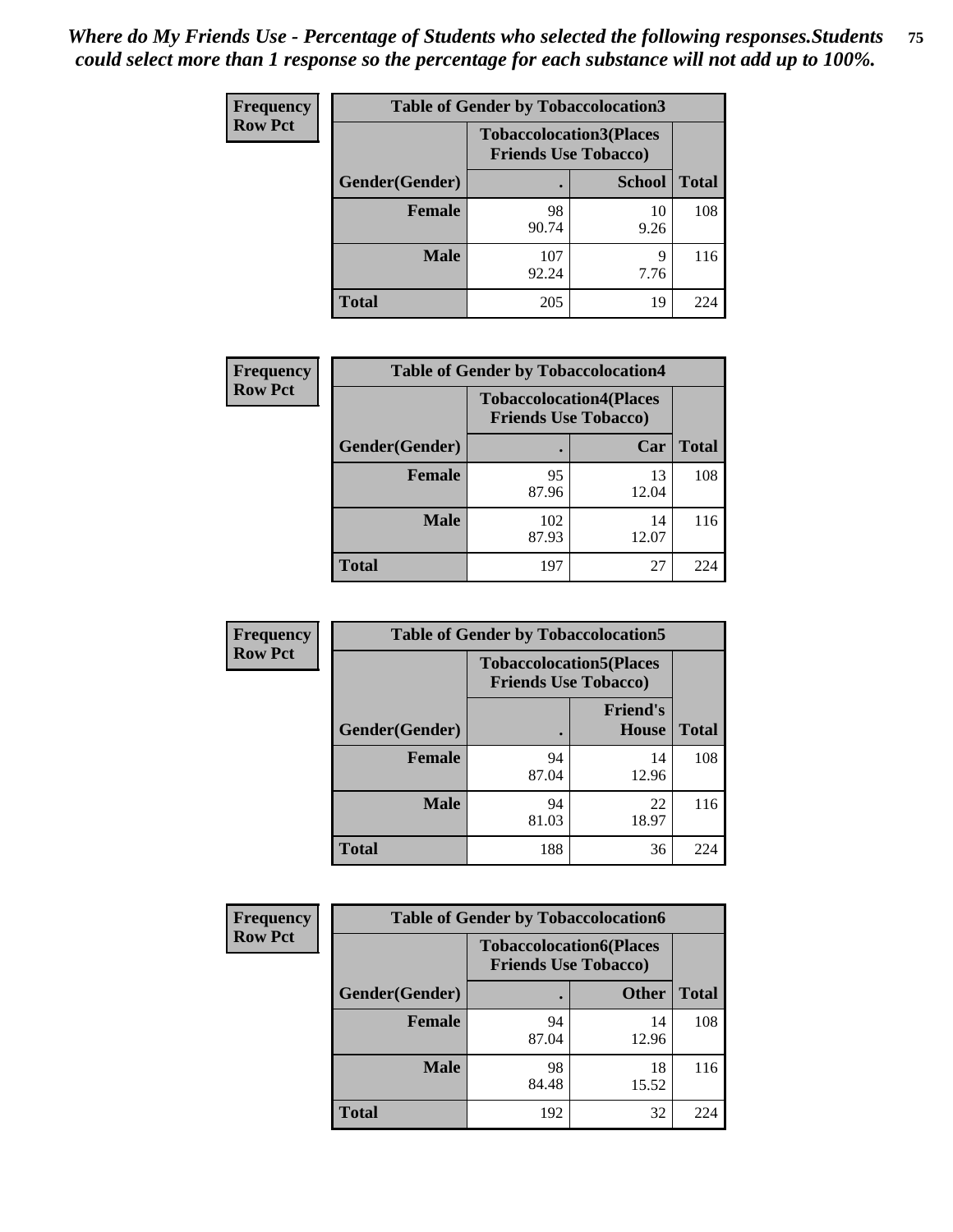| <b>Frequency</b> | <b>Table of Gender by Marijuanalocation1</b> |                                |                                  |              |  |
|------------------|----------------------------------------------|--------------------------------|----------------------------------|--------------|--|
| <b>Row Pct</b>   |                                              | <b>Friends Use Marijuana</b> ) | <b>Marijuanalocation1(Places</b> |              |  |
|                  | Gender(Gender)                               |                                | Do Not Use                       | <b>Total</b> |  |
|                  | <b>Female</b>                                | 35<br>32.41                    | 73<br>67.59                      | 108          |  |
|                  | <b>Male</b>                                  | 52<br>44.83                    | 64<br>55.17                      | 116          |  |
|                  | <b>Total</b>                                 | 87                             | 137                              | 224          |  |

| <b>Frequency</b> | <b>Table of Gender by Marijuanalocation2</b> |                                                                    |             |              |
|------------------|----------------------------------------------|--------------------------------------------------------------------|-------------|--------------|
| <b>Row Pct</b>   |                                              | <b>Marijuanalocation2(Places</b><br><b>Friends Use Marijuana</b> ) |             |              |
|                  | Gender(Gender)                               |                                                                    | Home        | <b>Total</b> |
|                  | Female                                       | 82<br>75.93                                                        | 26<br>24.07 | 108          |
|                  | <b>Male</b>                                  | 80<br>68.97                                                        | 36<br>31.03 | 116          |
|                  | <b>Total</b>                                 | 162                                                                | 62          | 224          |

| Frequency      | <b>Table of Gender by Marijuanalocation3</b> |                                                                     |               |              |
|----------------|----------------------------------------------|---------------------------------------------------------------------|---------------|--------------|
| <b>Row Pct</b> |                                              | <b>Marijuanalocation3(Places)</b><br><b>Friends Use Marijuana</b> ) |               |              |
|                | Gender(Gender)                               |                                                                     | <b>School</b> | <b>Total</b> |
|                | Female                                       | 93<br>86.11                                                         | 15<br>13.89   | 108          |
|                | <b>Male</b>                                  | 108<br>93.10                                                        | 6.90          | 116          |
|                | <b>Total</b>                                 | 201                                                                 | 23            | 224          |

| <b>Frequency</b> | <b>Table of Gender by Marijuanalocation4</b> |                                |                                  |              |
|------------------|----------------------------------------------|--------------------------------|----------------------------------|--------------|
| <b>Row Pct</b>   |                                              | <b>Friends Use Marijuana</b> ) | <b>Marijuanalocation4(Places</b> |              |
|                  | Gender(Gender)                               |                                | Car                              | <b>Total</b> |
|                  | Female                                       | 89<br>82.41                    | 19<br>17.59                      | 108          |
|                  | <b>Male</b>                                  | 94<br>81.03                    | 22<br>18.97                      | 116          |
|                  | <b>Total</b>                                 | 183                            | 41                               | 224          |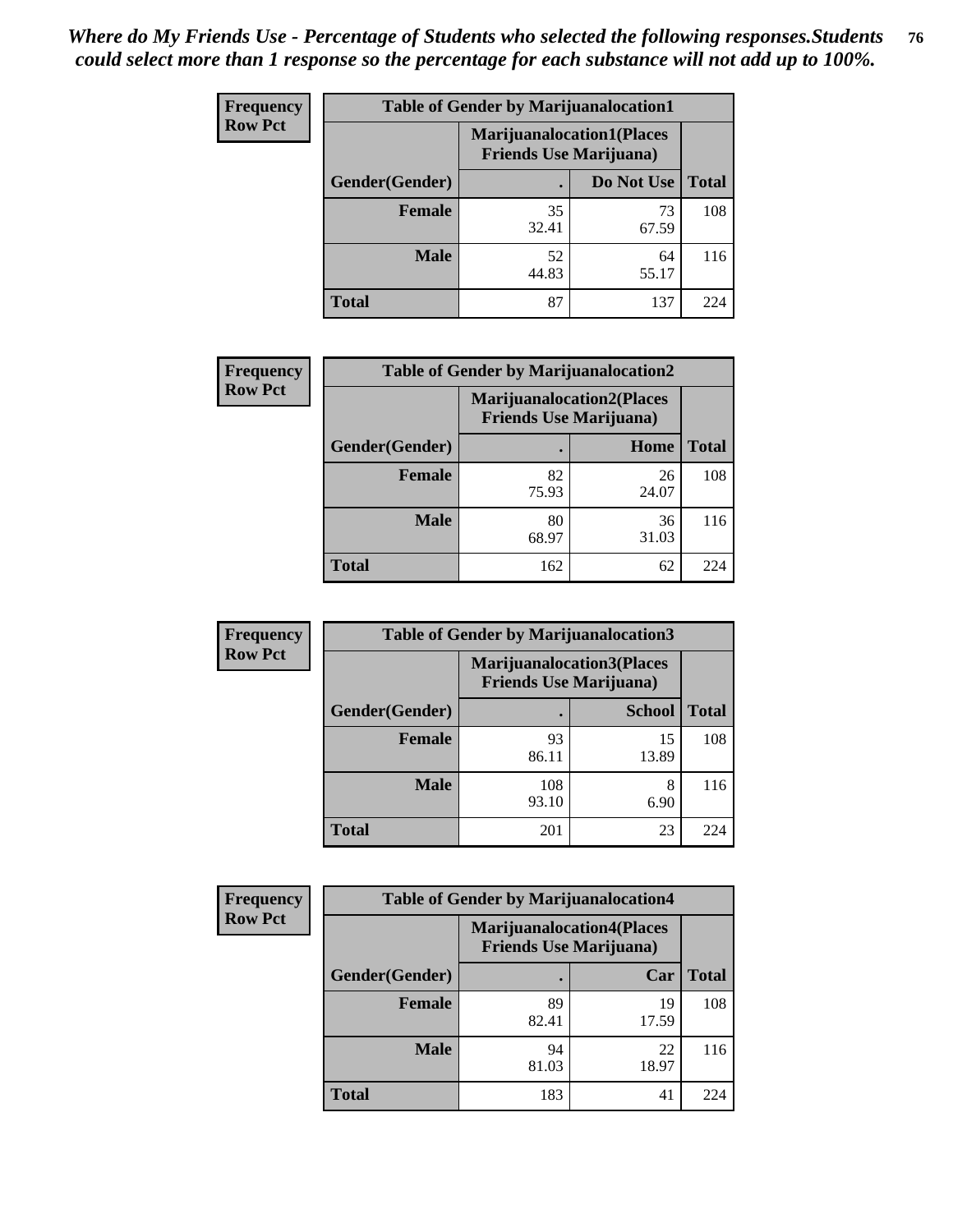| Frequency      | <b>Table of Gender by Marijuanalocation5</b> |                                                                    |                                 |              |
|----------------|----------------------------------------------|--------------------------------------------------------------------|---------------------------------|--------------|
| <b>Row Pct</b> |                                              | <b>Marijuanalocation5(Places</b><br><b>Friends Use Marijuana</b> ) |                                 |              |
|                | Gender(Gender)                               |                                                                    | <b>Friend's</b><br><b>House</b> | <b>Total</b> |
|                | Female                                       | 83<br>76.85                                                        | 25<br>23.15                     | 108          |
|                | <b>Male</b>                                  | 88<br>75.86                                                        | 28<br>24.14                     | 116          |
|                | <b>Total</b>                                 | 171                                                                | 53                              | 224          |

| <b>Frequency</b> | <b>Table of Gender by Marijuanalocation6</b> |                                |                                  |              |
|------------------|----------------------------------------------|--------------------------------|----------------------------------|--------------|
| <b>Row Pct</b>   |                                              | <b>Friends Use Marijuana</b> ) | <b>Marijuanalocation6(Places</b> |              |
|                  | Gender(Gender)                               |                                | <b>Other</b>                     | <b>Total</b> |
|                  | <b>Female</b>                                | 92<br>85.19                    | 16<br>14.81                      | 108          |
|                  | <b>Male</b>                                  | 90<br>77.59                    | 26<br>22.41                      | 116          |
|                  | <b>Total</b>                                 | 182                            | 42                               | 224          |

| <b>Frequency</b> | <b>Table of Gender by Otherdruglocation1</b> |                                            |                                  |              |
|------------------|----------------------------------------------|--------------------------------------------|----------------------------------|--------------|
| <b>Row Pct</b>   |                                              | <b>Friends Use Other Illegal</b><br>Drugs) | <b>Otherdruglocation1(Places</b> |              |
|                  | Gender(Gender)                               |                                            | Do Not Use                       | <b>Total</b> |
|                  | Female                                       | 22<br>20.37                                | 86<br>79.63                      | 108          |
|                  | <b>Male</b>                                  | 21<br>18.10                                | 95<br>81.90                      | 116          |
|                  | <b>Total</b>                                 | 43                                         | 181                              | 224          |

| <b>Frequency</b> | <b>Table of Gender by Otherdruglocation2</b> |                                                                                |             |              |
|------------------|----------------------------------------------|--------------------------------------------------------------------------------|-------------|--------------|
| <b>Row Pct</b>   |                                              | <b>Otherdruglocation2(Places</b><br><b>Friends Use Other Illegal</b><br>Drugs) |             |              |
|                  | Gender(Gender)                               |                                                                                | Home        | <b>Total</b> |
|                  | Female                                       | 94<br>87.04                                                                    | 14<br>12.96 | 108          |
|                  | <b>Male</b>                                  | 103<br>88.79                                                                   | 13<br>11.21 | 116          |
|                  | <b>Total</b>                                 | 197                                                                            | 27          | 224          |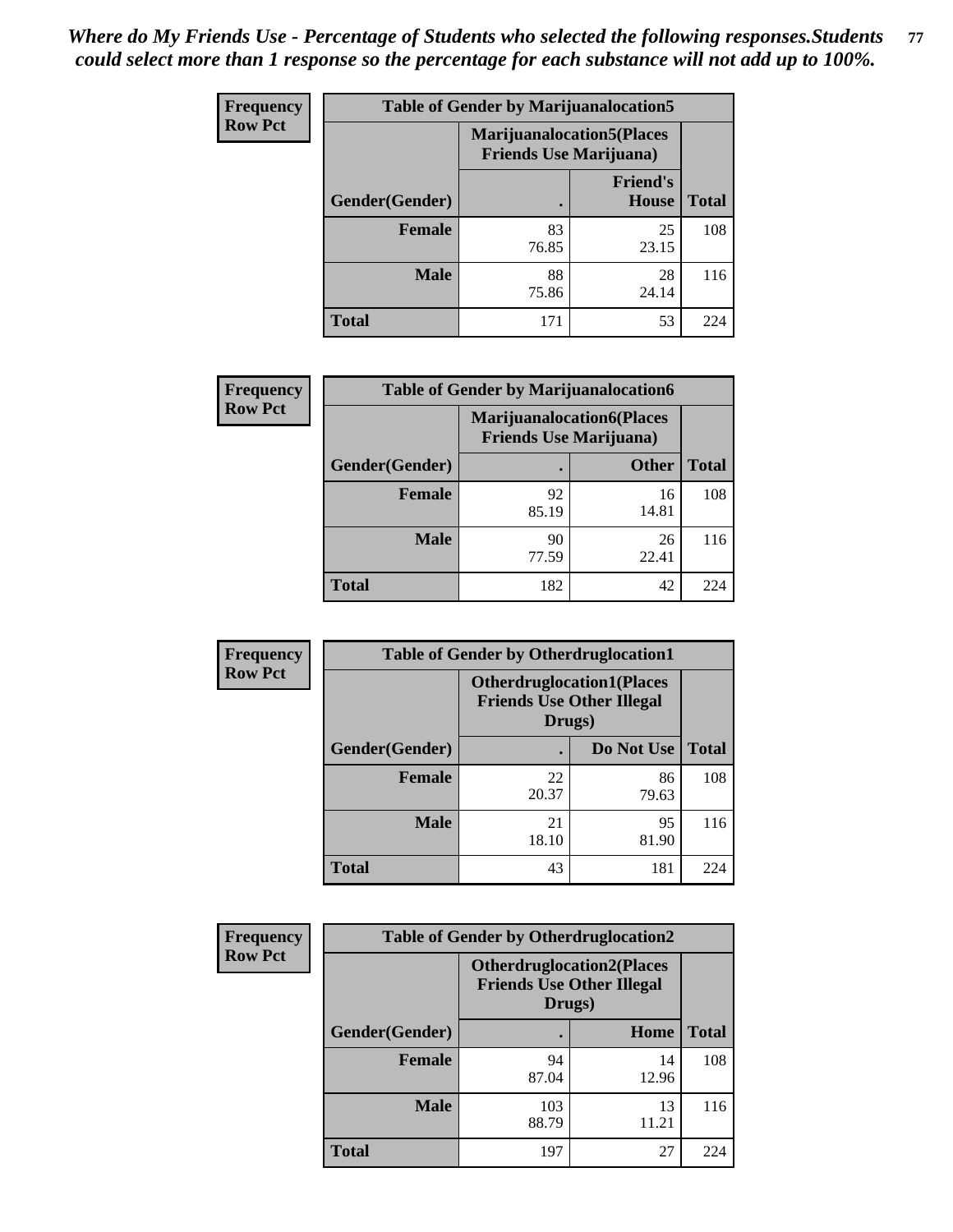| Frequency      | <b>Table of Gender by Otherdruglocation3</b> |                                                                                |               |              |
|----------------|----------------------------------------------|--------------------------------------------------------------------------------|---------------|--------------|
| <b>Row Pct</b> |                                              | <b>Otherdruglocation3(Places</b><br><b>Friends Use Other Illegal</b><br>Drugs) |               |              |
|                | Gender(Gender)                               |                                                                                | <b>School</b> | <b>Total</b> |
|                | Female                                       | 98<br>90.74                                                                    | 10<br>9.26    | 108          |
|                | <b>Male</b>                                  | 112<br>96.55                                                                   | 4<br>3.45     | 116          |
|                | <b>Total</b>                                 | 210                                                                            | 14            | 224          |

| Frequency      | <b>Table of Gender by Otherdruglocation4</b> |                                                                                |            |              |
|----------------|----------------------------------------------|--------------------------------------------------------------------------------|------------|--------------|
| <b>Row Pct</b> |                                              | <b>Otherdruglocation4(Places</b><br><b>Friends Use Other Illegal</b><br>Drugs) |            |              |
|                | Gender(Gender)                               |                                                                                | Car        | <b>Total</b> |
|                | <b>Female</b>                                | 98<br>90.74                                                                    | 10<br>9.26 | 108          |
|                | <b>Male</b>                                  | 112<br>96.55                                                                   | 4<br>3.45  | 116          |
|                | <b>Total</b>                                 | 210                                                                            | 14         | 224          |

| Frequency      | <b>Table of Gender by Otherdruglocation5</b>                                   |              |                                 |              |
|----------------|--------------------------------------------------------------------------------|--------------|---------------------------------|--------------|
| <b>Row Pct</b> | <b>Otherdruglocation5(Places</b><br><b>Friends Use Other Illegal</b><br>Drugs) |              |                                 |              |
|                | Gender(Gender)                                                                 |              | <b>Friend's</b><br><b>House</b> | <b>Total</b> |
|                | Female                                                                         | 94<br>87.04  | 14<br>12.96                     | 108          |
|                | <b>Male</b>                                                                    | 108<br>93.10 | 8<br>6.90                       | 116          |
|                | <b>Total</b>                                                                   | 202          | 22                              | 224          |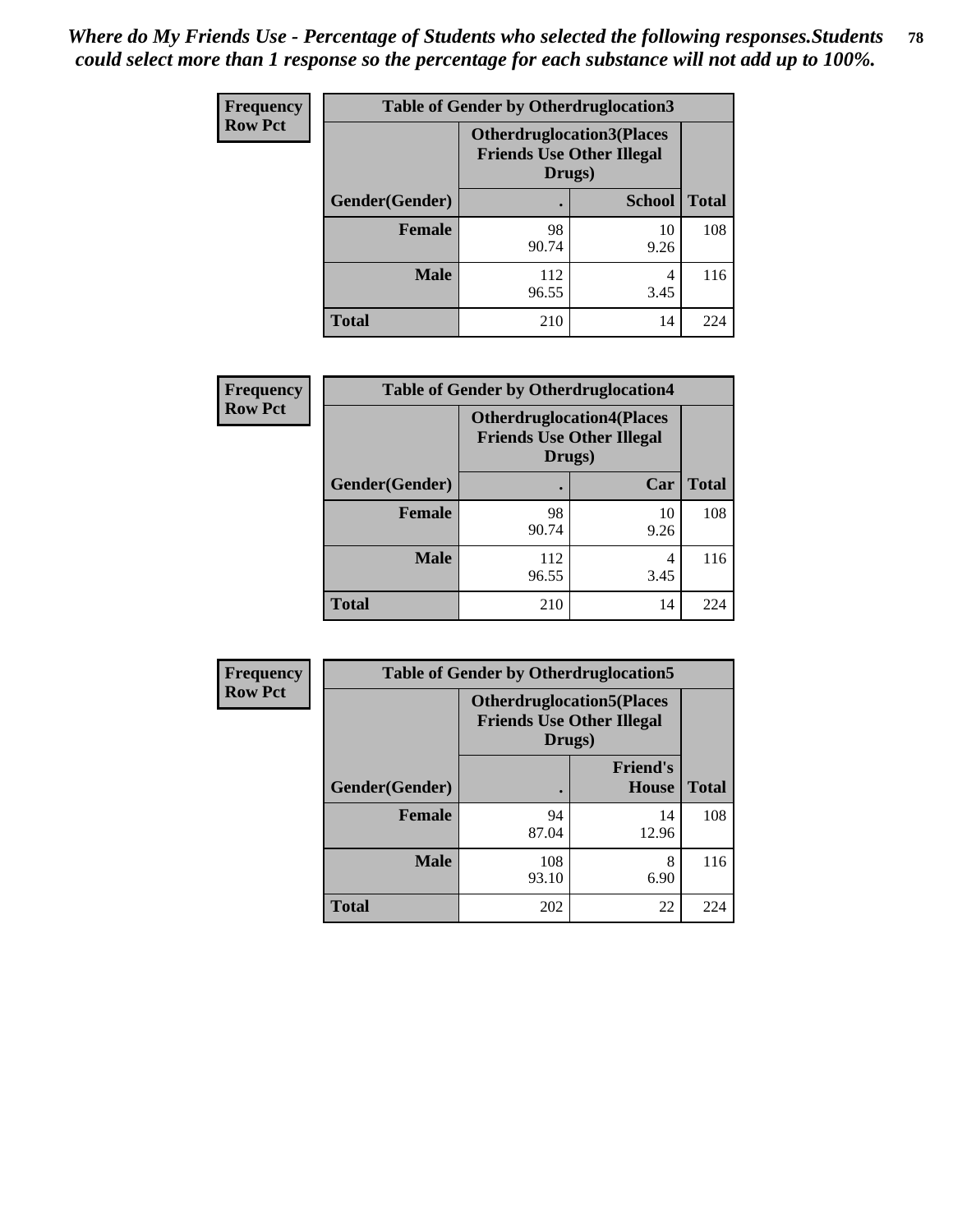| <b>Frequency</b> | <b>Table of Gender by Otherdruglocation6</b> |                                            |                                  |              |
|------------------|----------------------------------------------|--------------------------------------------|----------------------------------|--------------|
| <b>Row Pct</b>   |                                              | <b>Friends Use Other Illegal</b><br>Drugs) | <b>Otherdruglocation6(Places</b> |              |
|                  | Gender(Gender)                               |                                            | <b>Other</b>                     | <b>Total</b> |
|                  | Female                                       | 94<br>87.04                                | 14<br>12.96                      | 108          |
|                  | <b>Male</b>                                  | 105<br>90.52                               | 11<br>9.48                       | 116          |
|                  | <b>Total</b>                                 | 199                                        | 25                               | 224          |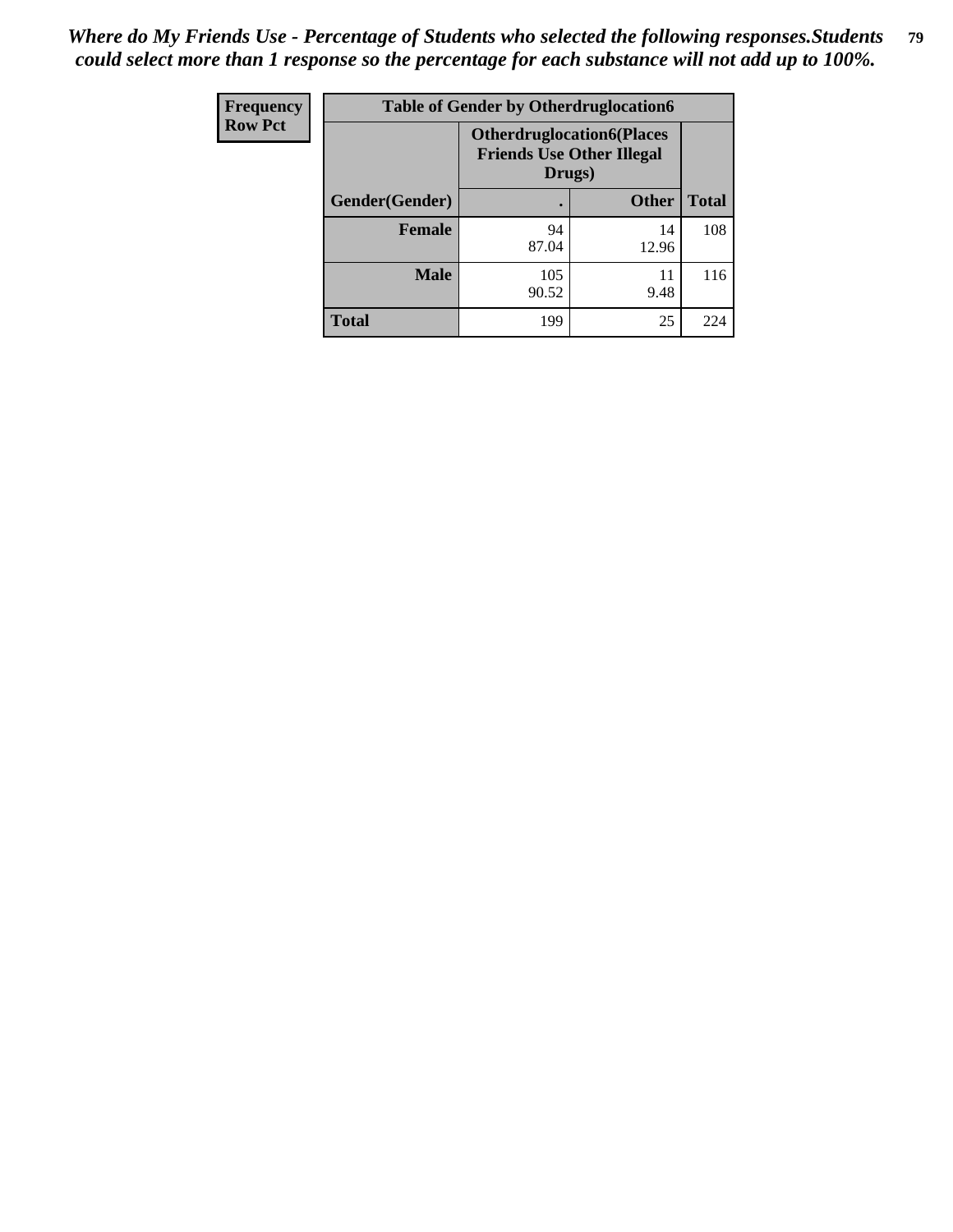| <b>Frequency</b> | <b>Table of Gender by Alcoholtime1</b> |                                                          |                      |              |
|------------------|----------------------------------------|----------------------------------------------------------|----------------------|--------------|
| <b>Row Pct</b>   |                                        | <b>Alcoholtime1(Times</b><br><b>Friends Use Alcohol)</b> |                      |              |
|                  | Gender(Gender)                         | $\bullet$                                                | Do Not<br><b>Use</b> | <b>Total</b> |
|                  | <b>Female</b>                          | 62<br>57.41                                              | 46<br>42.59          | 108          |
|                  | <b>Male</b>                            | 63<br>54.31                                              | 53<br>45.69          | 116          |
|                  | <b>Total</b>                           | 125                                                      | 99                   | 224          |

| <b>Frequency</b> | <b>Table of Gender by Alcoholtime2</b> |                                                          |                            |              |
|------------------|----------------------------------------|----------------------------------------------------------|----------------------------|--------------|
| <b>Row Pct</b>   |                                        | <b>Alcoholtime2(Times</b><br><b>Friends Use Alcohol)</b> |                            |              |
|                  | Gender(Gender)                         |                                                          | <b>On Way</b><br>to School | <b>Total</b> |
|                  | <b>Female</b>                          | 92<br>85.19                                              | 16<br>14.81                | 108          |
|                  | <b>Male</b>                            | 111<br>95.69                                             | 5<br>4.31                  | 116          |
|                  | <b>Total</b>                           | 203                                                      | 21                         | 224          |

| <b>Frequency</b> | <b>Table of Gender by Alcoholtime3</b> |                                                   |                                |              |
|------------------|----------------------------------------|---------------------------------------------------|--------------------------------|--------------|
| <b>Row Pct</b>   |                                        | Alcoholtime3(Times<br><b>Friends Use Alcohol)</b> |                                |              |
|                  | Gender(Gender)                         |                                                   | <b>During</b><br><b>School</b> | <b>Total</b> |
|                  | Female                                 | 94<br>87.04                                       | 14<br>12.96                    | 108          |
|                  | <b>Male</b>                            | 113<br>97.41                                      | 3<br>2.59                      | 116          |
|                  | <b>Total</b>                           | 207                                               | 17                             | 224          |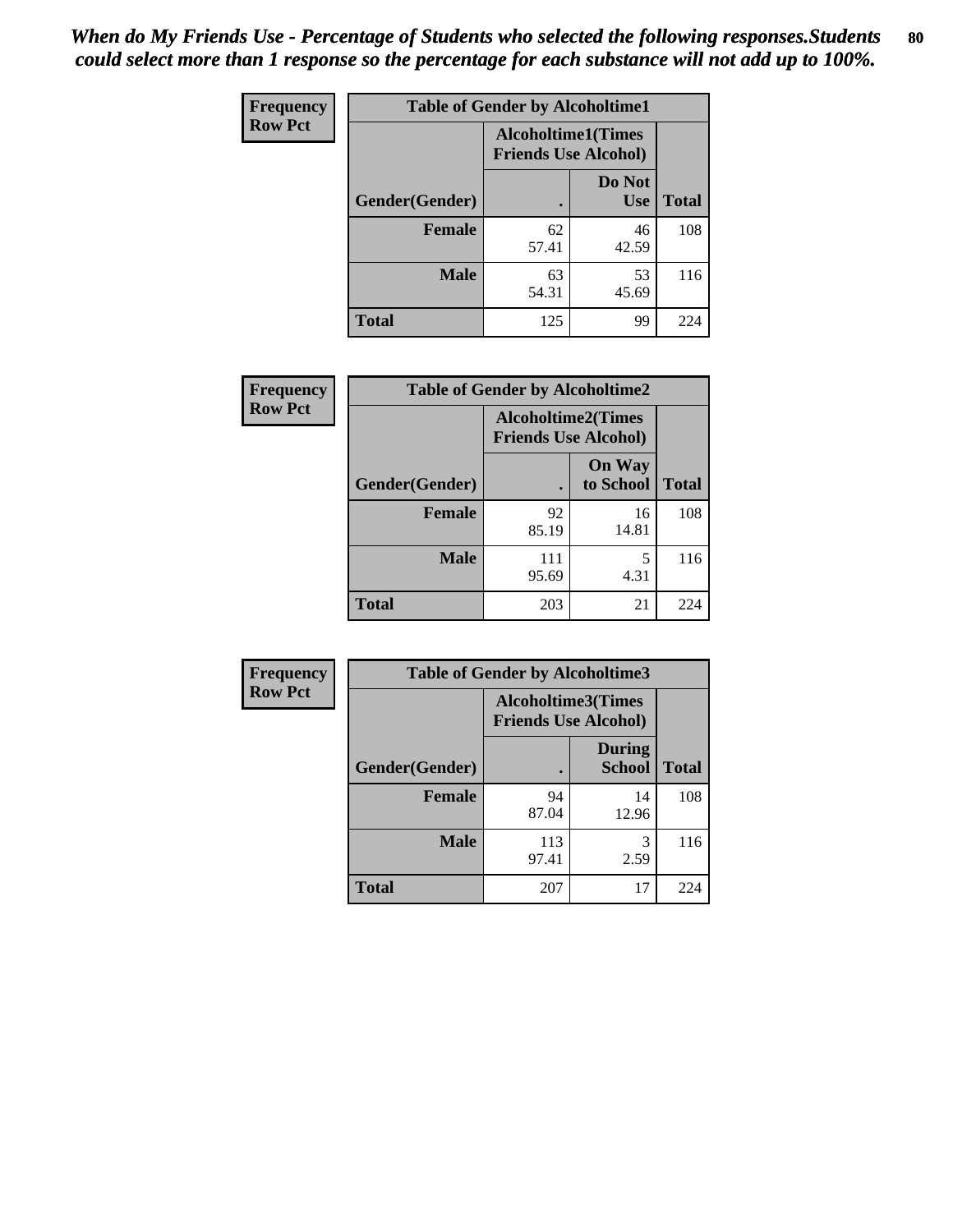*When do My Friends Use - Percentage of Students who selected the following responses.Students could select more than 1 response so the percentage for each substance will not add up to 100%.* **81**

| <b>Frequency</b> | <b>Table of Gender by Alcoholtime4</b> |                                                          |                                                       |              |
|------------------|----------------------------------------|----------------------------------------------------------|-------------------------------------------------------|--------------|
| <b>Row Pct</b>   |                                        | <b>Alcoholtime4(Times</b><br><b>Friends Use Alcohol)</b> |                                                       |              |
|                  | <b>Gender</b> (Gender)                 | $\bullet$                                                | <b>On Way</b><br>Home<br><b>From</b><br><b>School</b> | <b>Total</b> |
|                  | <b>Female</b>                          | 93<br>86.11                                              | 15<br>13.89                                           | 108          |
|                  | <b>Male</b>                            | 112<br>96.55                                             | 4<br>3.45                                             | 116          |
|                  | <b>Total</b>                           | 205                                                      | 19                                                    | 224          |

| <b>Frequency</b> | <b>Table of Gender by Alcoholtime5</b> |             |                                                           |              |  |
|------------------|----------------------------------------|-------------|-----------------------------------------------------------|--------------|--|
| <b>Row Pct</b>   |                                        |             | <b>Alcoholtime5</b> (Times<br><b>Friends Use Alcohol)</b> |              |  |
|                  | Gender(Gender)                         |             | Weeknights                                                | <b>Total</b> |  |
|                  | <b>Female</b>                          | 86<br>79.63 | 22<br>20.37                                               | 108          |  |
|                  | <b>Male</b>                            | 81<br>69.83 | 35<br>30.17                                               | 116          |  |
|                  | <b>Total</b>                           | 167         | 57                                                        | 224          |  |

| Frequency      | <b>Table of Gender by Alcoholtime6</b> |                                                          |             |              |
|----------------|----------------------------------------|----------------------------------------------------------|-------------|--------------|
| <b>Row Pct</b> |                                        | <b>Alcoholtime6(Times</b><br><b>Friends Use Alcohol)</b> |             |              |
|                | Gender(Gender)                         |                                                          | Weekends    | <b>Total</b> |
|                | Female                                 | 44<br>40.74                                              | 64<br>59.26 | 108          |
|                | <b>Male</b>                            | 62<br>53.45                                              | 54<br>46.55 | 116          |
|                | <b>Total</b>                           | 106                                                      | 118         | 224          |

| Frequency      | <b>Table of Gender by Tobaccotime1</b> |                                                          |                      |              |
|----------------|----------------------------------------|----------------------------------------------------------|----------------------|--------------|
| <b>Row Pct</b> |                                        | <b>Tobaccotime1(Times</b><br><b>Friends Use Tobacco)</b> |                      |              |
|                | Gender(Gender)                         |                                                          | Do Not<br><b>Use</b> | <b>Total</b> |
|                | <b>Female</b>                          | 25<br>23.15                                              | 83<br>76.85          | 108          |
|                | <b>Male</b>                            | 46<br>39.66                                              | 70<br>60.34          | 116          |
|                | <b>Total</b>                           | 71                                                       | 153                  | 224          |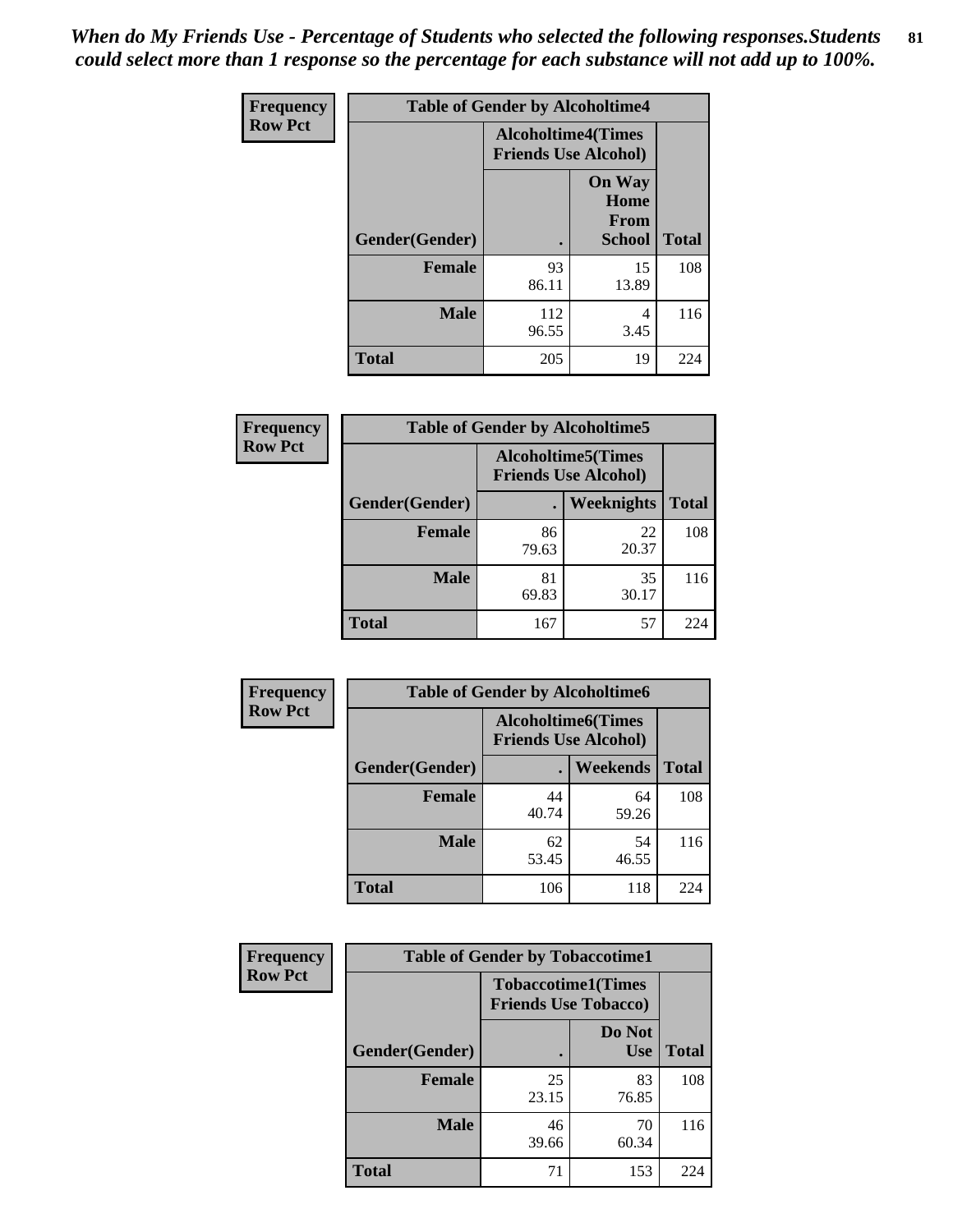| <b>Frequency</b> | <b>Table of Gender by Tobaccotime2</b> |                                                          |                            |              |
|------------------|----------------------------------------|----------------------------------------------------------|----------------------------|--------------|
| <b>Row Pct</b>   |                                        | <b>Tobaccotime2(Times</b><br><b>Friends Use Tobacco)</b> |                            |              |
|                  | Gender(Gender)                         |                                                          | <b>On Way</b><br>to School | <b>Total</b> |
|                  | <b>Female</b>                          | 99<br>91.67                                              | 9<br>8.33                  | 108          |
|                  | <b>Male</b>                            | 105<br>90.52                                             | 11<br>9.48                 | 116          |
|                  | <b>Total</b>                           | 204                                                      | 20                         | 224          |

| <b>Frequency</b> | <b>Table of Gender by Tobaccotime3</b> |                                                          |                                |              |
|------------------|----------------------------------------|----------------------------------------------------------|--------------------------------|--------------|
| <b>Row Pct</b>   |                                        | <b>Tobaccotime3(Times</b><br><b>Friends Use Tobacco)</b> |                                |              |
|                  | Gender(Gender)                         | г                                                        | <b>During</b><br><b>School</b> | <b>Total</b> |
|                  | Female                                 | 99<br>91.67                                              | Q<br>8.33                      | 108          |
|                  | <b>Male</b>                            | 105<br>90.52                                             | 11<br>9.48                     | 116          |
|                  | <b>Total</b>                           | 204                                                      | 20                             | 224          |

| Frequency      | <b>Table of Gender by Tobaccotime4</b> |                                                          |                                                       |              |
|----------------|----------------------------------------|----------------------------------------------------------|-------------------------------------------------------|--------------|
| <b>Row Pct</b> |                                        | <b>Tobaccotime4(Times</b><br><b>Friends Use Tobacco)</b> |                                                       |              |
|                | Gender(Gender)                         |                                                          | <b>On Way</b><br>Home<br><b>From</b><br><b>School</b> | <b>Total</b> |
|                | <b>Female</b>                          | 93<br>86.11                                              | 15<br>13.89                                           | 108          |
|                | <b>Male</b>                            | 112<br>96.55                                             | 4<br>3.45                                             | 116          |
|                | <b>Total</b>                           | 205                                                      | 19                                                    | 224          |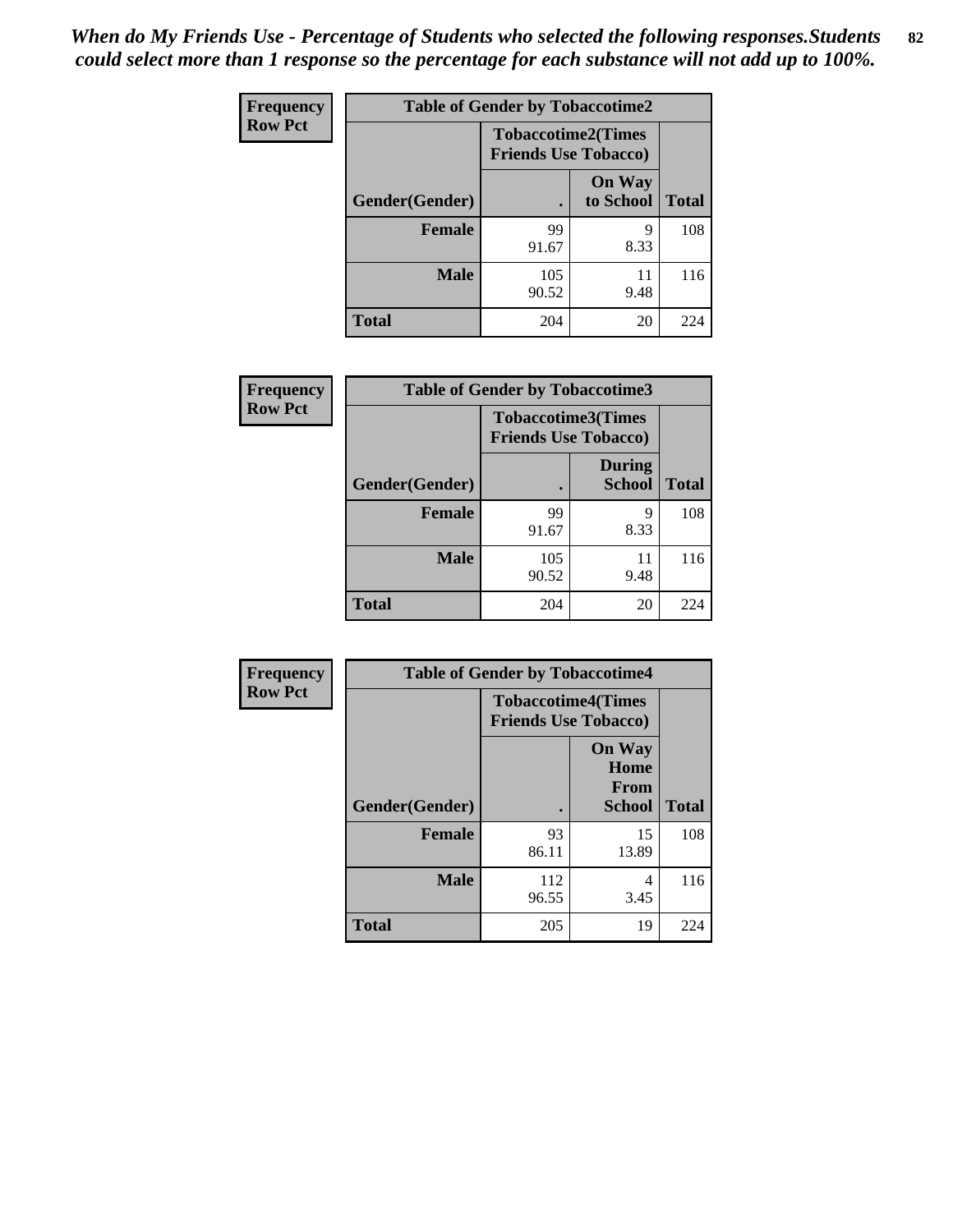| Frequency      | <b>Table of Gender by Tobaccotime5</b> |             |                                                          |              |  |
|----------------|----------------------------------------|-------------|----------------------------------------------------------|--------------|--|
| <b>Row Pct</b> |                                        |             | <b>Tobaccotime5(Times</b><br><b>Friends Use Tobacco)</b> |              |  |
|                | Gender(Gender)                         |             | Weeknights                                               | <b>Total</b> |  |
|                | <b>Female</b>                          | 94<br>87.04 | 14<br>12.96                                              | 108          |  |
|                | <b>Male</b>                            | 85<br>73.28 | 31<br>26.72                                              | 116          |  |
|                | <b>Total</b>                           | 179         | 45                                                       | 224          |  |

| Frequency      | <b>Table of Gender by Tobaccotime6</b> |                                                          |             |              |
|----------------|----------------------------------------|----------------------------------------------------------|-------------|--------------|
| <b>Row Pct</b> |                                        | <b>Tobaccotime6(Times</b><br><b>Friends Use Tobacco)</b> |             |              |
|                | Gender(Gender)                         |                                                          | Weekends    | <b>Total</b> |
|                | Female                                 | 82<br>75.93                                              | 26<br>24.07 | 108          |
|                | <b>Male</b>                            | 78<br>67.24                                              | 38<br>32.76 | 116          |
|                | <b>Total</b>                           | 160                                                      | 64          | 224          |

| <b>Frequency</b> | <b>Table of Gender by Marijuanatime1</b> |                                |                             |              |
|------------------|------------------------------------------|--------------------------------|-----------------------------|--------------|
| <b>Row Pct</b>   |                                          | <b>Friends Use Marijuana</b> ) | <b>Marijuanatime1(Times</b> |              |
|                  | Gender(Gender)                           |                                | Do Not Use                  | <b>Total</b> |
|                  | <b>Female</b>                            | 37<br>34.26                    | 71<br>65.74                 | 108          |
|                  | <b>Male</b>                              | 52<br>44.83                    | 64<br>55.17                 | 116          |
|                  | <b>Total</b>                             | 89                             | 135                         | 224          |

| <b>Frequency</b> | <b>Table of Gender by Marijuanatime2</b> |                                                               |                            |              |
|------------------|------------------------------------------|---------------------------------------------------------------|----------------------------|--------------|
| <b>Row Pct</b>   |                                          | <b>Marijuanatime2(Times</b><br><b>Friends Use Marijuana</b> ) |                            |              |
|                  | Gender(Gender)                           |                                                               | On Way to<br><b>School</b> | <b>Total</b> |
|                  | Female                                   | 90<br>83.33                                                   | 18<br>16.67                | 108          |
|                  | <b>Male</b>                              | 104<br>89.66                                                  | 12<br>10.34                | 116          |
|                  | <b>Total</b>                             | 194                                                           | 30                         | 224          |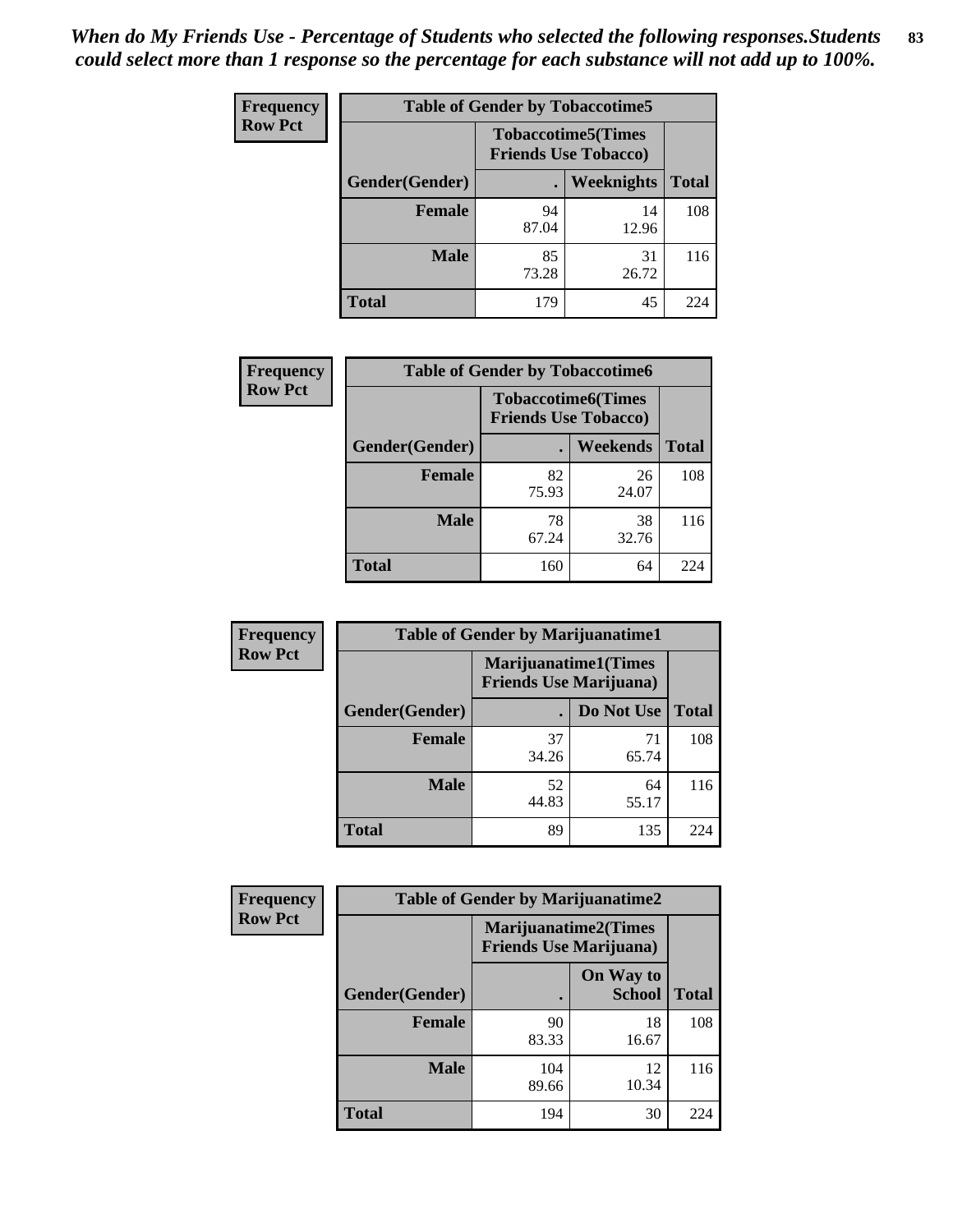*When do My Friends Use - Percentage of Students who selected the following responses.Students could select more than 1 response so the percentage for each substance will not add up to 100%.* **84**

| <b>Frequency</b> | Table of Gender by Marijuanatime3 |                                                        |                                |              |
|------------------|-----------------------------------|--------------------------------------------------------|--------------------------------|--------------|
| <b>Row Pct</b>   |                                   | Marijuanatime3(Times<br><b>Friends Use Marijuana</b> ) |                                |              |
|                  | Gender(Gender)                    |                                                        | <b>During</b><br><b>School</b> | <b>Total</b> |
|                  | <b>Female</b>                     | 91<br>84.26                                            | 17<br>15.74                    | 108          |
|                  | <b>Male</b>                       | 113<br>97.41                                           | 3<br>2.59                      | 116          |
|                  | <b>Total</b>                      | 204                                                    | 20                             | 224          |

| Frequency      | <b>Table of Gender by Marijuanatime4</b> |                                |                                                       |              |
|----------------|------------------------------------------|--------------------------------|-------------------------------------------------------|--------------|
| <b>Row Pct</b> |                                          | <b>Friends Use Marijuana</b> ) | <b>Marijuanatime4</b> (Times                          |              |
|                | Gender(Gender)                           |                                | <b>On Way</b><br>Home<br><b>From</b><br><b>School</b> | <b>Total</b> |
|                | <b>Female</b>                            | 91<br>84.26                    | 17<br>15.74                                           | 108          |
|                | <b>Male</b>                              | 107<br>92.24                   | 9<br>7.76                                             | 116          |
|                | <b>Total</b>                             | 198                            | 26                                                    | 224          |

| Frequency      | <b>Table of Gender by Marijuanatime5</b> |                                                                |             |              |  |
|----------------|------------------------------------------|----------------------------------------------------------------|-------------|--------------|--|
| <b>Row Pct</b> |                                          | <b>Marijuanatime5</b> (Times<br><b>Friends Use Marijuana</b> ) |             |              |  |
|                | Gender(Gender)                           |                                                                | Weeknights  | <b>Total</b> |  |
|                | <b>Female</b>                            | 83<br>76.85                                                    | 25<br>23.15 | 108          |  |
|                | <b>Male</b>                              | 84<br>72.41                                                    | 32<br>27.59 | 116          |  |
|                | <b>Total</b>                             | 167                                                            | 57          | 224          |  |

| <b>Frequency</b> | <b>Table of Gender by Marijuanatime6</b> |                                                               |                 |              |  |
|------------------|------------------------------------------|---------------------------------------------------------------|-----------------|--------------|--|
| <b>Row Pct</b>   |                                          | <b>Marijuanatime6(Times</b><br><b>Friends Use Marijuana</b> ) |                 |              |  |
|                  | Gender(Gender)                           |                                                               | <b>Weekends</b> | <b>Total</b> |  |
|                  | <b>Female</b>                            | 70<br>64.81                                                   | 38<br>35.19     | 108          |  |
|                  | <b>Male</b>                              | 72<br>62.07                                                   | 44<br>37.93     | 116          |  |
|                  | <b>Total</b>                             | 142                                                           | 82              | 224          |  |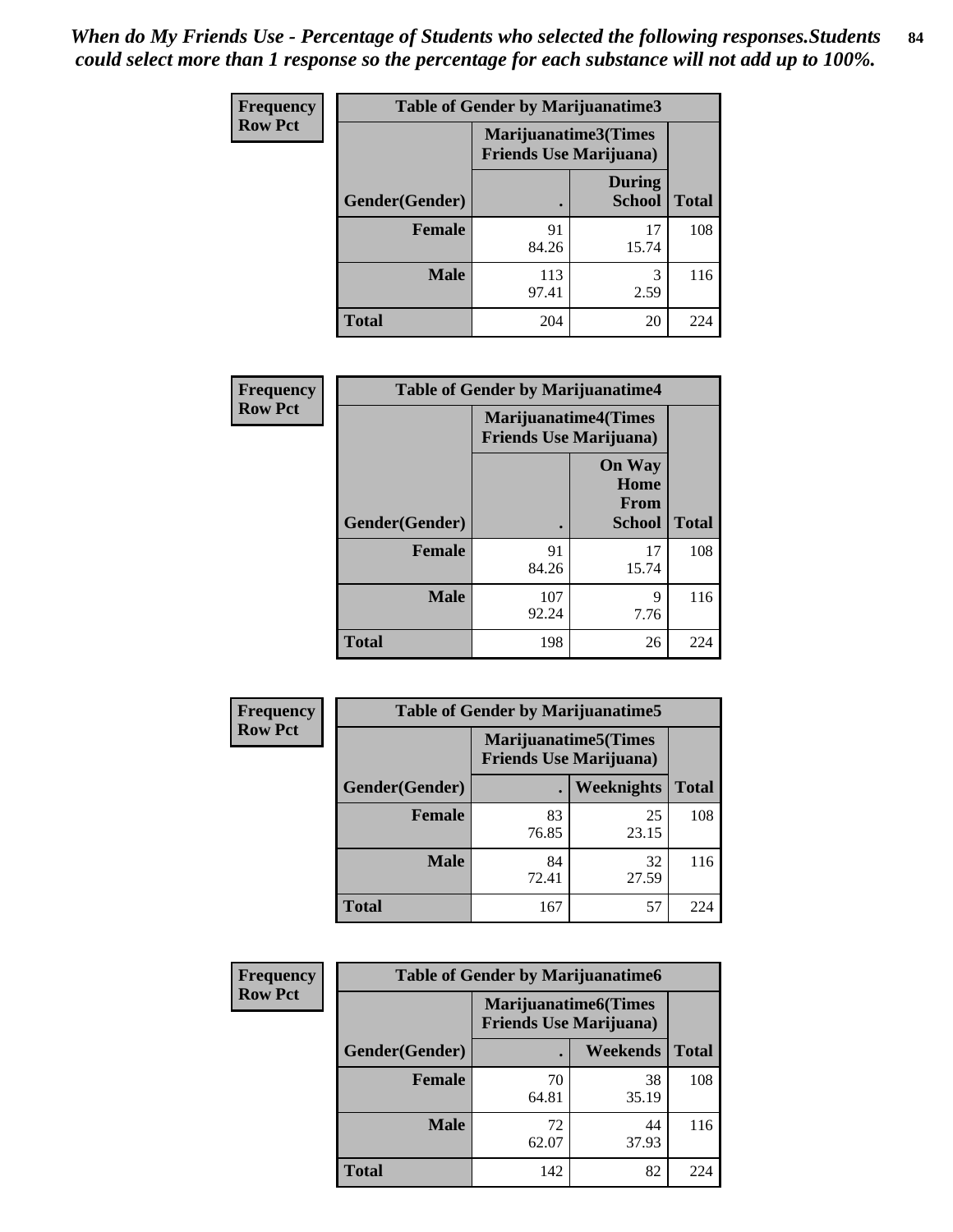| <b>Frequency</b> | <b>Table of Gender by Otherdrugtime1</b> |                                                                                    |             |              |
|------------------|------------------------------------------|------------------------------------------------------------------------------------|-------------|--------------|
| <b>Row Pct</b>   |                                          | <b>Otherdrugtime1</b> (Times<br><b>Friends Use Other</b><br><b>Illegal Drugs</b> ) |             |              |
|                  | Gender(Gender)                           |                                                                                    | Do Not Use  | <b>Total</b> |
|                  | <b>Female</b>                            | 22<br>20.37                                                                        | 86<br>79.63 | 108          |
|                  | <b>Male</b>                              | 17<br>14.66                                                                        | 99<br>85.34 | 116          |
|                  | <b>Total</b>                             | 39                                                                                 | 185         | 224          |

| Frequency      | <b>Table of Gender by Otherdrugtime2</b> |                                                                                   |                            |              |
|----------------|------------------------------------------|-----------------------------------------------------------------------------------|----------------------------|--------------|
| <b>Row Pct</b> |                                          | <b>Otherdrugtime2(Times</b><br><b>Friends Use Other</b><br><b>Illegal Drugs</b> ) |                            |              |
|                | Gender(Gender)                           |                                                                                   | On Way to<br><b>School</b> | <b>Total</b> |
|                | <b>Female</b>                            | 97<br>89.81                                                                       | 11<br>10.19                | 108          |
|                | <b>Male</b>                              | 116<br>100.00                                                                     | $\Omega$<br>0.00           | 116          |
|                | <b>Total</b>                             | 213                                                                               | 11                         | 224          |

| <b>Frequency</b> | <b>Table of Gender by Otherdrugtime3</b>                                   |               |                                |              |  |
|------------------|----------------------------------------------------------------------------|---------------|--------------------------------|--------------|--|
| <b>Row Pct</b>   | Otherdrugtime3(Times<br><b>Friends Use Other</b><br><b>Illegal Drugs</b> ) |               |                                |              |  |
|                  | Gender(Gender)                                                             |               | <b>During</b><br><b>School</b> | <b>Total</b> |  |
|                  | <b>Female</b>                                                              | 97<br>89.81   | 11<br>10.19                    | 108          |  |
|                  | <b>Male</b>                                                                | 116<br>100.00 | $\left( \right)$<br>0.00       | 116          |  |
|                  | <b>Total</b>                                                               | 213           | 11                             | 224          |  |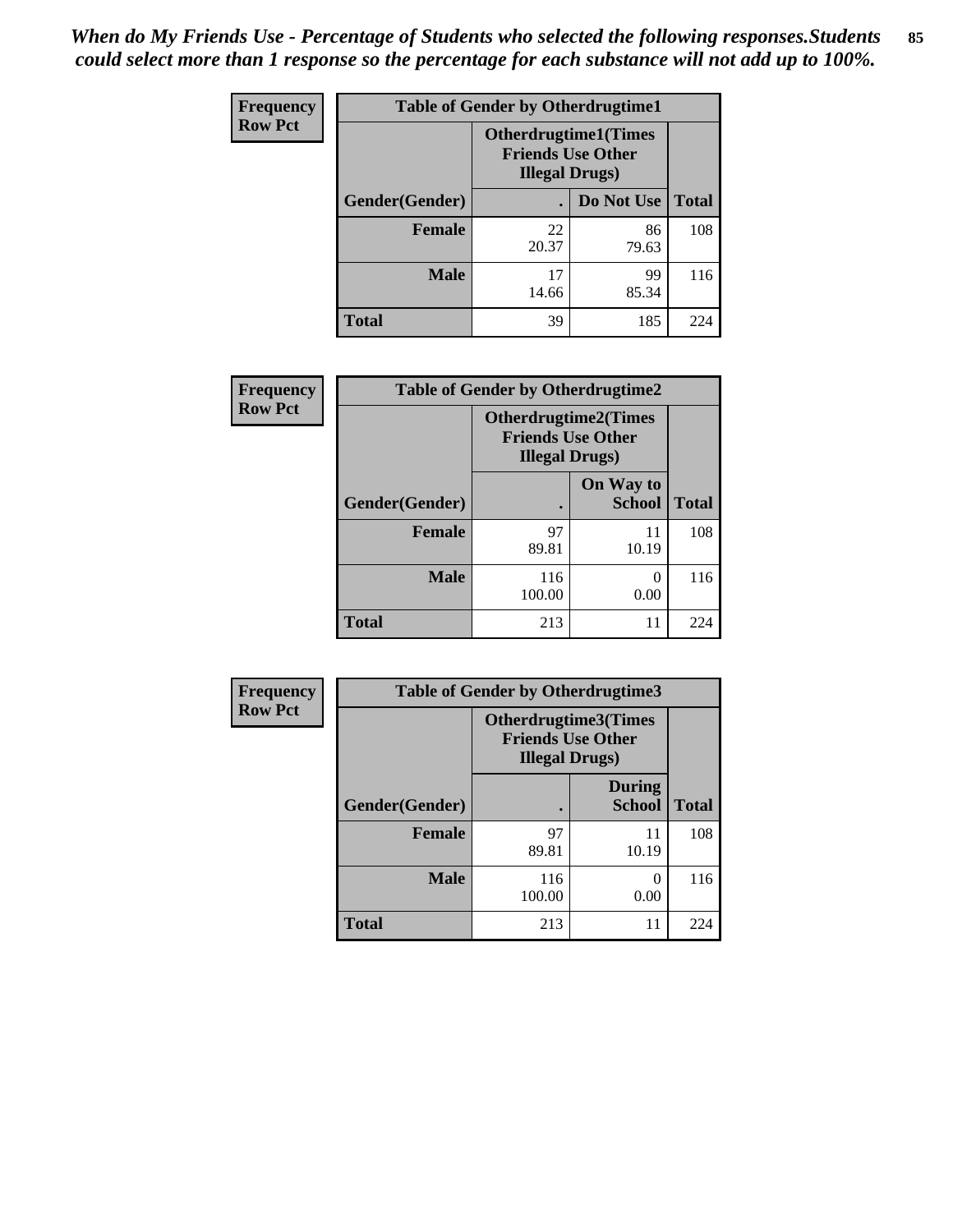*When do My Friends Use - Percentage of Students who selected the following responses.Students could select more than 1 response so the percentage for each substance will not add up to 100%.* **86**

| <b>Frequency</b> | <b>Table of Gender by Otherdrugtime4</b> |                                                                                   |                                                       |              |
|------------------|------------------------------------------|-----------------------------------------------------------------------------------|-------------------------------------------------------|--------------|
| <b>Row Pct</b>   |                                          | <b>Otherdrugtime4(Times</b><br><b>Friends Use Other</b><br><b>Illegal Drugs</b> ) |                                                       |              |
|                  | Gender(Gender)                           |                                                                                   | <b>On Way</b><br>Home<br><b>From</b><br><b>School</b> | <b>Total</b> |
|                  | Female                                   | 96<br>88.89                                                                       | 12<br>11.11                                           | 108          |
|                  | <b>Male</b>                              | 116<br>100.00                                                                     | 0<br>0.00                                             | 116          |
|                  | <b>Total</b>                             | 212                                                                               | 12                                                    | 224          |

| Frequency      | <b>Table of Gender by Otherdrugtime5</b> |                                                                                    |             |              |
|----------------|------------------------------------------|------------------------------------------------------------------------------------|-------------|--------------|
| <b>Row Pct</b> |                                          | <b>Otherdrugtime5</b> (Times<br><b>Friends Use Other</b><br><b>Illegal Drugs</b> ) |             |              |
|                | Gender(Gender)                           |                                                                                    | Weeknights  | <b>Total</b> |
|                | <b>Female</b>                            | 94<br>87.04                                                                        | 14<br>12.96 | 108          |
|                | <b>Male</b>                              | 108<br>93.10                                                                       | 8<br>6.90   | 116          |
|                | <b>Total</b>                             | 202                                                                                | 22          | 224          |

| <b>Frequency</b> | <b>Table of Gender by Otherdrugtime6</b> |                                                                                   |             |              |  |
|------------------|------------------------------------------|-----------------------------------------------------------------------------------|-------------|--------------|--|
| <b>Row Pct</b>   |                                          | <b>Otherdrugtime6(Times</b><br><b>Friends Use Other</b><br><b>Illegal Drugs</b> ) |             |              |  |
|                  | Gender(Gender)                           |                                                                                   | Weekends    | <b>Total</b> |  |
|                  | Female                                   | 85<br>78.70                                                                       | 23<br>21.30 | 108          |  |
|                  | <b>Male</b>                              | 99<br>85.34                                                                       | 17<br>14.66 | 116          |  |
|                  | <b>Total</b>                             | 184                                                                               | 40          | 224          |  |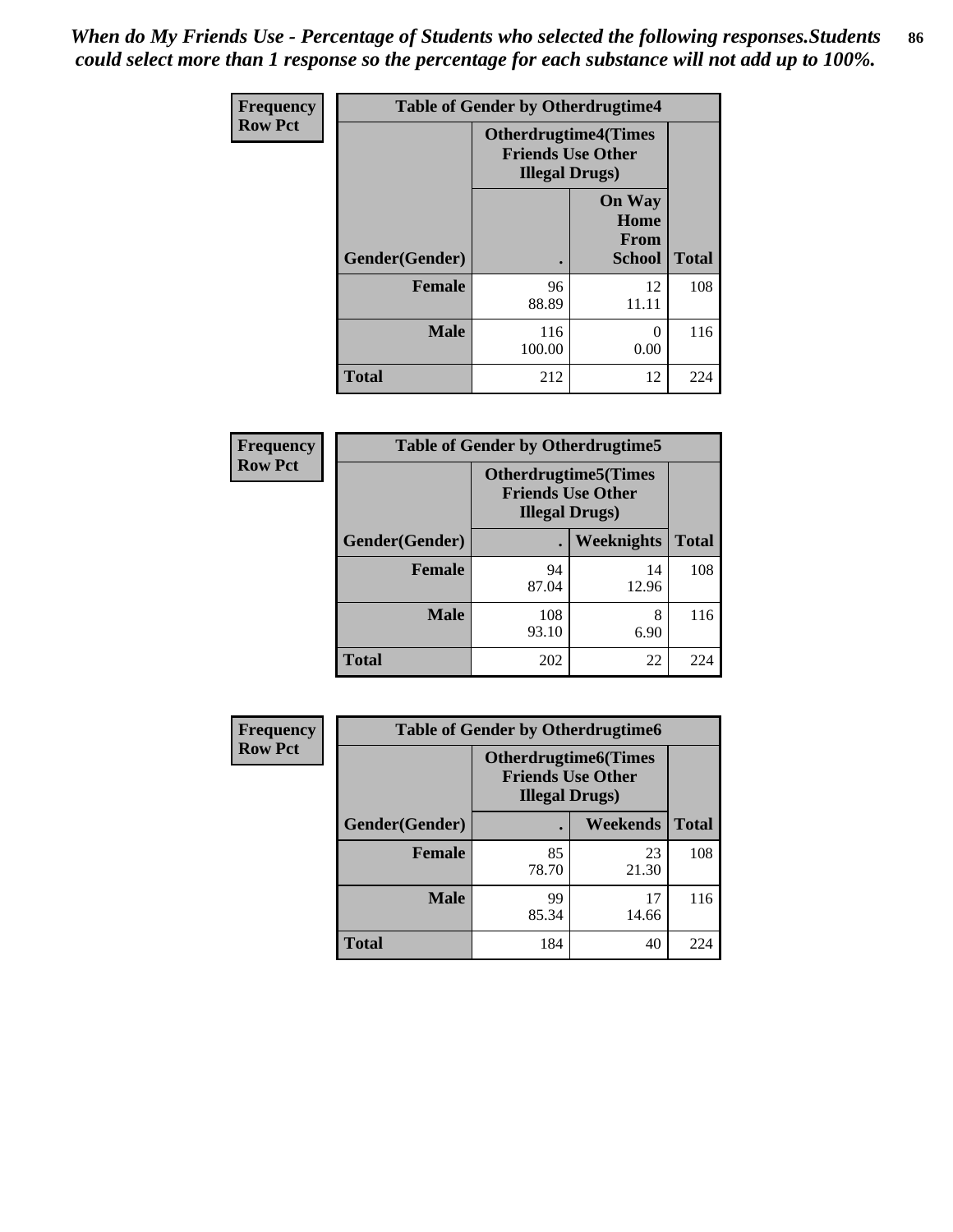# *Other Questions* **87**

| Frequency      | <b>Table of Gender by Educationalcohol</b> |                                                                                                                               |                |              |
|----------------|--------------------------------------------|-------------------------------------------------------------------------------------------------------------------------------|----------------|--------------|
| <b>Row Pct</b> |                                            | Educationalcohol(I<br>have been taught<br>about alcohol,<br>tobacco,<br>and other drugs<br>within the last year<br>at school) |                |              |
|                | Gender(Gender)                             | <b>Yes</b>                                                                                                                    | N <sub>0</sub> | <b>Total</b> |
|                | <b>Female</b>                              | 84<br>77.78                                                                                                                   | 24<br>22.22    | 108          |
|                | <b>Male</b>                                | 91<br>78.45                                                                                                                   | 25<br>21.55    | 116          |
|                | <b>Total</b>                               | 175                                                                                                                           | 49             | 224          |

| Frequency      | <b>Table of Gender by Rodedrinking</b> |                                                                                                                     |             |              |  |
|----------------|----------------------------------------|---------------------------------------------------------------------------------------------------------------------|-------------|--------------|--|
| <b>Row Pct</b> |                                        | Rodedrinking(In<br>the past 30 days I<br>have ridden in a<br>car with a driver<br>who had been<br>drinking alcohol) |             |              |  |
|                | Gender(Gender)                         | Yes                                                                                                                 | $\bf N_0$   | <b>Total</b> |  |
|                | <b>Female</b>                          | 20<br>18.52                                                                                                         | 88<br>81.48 | 108          |  |
|                | <b>Male</b>                            | 28<br>24.14                                                                                                         | 88<br>75.86 | 116          |  |
|                | <b>Total</b>                           | 48                                                                                                                  | 176         | 224          |  |

| Frequency      | <b>Table of Gender by Drugsschool</b> |                                                                                                                                     |                |              |  |
|----------------|---------------------------------------|-------------------------------------------------------------------------------------------------------------------------------------|----------------|--------------|--|
| <b>Row Pct</b> |                                       | <b>Drugsschool</b> (During<br>the past 12 months,<br>I have been offered,<br>sold,<br>or given illegal drugs<br>on school property) |                |              |  |
|                | Gender(Gender)                        | <b>Yes</b>                                                                                                                          | N <sub>0</sub> | <b>Total</b> |  |
|                | <b>Female</b>                         | 6<br>5.56                                                                                                                           | 102<br>94.44   | 108          |  |
|                | <b>Male</b>                           | 24<br>20.69                                                                                                                         | 92<br>79.31    | 116          |  |
|                | <b>Total</b>                          | 30                                                                                                                                  | 194            | 224          |  |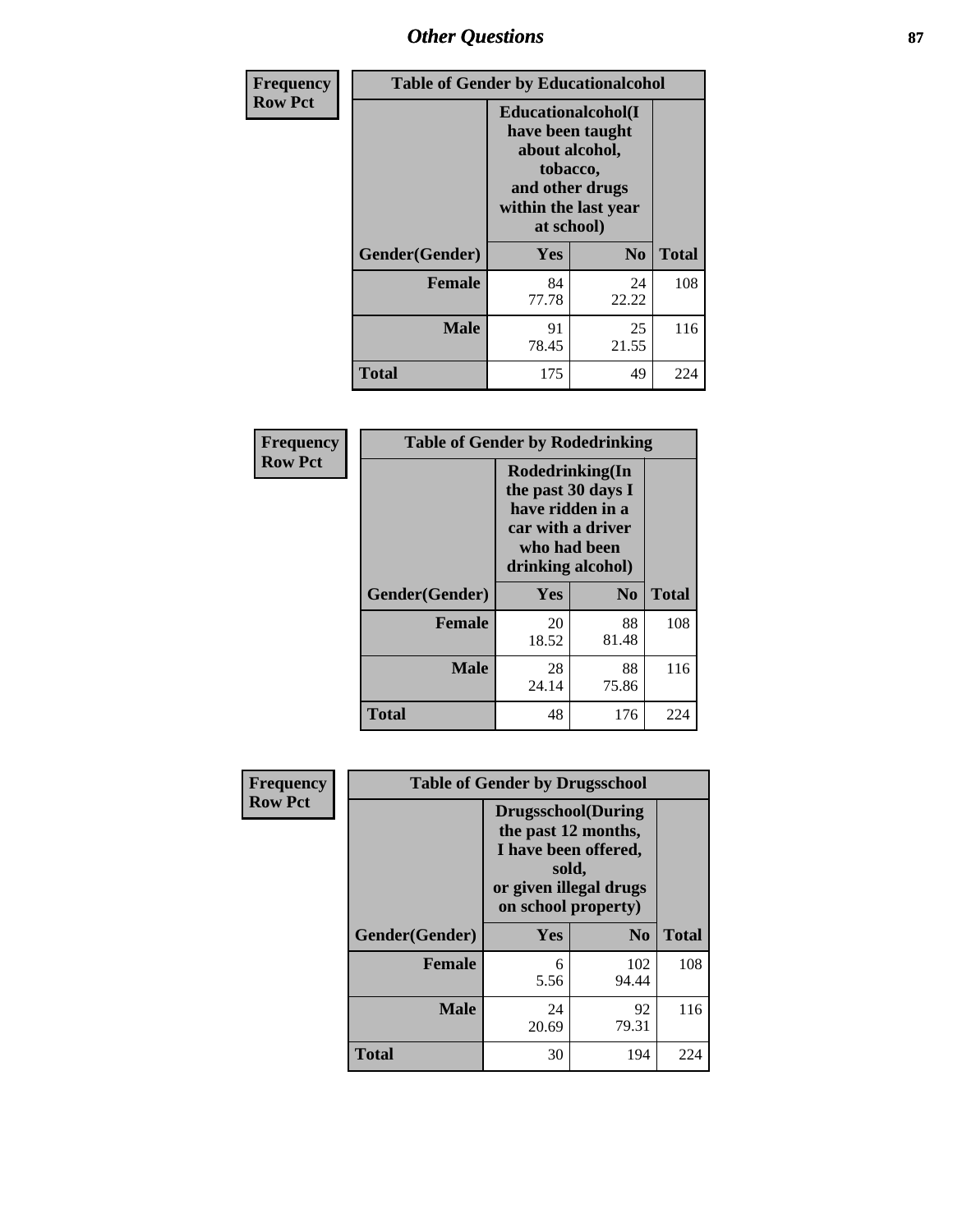## *Other Questions* **88**

**Frequency Row Pct**

| <b>Table of Gender by Bingedrinking</b> |                         |                                                                                                         |                   |                   |                        |                               |                   |              |
|-----------------------------------------|-------------------------|---------------------------------------------------------------------------------------------------------|-------------------|-------------------|------------------------|-------------------------------|-------------------|--------------|
|                                         |                         | Bingedrinking(I have drunk five or more<br>drinks of alcohol at one sitting during the<br>last 30 days) |                   |                   |                        |                               |                   |              |
| <b>Gender</b> (Gender)                  | $\bf{0}$<br><b>Days</b> | 1 or<br>days                                                                                            | 3 to<br>5<br>days | 6 to<br>9<br>days | 10<br>to<br>19<br>days | <b>20</b><br>to<br>29<br>days | All<br>30<br>days | <b>Total</b> |
|                                         |                         |                                                                                                         |                   |                   |                        |                               |                   |              |
| <b>Female</b>                           | 94<br>87.04             | 3<br>2.78                                                                                               | 7<br>6.48         | 0.93              | $\Omega$<br>0.00       | 2<br>1.85                     | 0.93              | 108          |
| <b>Male</b>                             | 96<br>82.76             | 6<br>5.17                                                                                               | 6<br>5.17         | 3<br>2.59         | 2<br>1.72              | 2<br>1.72                     | 0.86              | 116          |

| Frequency      | <b>Table of Gender by Educationaids</b> |                                                                                                 |             |              |  |
|----------------|-----------------------------------------|-------------------------------------------------------------------------------------------------|-------------|--------------|--|
| <b>Row Pct</b> |                                         | <b>Educationaids</b> (I<br>have been taught<br>about HIV/AIDS<br>at school in the<br>past year) |             |              |  |
|                | Gender(Gender)                          | Yes                                                                                             | $\bf N_0$   | <b>Total</b> |  |
|                | <b>Female</b>                           | 75<br>69.44                                                                                     | 33<br>30.56 | 108          |  |
|                | <b>Male</b>                             | 87<br>75.00                                                                                     | 29<br>25.00 | 116          |  |
|                | <b>Total</b>                            | 162                                                                                             | 62          | 224          |  |

| <b>Frequency</b> | <b>Table of Gender by Suicideconsider</b> |                 |                |              |  |
|------------------|-------------------------------------------|-----------------|----------------|--------------|--|
| <b>Row Pct</b>   |                                           | Suicideconsider |                |              |  |
|                  | Gender(Gender)                            | <b>Yes</b>      | N <sub>0</sub> | <b>Total</b> |  |
|                  | <b>Female</b>                             | 6.48            | 101<br>93.52   | 108          |  |
|                  | <b>Male</b>                               | q<br>7.76       | 107<br>92.24   | 116          |  |
|                  | Total                                     | 16              | 208            | 224          |  |